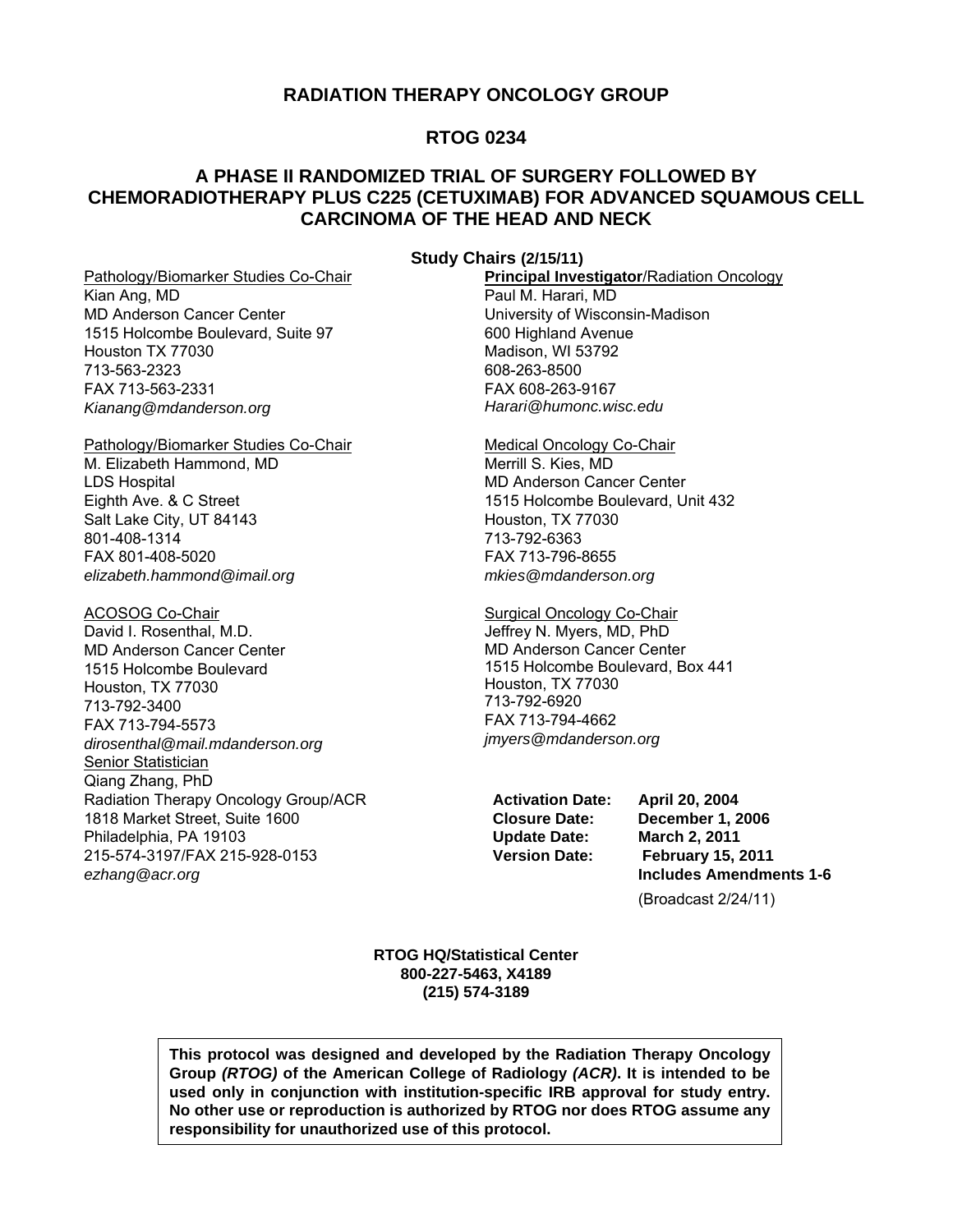## **INDEX (3/27/06)**

#### Schema

## Eligibility Check

- 1.0 Introduction
- 2.0 Objectives
- 3.0 Patient Selection
- 4.0 Pretreatment Evaluations
- 5.0 Registration Procedures
- 6.0 Radiation Therapy
- 7.0 Drug Therapy
- 8.0 Surgery
- 9.0 Other Therapy
- 10.0 Tissue/Specimen Submission
- 11.0 Patient Assessments
- 12.0 Data Collection
- 13.0 Statistical Considerations

References

| Appendix I   | - Sample Consent Forms               |
|--------------|--------------------------------------|
| Appendix II  | - Performance Status Scoring         |
| Appendix III | - Staging System                     |
| Appendix IV  | - Management of Dental Problems      |
| Appendix V   | - Study Agent Shipment Form          |
| Appendix VI  | - Specimen Plug Kit and Instructions |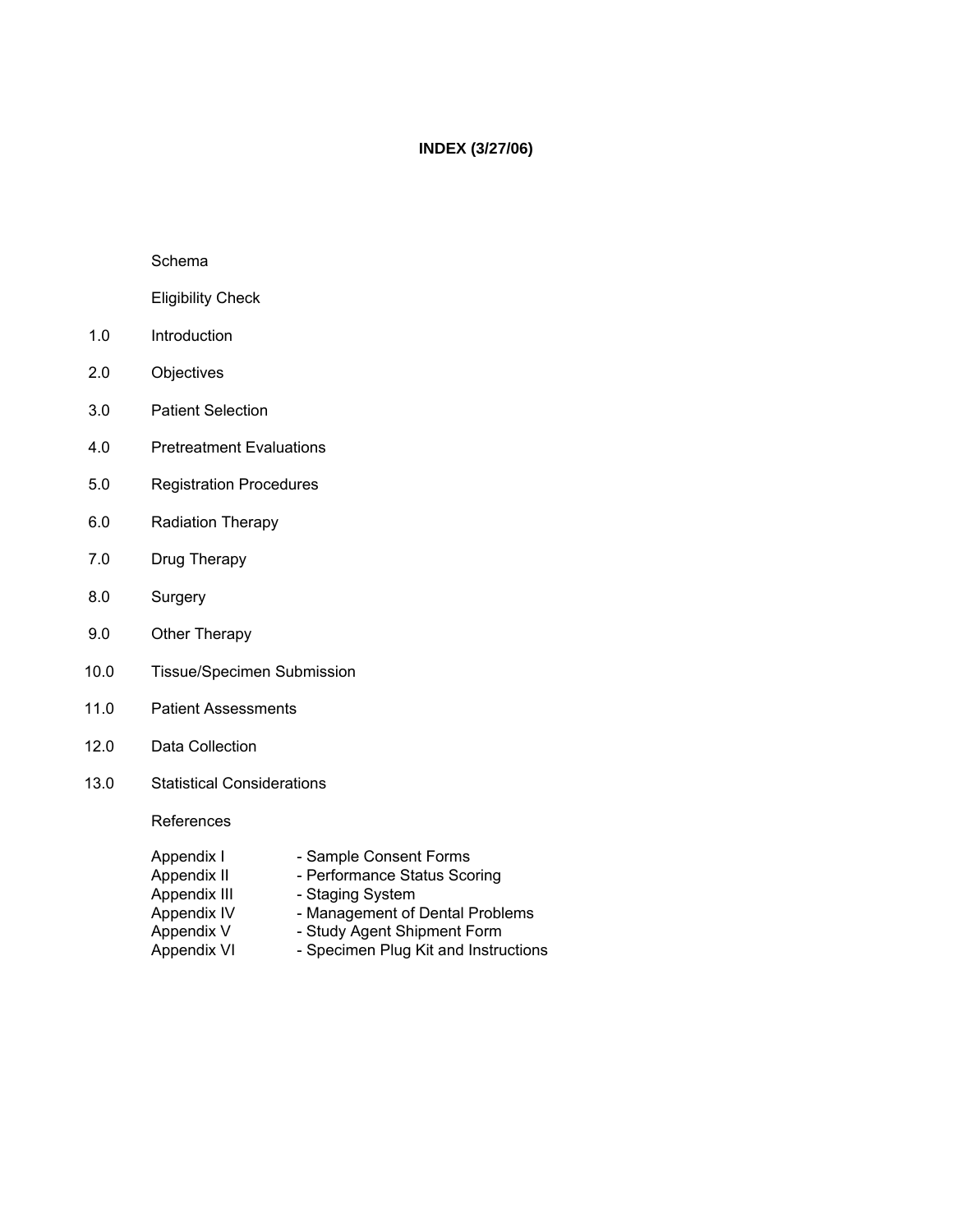#### **RADIATION THERAPY ONCOLOGY GROUP**

#### **RTOG 0234**

#### **A PHASE II RANDOMIZED TRIAL OF SURGERY FOLLOWED BY CHEMORADIOTHERAPY PLUS C225 (CETUXIMAB) FOR ADVANCED SQUAMOUS CELL CARCINOMA OF THE HEAD AND NECK**

#### **SCHEMA (11/17/05, 2/2/06)**

| P <sup>a</sup><br><u>Ar</u> m 1 <sup>e</sup><br>O<br>$R^d$<br><b>Zubrod Score</b><br>S<br>Week 1: Cetuximab (C225) loading dose<br>S<br>1.0<br>A<br>$\mathcal{P}$<br>N<br>Weeks 2-7: 60 Gy (2 Gy/day) plus weekly<br>$\mathbf{o}$<br>R<br>cisplatin plus weekly C225<br>P<br>D<br><b>Risk Category</b> <sup>p</sup><br>A<br>О<br>P<br>1. Positive margins <sup>c</sup><br>M<br>Arm $2^e$<br>A<br>2. High risk ( $\geq$ 2 positive nodes or<br>Week 1: Cetuximab (C225) loading dose<br>F<br>Z<br>extranodal capsular spread)<br>Υ<br>E<br>Weeks 2-7: 60 Gy (2 Gy/day) plus weekly<br>docetaxel plus weekly C225<br>Е<br>Use of IMRT<br>N<br>1. No<br>2. Yes |  |
|-------------------------------------------------------------------------------------------------------------------------------------------------------------------------------------------------------------------------------------------------------------------------------------------------------------------------------------------------------------------------------------------------------------------------------------------------------------------------------------------------------------------------------------------------------------------------------------------------------------------------------------------------------------|--|
|-------------------------------------------------------------------------------------------------------------------------------------------------------------------------------------------------------------------------------------------------------------------------------------------------------------------------------------------------------------------------------------------------------------------------------------------------------------------------------------------------------------------------------------------------------------------------------------------------------------------------------------------------------------|--|

a. Gross total resection must be completed within 7 weeks of randomization.

b. If both risk factors are present, patient will be stratified as "positive margins".

c. See Section 3.1.1.1 for details.

d. See Sections 5.1-5.2 for pre-registration requirements.

e. It is strongly recommended that radiation therapy begin within 8 weeks after surgery; see Sections 6.0 and 7.0 for details.

NOTE: It is mandatory that the treating physician determine if IMRT will be used prior to the site registering the patient.

#### **Patient Population** (See Section 3 for eligibility)

Pathologic stage III or IV (note that the preoperative clinical stage may be I-IV if nodes are not appreciated) squamous carcinoma of the head and neck (site of tumor origin oral cavity, oropharynx, larynx, or hypopharynx) following gross total resection and requiring postoperative XRT for high-risk features

#### **Required Sample Size: 230 patients**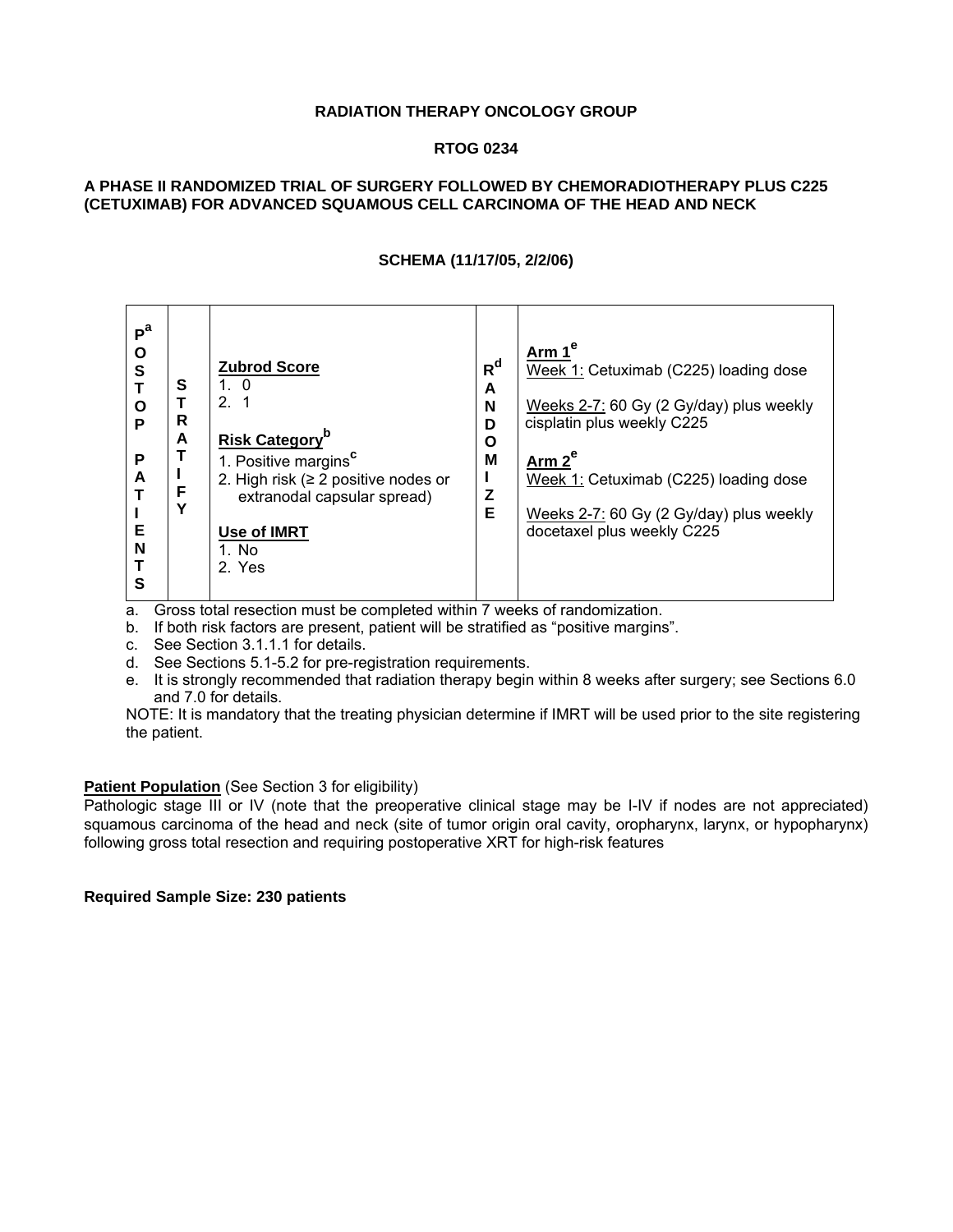| Institution #     |          |     |                                                                                                                                                                   |
|-------------------|----------|-----|-------------------------------------------------------------------------------------------------------------------------------------------------------------------|
| <b>RTOG 0234</b>  |          |     | <b>ELIGIBILITY CHECKLIST (11/17/05)</b>                                                                                                                           |
| <b>RTOG Case#</b> |          |     | (Page 1 of 3)                                                                                                                                                     |
|                   | (III/IV) | -1. | What is the pathologic tumor stage?                                                                                                                               |
|                   |          |     |                                                                                                                                                                   |
|                   | (Y)      | 2.  | Has histologically proven squamous cell cancer of the oral cavity, oropharynx,<br>larynx, or hypopharynx (excluding lip, nasopharynx, or sinuses) been confirmed? |
|                   | (Y)      | 3.  | Has a complete gross total resection been done within 7 weeks of<br>randomization?                                                                                |
|                   | (Y)      | 4.  | Are one of the risk factors listed in Section 3.1.1.1 present?                                                                                                    |
|                   | (N)      | 5.  | Any evidence of distant metastasis?                                                                                                                               |
|                   | (Y)      | 6.  | Were pre-treatment labs done within 4 weeks prior to study entry?                                                                                                 |
|                   | (Y)      | 7.  | Are the pre-treatment lab values within ranges specified in Section 3.1.4?                                                                                        |
|                   | (Y)      | 8.  | Were pre-treatment radiographic studies done within 90 days prior to study<br>entry?                                                                              |
|                   | (N)      | 9.  | Any active coronary artery disease (angina) or myocardial infarction within the<br>last 6 months or ≥3 heart-related hospitalizations in the past year?           |
|                   | (N)      | 10. | Any history of prior chemotherapy in the last three years?                                                                                                        |
|                   | (N)      | 11. | Any prior anti-epidermal growth-factor receptor antibody therapy or therapy with<br>a tyrosine-kinase inhibitor?                                                  |
|                   | (N)      | 12. | Any prior radiation to the head or neck area?                                                                                                                     |
|                   | (N)      | 13. | Was the patient hospitalized three or more times for COPD complications over<br>the past year?                                                                    |
| $(N/NA)$ 14.      |          |     | If female, is patient pregnant or lactating?                                                                                                                      |
|                   | (Y)      | 15. | Is the patient willing to use effective contraception while on treatment and for at<br>least 3 months after end of treatment?                                     |
|                   | (N)      | 16. | Does the patient have $\geq$ Grade 2 peripheral neuropathy?                                                                                                       |
| $\frac{1}{2}$     | (N)      | 17. | Any uncontrolled seizure disorder, or active neurological disease?                                                                                                |
|                   | (Y)      | 18. | At least 18 years of age?                                                                                                                                         |
|                   | (N)      | 19. | Any history of severe hypersensitivity reaction to docetaxel or other drugs<br>formulated with polysorbate 80?                                                    |
|                   | (N)      | 20. | Did the patient require staged surgery?                                                                                                                           |
|                   | (Y/N)    | 21. | Is there any history of prior invasive malignancy?                                                                                                                |
|                   | (Y)      | 22. | If yes, is it within parameters of Section 3.2.13?                                                                                                                |

**(Continued on next page)**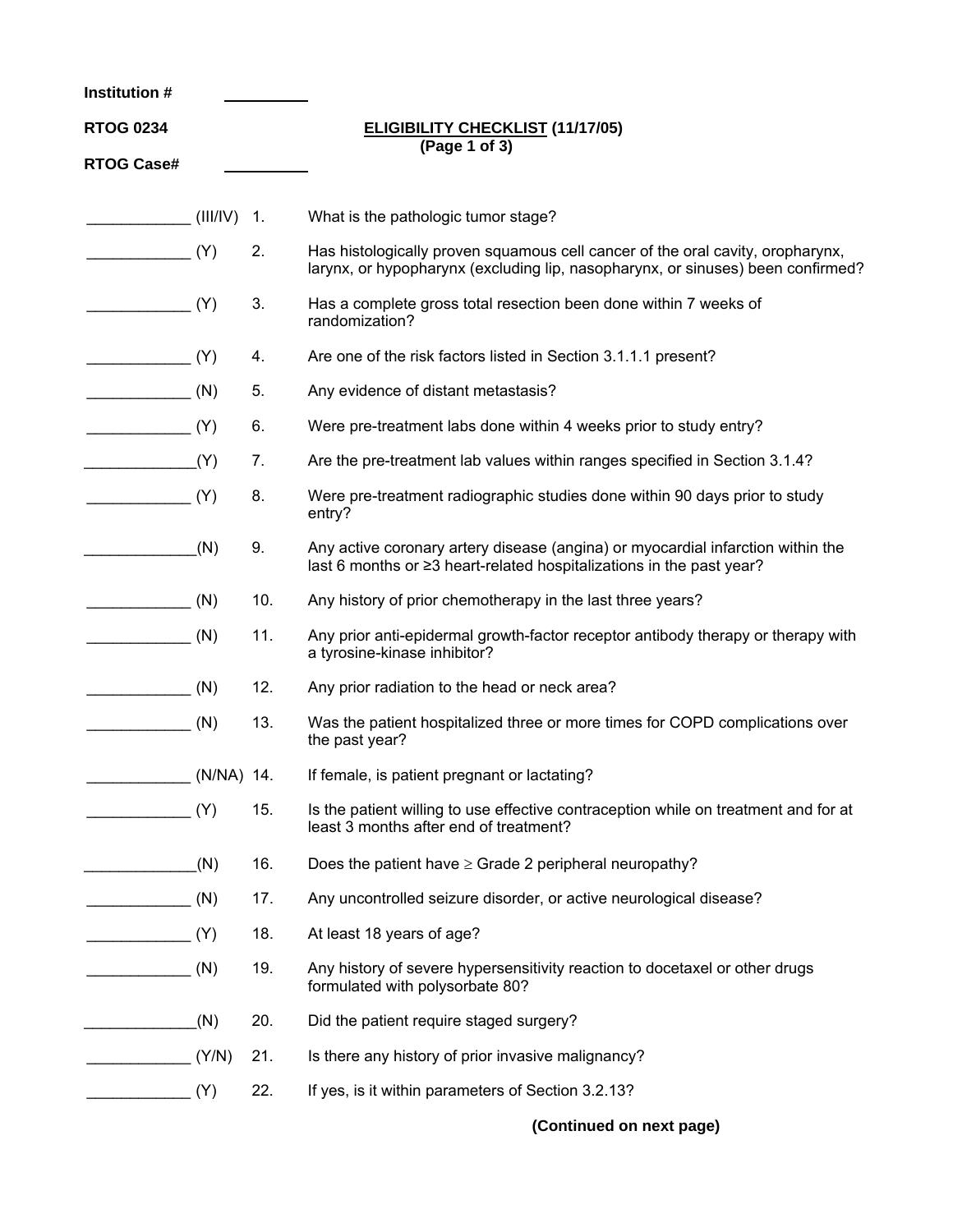| <b>Institution#</b>                                |       |     |     |                                                                                                                                                            |  |  |  |  |  |
|----------------------------------------------------|-------|-----|-----|------------------------------------------------------------------------------------------------------------------------------------------------------------|--|--|--|--|--|
| <b>RTOG 0234</b>                                   |       |     |     | <b>ELIGIBILITY CHECKLIST (11/17/05)</b><br>(Page 2 of 3)                                                                                                   |  |  |  |  |  |
| <b>RTOG Case#</b>                                  |       |     |     |                                                                                                                                                            |  |  |  |  |  |
|                                                    |       |     |     |                                                                                                                                                            |  |  |  |  |  |
|                                                    | (N)   | 23. |     | Any synchronous or concurrent head and neck primary tumors?                                                                                                |  |  |  |  |  |
|                                                    | (N)   | 24. |     | Any gross (visible or palpable) disease left after surgery?                                                                                                |  |  |  |  |  |
|                                                    | (Y/N) | 25. |     | Is the primary tumor tonsillar?                                                                                                                            |  |  |  |  |  |
|                                                    | (Y)   |     |     | If yes, was a neck dissection performed confirming histologic extracapsular nodal<br>extension or histologic involvement of $\geq 2$ regional lymph nodes? |  |  |  |  |  |
|                                                    | (N)   | 26. |     | Prior severe infusion reaction to a monoclonal antibody?                                                                                                   |  |  |  |  |  |
|                                                    | (Y)   | 27. |     | Has the patient signed a study-specific consent form?                                                                                                      |  |  |  |  |  |
|                                                    |       |     |     |                                                                                                                                                            |  |  |  |  |  |
|                                                    |       |     |     | The following questions will be asked at study registration:                                                                                               |  |  |  |  |  |
|                                                    |       |     | 1.  | Name of institutional person registering this case?                                                                                                        |  |  |  |  |  |
| <u> 1989 - Johann John Stone, martin de Brasil</u> |       | (Y) | 2.  | Has the Eligibility Checklist (above) been completed?                                                                                                      |  |  |  |  |  |
|                                                    |       | (Y) | 3.  | Is the patient eligible for this study?                                                                                                                    |  |  |  |  |  |
|                                                    |       |     | 4.  | Date the study-specific Consent Form was signed? (must be prior to study<br>entry)                                                                         |  |  |  |  |  |
|                                                    |       |     | 5.  | Patient's Initials (First Middle Last) [May 2003. If no middle initial, use<br>hyphen]                                                                     |  |  |  |  |  |
|                                                    |       |     | 6.  | Verifying Physician                                                                                                                                        |  |  |  |  |  |
|                                                    |       |     | 7.  | Patient's ID number                                                                                                                                        |  |  |  |  |  |
|                                                    |       |     | 8.  | Date of Birth                                                                                                                                              |  |  |  |  |  |
|                                                    |       |     | 9.  | Race                                                                                                                                                       |  |  |  |  |  |
|                                                    |       |     | 10. | Ethnic Category (Hispanic or Latino, Not Hispanic or Latino)                                                                                               |  |  |  |  |  |
|                                                    |       |     |     | 11. Gender                                                                                                                                                 |  |  |  |  |  |
|                                                    |       |     |     | 12. Patient's Country of Residence                                                                                                                         |  |  |  |  |  |
|                                                    |       |     |     | 13. Zip Code                                                                                                                                               |  |  |  |  |  |
|                                                    |       |     |     | 14. Patient's Insurance Status                                                                                                                             |  |  |  |  |  |
|                                                    |       |     |     | 15. Will any component of the patient's care be given at a military or VA facility?                                                                        |  |  |  |  |  |
|                                                    |       |     |     | 16. Tissue/blood used for research in current study?<br>(Continued on next page)                                                                           |  |  |  |  |  |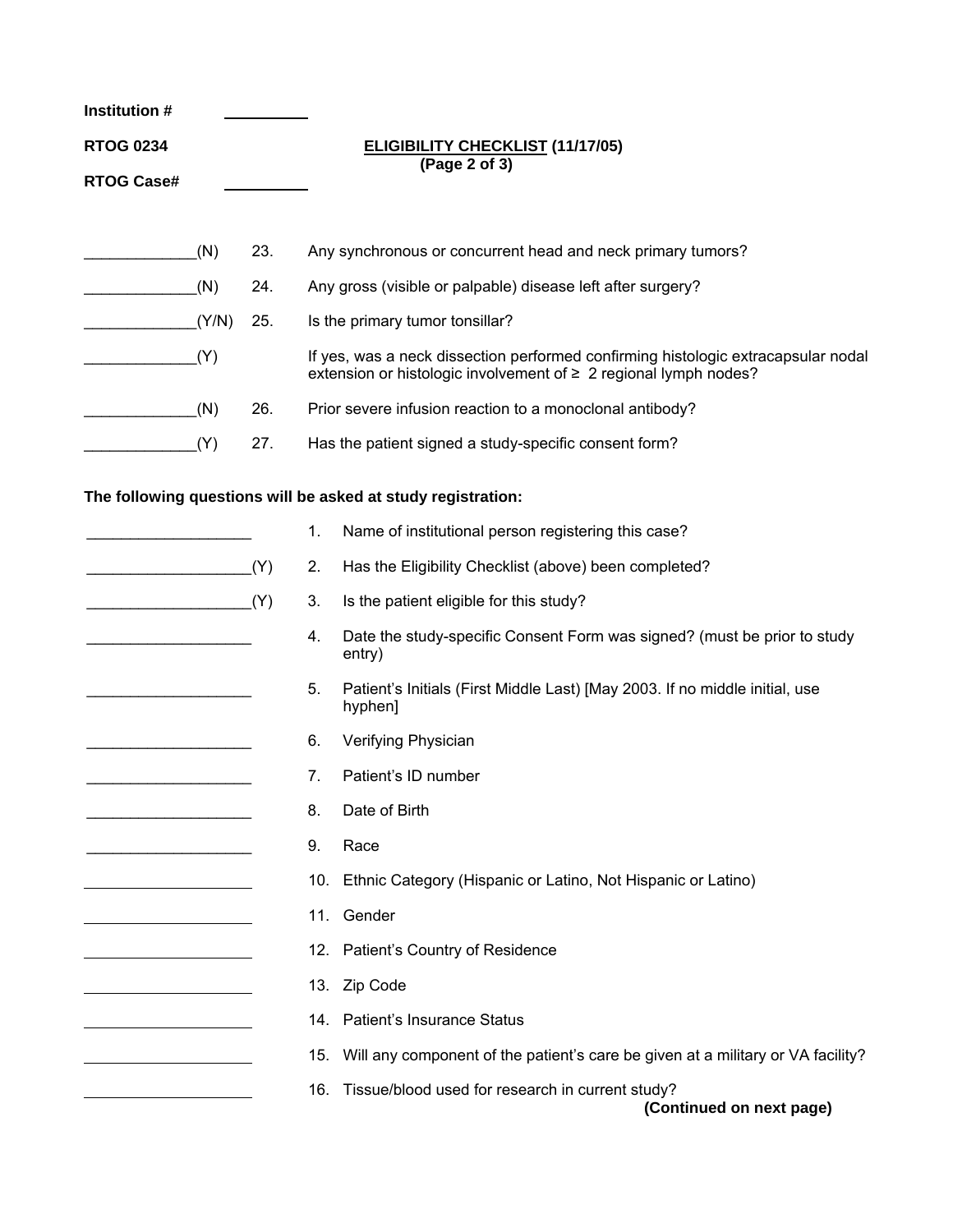| <b>Institution #</b> |                                                          |                                                                                                                                                                                                                                       |  |  |  |  |  |  |  |
|----------------------|----------------------------------------------------------|---------------------------------------------------------------------------------------------------------------------------------------------------------------------------------------------------------------------------------------|--|--|--|--|--|--|--|
| <b>RTOG 0234</b>     | <b>ELIGIBILITY CHECKLIST (11/17/05)</b><br>(Page 3 of 3) |                                                                                                                                                                                                                                       |  |  |  |  |  |  |  |
| <b>RTOG Case#</b>    |                                                          |                                                                                                                                                                                                                                       |  |  |  |  |  |  |  |
|                      |                                                          |                                                                                                                                                                                                                                       |  |  |  |  |  |  |  |
|                      | 17.                                                      | Tissue/blood kept for cancer research?                                                                                                                                                                                                |  |  |  |  |  |  |  |
|                      |                                                          | 18. Tissue/blood kept for medical research?                                                                                                                                                                                           |  |  |  |  |  |  |  |
|                      |                                                          | 19. Allow contact for future research                                                                                                                                                                                                 |  |  |  |  |  |  |  |
|                      |                                                          | 20. Medical Oncologist                                                                                                                                                                                                                |  |  |  |  |  |  |  |
|                      |                                                          | 21. Specify Zubrod Performance Status (0 vs. 1)                                                                                                                                                                                       |  |  |  |  |  |  |  |
|                      |                                                          | 22. Specify Risk Category (Positive margins vs. High risk [≥ 2 positive nodes or<br>extranodal capsular spread])                                                                                                                      |  |  |  |  |  |  |  |
|                      |                                                          | 23. Specify use of IMRT (no vs. yes)                                                                                                                                                                                                  |  |  |  |  |  |  |  |
|                      |                                                          | 24. Treatment Assignment                                                                                                                                                                                                              |  |  |  |  |  |  |  |
|                      | 25.                                                      | <b>Treatment Start Date</b>                                                                                                                                                                                                           |  |  |  |  |  |  |  |
|                      |                                                          | 26. For ACOSOG Investigators only: Name of the radiation treatment facility<br>(RTF) at which the patient will receive treatment and the RTF number of<br>that facility.                                                              |  |  |  |  |  |  |  |
|                      |                                                          | RTF number                                                                                                                                                                                                                            |  |  |  |  |  |  |  |
|                      |                                                          | The Eligibility Checklist must be completed in its entirety prior to web registration. The completed, signed, and<br>dated checklist used at study entry must be retained in the patient's study file and will be evaluated during an |  |  |  |  |  |  |  |

institutional NCI/RTOG audit.

Completed by Date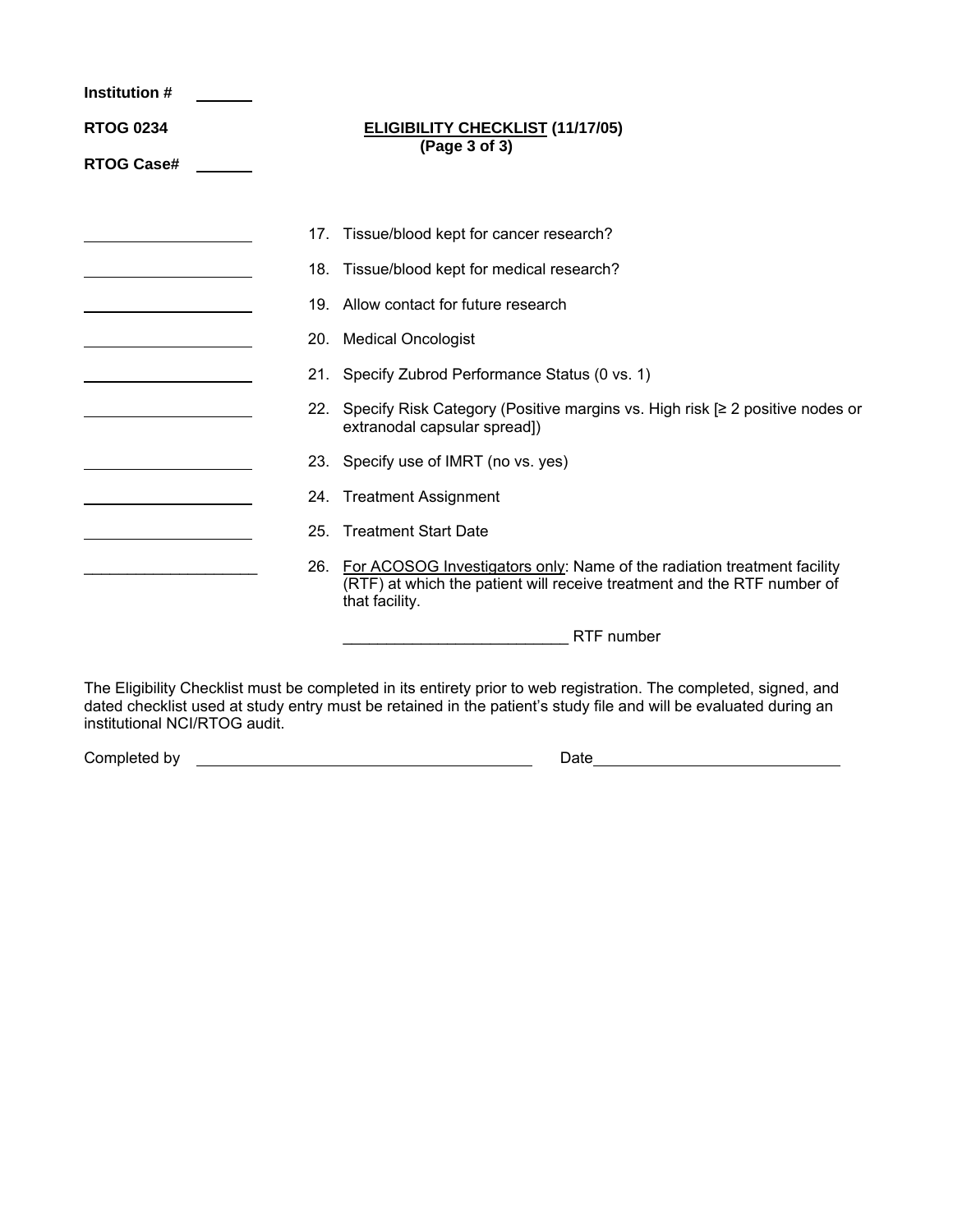#### **1.0 INTRODUCTION**

#### **1.1 Background (3/16/05)**

There are approximately 43,000 cases of head and neck squamous cell carcinoma diagnosed annually in the United States. Approximately two thirds of these patients present with advanced disease (Stage III or IV).<sup>1,2</sup> Successful nonoperative treatment strategies have advanced considerably over recent years through the refinement of intensified radiation fractionation schedules and/or the use of combination chemoradiation approaches.<sup>3-6</sup> Nonetheless, for many patients with advanced but resectable squamous cell carcinoma of the head and neck, surgical resection followed by postoperative radiation therapy remains a common treatment approach.<sup>7-11</sup> Despite aggressive surgery and adjuvant radiation, many patients still succumb to locoregional disease recurrence. Distant metastases (most commonly to the lungs) can also occur in advanced head and neck cancer patients, and the frequency of this event is increased in patients who suffer locoregional disease recurrence following definitive therapy.

Published reports suggest that approximately one quarter to one third of advanced head and neck cancer patients treated with surgery and postoperative radiation therapy experience locoregional disease recurrence. Efforts to diminish these recurrence rates have focused primarily on combined chemoradiation in the postoperative setting. Two recent Phase III cooperative group studies have addressed this precise question. Both studies (RTOG  $95-01^{12}$ and EORTC 22931) randomized postoperative head and neck cancer patients to radiation alone or radiation in combination with cisplatin chemotherapy.<sup>12,13,14</sup> These two randomized trials yielded positive results for their respective endpoints but contrasting results for overall survival. The EORTC trial enrolled 334 patients and identified a clear benefit in locoregional disease control, disease free survival (primary endpoint) and overall survival for those patients receiving cisplatin chemotherapy concurrent with radiation. The RTOG trial enrolled 459 patients and identified a clear benefit in locoregional disease control (primary endpoint) but not for overall survival with the addition of cisplatin. Both trials confirmed greater acute and overall toxicity with the addition of cisplatin chemotherapy. Therefore, it remains somewhat unclear whether the addition of cisplatin chemotherapy to postoperative radiotherapy for advanced head and neck cancer patients is routinely warranted. Further data maturation for both trials is ongoing.

This protocol is therefore designed to examine the addition of a promising new class of molecular growth inhibitor (C225: cetuximab) delivered in conjunction with adjuvant chemoradiation therapy for advanced head and neck cancer patients. In this Phase II setting, C225 will be combined with radiation in conjunction with either cisplatin or docetaxel at relatively low weekly doses in an effort to enhance locoregional disease control.

#### **1.2 EGFR Signal Inhibition (7/17/07)**

The epidermal growth factor receptor (EGFR) represents a particularly promising molecular target for modulation regarding the growth and spread of squamous cell carcinomas of the head and neck.<sup>15-17</sup> In fact, among human solid tumors, the highest frequency of EGFR overexpression is found in squamous cell carcinomas of the head and neck.<sup>18</sup> The knowledge that some 85%-100% of head and neck squamous cell carcinomas robustly express EGFR has justified the rationale for not performing a priori testing of EGFR expression for patient selection in head and neck cancer trials which incorporate the use of EGFR inhibitors. A series of high precision molecular agents have been designed to target the EGFR for growth inhibition in recent years.<sup>19,20</sup> C225 is a monoclonal antibody directed against the extracellular domain of the EGFR and represents a lead investigational agent in this arena.<sup>21</sup> Preclinical studies show that EGFR inhibition with C225 has the capacity to augment the effectiveness of radiation as well as that of a variety of cytotoxic chemotherapy agents.<sup>22-28</sup> These combinations may therefore facilitate therapeutic gains for the advanced head and neck cancer patient.<sup>29, 30</sup> Cetuximab, administered as monotherapy or in combination with concomitant chemotherapy or radiotherapy, exhibits nonlinear pharmacokinetics. The pharmacokinetics of cetuximab were similar in patients with squamous cell carcinoma of the head and neck (SCCHN) and those with colorectal cancer (Cetuximab [Erbitux™] package insert, 2006).

There is an established experience for the use of C225 in advanced head and neck cancer patients both in the definitive and in the metastatic/recurrent treatment setting. In a Phase III trial, 424 locoregionally advanced head and neck cancer patients were treated with high-dose radiation with or without weekly infusions of  $C225$ .<sup>31</sup> Results from this recently completed trial will likely become available in 2004. In another Phase III trial, metastatic or recurrent head and neck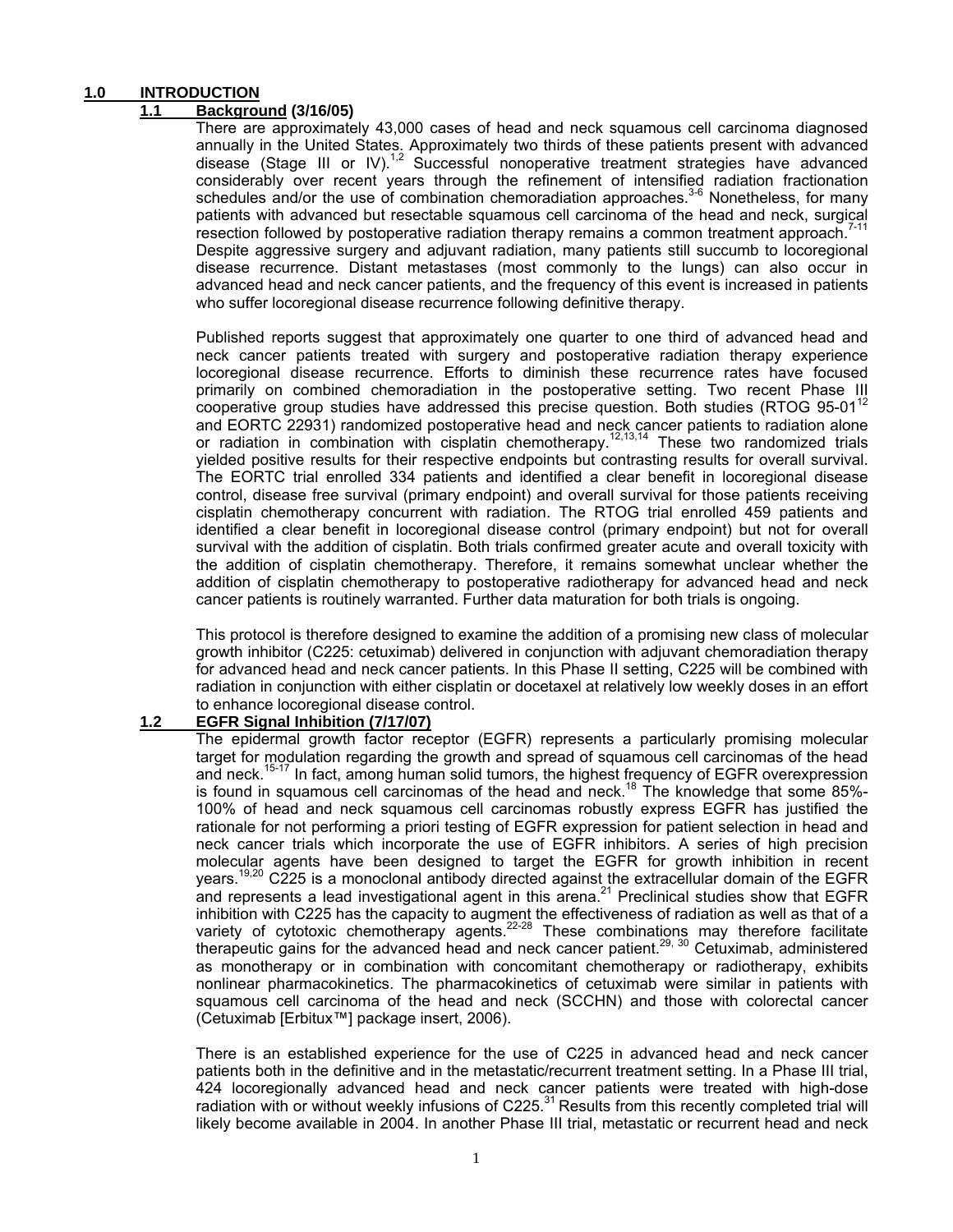cancer patients were treated with cisplatin plus C225 or cisplatin plus placebo.<sup>32</sup> Results from this trial identified a higher response rate for patients receiving C225, although no overall survival advantage was identified. These randomized Phase III studies have provided considerable information regarding the toxicity profile of C225 in head and neck cancer patients, delivered either concurrently with radiation or concurrently with cisplatin chemotherapy. In general, the toxicity profile for C225 has been considerably less than that observed with conventional cytotoxic chemotherapeutic agents. The most frequent adverse event is the development of skin rash (folliculitis, acne-like reaction), which occurs in approximately two thirds of patients treated with C225 (similar to other EGFR inhibitory agents). The spectrum of adverse events for C225 is more fully delineated in Section 7.2. To date, there is no clear evidence that C225 significantly augments the toxicity profile for radiation or cisplatin chemotherapy in head and neck cancer patients. Nevertheless, caution with regard to multimodality therapy remains warranted as suggested by a recently published abstract.<sup>33</sup> This study combined high dose radiation and high dose cisplatin chemotherapy with weekly C225 in 22 advanced head and neck cancer patients. Despite very impressive two-year survival rates, there were 2 deaths on treatment (one pneumonia and one unknown cause) prompting early study closure. Although this study employed a 17% higher radiation doses given with a more aggressive fractionation schedule, and several-fold higher doses of cisplatin chemotherapy than in the current postoperative trial, careful monitoring of toxicity profiles with combination studies remains important.

#### **1.3 Cisplatin**

More clinical experience exists for the use of cisplatin chemotherapy in head and neck cancer patients than for any other single cytotoxic agent.<sup>34-37</sup> Cisplatin has been studied in head and neck patients in the neoadjuvant setting, the concurrent setting with radiation, and in the adjuvant setting following completion of surgery or radiation. Several dose/delivery schedules of administration have been used for cisplatin in head and neck cancer patients. The most common of these include 100 mg/m<sup>2</sup> delivered every three weeks, 30-40 mg/m<sup>2</sup> delivered weekly and 5-8 mg/m<sup>2</sup> delivered daily, all as IV doses. Cisplatin is a known radiosensitizer and for the current protocol, cisplatin will be delivered weekly at a dose of 30 mg/m<sup>2</sup> to optimize radiosensitization potential during a six-week course of adjuvant radiation. This low dose weekly cisplatin schedule is considerably less toxic than the 100mg/ $m^2$  schedule. This delivery schedule will also best match the weekly administration of C225 and/or docetaxel.

#### **1.4 Docetaxel**

Docetaxel as a single agent has established activity in patients with squamous cell carcinoma of the head and neck.38-40 Studies have also been carried out combining docetaxel with cisplatin and with radiation in both head and neck as well as lung cancer populations. Preclinical data suggests that docetaxel serves as a potent radiosensitizer, which has prompted Phase I and Phase II studies combining docetaxel with radiation and cisplatin in head and neck cancer patients. A Phase I study recently completed evaluated docetaxel, cisplatin, and high dose radiation in locally advanced head and neck cancer patients and confirmed activity and feasibility of this regimen.<sup>41</sup> Doses between 15 and 40 mg/m<sup>2</sup> of docetaxel were used in conjunction with doses of cisplatin ranging from 20 to 60 mg/ $m^2$  weekly. For the current study, the docetaxel dose will be maintained at 15 mg/m<sup>2</sup> in light of the triple combination of radiation, C225 and docetaxel following major head and neck surgery.

#### **1.5 Clinical Studies of Cetuximab in Head and Neck Cancer (7/17/07)**

 The efficacy and safety of cetuximab in combination with radiation therapy was studied in a randomized controlled trial of 424 patients with locally or regionally advanced squamous cell carcinoma of the head and neck (SCCHN) versus radiation therapy alone. In addition, cetuximab alone was studied in a single-arm, multi-center clinical trial in 103 patients with recurrent or metastatic SCCHN with documented progression within 30 days after 2-6 cycles of platinumbased chemotherapy. Since expression of EGFR has been detected in nearly all patients with head and neck cancer, patients enrolled in the head and neck cancer clinical studies were not required to have immunohistochemical evidence of EGFR expression prior to study entry.

#### **1.5.1** *Randomized, Controlled Trial in SCCHN*

 The efficacy and safety of cetuximab were studied in combination with radiation therapy in a randomized, controlled trial of 424 patients with locally or regionally advanced squamous cell carcinoma of the head and neck versus radiation alone. In a multi-center controlled clinical trial, 424 patients with Stage III/IV SCC of the oropharynx, hypopharynx, or larynx with no prior therapy were randomized 1:1 to receive cetuximab plus radiation therapy (211 patients) or radiation therapy alone (213 patients). Stratification factors were Karnofsky Performance Status (60-80 versus 90-100); nodal stage (N0 versus N+); tumor stage (T1-3 versus T4 using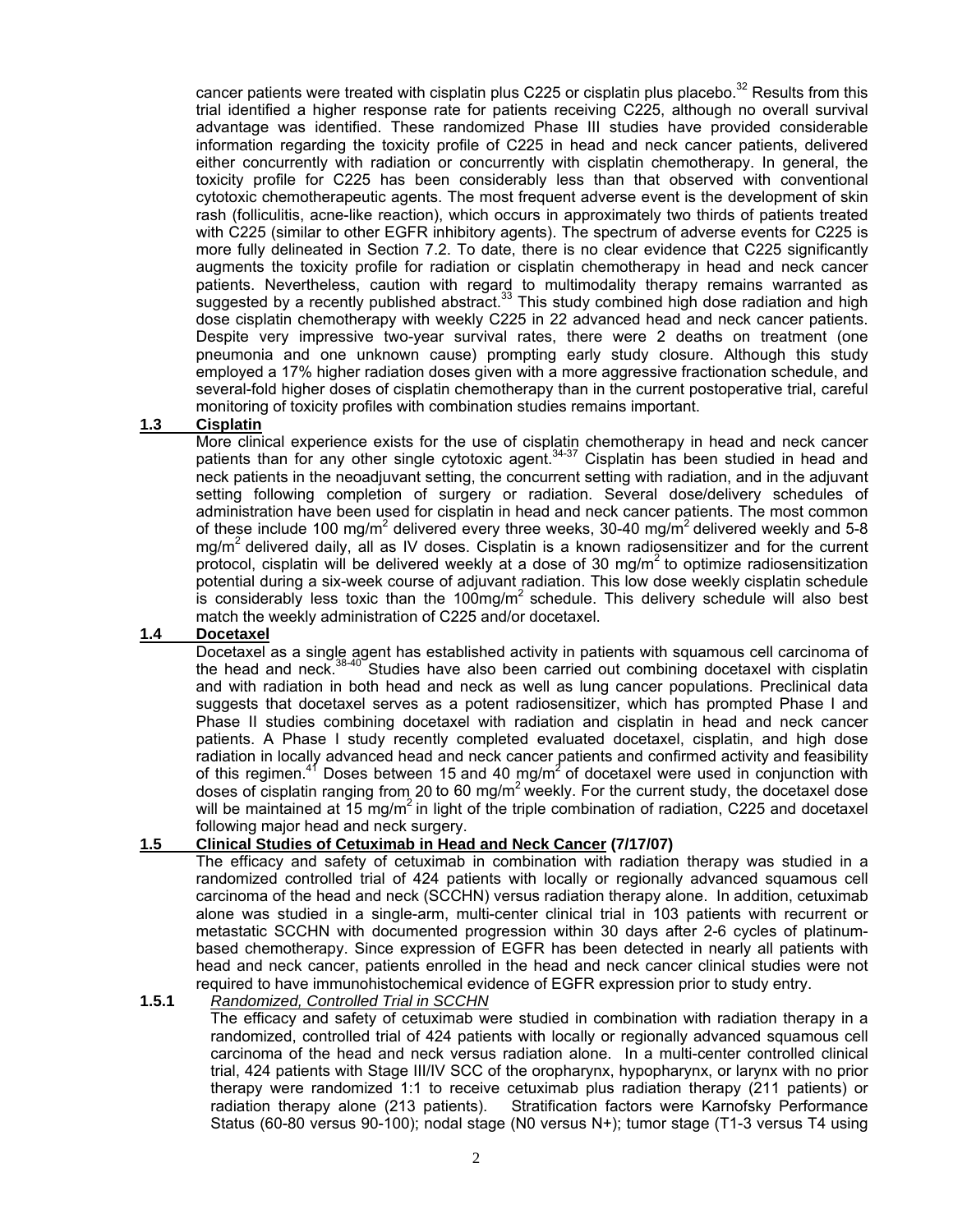AJCC 1998 staging criteria); and radiation therapy fractionation (concomitant boost versus once-daily versus twice daily). Radiation therapy was administered from 6-7 weeks as once daily, twice daily, or concomitant boost. The planned radiation therapy regimen was chosen by the investigator prior to enrollment. For patients with  $\geq$  N1 neck disease, a post-radiation therapy neck dissection was recommended. Starting 1 week before radiation, cetuximab was administered as a 400-mg/m<sup>2</sup> initial dose, followed by 250 mg/m<sup>2</sup> weekly for the duration of radiation therapy (6-7 weeks). All cetuximab-treated patients received a 20-mg test dose on Day 1. Cetuximab was administered 1 hour prior to radiation therapy, beginning week 2.

 Of the 424 randomized patients, 80% were male and 83% were Caucasian. The median age was 57 years (range 34-83). There were 258 patients enrolled in U.S. sites (61%) and 166 patients (39%) in non-U.S. sites. Ninety percent of patients had baseline Karnofsky Performance Status ≥ 80; 60% had oropharyngeal, 25% laryngeal, and 15% hypopharyngeal primary tumors; 28% had AJCC T4 tumor stage. The patient characteristics were similar across the study arms. Fifty-six percent of the patients received radiation therapy with concomitant boost, 26% received once-daily regimen, and 18% twice-daily regimen.

 The main outcome measure of this trial was duration of locoregional control. Overall survival was also assessed. Results are presented below:

|                             | Cetuximab<br>$\ddot{}$<br>Radiation | Radiation<br>Alone | <b>Hazard Ratio</b>    | Stratified          |
|-----------------------------|-------------------------------------|--------------------|------------------------|---------------------|
|                             | $(n = 211)$                         | $(n = 213)$        | $(95\% \, CL^3)$       | Log-rank<br>p-value |
| <b>Locoregional control</b> |                                     |                    |                        |                     |
| <b>Median Duration</b>      | 24.4 mo                             | 14.0 mo            | $0.68$ $0.52 - 0.89$ ) | 0.005               |
|                             |                                     |                    |                        |                     |
| <b>Overall Survival</b>     |                                     |                    |                        |                     |
| Median duration             | 49.0 mo                             | $29.3 \text{ mo}$  | $0.74(0.57-0.97)$      | 0.03                |

a Cl = confidence interval

#### **1.5.2** *Single-Arm Trials of SCCHN*

 Cetuximab alone was studied in a single-arm, multi-center clinical trial in 103 patients with recurrent or metastatic SCCHN with documented progression within 30 days after 2-6 cycles of a platinum-based chemotherapy. Patients received a 20-mg test dose of cetuximab on Day 1, followed by a 400-mg/m<sup>2</sup> initial dose, and 250 mg/m<sup>2</sup> weekly until disease progression or unacceptable toxicity. Upon progression, patients were given the option of receiving cetuximab plus the platinum regimen that they failed prior to enrollment. Tumor response and progression were assessed by an Independent Radiographic Review Committee (IRC). The median age was 57 years (range 23-77), 82% were male, 100% Caucasian, and 62% had a Karnofsky performance status of  $\geq 80$ . The objective response rate on the monotherapy phase was 13% (95% confidence interval (7%-21%). Median duration of response was 5.8 months (range 1.2- 5.8 months).

#### **1.6 Safety of Cetuximab in SCCHN Clinical Studies (7/17/07)**

 Except where indicated, the data described below reflect exposure to cetuximab in 208 patients with locally or regionally advanced SCCHN who received cetuximab in combination with radiation and as monotherapy in 103 patients with recurrent or metastatic SCCHN. Of the 103 patients receiving cetuximab monotherapy, 53 continued to a second phase with the combination of cetuximab plus chemotherapy. Patients receiving cetuximab plus radiation therapy received a median of 8 doses (range 1-11 infusions). The population had a median age of 56; 81% were male and 84% Caucasian. Patients receiving cetuximab monotherapy, received a median of 11 doses (range 1-45 infusions). The population had a median age of 57; 82% were male and 100%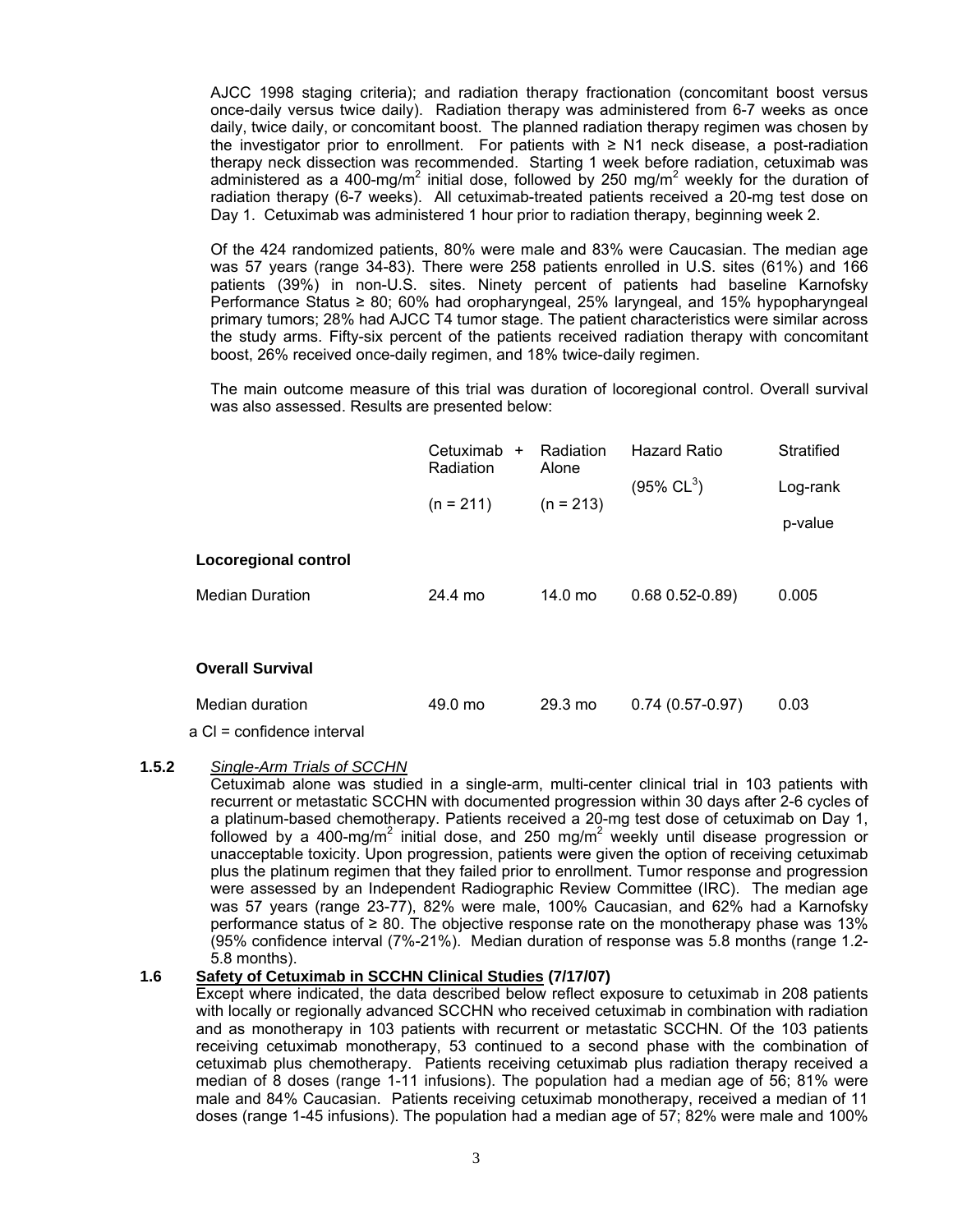Caucasian. The most serious adverse reactions associated with cetuximab in combination with radiation therapy in patients with head and neck cancer were:

- $\blacksquare$  Infusion reaction (3%);
- Cardiopulmonary arrest (2%);
- **Dermatologic toxicity (2.5%);**
- $\blacksquare$  Mucositis (6%);
- Radiation dermatitis (3%);
- Confusion (2%);
- Diarrhea (2%).

 Fourteen (7%) patients receiving cetuximab plus radiation therapy and 5 (5%) patients receiving cetuximab monotherapy, discontinued treatment primarily because of adverse events.

 The most common adverse events seen in 208 patients receiving cetuximab in combination with radiation therapy were acneform rash (87%), mucositis (86%), radiation dermatitis (86%), weight loss (84%), xerostomia (72%), dysphagia (65%), asthenia (56%), nausea (49%), constipation (35%), and vomiting (29%).

 The most common adverse events seen in 103 patients receiving cetuximab monotherapy were acneform rash (76%), asthenia (45%), pain (28%), fever (27%), and weight loss (27%).

 The data in the table below are based on the experience of 208 patients with locoregionally advanced SCCHN treated with cetuximab plus radiation therapy compared to 212 patients treated with radiation therapy alone (Cetuximab [Erbitux™] package insert, 2006).

| Incidence of Selected Adverse Events (≥10%) in Patients with Locoregionally Advanced |                |                          |                         |                         |  |  |  |
|--------------------------------------------------------------------------------------|----------------|--------------------------|-------------------------|-------------------------|--|--|--|
| <b>SCCHN</b>                                                                         |                |                          |                         |                         |  |  |  |
|                                                                                      |                | Cetuximab plus Radiation | Radiation Therapy Alone |                         |  |  |  |
|                                                                                      |                | $(n=208)$                |                         | $(n=212)$               |  |  |  |
| <b>Body System</b>                                                                   | Grades $1 - 4$ | Grades 3 and 4           | Grades $1 - 4$          | Grades 3 and 4          |  |  |  |
| <b>Preferred Term</b>                                                                |                | % of Patients            |                         |                         |  |  |  |
| Body as a Whole                                                                      |                |                          |                         |                         |  |  |  |
| Asthenia/Malaise                                                                     | 56             | 4                        | 48                      | 5                       |  |  |  |
| Fever <sup>1</sup>                                                                   | 29             | 1                        | 13                      | $<$ 1                   |  |  |  |
| Headache                                                                             | 19             | $<$ 1                    | 8                       | $<$ 1                   |  |  |  |
| Infusion Reaction <sup>4</sup>                                                       | 15             | 3                        | $\overline{2}$          | $\mathbf 0$             |  |  |  |
| Infection                                                                            | 13             | 1                        | 9                       | 1                       |  |  |  |
| Chills <sup>1</sup>                                                                  | 16             | 0                        | 5                       | $\overline{0}$          |  |  |  |
| <b>Digestive</b>                                                                     |                |                          |                         |                         |  |  |  |
| Mucositis/Stomatitis                                                                 | 93             | 56                       | 94                      | 52                      |  |  |  |
| Xerostomia                                                                           | 72             | 5                        | 71                      | 3                       |  |  |  |
| Dysphagia                                                                            | 65             | 26                       | 63                      | 30                      |  |  |  |
| Nausea                                                                               | 49             | $\mathbf 2$              | 37                      | $\frac{2}{5}$           |  |  |  |
| Constipation                                                                         | 35             | 5                        | 30                      |                         |  |  |  |
| Vomiting                                                                             | 29             | $\overline{2}$           | 23                      | $\overline{\mathbf{4}}$ |  |  |  |
| Anorexia                                                                             | 27             | $\overline{2}$           | 23                      | $\overline{2}$          |  |  |  |
| Diarrhea                                                                             | 19             | $\overline{2}$           | 13                      | $\overline{1}$          |  |  |  |
| Dyspepsia                                                                            | 14             | $\mathbf 0$              | 9                       | 1                       |  |  |  |
| <b>Metabolic/Nutritional</b>                                                         |                |                          |                         |                         |  |  |  |
| <b>Weight Loss</b>                                                                   | 84             | 11                       | 72                      | 7                       |  |  |  |
| Dehydration                                                                          | 25             | 6                        | 19                      | 8                       |  |  |  |
| <b>Respiratory</b>                                                                   |                |                          |                         |                         |  |  |  |
| Pharyngitis                                                                          | 26             | 3                        | 19                      | 4                       |  |  |  |
| Cough Increased                                                                      | 20             | $<$ 1                    | 19                      | $\mathbf 0$             |  |  |  |
| <b>Skin/Appendages</b>                                                               |                |                          |                         |                         |  |  |  |
| Acneform Rash                                                                        | 87             | 17                       | 10                      | 1                       |  |  |  |
| <b>Radiation Dermatitis</b>                                                          | 86             | 23                       | 90                      | 18                      |  |  |  |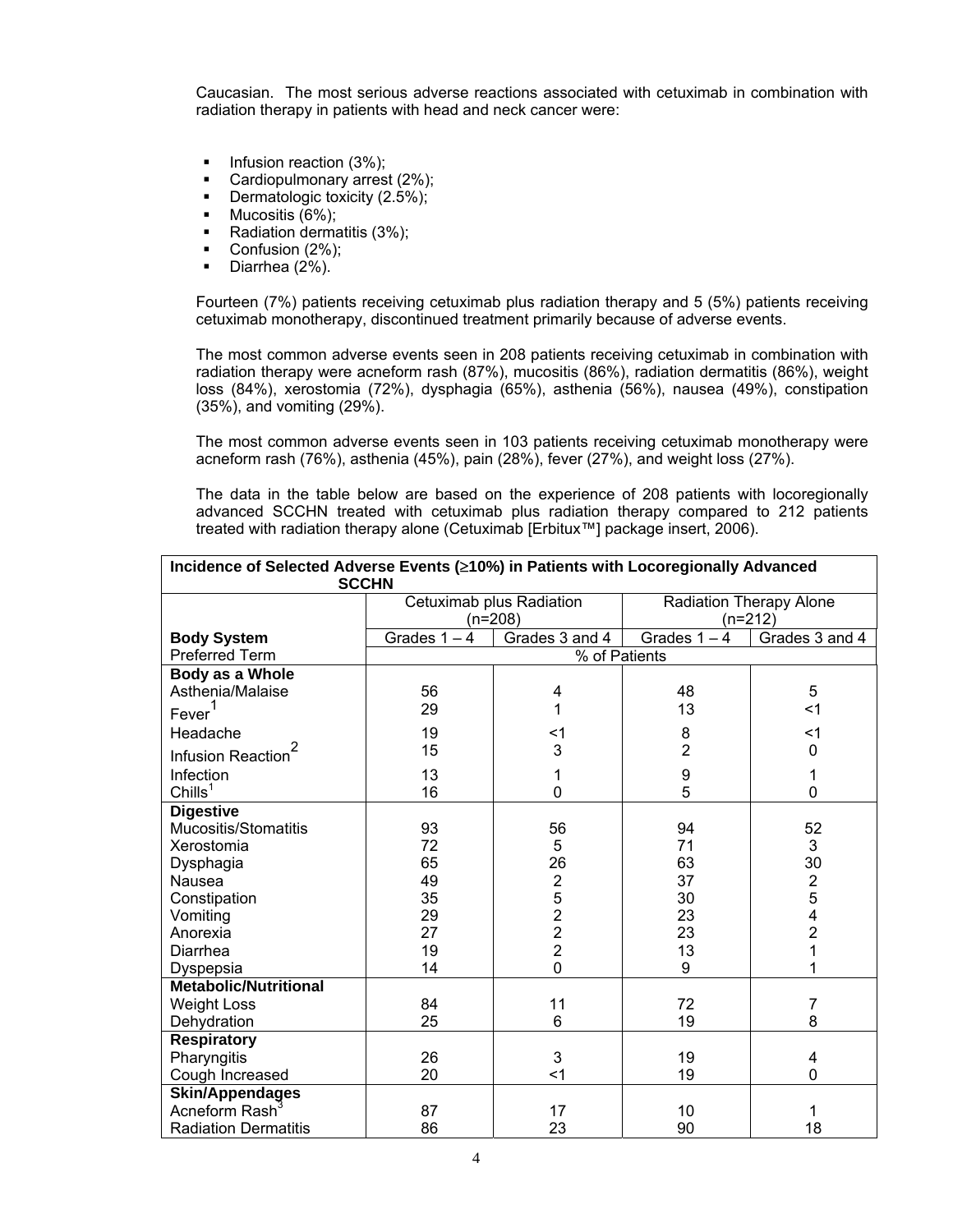#### **Incidence of Selected Adverse Events (**≥**10%) in Patients with Locoregionally Advanced SCCHN**  Cetuximab plus Radiation (n=208) Radiation Therapy Alone (n=212) **Body System** Grades 1 – 4 Grades 3 and 4 Grades 1 – 4 Grades 3 and 4

Preferred Term  $\sqrt{ }$  8 of Patients Application Site Reaction | 18 | 0 | 12 | 1 Pruritus 16 | 0 4 | 0  $1$  Includes cases also reported as infusion reactions

 $2$  Infusion reaction is defined as any event described at any time during the clinical study as "allergic reaction" or "anaphylactoid reaction" or any event on the first day of dosing described as "allergic reaction", "anaphylactoid reaction", "fever", "chills", "chills and fever" or "dyspnia".

 $3$  Acneform rash as defined as any event described as "acne", "rash", "maculopapular rash", "pustular rash", "dry skin" or "exfoliative dermatitis".

#### **1.6.1** *Late Radiation Toxicity*

 The overall incidence of late radiation toxicities (any grade) was higher in cetuximab in combination with radiation therapy compared with radiation therapy alone. The following sites were affected: salivary glands (65% versus 56%), larynx (52% versus 36%), subcutaneous tissue (49% versus 45%), mucous membrane (48% versus 39%), esophagus (44% versus 35%), skin (42% versus 33%), brain (11% versus 9%), lung (11% versus 8%), spinal cord (4% versus 3%), and bone (4% versus 5%). The incidence of Grade 3 or 4 late radiation toxicities were generally similar between the radiation therapy alone and the cetuximab plus radiation treatment groups.

## **1.7 Summary of Results of Investigational Program (3/16/05)**

#### **1.7.1** *Clinically Relevant Adverse Events Related to Cetuximab (C225)*

Safety data is available for 1473 patients enrolled in 26 trials who have received C225 alone or in combination with chemotherapy or radiotherapy. The most common composite groupings of adverse events deemed related to C225 as reported by investigators in all C225 trials ( $N =$ 1473) include skin reaction (73%), acne-like rash (69%), fatigue/malaise (30%), nausea/vomiting (24%), fever/chills (23%), mucositis/stomatitis (15%), diarrhea (14%), and hypersensitivity reaction (5%).

The development of acute interstitial pneumonitis in patients treated with EGFR-targeted agents has recently been described (Investigator's Brochure; see Section 7.2.1 to obtain a copy).

A detailed list of Serious Adverse Events (SAE) is presented in the Investigator Brochure. Noteworthy are SAEs leading to death; one from infusion reaction, and one from interstitial pneumonitis.

Except where indicated, the data described below reflect exposure to cetuximab in 774 patients with advanced metastatic colorectal cancer. Cetuximab was studied in combination with irinotecan (n=354) or as monotherapy (n=420). Patients receiving cetuximab plus irinotecan received a median of 12 doses (with 88/354 [25%] treated for over 6 months), and patients receiving cetuximab monotherapy received a median of 7 doses (with 36/420 [9%] treated for over 6 months). The population had a median age of 59 and was 59% male and 91% Caucasian. The range of dosing for patients receiving cetuximab plus irinotecan was 1-84 infusions, and the range of dosing for patients receiving cetuximab monotherapy was 1-63 infusions.

The most **serious adverse reactions** associated with cetuximab were:

- $\blacksquare$  Infusion reaction (3%);
- Dermatologic toxicity (1%);
- Interstitial lung disease (0.4%);
- Fever (5%);
- Sepsis (3%);
- Kidney failure (2%);
- Pulmonary embolus (1%);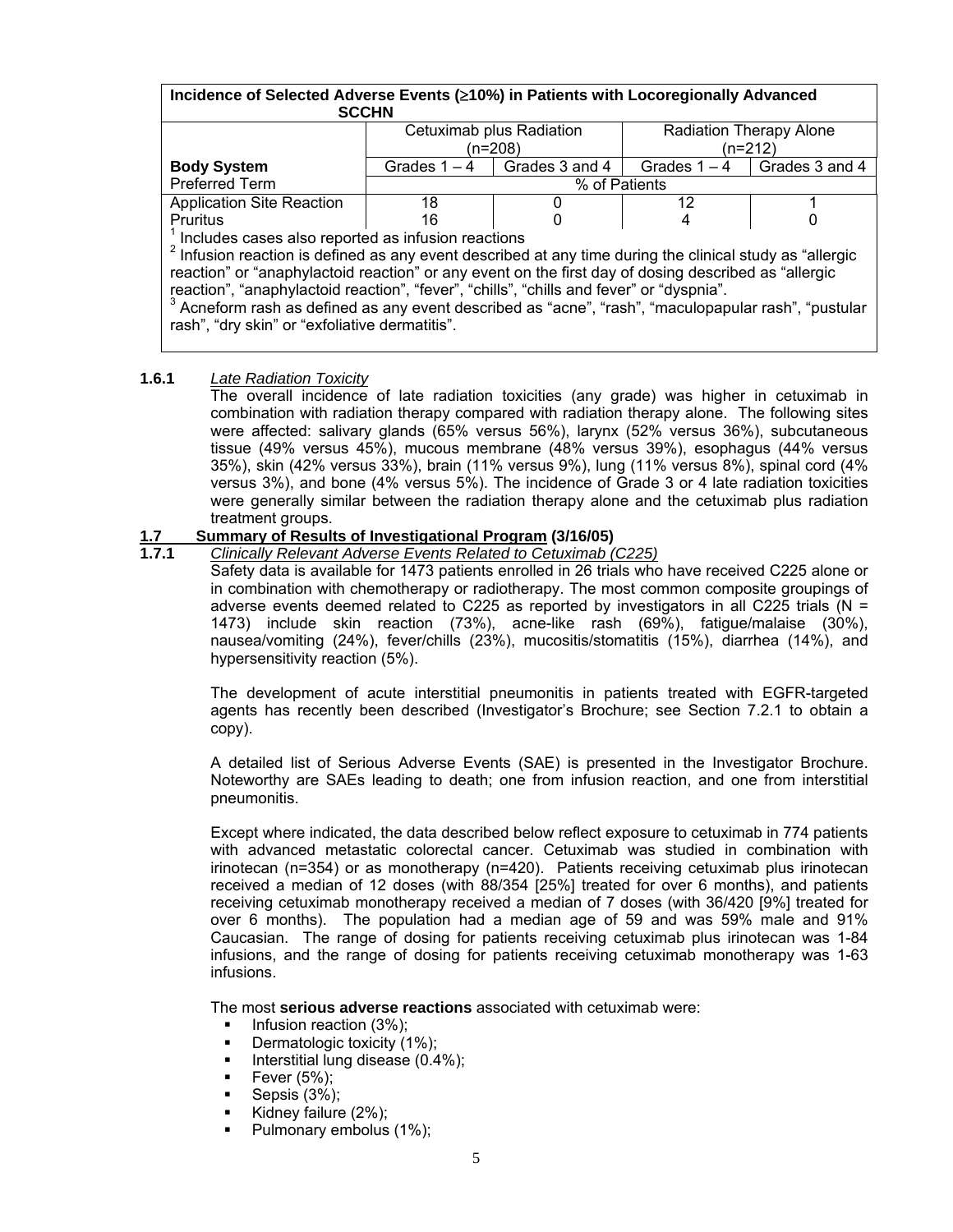- Dehydration (5%) in patients receiving cetuximab plus irinotecan, 2% in patients receiving cetuximab monotherapy;
- Diarrhea (6%) in patients receiving cetuximab plus irinotecan, 0% in patients receiving cetuximab monotherapy.

Thirty-seven (10%) patients receiving cetuximab plus irinotecan and 17 (4%) patients receiving cetuximab monotherapy discontinued treatment primarily because of adverse events. The most common adverse events seen in 354 patients receiving cetuximab plus irinotecan were acneform rash (88%), asthenia/malaise (73%), diarrhea (72%), nausea (55%), abdominal pain (45%), and vomiting (41%).

The most common adverse events seen in 420 patients receiving cetuximab monotherapy were acneform rash (90%), asthenia/malaise (48%), nausea (29%), fever (27%), constipation (26%), abdominal pain (26%), headache (26%), and diarrhea (25%).

Because clinical trials are conducted under widely varying conditions, adverse reaction rates observed in the clinical trials of a drug cannot be directly compared to rates in the clinical trials of another drug and may not reflect the rates observed in practice. The adverse reaction information from clinical trials does, however, provide a basis for identifying the adverse events that appear to be related to drug use and for approximating rates.

Data in patients with advanced colorectal carcinoma in the tables below are based on the experience of 354 patients treated with cetuximab plus irinotecan and 420 patients treated with cetuximab monotherapy.

|                                | Cetuximab plus Irinotecan |                         | Cetuximab Monotherapy |                         |
|--------------------------------|---------------------------|-------------------------|-----------------------|-------------------------|
|                                | $(n=354)$                 |                         | (n=420)               |                         |
| <b>Body System</b>             | Grades 1 - 4              | Grades 3 and 4          | Grades 1 - 4          | Grades 3 and 4          |
| Preferred Term <sup>1</sup>    |                           | % of Patients           |                       |                         |
| Body as a Whole                |                           |                         |                       |                         |
| Asthenia/Malaise <sup>2</sup>  | 73                        | 16                      | 48                    | 10                      |
| <b>Abdominal Pain</b>          | 45                        | 8                       | 26                    | 9                       |
| Fever $3$                      | 34                        | $\overline{\mathbf{4}}$ | 27                    | $<$ 1                   |
| Pain                           | 23                        | 6                       | 17                    | 5                       |
| Infusion Reaction <sup>4</sup> | 19                        | 3                       | 21                    | $\overline{2}$          |
| Infection                      | 16                        | 1                       | 14                    | 1                       |
| <b>Back Pain</b>               | 16                        | $\mathsf 3$             | 10                    | $\overline{2}$          |
| Headache                       | 14                        | $\overline{2}$          | 26                    | $\overline{2}$          |
| <b>Digestive</b>               |                           |                         |                       |                         |
| Diarrhea                       | 72                        | 22                      | 25                    | $\overline{2}$          |
| Nausea                         | 55                        | 6                       | 29                    | $\overline{\mathbf{c}}$ |
| Vomiting                       | 41                        | 7                       | 25                    | 3                       |
| Anorexia                       | 36                        | 4                       | 23                    | $\overline{2}$          |
| Constipation                   | 30                        | $\overline{\mathbf{c}}$ | 26                    | $\overline{2}$          |
| <b>Stomatitis</b>              | 26                        | $\overline{c}$          | 10                    | $<$ 1                   |
| Dyspepsia                      | 14                        | $\overline{0}$          | 6                     | 0                       |
| <b>Hematic/Lymphatic</b>       |                           |                         |                       |                         |
| Leukopenia                     | 25                        | 17                      | $<$ 1                 | 0                       |
| Anemia                         | 16                        | 5                       | 9                     | 3                       |
| <b>Metabolic/Nutritional</b>   |                           |                         |                       |                         |
| <b>Weight Loss</b>             | 21                        | $\pmb{0}$               | $\overline{7}$        | 1                       |
| Peripheral Edema               | 16                        | 1                       | 10                    | 1                       |
| Dehydration                    | 15                        | 6                       | 10                    | 3                       |
| <b>Nervous</b>                 |                           |                         |                       |                         |
| Insomnia                       | 12                        | $\pmb{0}$               | 10                    | $<$ 1                   |
| Depression                     | 10                        | $\mathbf 0$             | $\overline{7}$        | 0                       |
| <b>Respiratory</b>             |                           |                         |                       |                         |
| Dyspnea <sup>3</sup>           | 23                        | $\boldsymbol{2}$        | 17                    | 7                       |
| Cough Increased                | 20                        | $\mathbf 0$             | 11                    | 1                       |

**Incidence of Adverse Events (**≥**10%) in Patients with Advanced Colorectal Carcinoma**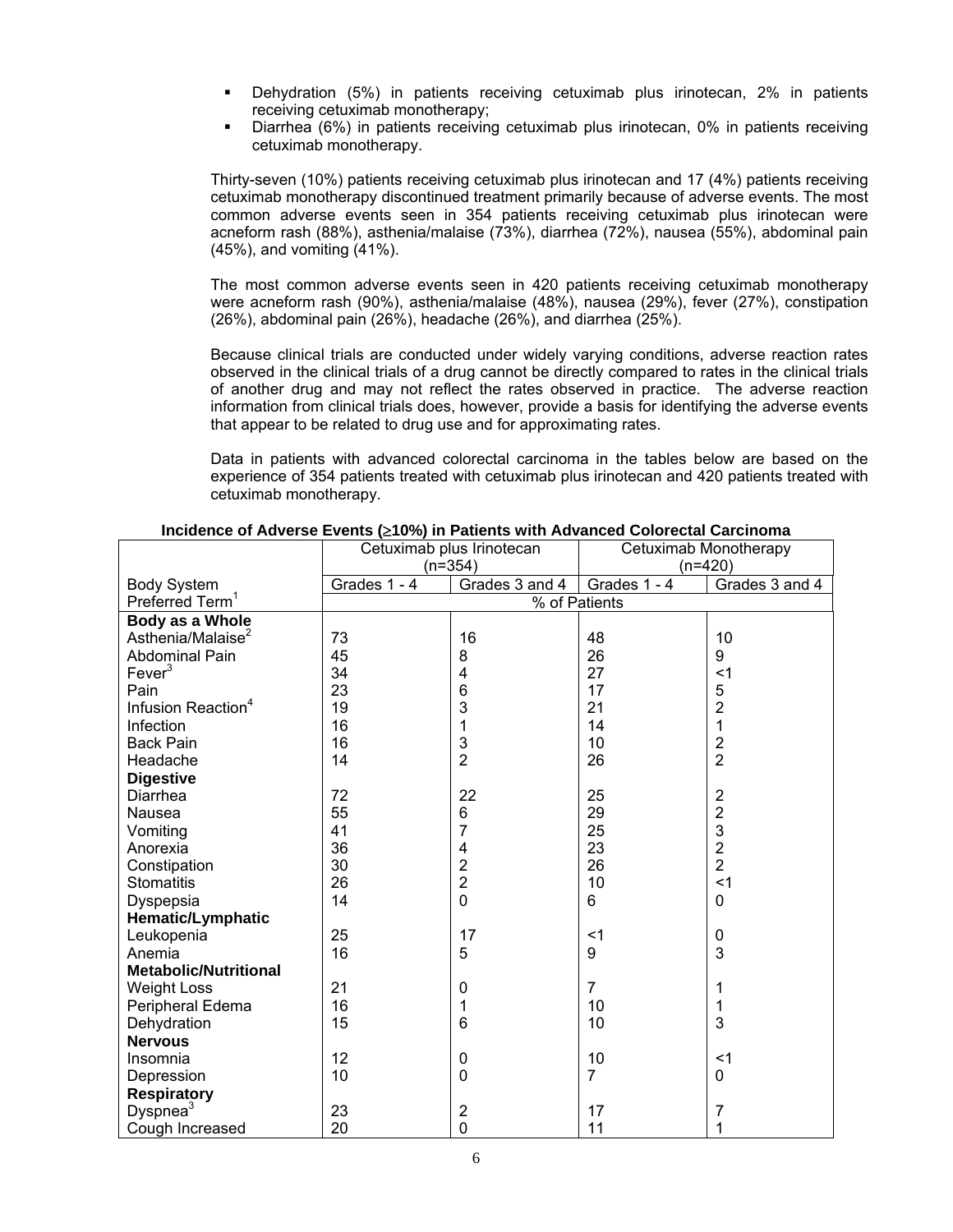|--|

|                             | Cetuximab plus Irinotecan<br>(n=354) |                | Cetuximab Monotherapy<br>(n=420) |                |  |
|-----------------------------|--------------------------------------|----------------|----------------------------------|----------------|--|
| <b>Body System</b>          | Grades 1 - 4                         | Grades 3 and 4 | Grades 1 - 4                     | Grades 3 and 4 |  |
| Preferred Term <sup>1</sup> |                                      |                | % of Patients                    |                |  |
| <b>Skin/Appendages</b>      |                                      |                |                                  |                |  |
| Acneform Rash <sup>5</sup>  | 88                                   | 14             | 90                               | 8              |  |
| Alopecia                    | 21                                   |                |                                  |                |  |
| <b>Skin Disorder</b>        | 15                                   |                |                                  |                |  |
| Nail Disorder               | 12                                   | <1             | 16                               | $<$ 1          |  |
| <b>Pruritus</b>             | 10                                   |                | 11                               |                |  |
| Conjunctivitis              | 14                                   |                |                                  |                |  |

Adverse events that occurred (toxicity Grades 1 through 4) in  $\geq$ 10% of patients with refractory colorectal carcinoma treated with cetuximab plus irinotecan or in ≥10% of patients with refractory colorectal carcinoma

treated with cetuximab monotherapy.<br>
<sup>2</sup> Asthenia/malaise is defined as any event described as "asthenia", "malaise", or "somnolence".

3 Includes cases reported as infusion reaction.<br>4 Infusion reaction is defined as any event described at any time during the clinical study as "allergic reaction" or "anaphylactoid reaction", or any event occurring on the first day of dosing described as "allergic reaction",

"anaphylactoid reaction", "fever", "chills", "chills and fever" or "dyspnea".<br>
<sup>5</sup> Acneform rash is defined as any event described as "acne", "rash", "maculopapular rash", "pustular rash", "dry skin", or "exfoliative dermatitis".

#### **1.7.2** *Acne-Like Rash*

In clinical studies of cetuximab, dermatologic toxicities, including acneform rash, skin drying and fissuring, and inflammatory and infectious sequelae (e.g., blepharitis, cheilitis, cellulitis, cyst) were reported. In patients with advanced colorectal cancer, acneform rash was reported in 89% (686/774) of all treated patients, and was severe (grade 3 or 4) in 11% (84/774) of these patients. Subsequent to the development of severe dermatologic toxicities, complications including *S. aureus* sepsis and abscesses requiring incision and drainage were reported.

Non-suppurative acneform rash described as "acne", "rash", "maculopapular rash", "pustular rash", "dry skin", or "exfoliative dermatitis" was observed in patients receiving cetuximab plus irinotecan or cetuximab monotherapy. One or more of the dermatological adverse events were reported in 88% (14% grade 3) of patients receiving cetuximab plus irinotecan and in 90% (8% grade 3) of patients receiving cetuximab monotherapy. Acneform rash most commonly occurred on the face, upper chest, and back but could extend to the extremities and was characterized by multiple follicular- or pustular-appearing lesions. Skin drying and fissuring were common in some instances, and were associated with inflammatory and infectious sequelae (e.g., blepharitis, cellulitis, cyst). Two cases of *S. aureus* sepsis were reported. The onset of acneform rash was generally within the first two weeks of therapy. Although in a majority of the patients the event resolved following cessation of treatment, in nearly half of the cases, the event continued beyond 28 days.

#### **1.7.3** *Nail Disorder*

An uncommon adverse event reported is a nail disorder characterized as paronychial inflammation with associated swelling of the lateral nail folds of the toes and fingers. The most commonly affected digits are the great toes and thumbs. According to Investigators, the nail disorder may persist for up to 3 months after discontinuation of C225. Preliminary analysis in subjects treated at the doses to be administered in this trial (400 mg/m**2** initial dose, followed by 250 mg/m**2** weekly) revealed that incidence of nail disorder is greater in subjects who received > 6 C225 infusions (~10%) compared with subjects treated with  $\leq$  6 infusions (~3%).

#### **1.7.4** *Infusion Reactions*

In clinical trials, severe, potentially fatal infusion reactions were reported, one leading to death (see Section 1.5.1). These events include the rapid onset of airway obstruction (bronchospasm, stridor, hoarseness), urticaria, and/or hypotension. In studies in advanced colorectal cancer, severe infusion reactions were observed in 3% of patients receiving cetuximab plus irinotecan and 2% of patients receiving cetuximab monotherapy. Grade 1 and 2 infusion reactions, including chills, fever, and dyspnea usually occurring on the first day of initial dosing, were observed in 16% of patients receiving cetuximab plus irinotecan and 19% of patients receiving cetuximab monotherapy.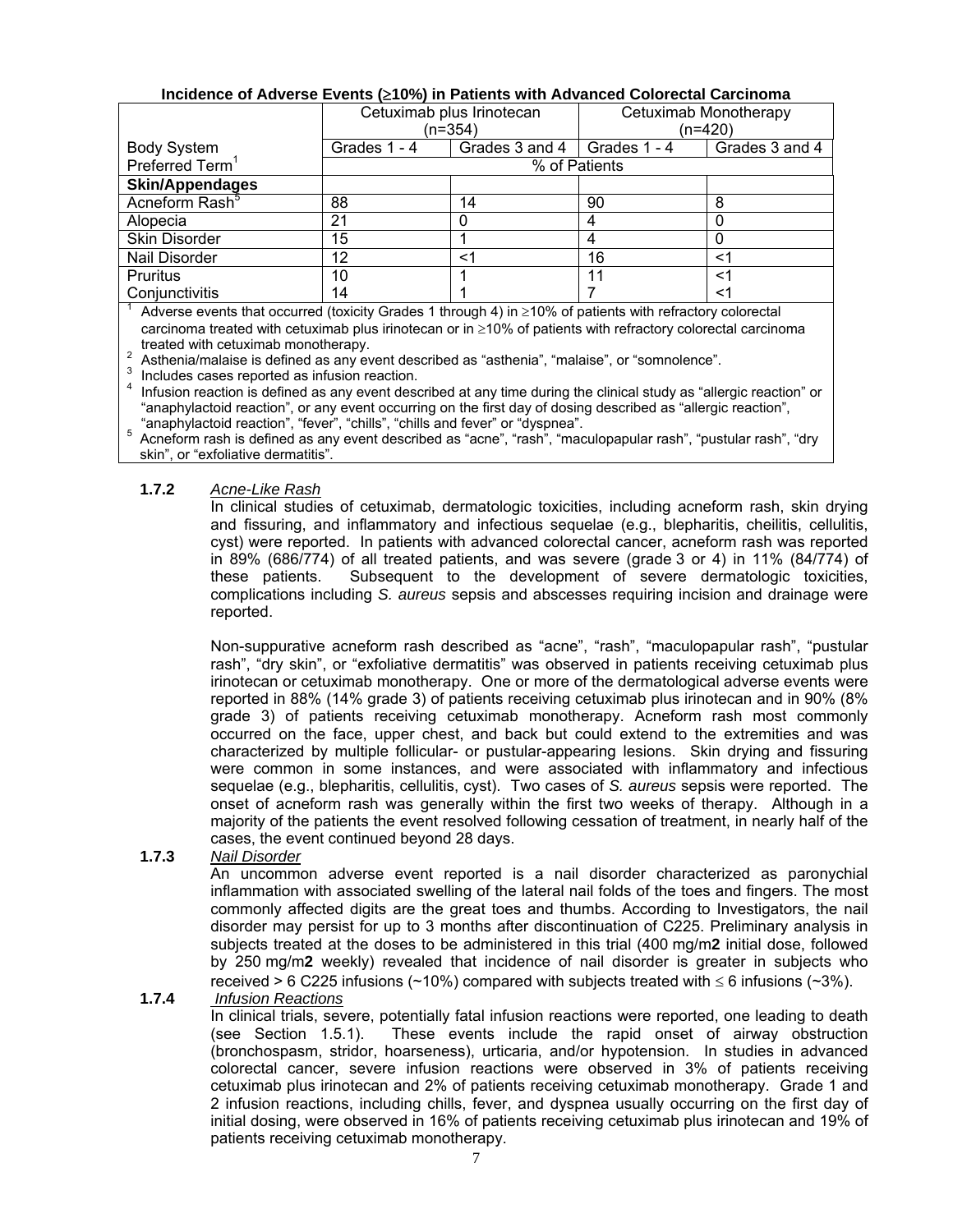A 20-mg test dose was administered intravenously over 10 minutes prior to the initial dose to all patients in earlier studies. The test dose did not reliably identify patients at risk for severe allergic reactions.

Severe infusion reactions occurred with the administration of cetuximab in approximately 3% of patients, rarely with fatal outcome (<1 in 1000). Approximately 90% of severe infusion reactions were associated with the first infusion of cetuximab despite the use of prophylactic antihistamines. These reactions were characterized by the rapid onset of airway obstruction (bronchospasm, stridor, hoarseness), urticaria, and/or hypotension.

#### **1.7.5** *Pulmonary Toxicity*

 Interstitial lung disease (ILD) was reported in 3 of 774 (< 0.5%) patients with advanced colorectal cancer receiving cetuximab. Interstitial pneumonitis with non-cardiogenic pulmonary edema resulting in death was reported in one case. Two patients had pre-existing fibrotic lung disease and experienced an acute exacerbation of their disease while receiving cetuximab in combination with irinotecan. In the clinical investigational program, an additional case of interstitial pneumonitis was reported in a patient with head and neck cancer treated with cetuximab and cisplatin. The onset of symptoms occurred between the fourth and eleventh doses of treatment in all reported cases.

#### **1.8 Rationale for this Proposed Phase II Trial**

Locoregional disease recurrence following surgical resection and adjuvant radiation represents a dominant failure pattern for advanced head and neck cancer patients. Large scale randomized cooperative group studies have recently been completed examining the potential benefit of adding cisplatin chemotherapy during adjuvant radiation in the postoperative setting. These two randomized trials suggest that the addition of cisplatin to radiation in the postoperative setting for high risk may improve overall outcome. However, both studies confirm significant enhancement of acute and overall toxicity from the addition of cisplatin. The current study is designed to incorporate one of the new molecular EGFR signaling inhibitors (C225) into the postoperative head and neck cancer treatment paradigm in an effort to improve outcome. The known radiosensitizing effects of cisplatin and docetaxel will also be examined in conjunction with C225 in this 2-arm Phase II study. Gaining experience regarding the feasibility, toxicity profile, and outcome for patients treated in this Phase II trial will provide a logical platform to consider future Phase III comparisons of one of these approaches against standard postoperative therapy with radiation plus cisplatin.

#### **1.9 Molecular Biomarker Studies**

There is accumulating evidence that increased expression of EGFR correlates with poor clinical outcome in advanced head and neck cancer patients. Building upon recent RTOG biomarker studies from head and neck trial 90-03, quantitative evaluation of EGFR by immunohistochemistry emerged as the most promising marker for clinical outcome correlation. With the support of multivariate analysis, it was concluded that EGFR expression was a strong independent prognostic determinant for overall and disease-free survival and a strong predictor for locoregional relapse but not for distant metastasis.<sup>4</sup>

The current study will allow further opportunity to investigate the relationship between EGFR expression and clinical outcome in a surgically treated cohort of advanced head and neck cancer patients. In light of the larger tumor specimens that will be available from this surgical trial, evaluation of not only total EGFR expression, but also that of phosphorylated EGFR, phosphorylated MAPK, phosphorylated AKT and Stat-3 will be examined with respect to ultimate treatment outcome. These phosphorylated or "activated" forms of EGFR downstream signaling molecules may provide a more accurate reflection of the "activity state" of EGFR signaling status than simple measurement of total EGFR. In addition, Ki-67 will be examined as a proliferative marker that correlates well with tumor growth status. Further, to advance preliminary data from recent head and neck RTOG trials, this study will explore any correlation between COX-2 and Cyclin B1 expression with ultimate treatment outcome in advance head and neck cancer patients treated with up front surgery. A preliminary study in patients with high-risk surgical-pathologic features receiving postoperative radiation revealed that cyclin B1 expression represents a strong prognostic factor. A subsequent study with specimens from patients enrolled into RTOG 90-03 demonstrated that COX-2 expression predicts for locoregional disease control, albeit to a lesser magnitude than EGFR. These preliminary data results will be further investigated with analysis of tissue specimens from the current study.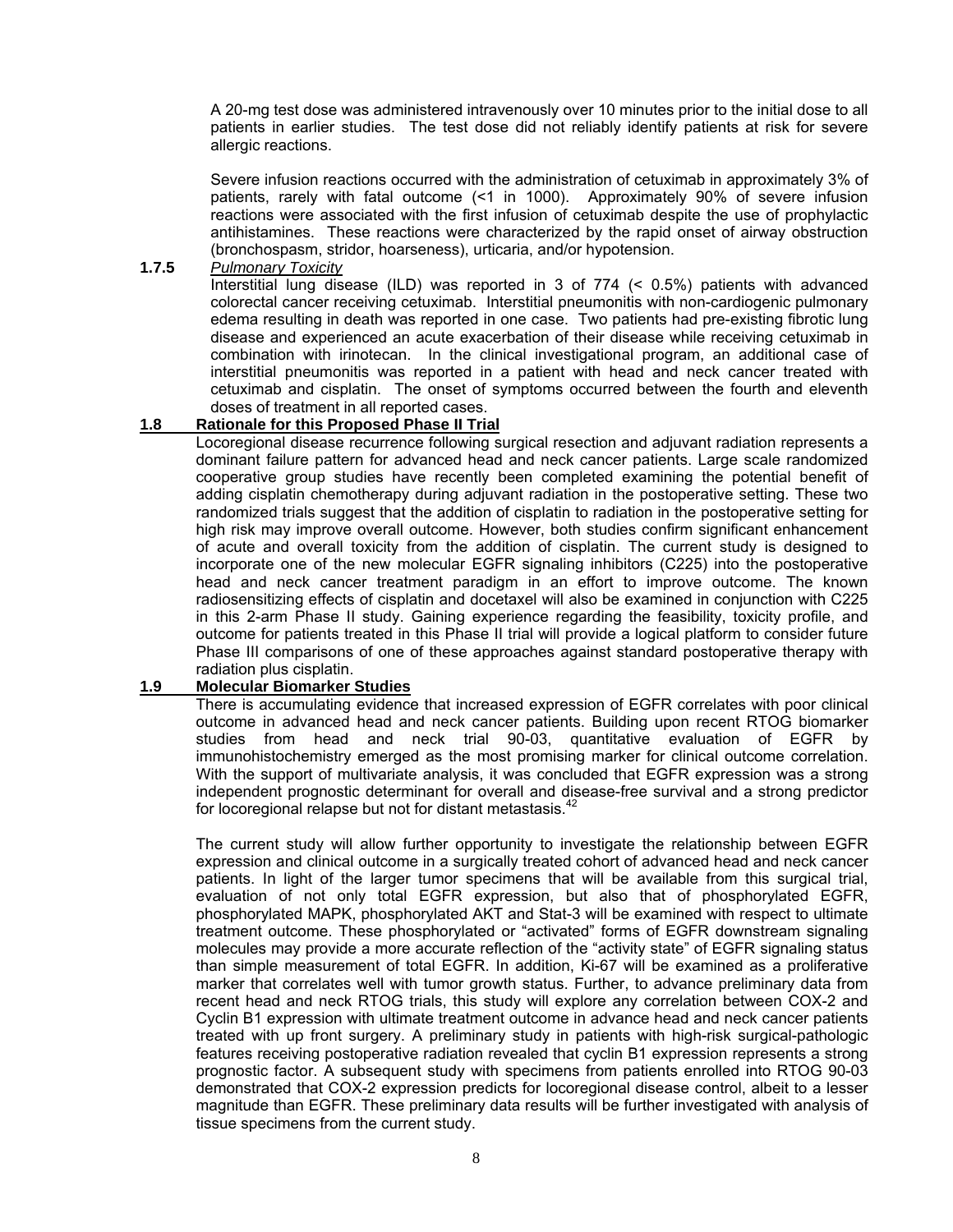Finally, the fact that all patients will receive C225 (cetuximab) in the postoperative setting in the current trial will afford additional opportunities for correlative biomarker study. Specifically, it is hypothesized that patients with high EGFR tumor expression may be most likely to respond to EGFR inhibitory therapies such as C225 when combined with radiation or chemotherapy. This hypothesis will be further explored in the current study as a prelude to potential further examination in a subsequent Phase III study setting.

#### **1.10 Intensity-Modulated Radiotherapy (IMRT) [11/17/05]**

 The use of intensity-modulated radiotherapy (IMRT) is permitted (as part of Amendment 6 of the study) and will be recorded as a stratification variable. An increasing number of participating centers routinely implement this precision radiation technique to spare normal tissue. It is possible that IMRT may reduce toxicity, but the assumption is made that it will have no enhancement on the primary endpoint, disease-free survival.

#### **2.0 OBJECTIVES**

#### **2.1 Primary Objective**

**2.1.1** To evaluate, using a random assignment phase II design, two treatment regimens that utilize the EGFR inhibitor C225 in combination with chemoradiation in high-risk postoperative head and neck patients. This trial is designed to determine if either regimen is promising enough to be pursued in a subsequent phase III study. This decision will be primarily based on whether there is improvement in disease-free survival relative to the RTOG database of similar patients treated with chemoradiation in the completed intergroup trial RTOG 9501.

## **2.2 Secondary Objectives**

- **2.2.1** To determine whether each of the treatment regimens can be delivered safely and successfully following surgical resection for advanced head and neck cancer;
- **2.2.2** To estimate the locoregional control and overall survival rates for patients treated with the each regimen;
- **2.2.3** To examine the correlation between EGFR (total and phosphorylated), pMAPK, pAKT, Stat-3, Ki-67, COX-2, and cyclin B1 expression with the ultimate treatment outcome.

#### **3.0 PATIENT SELECTION**

#### **3.1 Eligibility (11/17/05)**

- **3.1.1** AJCC pathological stage III or IV (note that the preoperative clinical stage may be I-IV) squamous cell carcinoma of the head and neck meeting the following criteria:
- **3.1.1.1** Gross total resection must be completed within 7 weeks of randomization, with pathology demonstrating one or more of the following risk factors:
	- Histologic extracapsular nodal extension;
	- Histologic involvement of  $\geq 2$  regional lymph nodes;
	- Invasive cancer seen on microscopic evaluation of the resection margin, with no evidence of gross tumor residual.

**NOTE:** Tonsillar cancer patients who undergo transoral excision of all gross tumor are eligible if the patient has formal neck dissection confirming histologic extracapsular nodal extension or histologic involvement of  $\geq 2$  regional lymph nodes.

- **3.1.2** Site of tumor origin in the oral cavity, oropharynx, larynx, or hypopharynx (excluding lip, nasopharynx, or sinuses);
- **3.1.3** Zubrod performance status of 0-1;
- **3.1.4** Pretreatment evaluations required for eligibility include:
	- History and physical examination within four weeks prior to study entry
	- Dental evaluation with management according to the guidelines in Appendix IV prior to start of radiation
	- Medical oncology examination to evaluate medical contraindications prior to start of chemotherapy
	- Surgical evaluation and clearance prior to start of RT

Laboratory studies within four weeks prior to study entry: CBC with differential and platelet counts; serum chemistry tests to include sodium, potassium, glucose, calcium, magnesium, BUN, serum creatinine, total protein, albumin, alkaline phosphatase, total bilirubin, AST and ALT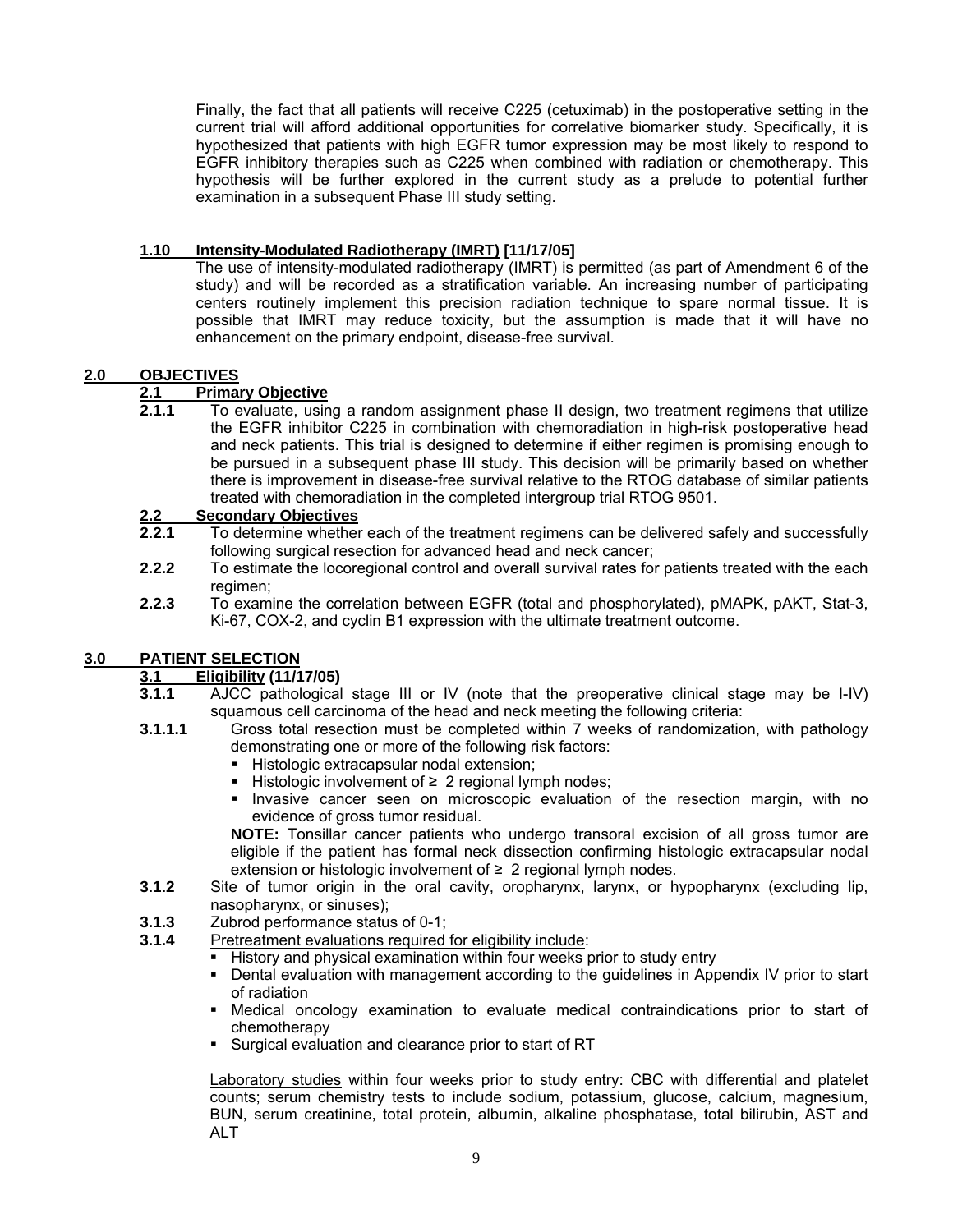Serum pregnancy test, if applicable, within one week prior to study entry; urine dipstick test on the first day of treatment

Radiographic Studies:

- Pre-operative CT or MRI of the primary tumor and neck for clinical staging is required
- Chest x-ray or thoracic CT scan within 90 days prior to study entry
- **3.1.5** ANC ≥ 2,000/mm<sup>3</sup>; platelets ≥ 100,000/mm<sup>3</sup>; hemoglobin > 8.0 g/dl; bilirubin ≤ 1.5 X the ULIN; serum creatinine ≤ 1.5 mg/dl; AST **or** ALT **and** alkaline phosphatase must be within the range allowing for eligibility, as in the following table:

|          | <b>AST or ALT</b>     |            |                              |                                     |            |  |  |  |
|----------|-----------------------|------------|------------------------------|-------------------------------------|------------|--|--|--|
| $\cdots$ |                       | $\leq$ ULN | $>1x$ but $\leq 1.5x$<br>ULN | $>1.5x$ but $\leq 5x$<br><b>ULN</b> | $>5x$ ULN  |  |  |  |
|          | $\leq$ ULN            | Eligible   | Eligible                     | Eligible                            | Ineligible |  |  |  |
| PHOS     | $>1x$ but $\leq 2.5x$ | Eligible   | Eligible                     | Ineligible                          | Ineligible |  |  |  |
| ⊻        | $>2.5x$ but $\leq 5x$ | Eligible   | Ineligible                   | Ineligible                          | Ineligible |  |  |  |
| ₹        | >5x ULN               | Ineligible | Ineligible                   | Ineligible                          | Ineligible |  |  |  |

- **3.1.6** Patients must be ≥ 18 years of age;
- **3.1.7** Women of childbearing potential (WOCBP) and male participants must be willing to consent to using effective contraception while on treatment and for at least 3 months thereafter;
- **3.1.8** Pregnant or lactating women are ineligible as treatment involves unforeseeable risks to the participant and to the embryo or fetus. WOCBP must have a negative serum or urine pregnancy test (minimum sensitivity 25 IU/L or equivalent units of human chorionic gonadotropin [hCG], or in accordance with local regulations, whichever is more sensitive);
- **3.1.9** Patients participating in 0234 also are eligible for and are strongly encouraged to participate in RTOG 0514, the Head and Neck tissue banking protocol.
- **3.1.10** Patients must sign a study-specific informed consent form prior to registration.

### **3.2 Conditions for Patient Ineligibility (3/16/05)**

- **3.2.1** Histology positive for other than squamous cell carcinoma or lymphoepithelioma;
- **3.2.2** Evidence of distant metastases;
- **3.2.3** Gross (visible or palpable) disease left after surgery;
- **3.2.4** Complete resection with negative margins **and** absence of extracapsular nodal extension or < 2 histologically positive regional nodes;
- **3.2.5** Less than gross total resection or patients requiring staged surgery;
- **3.2.6** Prior head and neck radiotherapy;<br>**3.2.7** Prior cytotoxic chemotherapy, unle
- **3.2.7** Prior cytotoxic chemotherapy, unless disease free > 3 years;<br>**3.2.8** Active cardiac disease defined as unstable angina, unco
- **3.2.8** Active cardiac disease defined as unstable angina, uncontrolled hypertension, myocardial infarction in the last six months (unless successfully treated with CABG or PTCA), uncontrolled arrhythmia, or congestive heart failure;  $\geq 3$  heart-related hospitalizations in the past year;
- **3.2.9** Severe COPD requiring ≥ 3 hospitalizations over the past year;
- **3.2.10** Women of childbearing potential (WOCBP) and male participants who are unwilling or unable to use an acceptable method to avoid pregnancy for the entire study period and for up to 3 months after the study;
- **3.2.11** Pre-existing ≥ Grade 2 peripheral neuropathy;
- **3.2.12** Uncontrolled seizure disorder or active neurological disease;<br>**3.2.13** Prior invasive malignancy (excluding non-melanoma skin can
- **3.2.13** Prior invasive malignancy (excluding non-melanoma skin cancer) within the previous 3 years;
- **3.2.14** Prior anti-epidermal growth factor receptor antibody therapy or therapy with a tyrosine kinase inhibitor;
- **3.2.15** Patients with a history of severe hypersensitivity reaction to docetaxel or other drugs formulated with polysorbate 80 must be excluded;
- **3.2.16** Presence of synchronous or concurrent head and neck primary tumors;
- **3.2.17** Prior severe infusion reaction to a monoclonal antibody.
- **3.3 (8/27/04)** ACOSOG Investigators: All questions regarding eligibility should be directed to the RTOG Coordinating Center at (215) 574-3189.

## **4.0 RECOMMENDED PRETREATMENT EVALUATIONS**

(In addition to required evaluation in Section 3.0)

**4.1** Prophylactic placement of a gastrostomy (PEG) tube is recommended only as per physician discretion.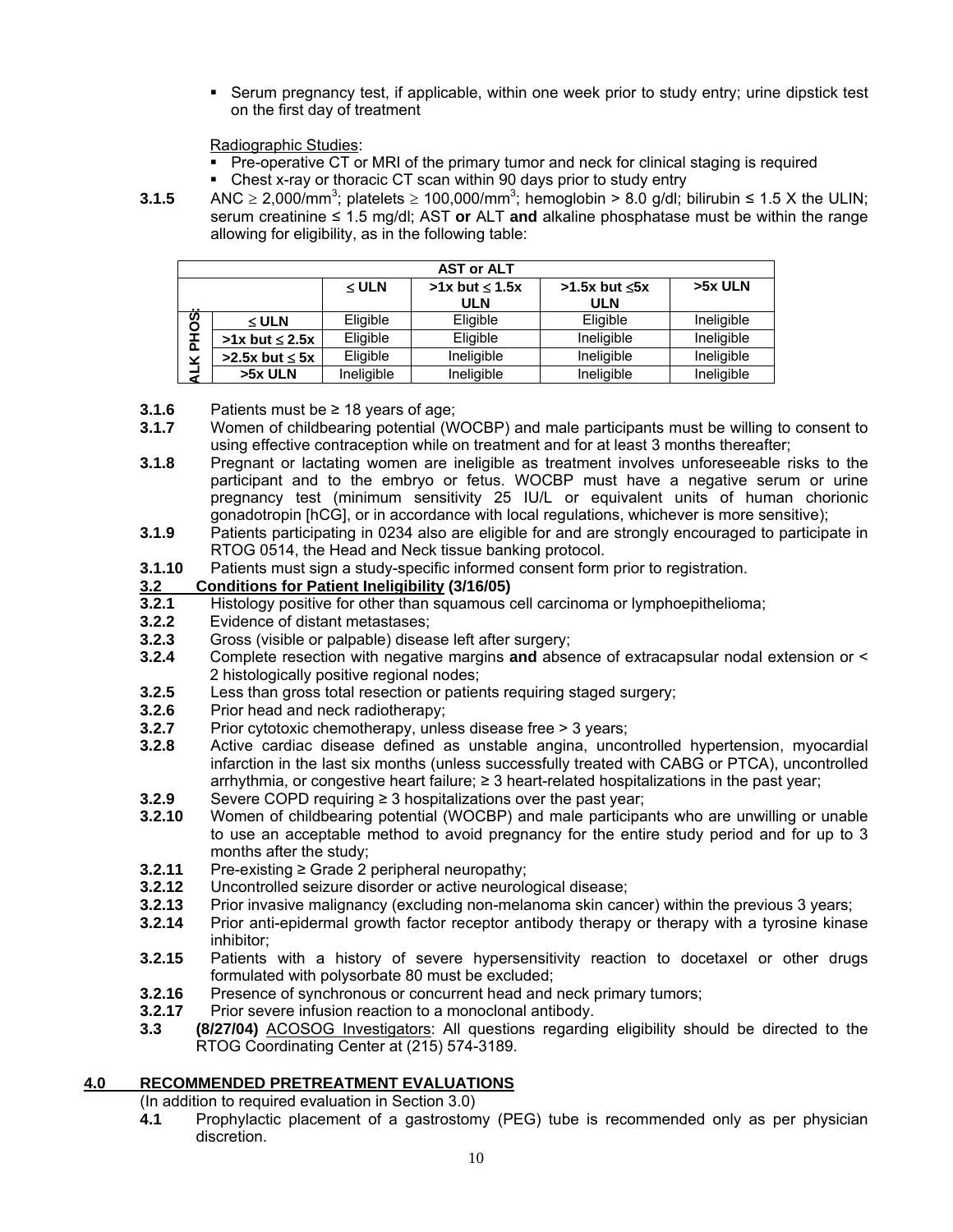#### **5.0 REGISTRATION PROCEDURES (11/17/05, 2/2/06)**

#### **5.1** Pre-Registration Requirements for IMRT Treatment Approach

It is mandatory that the treating physician determine if IMRT will be used prior to the site registering the patient. In order to utilize IMRT, the institution must have met technology requirements and have provided the baseline physics information described on the Advanced Technology Consortium (ATC) web site, [http://atc.wustl.edu.](http://atc.wustl.edu) As it pertains to this study, the ATC includes the Image-Guided Therapy Center (ITC) at Washington University; the Radiological Physics Center (RPC) at MD Anderson Cancer Center; and, St. Louis and RTOG RT Quality Assurance.

Institutions that have been certified by the ATC to participate in RTOG head and neck-specific studies (e.g., RTOG 0022 or RTOG 0225) may enroll patients on this study without further credentialing by the ITC.

Institutions that have not been certified by the ATC to participate in head and neck-specific IMRT studies (e.g., RTOG 0022 or RTOG 0225) MUST apply for IMRT certification as described in Sections 5.1.1-5.1.3.

- **5.1.1** *IMRT Certification Process (For institutions not previously certified for RTOG head and neck – specific IMRT studies)*
- **5.1.1.1** First, the institution or investigator anticipating the use of IMRT on this study must complete a new IMRT Facility Questionnaire (see <http://atc.wustl.edu>). The IMRT Facility Questionnaire requests information regarding the training and experience of the IMRT team; IMRT treatment planning and treatment equipment; and in-house QA procedures.
- **5.1.1.2** Second, the institution must successfully complete an IMRT "dry-run" or benchmark case with the ITC. This will require that the institution set up an FTP account for digital data submission by contacting the ITC [\(itc@castor.wustl.edu](mailto:itc@castor.wustl.edu)).
- **5.1.1.3** Third, if the institution has not previously met this credentialing requirement on another RTOG IMRT study, it is necessary to complete a paper "benchmark" planning exercise to demonstrate the ability to generate acceptable IMRT plans. The benchmark plan is available through the Radiological Physics Center (RPC) at MD Anderson Cancer Center. Instructions for downloading the benchmark plan are available at the RPC web site, [http://rpc.mdanderson.org/rpc/](http://rpc.mdanderson.org/rpc) by selecting "Credentialing" and "RTOG".
- **5.2** *Preregistration Requirements for Cetuximab* **(11/17/05)**
- **5.2.1 U.S. sites** must mail or send overnight the completed, signed, **original** study-specific FDA 1572 form to the CTSU Regulatory Office, Coalition of National Cancer Cooperative Groups, 1818 Market Street, Suite 1100, Philadelphia, PA 19103.

**U.S. sites** must fax copies of the documentation below to the CTSU Regulatory Office (215- 569-0206) prior to registration of the institution's first case:

- IRB approval letter;
- IRB approved consent form;
- **IRB** assurance number;
- CV for the PI and all sub PIs;
- Lab accreditation certificate and institutional normals.

Financial disclosure forms are not required.

**5.2.2 (8/27/04) Canadian sites** must mail or send overnight the completed, signed, **original** studyspecific FDA 1572 form to RTOG Headquarters, 1818 Market Street, Suite 1600, Philadelphia, PA , 19103.

**Canadian sites** must fax copies of the documentation below to RTOG Headquarters (215-574- 0300) prior to registration of the institution's first case:

- IRB approval letter;
- IRB approved consent form;
- IRB assurance number;
- CV for the PI and all sub PIs;
- Health Canada's TPD Forms
- Lab accreditation certificate and normals.

Financial disclosure forms are not required.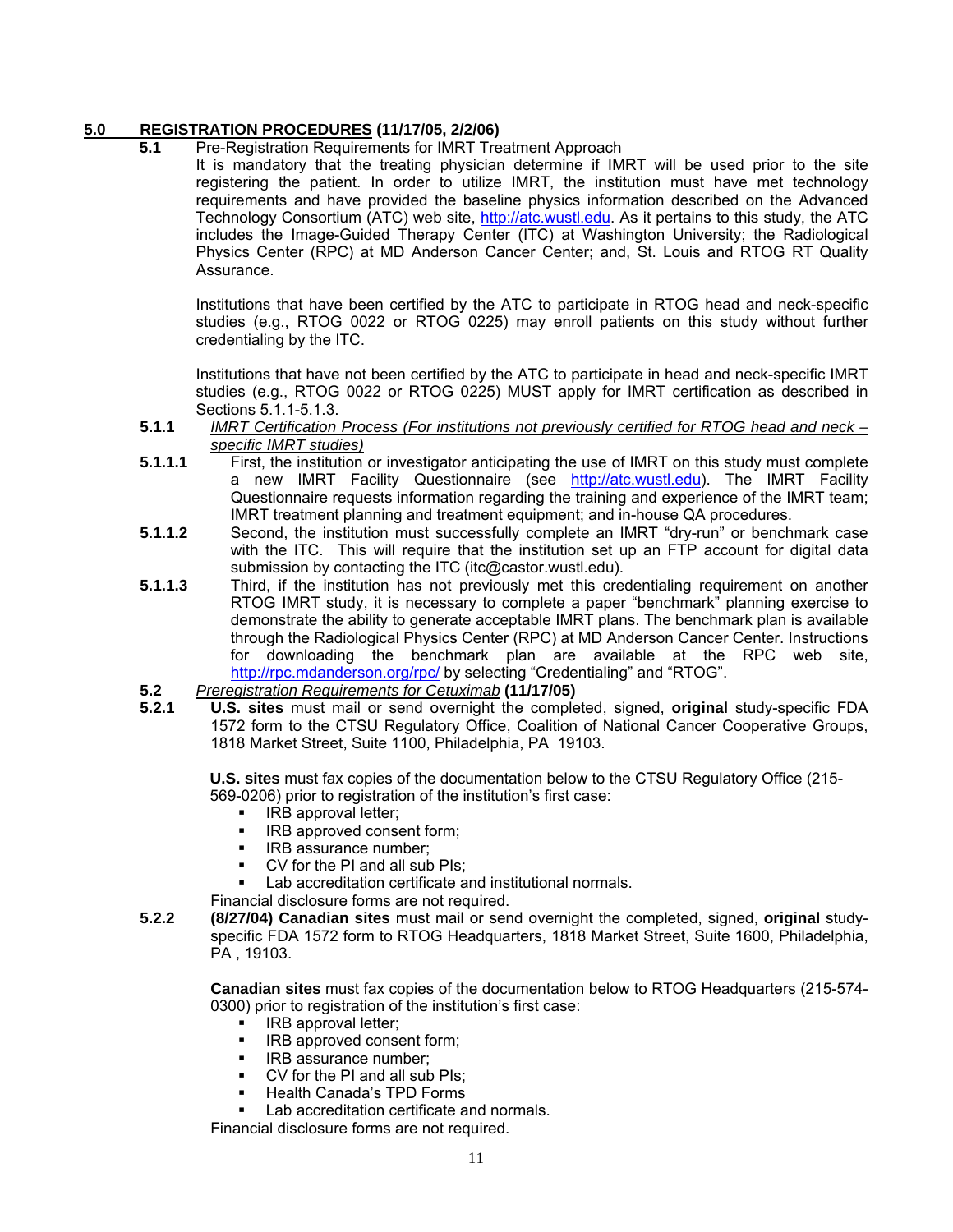#### **5.2.3** For the initial shipment of Cetuximab: **(11/17/05, 2/2/06)**

The Study Agent Shipment Form for this study is available on the RTOG web site, [www.rtog.org,](http://www.rtog.org) next to the protocol. **U.S. and Canadian institutions** must email the shipment form for this study to RTOG[\\_BMS@phila.acr.org as](mailto:BMS@phila.acr.org) soon as the individual responsible for the study agent has been identified and prior to registration of the institution's first case. (Fax 215- 574-0300 **only** if unable to email; **please write legibly**). Allow adequate processing time (7-10 days) before calling to randomize your first patient. Required regulatory documents (see Sections 5.1.1) must be received and approved by BMS and RTOG notified of this approval before drug can be shipped. **See Appendix V for the procedure for resupply requests.**

#### **5.3** *Registration*

#### **5.3.1** Online Registration **(11/17/05)**

Patients can be registered only after eligibility criteria are met (and BMS approval and the SASF have been received and entered into the RTOG database).

Institutions must have an RTOG user name and password to register patients on the RTOG web site. To get a user name and password:

- The Investigator must have completed Human Subjects Training and been issued a certificate (Training is available via [http://69.5.4.33/c01\).](http://69.5.4.33/c01)
- The institution must complete the Password Authorization Form at [www.rtog.org/members/webreg.html \(b](http://www.rtog.org/members/webreg.html)ottom right corner of the screen), and fax it to 215-923-1737. RTOG Headquarters requires 3-4 days to process requests and issue user names/passwords to institutions.

An institution can register the patient by logging onto the RTOG Web site ([http://www.rtog.org\),](http://www.rtog.org)  going to 'Data Center Login" and selecting the link for new patient registrations. The system triggers a program to verify that all regulatory requirements (OHRP assurance, IRB approval) have been met by the institution. The registration screens begin by asking for the date on which the eligibility checklist was completed, the identification of the person who completed the checklist, whether the patient was found to be eligible on the basis of the checklist, and the date the study-specific informed consent form was signed.

Once the system has verified that the patient is eligible and that the institution has met regulatory requirements, it assigns a patient-specific case number. The system then moves to a screen that confirms that the patient has been successfully enrolled. This screen can be printed so that the registering site will have a copy of the registration for the patient's record. Two e-mails are generated and sent to the registering site: the Confirmation of Eligibility and the patient-specific calendar. The system creates a case file in the study's database at the DMC (Data Management Center) and generates a data submission calendar listing all data forms, images, and reports and the dates on which they are due.

 If the patient is ineligible or the institution has not met regulatory requirements, the system switches to a screen that includes a brief explanation for the failure to register the patient. This screen can be printed.

Institutions can contact RTOG web support at [websupport@phila.acr.org fo](mailto:websupport@phila.acr.org)r assistance with web registration.

In the event that the RTOG Web registration site is not accessible, participating sites can register a patient by calling RTOG Headquarters, as discussed in Section 5.2.2. The registrar will ask for the site's user name and password. This information is required to assure that mechanisms usually triggered by web registration (e.g., drug shipment, confirmation of registration, and patient-specific calendar) will occur.

#### **5.3.2** Dial-in Registration

Patients can be registered only after eligibility criteria are met. Patients are registered prior to any protocol therapy by calling RTOG Headquarters at (215) 574-3191, Monday through Friday, 8:30 a.m. to 5:00 p.m. ET. The patient will be registered to a treatment arm and a case number will be assigned and confirmed by mail. The Eligibility Checklist must be completed in its entirety prior to calling RTOG. The completed, signed, and dated Checklist used at study entry must be retained in the patient's study file and will be evaluated during an institutional NCI/RTOG audit.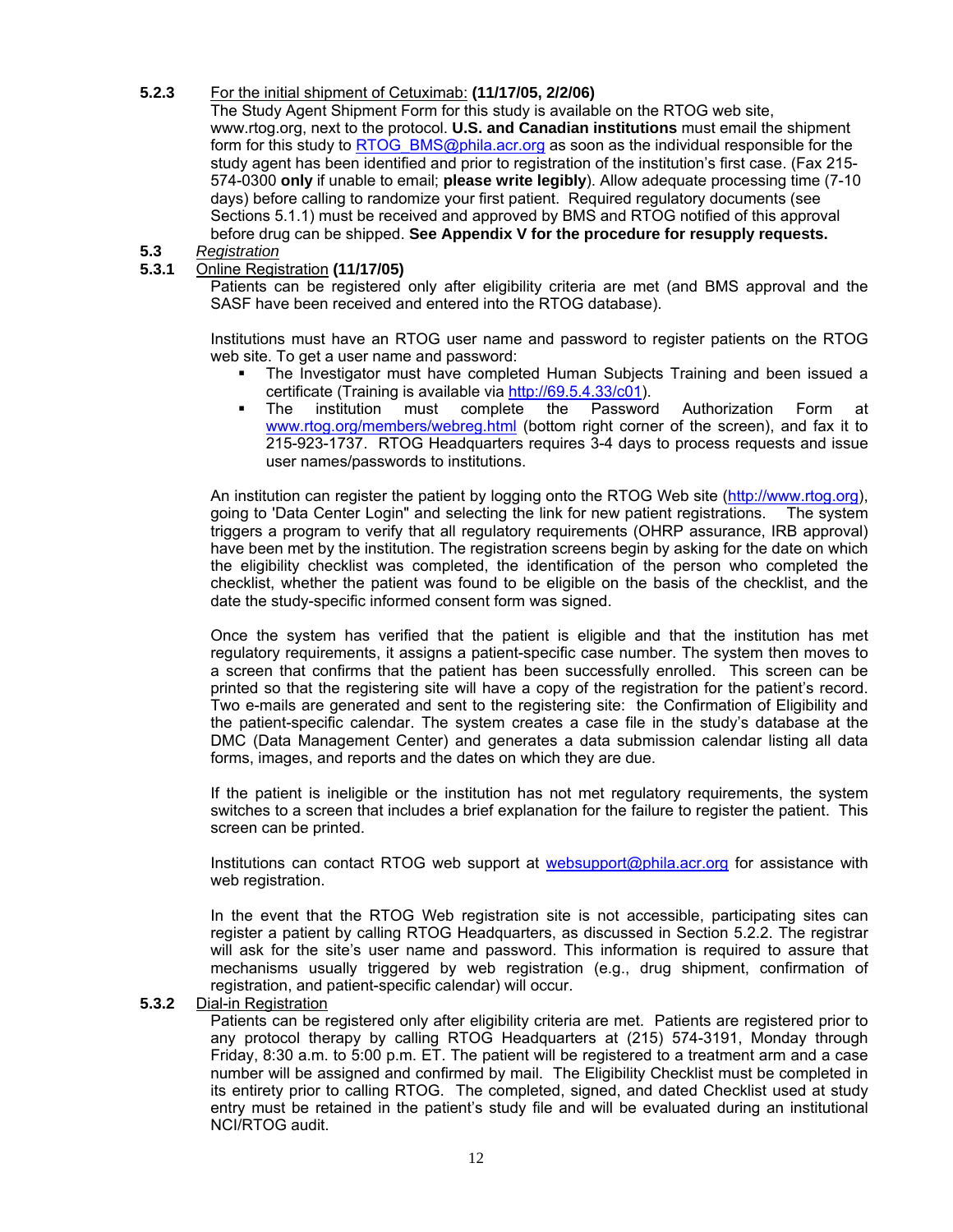#### **5.4** *Pre-Registration Requirements for ACOSOG Investigators* **(8/27/04)**

**5.4.1 U.S. Investigators** must mail or send overnight the completed, signed, **original**, studyspecific FDA 1572 form to Coalition of National Cancer Cooperative Groups, 1818 Market Street, Suite 1100, Philadelphia, PA 19103.

U.S. Investigators must fax copies of the documentation below to the CTSU Regulatory Office (215-569-0206) prior to registration of the institution's first case:

- IRB approval letter;
- **IRB approved consent form;**
- **IRB** assurance number;
- CV for the PI and all sub PIs;

Lab accreditation certificate and institutional normals.

Financial disclosure forms are not required.

CTSU requires 24-72 hours to process and enter the regulatory documentation into the CTSU database. Then the regulatory documentation is forwarded to BMS for final approval; this process can require an additional 24 hours. BMS will notify RTOG via email of final approval of the regulatory documents received from CTSU. When notified, RTOG will note receipt of BMS approval in the RTOG Database.

**5.4.2** Simultaneously with the submission of regulatory documentation to CTSU, ACOSOG (U.S.) Investigators must email the study agent shipment form (SASF) for the initial shipment of Cetuximab (available at

[http://www.rtog.org/members/protocols/0234/0234shipmentform.doc\)](http://www.rtog.org/members/protocols/0234/0234shipmentform.doc) to

RTOG [BMS@phila.acr.org.](mailto:BMS@phila.acr.org) The SASF should be emailed as soon as the individual responsible for the study agent has been identified and prior to registration of the institution's first case. (Fax 215-547-0300 if unable to email). The SASF will be reviewed for completeness, processed, and entered as received in the RTOG database. Registration will not be possible unless both BMS approval and the SASF have been received and entered into the RTOG database. See Appendix V for the procedure for resupply requests.

- **5.4.3** ACOSOG Investigators must provide the name of the radiation treatment facility (RTF) at which the patient will receive treatment and the RTF number of that facility at the time the patient is registered (Question 26, page 3 of the Eligibility Checklist). The radiation treatment facility must be monitored by the Radiological Physics Center (RPC) [http://rpc.mdanderson.org/rpc/](http://rpc.mdanderson.org/rpc) (See Section 6.1.6).
- **5.5** *Registration*
- **5.5.1** Online Registration

Patients can be registered only after eligibility criteria are met (and BMS approval and the SASF have been received and entered into the RTOG database).

ACOSOG physician groups must have an RTOG user name and password to register patients on the RTOG web site. To get a user name and password:

- The Investigator must have completed Human Subjects Training and been issued a certificate (Training is available via <http://69.5.4.33/c01>).
- The institution must complete the Password Authorization Form [www.rtog.org/members/webreg.html \(b](http://www.rtog.org/members/webreg.html)ottom right corner of the screen), and fax it to 215-923-1737. RTOG Headquarters requires 3-4 days to process requests and issue user names/passwords to sites.

The ACOSOG physician group will register the patient by logging onto the RTOG web site ([http://www.rtog.org/\), g](http://www.rtog.org)oing to "Data Center Login" and selecting the link for new patient registrations. The system triggers a program to verify that all regulatory requirements (OHRP assurance, IRB approval) have been met by the institution. The registration screens begin by asking for the date on which the eligibility checklist was completed, the identification of the person who completed the checklist, whether the patient was found to be eligible on the basis of the checklist, and the date the study-specific informed consent form was signed.

Once the system has verified that the patient is eligible and that the institution has met regulatory requirements, it assigns a patient-specific case number. The system then moves to a screen that confirms that the patient has been successfully enrolled. This screen can be printed so that the registering site will have a copy of the registration for the patient's record.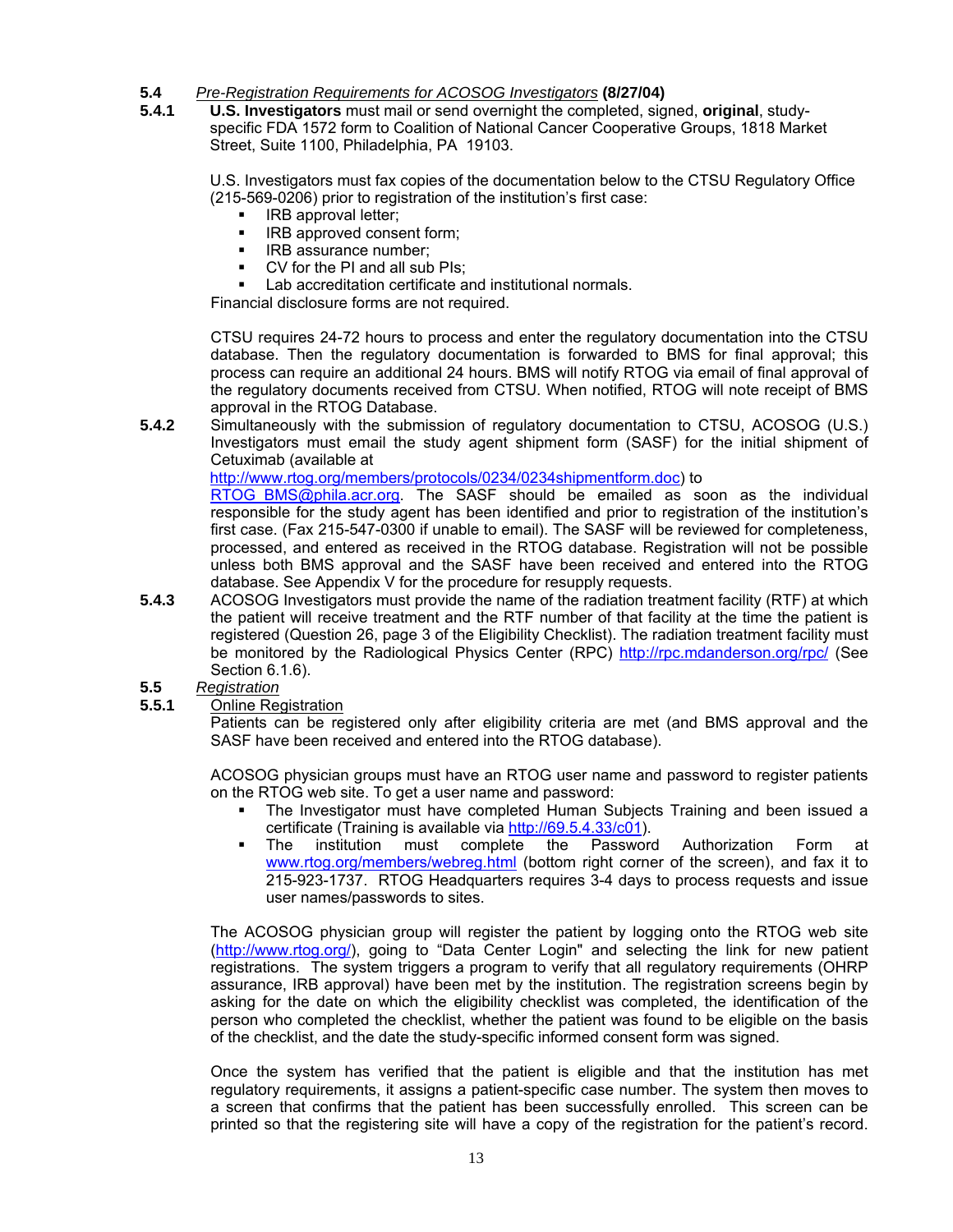Two e-mails are generated and sent to the registering site and to ACOSOG: the Confirmation of Eligibility and the patient-specific calendar. The system creates a case file in the study's database at the DMC (Data Management Center) and generates a data submission calendar listing all data forms, images, and reports and the dates on which they are due.

 If the patient is ineligible or the institution has not met regulatory requirements, the system switches to a screen that includes a brief explanation for the failure to register the patient. This screen can be printed.

In the event that the RTOG web registration site is not accessible, investigators can register a patient by calling RTOG Headquarters, (215) 574-3191, Monday through Friday, 8:30 a.m. to 5:00 p.m. ET.

#### **6.0 RADIATION THERAPY (11/17/05)**

**NOTE**: IMRT is permitted for this study. Additional information is required if an IMRT treatment planning approach is used (see Section 5.1).

#### **6.1 Radiation Dose**

**6.1.1** Patients will be randomized post-operatively, and it is strongly recommended that radiation therapy begin within 8 weeks after surgery. If there are wound complications after surgery, e.g., a major active fistula or wound dehiscence, and radiation therapy will be delayed, contact the Principal Investigator/Radiation Oncology Study Chair, Dr. Harari.

Once daily (2 Gy/d) radiation therapy is given to a total minimum dose of 58 Gy and maximum dose of 66Gy to involved areas, over 5.5-6.5 weeks. If the first scheduled radiation day falls on a Thursday, Friday, weekend, or holiday, then RT should be deferred to the next business day (unless the patient is treated over the weekend/holiday) so that the patient receives at least three consecutive early RT fractions before a two-day non-work day interruption.

For simple field arrangements and multi-section CT-based 2D planning, the fields should provide prescribed dose coverage to 95 to 100% of the PTV. For 3D conformal planning, prescribed dose should also cover at least 95% of this volume. For IMRT planning, plan normalization should guarantee that exactly 95% of the PTV is covered by the 58 Gy prescribed dose.

For all treatment techniques, the maximum dose should not exceed 110% of the prescribed dose. However, if a boost to involved areas is used, the maximum dose can be increased to a value that is 10% higher than the value of the boost dose. This maximum dose is allowed to spill outside of the involved region into the 58 Gy region.

For IMRT planning, 98% of the PTV that receives the prescribed dose of 58 Gy should be covered by a dose that is 92% of this prescribed dose (i.e., by 53 Gy). This limits the amount of underdose of this target See Section 6.7.1 for a complete statement of the review criteria used to determine protocol compliance.

**6.1.2** *Spinal Cord*

 The dose to any point within the spinal cord should not exceed 48 Gy to any volume larger than 0.03 cc (approximately equivalent to a 3x3x3 mm cube). Spinal cord dose must be clearly documented. For non-IMRT plans, spinal cord blocks should be inserted into all fields at a dose of 40 -44 Gy to achieve this goal.

**6.1.3** *Primary Tumor Bed*

 Final dose (using shrinking field technique): Minimum 58 Gy to resected regions. Boost to 62- 66 Gy for high-risk factors (see Section 3.1.1.1). A simultaneous boost technique should be used for IMRT.

#### **6.1.4** *Neck Lymph Nodal Bed*

 Final dose (using shrinking field technique): Minimum 58 Gy to resected regions. Boost to 62- 66 Gy for high-risk factors (Section 3.1.1.1). A simultaneous boost technique should be used for IMRT.

**6.1.5** Contralateral and other non-dissected lymph node regions (Levels 2-5 [plus level 1 for oral cavity cancers], and for pharyngeal cancers, the retropharyngeal lymph node region): 50 Gy minimum dose.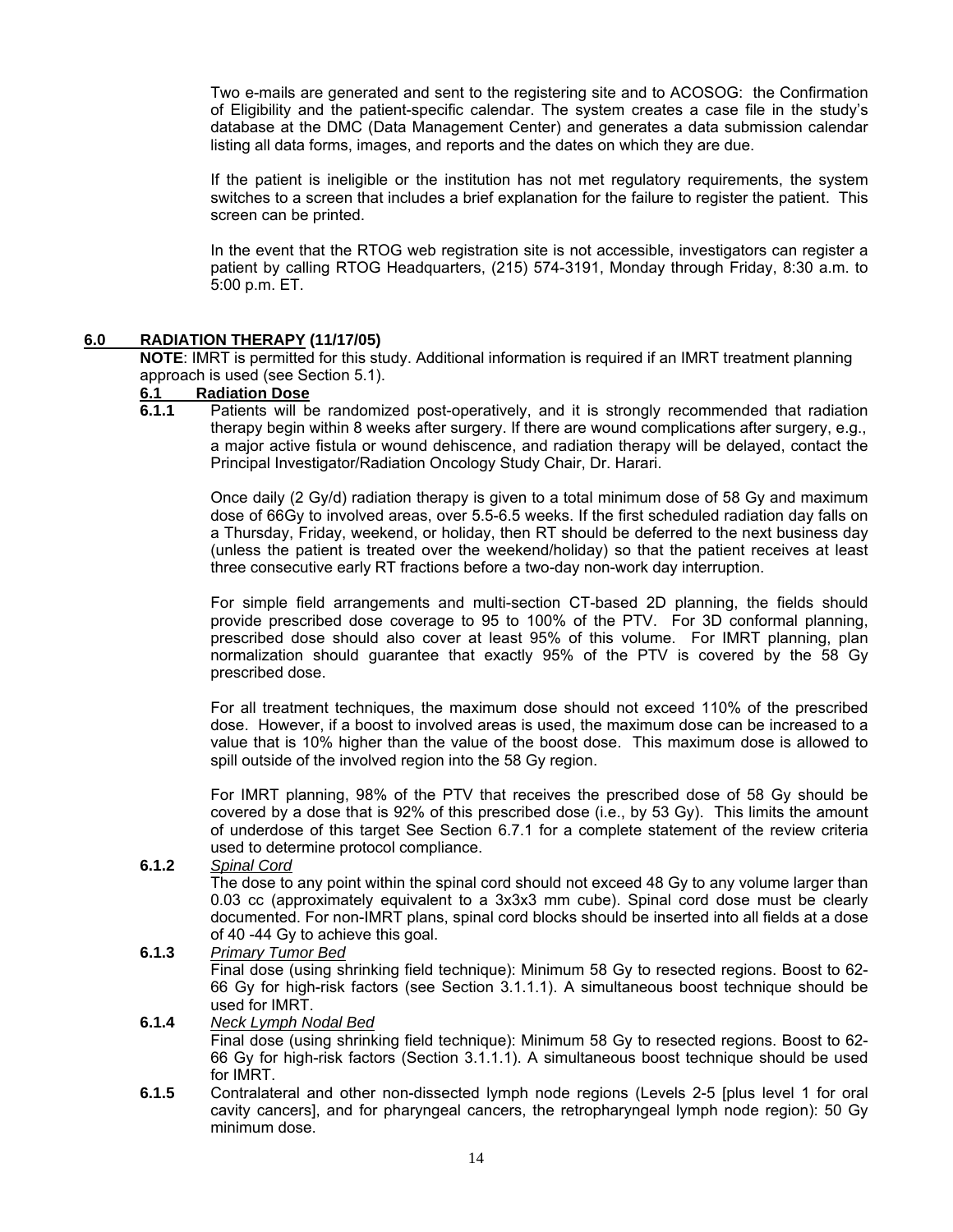**6.1.6 (8/27/04)** *ACOSOG Investigators*: ACOSOG Investigators must provide the name of the radiation treatment facility (RTF) at which the patient will receive treatment and the RTF number of that facility at the time the patient is registered (Question 26, page 3 of the Eligibility Checklist). The radiation treatment facility must be monitored by the Radiological Physics Center (RPC) [http://rpc.mdanderson.org/rpc/. A](http://rpc.mdanderson.org/rpc)ll questions regarding radiation treatment should be directed to the RTOG Principal Investigator/Radiation Oncology Study Chair, Dr. Harari.

## **6.2 Treatment Planning**

All fields must be designed on a conventional simulator or by using CT-scan based virtual simulation. Immobilization with a mask is strongly recommended. Bite blocks to displace the tongue, palate, or mandible may also be helpful. Three-dimensional planning is not required, although the use of CT-planning *(CT scan with the patient in the treatment position)* for dosimetry is required. Computerized 2-dimensional plans with isodose distributions at a minimum of two levels (at isocenter and at least one other level) are required. Irregular field dose calculations alone without CT-based treatment planning are not permitted.

#### **6.2.1** *Volume Definitions*

For IMRT, the treatment plan used for each patient will be based on an analysis of the volumetric dose, including dose-volume histogram (DVH) analyses of the PTV (CTV with a 5 mm margin) and critical normal structures. An "inverse" planning technique that employs computerized optimization should be used.

*Gross Tumor Volume (GTV)*: Strictly speaking, there should be no formal GTV as a region of interest as eligible patients for this post-operative trial have undergone complete surgical resection of all gross disease.

- **6.2.2** *Clinical Target Volume (CTV)*: This is the region of interest that the treating physician deems at risk for occult or microscopic residual disease involvement following complete surgical resection. A high-risk CTV1 and a lower risk CTV2 may be designated per physician discretion.
- **6.2.3** *PTV:* This includes the CTV plus a margin to compensate for various uncertainties, such as systematic treatment setup variables, organ motion, and organ displacement (e.g., laryngeal motion). A minimum of 5 mm around the CTV is recommended in all directions, except where the CTV is immediately adjacent to the spinal cord or brainstem (in which case, the margin from CTV to PTV may be as small as 3 mm). The recommended margin from CTV to PTV where the spinal cord or brainstem is not a concern is 10 mm (1.0 cm).

## **6.3 Field Arrangements for 3D Radiotherapy**

- **6.3.1** It is expected that most patients will be treated with conventional comprehensive radiotherapy technique, including opposed lateral fields to encompass the primary tumor bed and upper cervical lymph nodes, matched on to an anterior low neck/supraclavicular field. The decision on the "site" of the match is left to the individual investigator, with the recommendation that the match point not be within 2 cm of gross tumor. Electron boosting to the posterior neck will commonly be used to supplement nodal dose following off-cord reduction of the primary photon beams.
- **6.3.2** For relatively superiorly located tumors, it is acceptable to utilize a "high" match at a level 1-2 cm below the hyoid bone, in order to minimize irradiation of the central larynx. With this technique, the glottic larynx may be shielded in the low neck/supraclavicular field. When using the "high-match" technique in the setting of adenopathy, it should be remembered that there may be underdosing of relatively posteriorly located lymph nodes. Treatment of the low neck/supraclavicular field AP-PA or conedowns of the low-neck field may be necessary to comply with Section 6.1.4.

#### **6.4 Dosimetry for 3D Radiotherapy and Simple CT-Based Plans Using At Least Two CT Cross-Sections**

- **6.4.1** Opposed Lateral Fields: For opposed lateral fields the prescription dose should reflect the isodose line selected from CT planning to appropriately encompass the treatment volume.
- **6.4.2** Low/Neck Field: For the low/neck supraclavicular field, the prescription dose can be prescribed to a depth of 3 cm or to an isodose line selected to cover the lower neck nodes. With a "high match," this may result in a relative underdose of the posterior cervical nodal chain and field and/or prescription adjustments may be necessary (See Sections 6.1.3 and 6.1.4).
- **6.4.3** Conedowns: Conedowns to areas of prior gross disease may be performed using opposed laterals with "shrinking field" technique, or may be performed with other techniques for lateralized lesions (tonsil), such as a wedge pair or ipsilateral mixed photon-electron beam technique. More complex "conformal" plans are also acceptable. Guidelines for conedowns are as follows: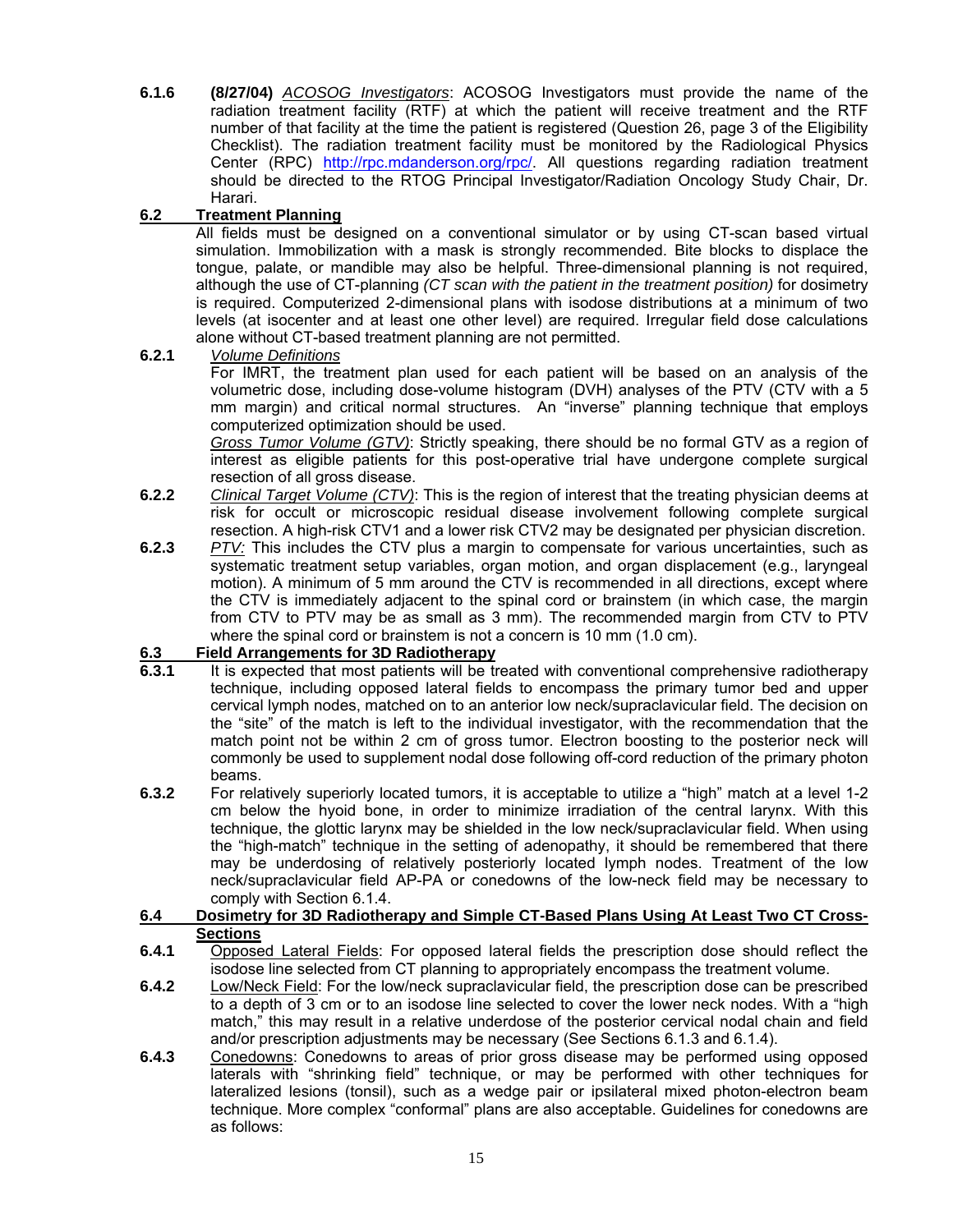- **6.4.3.1** For any plan other than shrinking field opposed laterals, CT-planned dosimetry is required.
- **6.4.3.2** The conedown plan must encompass the preoperative gross tumor volume within the prescription isodose curve.
- **6.4.3.3** The maximum acceptable "hot spot" on the plan is 10%, with a strong recommendation to keep the maximum "hot spot" below 5%.
- **6.4.3.4** The maximum spinal cord dose (Section 6.1.2) should be < 48 Gy to any volume larger than 0.03 cc (approximately equivalent to a 3x3x3 mm cube).

### **6.5 Localization, Simulation, and Immobilization for IMRT**

#### **6.5.1** *Immobilization*

 Head and neck immobilization device(s) must be utilized. A thermoplastic head mask is recommended. If the treatment volume includes the lower neck, immobilization should include the shoulders as well (e.g., combination head and shoulder mask). If the target volume includes oral tongue, a form of tongue immobilization also is recommended.

#### **6.5.2** *Treatment Planning CT Scan* A treatment planning CT scan is mandatory. CT scan thickness should be 0.5 cm or smaller (preferably 0.3 cm) through the treatment volume. Intravenous contrast is recommended in patients who do not have a contraindication to it. MRI and/or PET scans with image fusion also may be helpful in treatment planning, particularly if these scans can be performed with the same immobilization device as was used for the planning CT scan.

## **6.6 Radiation Therapy Interruptions**

**6.6.1** Radiotherapy interruptions or delays only will be permitted for Grade IV in-field mucous and/or skin toxicity. Radiation can be interrupted for 3-5 days (systemic chemotherapy also should be held) until the reaction subsides to Grade III and radiation (and chemotherapy) is resumed; however, every effort should be made to keep this treatment break as short as possible. The maximum radiation treatment break should be 7 days. Total dose, number of fractions, and elapsed days should be carefully reported. For resumption of cetuximab (C225), see Section 7.5.3.

## **6.7 Protocol Compliance Criteria**<br>**6.7.1** RT Quality Assurance Reviev

#### **6.7.1** *RT Quality Assurance Reviews (2/2/06)*

The Radiation Oncology Chair, Paul M. Harari, MD, will perform an RT Quality Assurance Review after complete data for the first 60 cases enrolled has been received at RTOG Headquarters. Dr. Harari will perform the next review after complete data for the next 60 cases enrolled has been received at RTOG Headquarters. The final cases will be reviewed within 3 months after this study has reached the target accrual or as soon as complete data for all cases enrolled has been received at RTOG Headquarters, whichever occurs first. These reviews will be on going and performed at the RTOG semi-annual meetings as well as at RTOG Headquarters. IMRT RT Quality Assurance reviews will be remotely performed by the ITC (see section 12.2).

|                         | <b>OPPOSED</b><br>FIELDS,<br><b>SIMPLE</b><br><b>WEDGE</b><br>PAIRS, OR<br>3DCRT      | <b>IMRT</b>                                                                            |                                                                                             | ALL FIELD ARRANGEMENTS                               |                                                                      |                                         |
|-------------------------|---------------------------------------------------------------------------------------|----------------------------------------------------------------------------------------|---------------------------------------------------------------------------------------------|------------------------------------------------------|----------------------------------------------------------------------|-----------------------------------------|
| <b>SCORE</b>            | <b>TARGET</b><br><b>VOLUME</b><br><b>COVERED</b><br><b>BY</b><br>PRESCRIB-<br>ED DOSE | <b>TARGET</b><br><b>VOLUME</b><br><b>COVERED</b><br>BY.<br><b>PRESCRIB</b><br>-ED DOSE | <b>MIN DOSE</b><br>IN<br><b>TARGET</b><br><b>VOLUME</b><br>(for 98%)<br>volume<br>coverage) | <b>MAX DOSE</b><br><b>IN TARGET</b><br><b>VOLUME</b> | <b>SPINAL</b><br><b>CORD</b><br><b>DOSE</b><br>(volume<br>$0.03$ cc) | <b>XRT ELAPS-</b><br>ED.<br><b>TIME</b> |
| Per<br>Protocol         | $\geq 95\%$                                                                           | Normalized<br>to give 95%                                                              | $\geq$ 92% of<br>prescribed<br>dose                                                         | ≤ 110% of<br>prescribed<br>dose                      | ≤ 48 Gy                                                              | 47 to 56 days                           |
| Variation<br>Acceptable | $\geq 90\%$ but<br>< 95%                                                              | Normalized<br>to give 95%                                                              | $\geq 90\%$ of<br>prescribed<br>dose but<br>< 92%                                           | ≤ 110% of<br>prescribed<br>dose                      | $>$ 48 Gy but<br>≤ 50 Gy                                             | 57 to 63 days                           |
| Deviation               | $< 90\%$                                                                              | Normalized                                                                             | $< 90\%$ of                                                                                 | ≤ 110% of                                            | $> 50$ Gy                                                            | $>64$ days                              |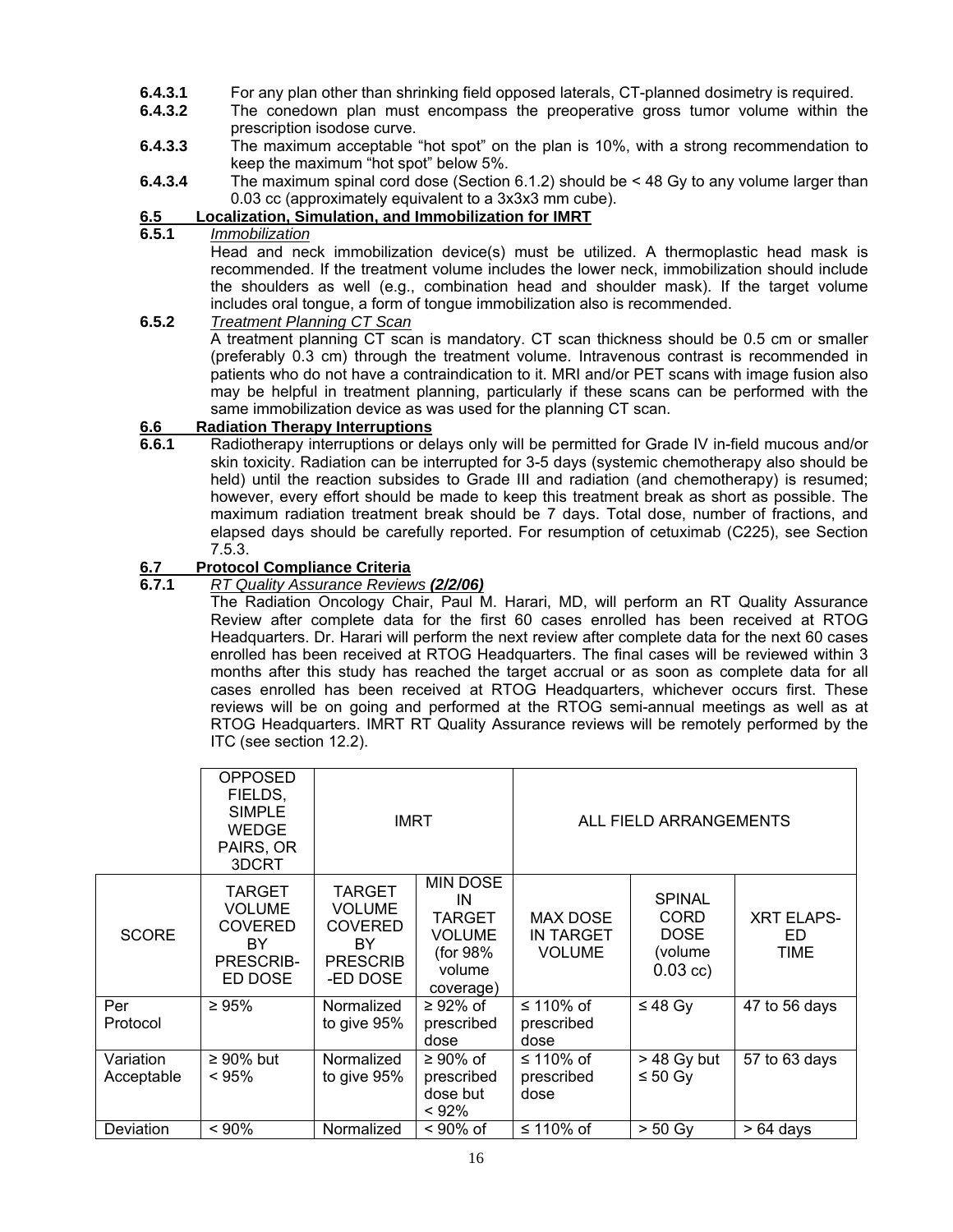| Jnaccept- | to give 95% | prescribed | prescribed |  |
|-----------|-------------|------------|------------|--|
| able      |             | dose       | dose       |  |

#### **6.8 Radiation Toxicity**

**6.8.1** Reversible radiation mucositis is expected to develop in the majority of patients. This will commonly manifest as Grades I to III in severity. In those rare cases of Grade IV mucositis, radiation can be interrupted (see Section 6.5.1). Other common radiation toxicities include fatigue, weight loss, regional alopecia, xerostomia, hoarseness, transient ear discomfort, hypogeusia, dysgeusia, dysphagia, and skin erythema and desquamation within the treatment fields. If a feeding tube is placed for nutritional supplementation, this should be recorded. Less common long-term radiation toxicities include hypothyroidism, loss of hearing, chronic swallowing dysfunction requiring permanent feeding tube, and cervical fibrosis. Much less common radiation toxicities include mandibular osteoradionecrosis (< 5% incidence with attention to the dental recommendations provided in Appendix IV), and cervical myelopathy  $(< 1\%$  with restriction of spinal cord dose to  $\leq 45$  Gy).

#### **6.9 Radiation Toxicity Reporting (11/17/05)**

**6.9.1** All acute and late adverse events from protocol radiation therapy will be reported and scored for severity using the NCI Common Terminology Criteria for Adverse Events (CTCAE) v3.0. A copy of the CTCAE can be downloaded from the CTEP homepage ([http://ctep.cancer.gov/reporting/ctc.htm](http://ctep.cancer.gov/reporting/ctc.html)l). See Section 7.8 for Adverse Event Reporting Requirements.

#### **7.0 DRUG THERAPY (11/17/05)**

During week 1 (within seven weeks after surgery), C225 will be administered alone, without radiation therapy. If there are wound complications after surgery, e.g., a major active fistula or wound dehiscence, and C225 will be delayed, contact the Medical Oncology Study Chair, Dr. Kies.

After the initial dose of C225, systemic therapy with C225 and chemotherapy is to commence within 24 hours from the start of radiotherapy and be administered on Monday, Tuesday, or Wednesday (and on the same day each week). For patients starting radiotherapy on Wednesday, the systemic treatment should also start on Wednesday. To accommodate for holidays, the drug treatment may be advanced or delayed by one day and then return to the original schedule for subsequent weeks. Systemic therapy is administered for radiosensitization, and the intent is to deliver systemic therapy during radiotherapy. When radiotherapy concludes, no drug treatment will be given, whether or not drug treatment was delayed.

See Section 9.0 for other permitted therapies.

## **7.1 Treatment Plan (3/16/05)**

#### **7.1.1** *Both Arms: Cetuximab Loading Dose (Week 1, Day 1)*

Patients will receive an initial dose of cetuximab (C225), 400 mg/m², intravenously (IV) over 120 minutes on Day 1. No chemotherapy or radiation therapy will be given this day or week. The initial dose of C225 should precede start of radiation by >4 and <10 days. Note that C225 should commence no later than postoperative day 52 in an effort to commence radiation by postoperative day 56.

**All patients will be premedicated with diphenhydramine hydrochloride 50 mg (or similar agent) by** *IV* **30-60 minutes prior to the first dose of cetuximab in an effort to prevent an infusion reaction.** At the discretion of the treating physician, Decadron<sup>®</sup> 20 mg and an H<sub>2</sub> blocker also may be administered *IV*. Premedications are recommended prior to subsequent doses, but at the Investigator's discretion, the dose of diphenhydramine or Decadron® may be reduced.

The medical staff must closely observe patients for signs of anaphylaxis or any other potential adverse events. Vital signs (blood pressure, heart rate, respiratory rate, and temperature) should be checked and recorded prior to the administration of cetuximab, midway through the infusion, at the completion of the infusion, and 60 minutes post the infusion in an area with resuscitation equipment and other agents (epinephrine, prednisone equivalents, etc.) available. A nurse must be present in the immediate treatment area throughout the infusion and observation period. A physician must be in close proximity to the patient treatment area. In the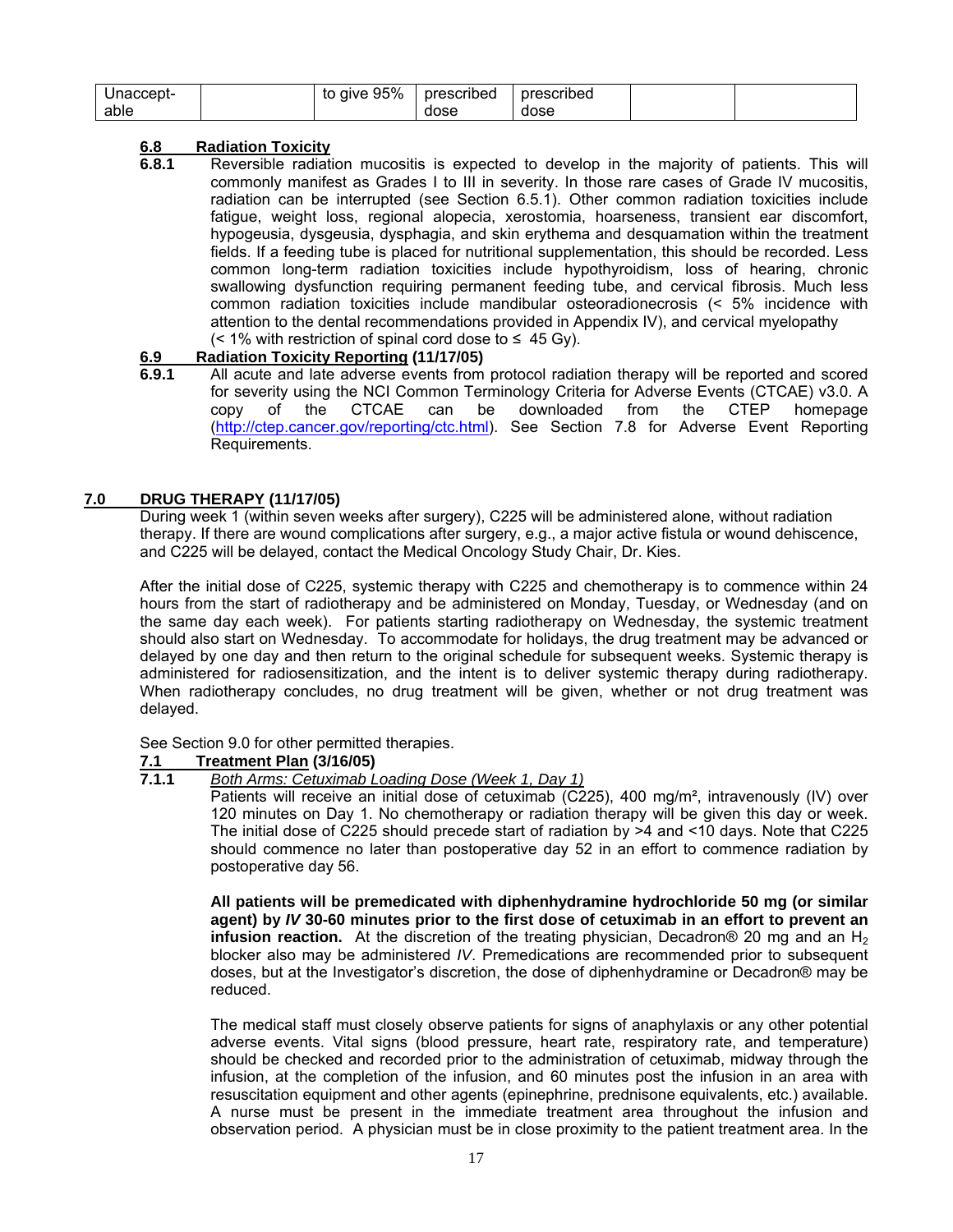event that a patient experiences an allergic/hypersensitivity or cytokine release reaction, see Section 7.5.5.1 for proper management. **Patients should be instructed to report any delayed reactions to the investigator immediately.** 

## **7.1.2** *Arm 1, Radiation Plus Weekly C225 Plus Cisplatin:*

Weeks 2-7: C225 at 250 mg/m<sup>2</sup> *IV* plus cisplatin 30 mg/m<sup>2</sup> *IV* in combination with radiation therapy

- C225 is to be administered prior to cisplatin and radiation therapy over 60 minutes.
- Dolasetron 100 mg *IV* (or equivalent antiemetic) is to be administered 30 minutes prior to delivery of cisplatin.
- Patients must be adequately hydrated prior to receiving cisplatin. It is highly recommended that all patients receive 1 liter of sodium chloride 0.9% over 2 hours prior to treatment. Attention should be given to  $K^+$  and  $Mg^{++}$  levels with replacement as needed, and chemotherapy should be administered as long as the patient is stable.
- Cisplatin should be infused over 1 hour. Additional hydration may be given at physician discretion. Patients should be sent home with adequate anti-emetic medication.

#### **7.1.3** *Arm 2, Radiation Plus Weekly C225 Plus Docetaxel:* **(11/17/05)**

Weeks 2-7: C225 at 250 mg/m<sup>2</sup> /V plus docetaxel 15mg/m<sup>2</sup>/V in combination with radiation therapy

- C225 is to be administered prior to docetaxel and radiation therapy over 60 minutes.
- Docetaxel will be administered in a 30-minute *IV* infusion at least 30 minutes following the C225. Premedication with Decadron® 20 mg *IV* should be administered, unless there is a medical contraindication.

**CAUTION: Infusion reactions may occur during or following cetuximab administration**. **Most infusion reactions occur with the first infusion of cetuximab, but some patients' first infusion reactions have been reported following subsequent doses (a severe reaction occurred in one patient following the 8th dose). The infusion reaction may occur during the infusion or be delayed until any time after the infusion.**

**7.1.4 (8/27/04)** *ACOSOG Investigators*: All questions regarding drug therapy should be directed to the RTOG Medical Oncology Study Chair, Dr. Kies.

#### **7.2 Cetuximab (C225) [IND #5804] (3/16/05)**

### **7.2.1** *Formulation*

Cetuximab is an anti-EGFR receptor humanized chimeric monoclonal antibody. Cetuximab is expressed in SP2/0 myeloma cell line, grown in large scale cell culture bioreactors, and purified to a high level purity using several purification steps including protein A chromatography, ion exchange chromatography, low pH treatment, and nanofiltration. Cetuximab is not known to be a vesicant. For more information on this agent, refer to the FDA approved Package Insert. To obtain a copy of the C225 Investigator Brochure or Package Insert, please contact Bristol-Myers Squibb (BMS) via Allison Hunt at (609) 897-3637 or allison[.hunt@bms.com or](mailto:hunt@bms.com) Randy Gardner-McQuade at (609) 897-3922 or randy.gardner-[mcquade@bms.com.](mailto:mcquade@bms.com) 

#### **7.2.2** *Supply*

Bristol-Myers Squibb (BMS) will supply cetuximab free of charge to patients on study. The product is a sterile, clear, colorless liquid of pH 7.0 to 7.4, which may contain a small amount of easily visible, white, amorphous cetuximab particulates. Each single-use 50-mL vial contains 100 mg of cetuximab at a concentration of 2 mg/mL and is formulated in a preservative-free solution containing 8.48 mg/mL sodium chloride, 1.88 mg/mL sodium phosphate dibasic heptahydrate, 0.42mg/mL sodium phosphate monobasic monohydrate, and Water for injection, USP.

#### **7.2.3** *Safety Precautions*

Appropriate mask, protective clothing, eye protection, gloves and Class II vertical-laminarairflow safety cabinets are recommended during preparation and handling.

#### **7.2.4** *Preparation and Administration*

Cetuximab must not be administered as an *IV* push or bolus.

Cetuximab must be administered with the use of a low protein binding 0.22-micrometer in-line filter.

Cetuximab is supplied as a 50-mL, single-use vial containing 100 mg of cetuximab at a concentration of 2 mg/mL in phosphate buffered saline. The solution should be clear and colorless and may contain a small amount of easily visible white amorphous cetuximab particulates. **DO NOT SHAKE OR DILUTE.**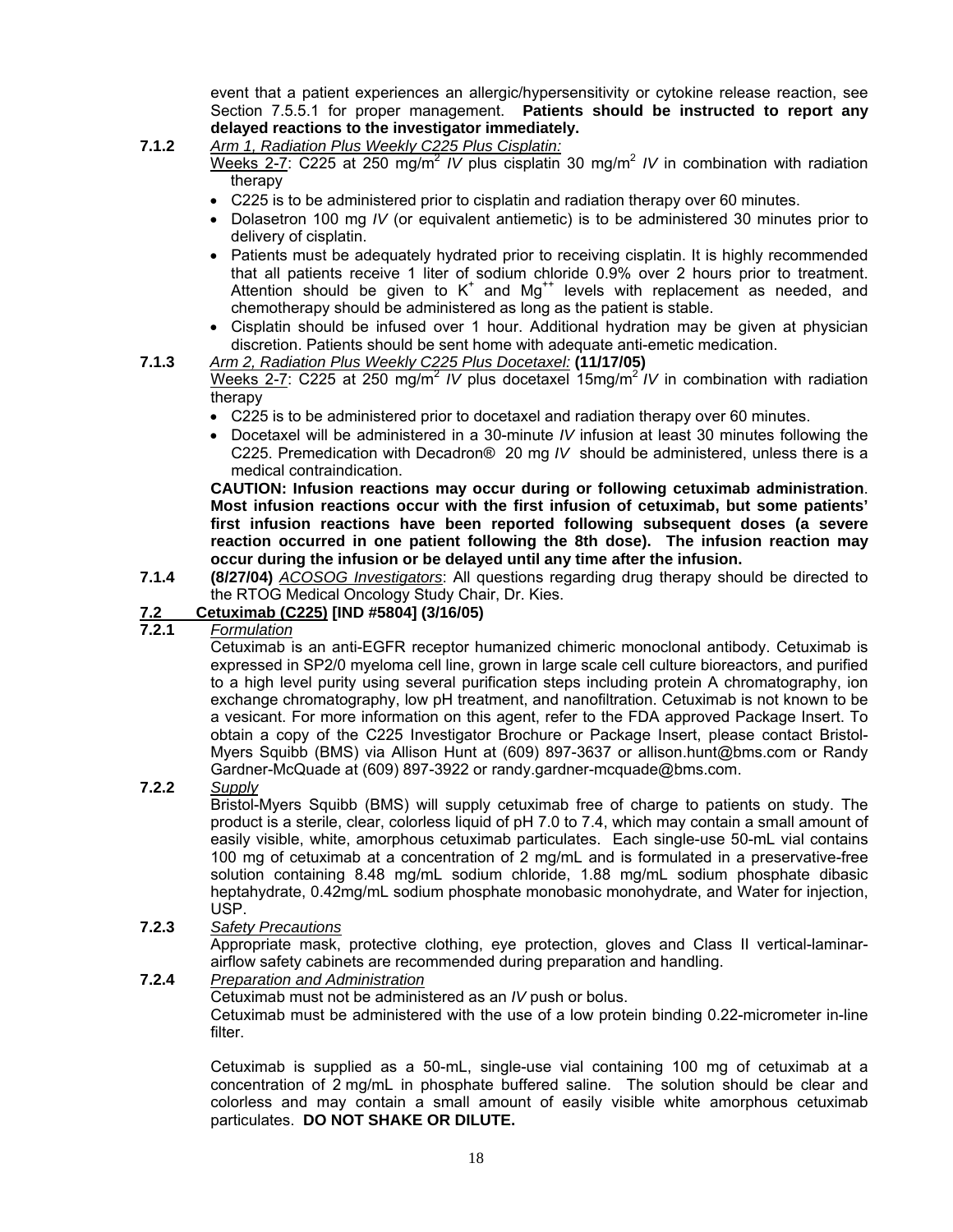Cetuximab can be administered via infusion pump or syringe pump.

#### **Infusion Pump:**

- 1. Draw up the volume of a vial using a sterile syringe attached to an appropriate needle (a vented spike or other appropriate transfer device may be used).
- 2. Fill cetuximab into a sterile evacuated container or bag such as glass containers, polyolefin bags (e.g., Baxter Intravia), ethylene vinyl acetate bags (e.g., Baxter Clintec), DEHP plasticized PVC bags (e.g., Abbott Lifecare), or PVC bags.
- 3. Repeat procedure until the calculated volume has been put in to the container. Use a new needle for each vial.
- 4. Administration must be through a low protein binding 0.22-micrometer in-line filter (placed as proximal to the patient as practical).
- 5. Affix the infusion line and prime it with cetuximab before starting the infusion.
- 6. Maximum infusion rate should not exceed 5 mL/min.
- 7. Use 0.9% saline solution to flush line at the end of infusion.

### **Syringe Pump:**

- 1. Draw up the volume of a vial using a sterile syringe attached to an appropriate needle (a vented spike may be used).
- 2. Place the syringe into the syringe driver of a syringe pump and set the rate.
- 3. Administration must be through a low protein binding 0.22-micrometer in-line filter rated for syringe pump use (placed as proximal to the patient as practical).
- 4. Connect up the infusion line and start the infusion after priming the line with cetuximab.
- 5. Repeat procedure until the calculated volume has been infused.
- 6. Use a new needle and filter for each vial.
- 7. Maximum infusion rate should not exceed 5 mL/min.
- 8. Use 0.9% saline solution to flush line at the end of infusion.

Cetuximab should be piggybacked to the patient's infusion line.

Following the cetuximab infusion, a one-hour observation period is recommended.

#### **7.2.5** *Storage Requirements/Stability*

Store vials under refrigeration at 2° C to 8° C (36° F to 46° F). **DO NOT FREEZE.** Increased particulate formation may occur at temperatures at or below 0°C. This product contains no preservatives. Preparations of cetuximab in infusion containers are chemically and physically stable for up to 12 hours at 2 $\degree$  C to 8 $\degree$  C (36 $\degree$  F to 46 $\degree$  F) and up to 8 hours at controlled room temperature (20 $\degree$  C to 25 $\degree$  C; 68 $\degree$  F to 77 $\degree$  F). Discard any remaining solution in the infusion container after 8 hours at controlled room temperature or after 12 hours at  $2^{\circ}$  to  $8^{\circ}$  C. Discard any unused portion of the vial.

#### **7.2.6** *Adverse Events*

- Hematologic: Leukopenia
- Gastrointestinal: Nausea, vomiting, diarrhea, anorexia, mucous membrane disorder, stomatitis, reduced kidney or liver function
- Dermatologic: Rash, acne, dry skin, pruritus
- Circulatory: Deep vein thrombosis
- Neurological: Confusion, disorientation, seizure, coma; rarely, encephalitis
- Allergy: Allergic reaction, anaphylactoid reaction
- Other: Asthenia, fatigue/malaise, fever, dyspnea, headache, chills, nail disorder, myalgia, arthralgia

### **7.2.7** *Drug Ordering and Accountability* **(11/17/05, 2/2/06)**

#### For the initial shipment of Cetuximab,

The Study Agent Shipment Form for this study is available on the RTOG web site, [www.rtog.org,](http://www.rtog.org) next to the protocol. **U.S. and Canadian institutions** must email the shipment form for this study to RTOG BMS@phila.acr.org as soon as the individual responsible for the study agent has been identified and prior to registration of the institution's first case. (Fax to 215-574-0300 **only** if unable to email; **please write legibly**). Allow adequate processing time (7-10 days) before calling to randomize your first patient. Required regulatory documents (see Section 5.3) must be received and approved by BMS and RTOG notified of this approval before drug can be shipped. **See Appendix V for the procedure for resupply requests.**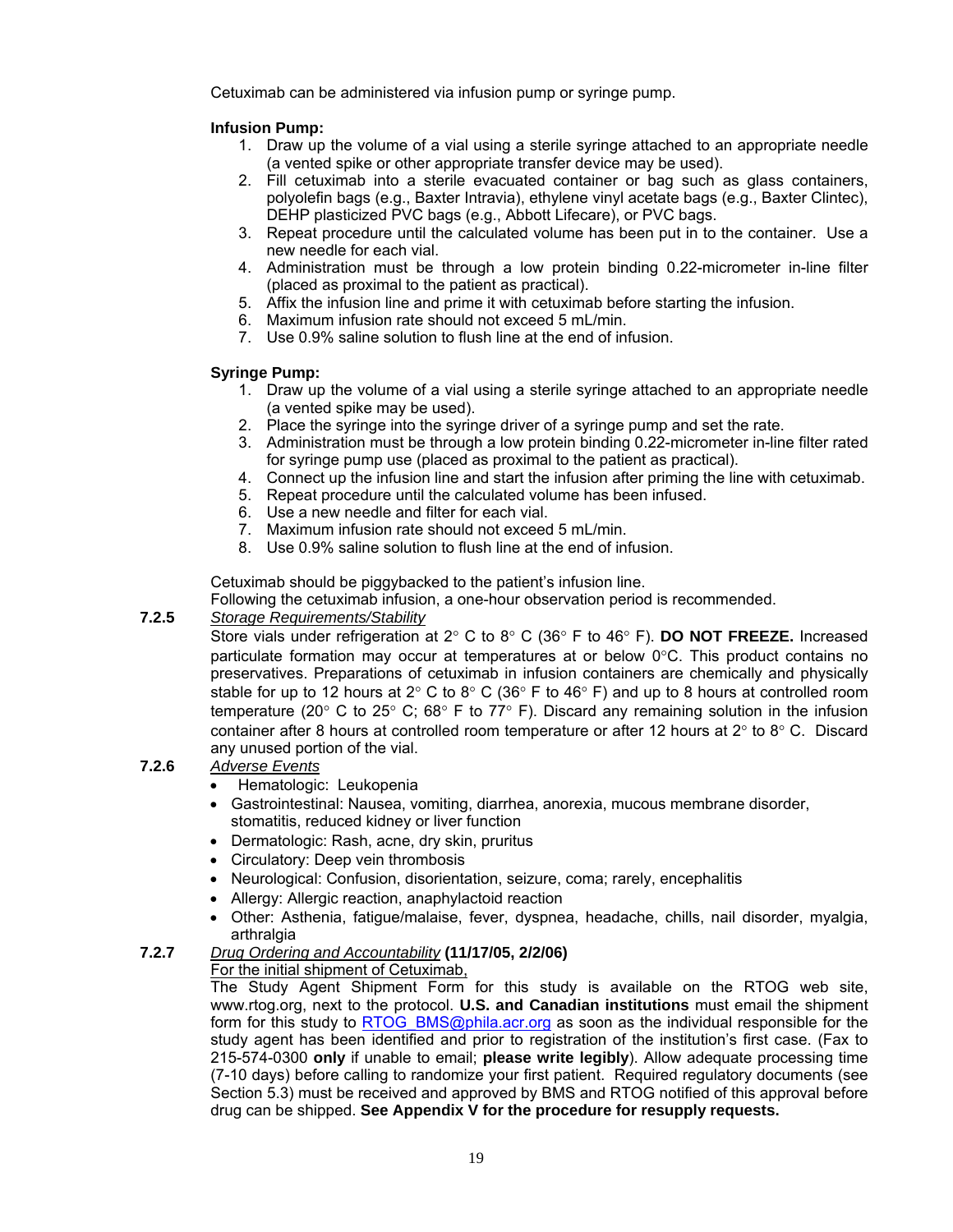Quantities must be ordered in multiples of 24 (keeping in mind that each single-use 50-mL vial contains 100 mg of cetuximab at a concentration of 2 mg/mL and that you will need 7-9 vials for an initial dose, and 4-6 vials for weekly maintenance doses, dependent on patient's BSA). A suggested initial shipment is 24 vials. Allow 5 business days for shipment of drug from receipt of the C225 (Cetuximab) Clinical Supply Shipment Request form. The Drug Supply Shipment Form can be downloaded from the RTOG web site in WORD format.

All product will be shipped via Federal Express in a temperature-controlled container. Shipments will be made from BMS on Monday through Thursday for delivery to the site Tuesday through Friday. There will be no weekend or holiday delivery of drugs. Each drug box (24 vials) will contain a large label on the side of the box with the RTOG 0234 protocol number. It is possible that sites may have more than one cetuximab clinical study ongoing at the same time. It is imperative that only product designated for RTOG 0234 be utilized for this study.

Inside each shipping container will be a disposable electronic unit (TagAlert™) to ensure the product has remained at the appropriate temperature during shipping. This unit will be attached to an information card. The LCD display will show OK (indicating no alarm has been triggered) or a black bar and the number(s) 1-4 (indicating an alarm/alarms have been triggered). Should an alarm be triggered, follow the instructions on the attached information card. Display results should be recorded on the packing list. For questions regarding drug requisitioning, contact Bristol-Myers Squibb at 800-743-9224.

#### Important Reorder Instructions

Reorders should be emailed directly to BMS (See Appendix IV) for shipment within 5 days. When assessing need for resupply, institutions should keep in mind the number of vials used per treatment dose (~7-9 for initial dose, ~4-6 for weekly maintenance doses, dependent on patient's BSA) and that shipments may take 5 business days from BMS receipt of request. Quantities must be in multiples of 4 .

#### Receipt Of Drug Shipment

 Study drug shipments will include a TagAlert™ unit and attached information card (see above for description) and a clinical supply packing list (CSPL). The pharmacist/study personnel responsible for the clinical study product will need to indicate the condition of the shipment, record the TagAlert<sup>™</sup> results, and sign the CSPL in the designated areas. The pharmacist/study personnel will keep a photocopy for the site's records, and return the original to BMS, using the enclosed, pre-addressed envelope. The TagAlert™ unit can be discarded after the reading is recorded on the CSPL.

#### **7.2.8** *Handling and Dispensing of Investigational Product*

Investigational product should be stored in a secure area according to local regulations. It is the responsibility of the Investigator to ensure that investigational product is only dispensed to study patients. The investigational product must be dispensed only from official study sites by authorized personnel according to local regulations.

#### **7.2.9** *Drug Destruction and Return* **(3/16/05)**

Opened vials must be disposed of at the site as chemotherapy or biohazardous waste, provided documented procedures for destruction are in place. Otherwise, opened vials must be returned to the BMS for disposal. At the completion of the study, all unused drugs will be destroyed at the site according to the institution's policy for drug destruction. It is the responsibility of the Investigator to ensure that a current record of investigational product disposition is maintained at each study site where investigational product is inventoried and disposed, including dates and quantities. If approved procedures for destruction are not in place and/or for questions regarding cetuximab destruction, please contact BMS at 800-743- 9224 or cetuximab.[drug@bms.com.](mailto:drug@bms.com)

## **7.3 Cisplatin (Cis-Diamminedichloroplatinum, DDP)**

- **7.3.1** *Formulation*: Each vial contains 10 mg of cisplatin, 19 mg of sodium chloride, 100 mg of mannitol, and hydrochloric acid for pH adjustment. One vial is reconstituted with 10 mL of sterile water. The pH range will be 3.5 to 4.5.
- **7.3.2** *Storage and Preparation:* The dry, unopened vials should be stored at refrigeration temperature  $(+4^{\circ}C \text{ to } +8^{\circ}C)$ . Reconstitution results in a solution stable for not more than one hour at room temperature when exposed to normal room illumination, and not more than 8 hours at room temperature when protected from light.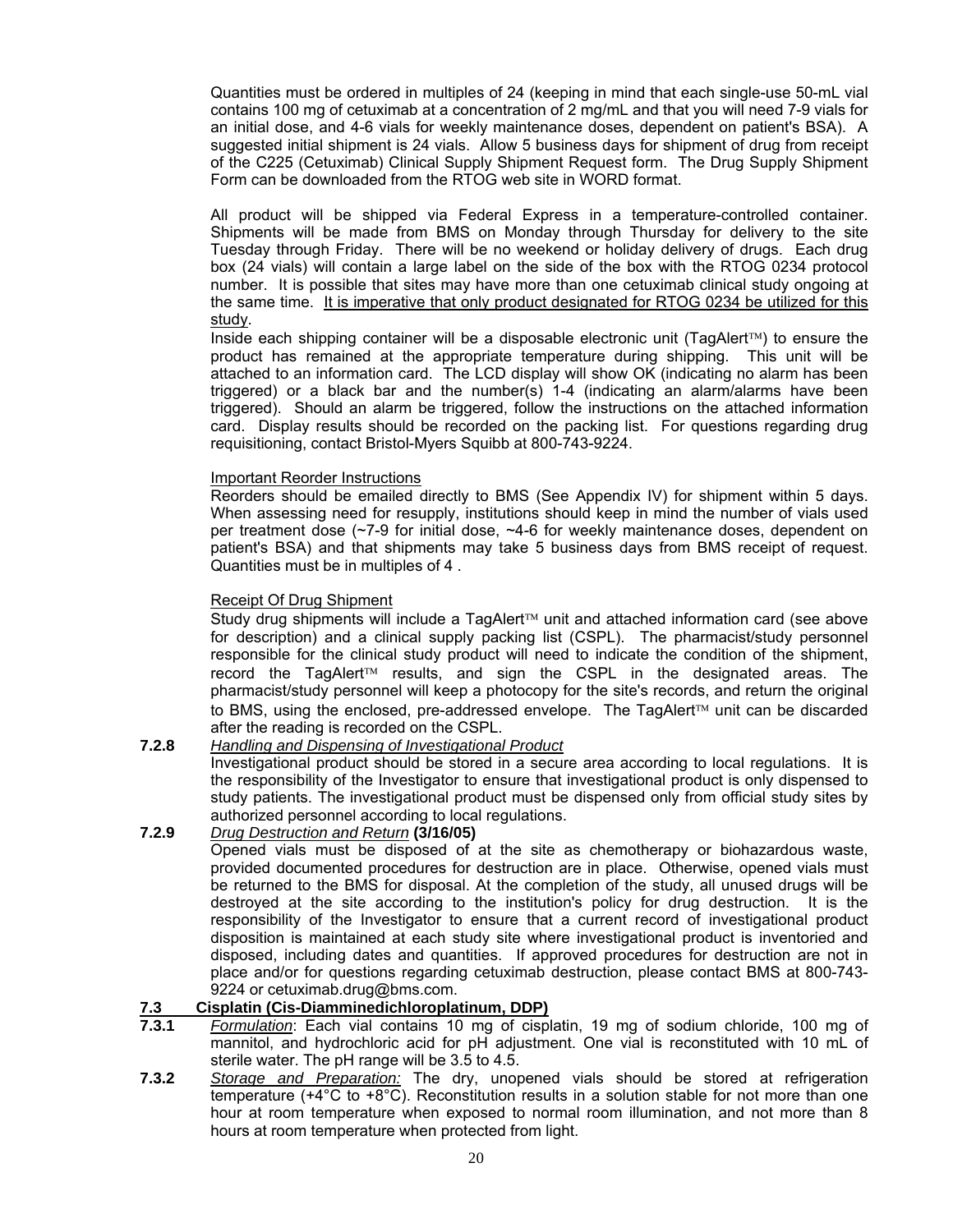- **7.3.3** *Administration*: Intravenous.
- **7.3.4** *Pharmacology:* The mechanism of action of cisplatin has not been clearly elucidated. However, the most likely mechanism of antitumor action of this drug resides in its ability to inhibit DNA synthesis and to a lesser degree, RNA and protein synthesis. It has also been shown that cisplatin binds to DNA and produces inter-strand cross-links. Also cisplatin is not phasesensitive and its cytotoxicity is similar in all phases of the cell cycle.
- **7.3.5** *Side Effects and Toxicities*: The major effects in humans have been renal toxicity manifested by BUN and serum creatinine elevation, tinnitus and audiologic impairment in the high frequency range (4000 to 8000 Hz), nausea and vomiting, hyperuricemia, mild to moderate anemia, peripheral neuropathy, and electrolyte abnormalities.
- **7.3.6** *Supplier:* Commercially available. For further information, please see the package insert.

## **7.4 Docetaxel (Taxotere® ) Therapy**

- **7.4.1** *Formulation:* Taxotere® for Injection concentrate is supplied in a single-dose vial as a sterile, pyrogen-free, non-aqueous, viscous solution with an accompanying sterile, non-pyrogenic, diluent (13% ethanol in water for injection) vial. The following strengths are available:
	- Taxotere® (docetaxel) (NDC 0075-8001-80) 80 mg Concentrate for Infusion: 80 mg docetaxel in 2 mL polysorbate 80 and diluent for TAXOTERE® 80 mg. 13% (w/w) ethanol in Water for Injection. Both items are in a blister pack in one carton.
	- Taxotere® (docetaxel) (NDC 0075-8001-20) 20 mg Concentrate for Infusion: 20 mg docetaxel in 0.5 mL polysorbate 80 and diluent for Taxotere® 20 mg. 13% (w/w) ethanol in Water for Injection. Both items are in a blister pack in one carton available as 80 mg/m<sup>2</sup> mL vials (15% overfilled) with a 7 mL vial of solvent (ethanol 95%in water, 15% overfilled). (The vials contain 94.4 mg/2.36 mL docetaxel and 7.33 mL ethyl alcohol 95% to compensate for liquid lost during preparation.)
- **7.4.2** *Storage and Preparation:* Store between 2 and 25°C (36 and 77ºF). Retain in the original package to protect from bright light. Freezing does not adversely affect the product. Docetaxel is stored at 4°C and should be protected from light. The solvent vials may be stored at room temperature or at 4°C. Taxotere® infusion solution, if stored between 2 and 25°C (36 and 77°F) is stable for 4 hours. Fully prepared Taxotere® infusion solution (in either 0.9% sodium chloride solution or 5% dextrose solution) should be used within 4 hours (including the administration time).

Contact of the docetaxel concentrate with plasticized PVC equipment or devices used to prepare solutions for infusion is not recommended. In order to minimize patient exposure to the plasticizer DEHP (di-2-ethylhexyl phthalate), which may be leached from PVC infusion bags or sets, the final docetaxel dilution for infusion should be stored in bottles (glass, polypropylene) or plastic bags (polypropylene, polyolefin) and administered through polyethylene-lined administration sets.

#### **7.4.2.1** Preparation and Administration Precautions

- 1) Docetaxel is a cytotoxic anticancer drug and, as with other potentially toxic compounds, caution should be exercised when handling and preparing docetaxel solutions. The use of gloves is recommended. Please refer to Handling and Disposal in Section 7.4.2.3.
- 2) If docetaxel concentrate, initial diluted solution, or final dilution for infusion should come into contact with the skin, immediately and thoroughly wash with soap and water. If docetaxel concentrate, initial diluted solution, or final dilution for infusion should come into contact with mucosa, immediately and thoroughly wash with water.
- 3) Taxotere® for Injection Concentrate requires two dilutions prior to administration. Please follow the preparation instructions provided below. Note: Both the Taxotere® for Injection Concentrate and the diluent vials contain an overfill.

#### **7.4.2.2** Preparation of the Initial Diluted Solution

- 1) Gather the appropriate number of vials of Taxotere® for Injection Concentrate and diluent (13% ethanol in water for Injection). If the vials were refrigerated, allow them to stand at room temperature for approximately 5 minutes.
- 2) Aseptically withdraw the contents of the appropriate diluent vial into a syringe and transfer it to the appropriate vial of Taxotere® for Injection Concentrate. If the procedure is followed as described, an initial diluted solution of 10mg docetaxel/mL will result.
- 3) Mix the initial diluted solution by repeated inversions for at least 45 seconds to assure full mixture of the concentrate and diluent. Do not shake.
- 4) The initial diluted docetaxel solution (10 mg docetaxel/mL) should be clear; however, there may be some foam on top of the solution due to the polysorbate 80. Allow the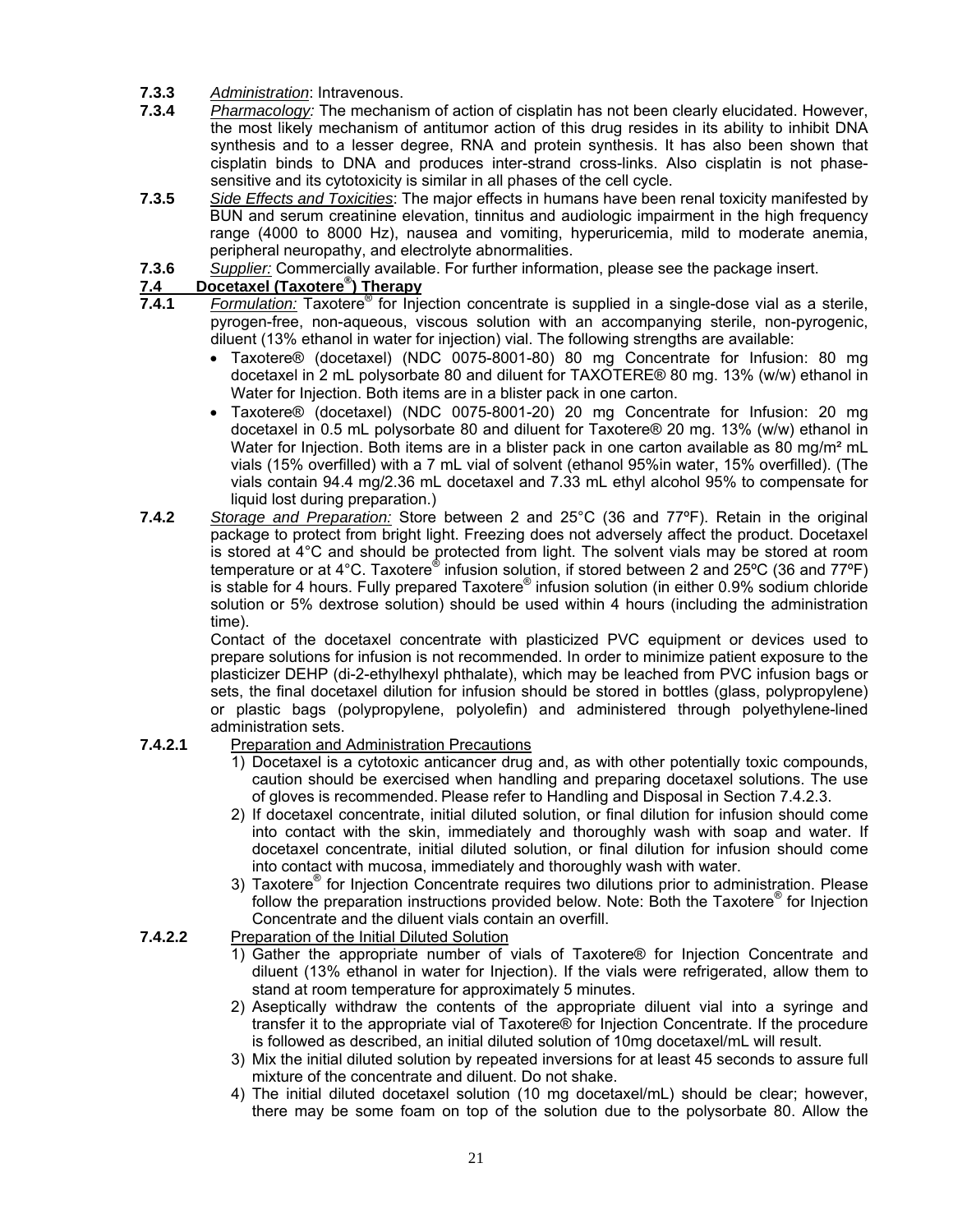solution to stand for a few minutes to allow any foam to dissipate. It is not required that all foam dissipate prior to continuing the preparation process.

 The initial diluted solution may be used immediately or stored either in the refrigerator or at room temperature for a maximum of 8 hours.

- **7.4.2.3** Preparation of the Final Dilution for Infusion
	- 1) Aseptically withdraw the required amount of initial diluted docetaxel solution (10 mg docetaxel/mL) with a calibrated syringe and inject into an infusion bag or bottle of either 0.9% sodium chloride solution or 5% dextrose solution to produce a final concentration of 0.3 to 0.74 mg/mL.
	- 2) Thoroughly mix the infusion by manual rotation.
	- 3) As with all parenteral products, docetaxel should be inspected visually for particulate matter or discoloration prior to administration whenever the solution and container permit. If the docetaxel for Injection initial diluted solution or final dilution for infusion is not clear or appears to have precipitation, these should be discarded.

The final docetaxel dilution for infusion should be administered intravenously as per protocol under ambient room temperature and lighting conditions.

Handling and Disposal: Procedures for proper handling and disposal of anticancer drugs should be considered. Several guidelines on this subject have been published. There is no general agreement that all of the procedures recommended in the guidelines are necessary or appropriate.

- **7.4.3** *Administration*: Intravenous.
- **7.4.4** *Pharmacology:* Docetaxel is an anti-microtubule agent. Docetaxel, a semi-synthetic analog of taxol, promotes the assembly of tubulin and inhibits microtubule depolymerization. Bundles of microtubules accumulate and interfere with cell division.
- **7.4.5** *Side Effects and Toxicities:* Cardiac: arrhythmias, pericardial effusions. Hematologic: doserelated neutropenia, leukopenia, thrombocytopenia, and anemia. Gastrointestinal: nausea and vomiting, diarrhea, oral mucositis. Neurologic: reversible dysthesias or paresthesias, peripheral neuropathy, mild or moderate lethargy or somnolence, headache, seizures. Hypersensitivity: hypersensitivity (local or general skin rash, flushing, pruritus, drug-fever, chills and rigors, low back pain), severe anaphylactoid reactions (flushing with hypo- or hypertension, with or without dyspnea). Dermatologic: alopecia, desquamation following localized pruriginous maculopapular eruption, skin erythema with edema, extravasation reaction (erythema, swelling, tenderness, pustules), reversible peripheral phlebitis, nail changes. Hepatic: increased transaminase, alkaline phosphatase, bilirubin; hepatic failure; hepatic drug reaction. Pulmonary: dyspnea with restrictive pulmonary syndrome, pleural effusions. Other: asthenia, dysgeusia, anorexia, conjunctivitis, arthralgia, muscle aches, myopathy, peripheral edema, fluid retention syndrome, ascites.
- **7.4.6** *Supplier*: Commercially available. For further information, please see the package insert.

#### **7.5 Dose Modifications (11/17/05)**

NOTE: Serum chemistries are to be monitored weekly during chemotherapy (see Section 11.1). It is expected that appropriate adjustments in electrolyte therapy will be addressed by the patient's attending physician.

|                     | <b>Starting Dose</b>                                             | Dose Level-1                      | Dose Level -2                  |
|---------------------|------------------------------------------------------------------|-----------------------------------|--------------------------------|
| Cetuximab<br>(C225) | 400 mg/m <sup>2</sup> (week 1)<br>250 mg/m <sup>2</sup> (weekly) | 200 mg/m <sup>2</sup><br>(weekly) | 150 mg/m <sup>2</sup> (weekly) |
| Docetaxel           | 15 mg/m <sup>2</sup> (weekly)                                    | 12 mg/m <sup>2</sup> (weekly)     |                                |
| Cisplatin           | 30 mg/m <sup>2</sup> (weekly)                                    | 20 mg/m <sup>2</sup> (weekly)     |                                |

#### **7.5.1** *Cetuximab/Docetaxel/Cisplatin Dose Levels*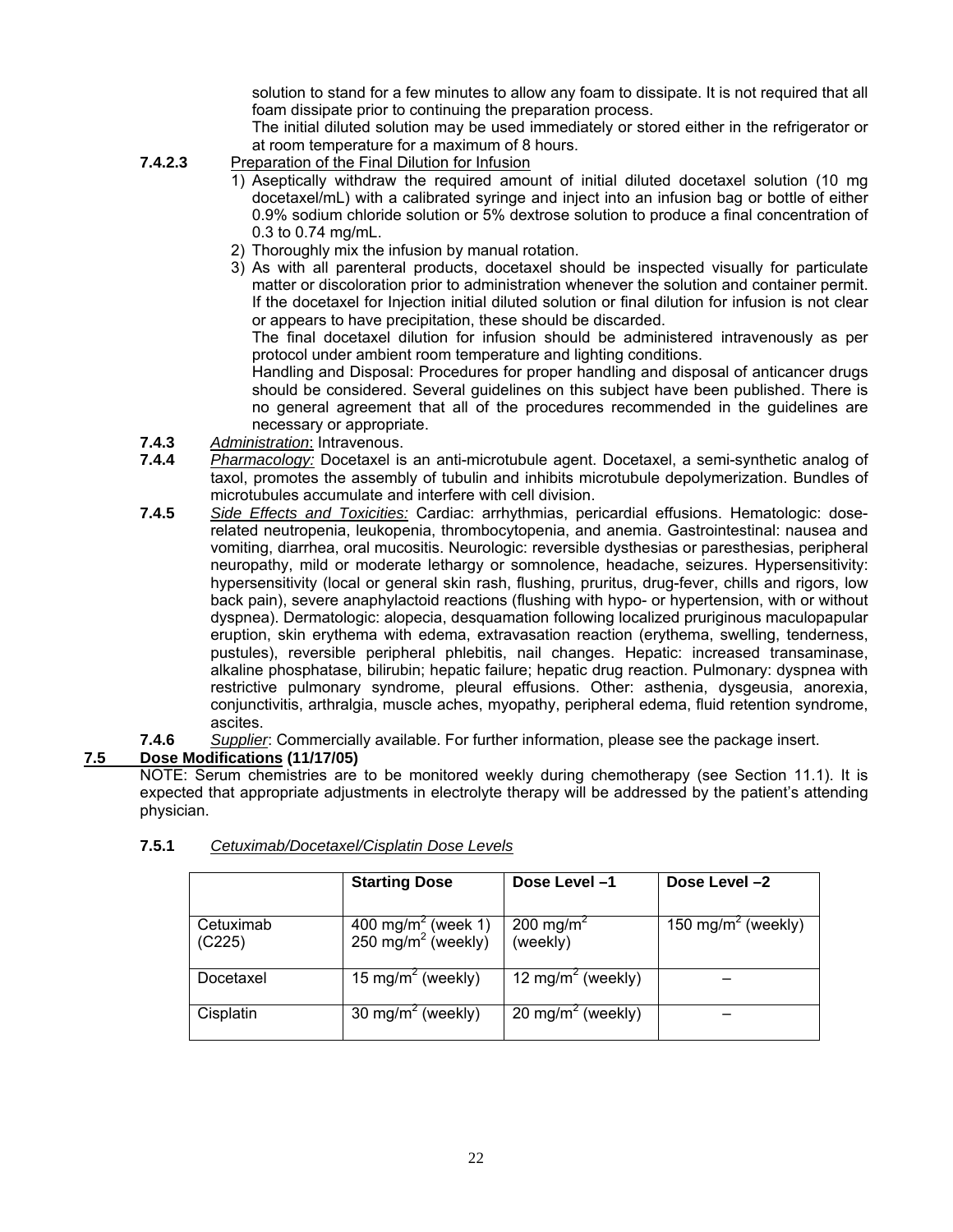| <b>NCI CTCAE</b><br><b>Toxicity Grade</b><br>(CTCAE v. 3.0)                                                                                | Cetuximab Dose at<br><b>Start of Subsequent</b><br><b>Cycles of Therapy</b> | Docetaxel Dose <sup>a,b</sup> at Start of<br><b>Subsequent Cycles of</b><br><b>Therapy</b>                       | Cisplatin Dose <sup>c,d</sup> at Start<br>of Subsequent Cycles of<br><b>Therapy</b>                              |
|--------------------------------------------------------------------------------------------------------------------------------------------|-----------------------------------------------------------------------------|------------------------------------------------------------------------------------------------------------------|------------------------------------------------------------------------------------------------------------------|
| Neutropenia                                                                                                                                |                                                                             |                                                                                                                  |                                                                                                                  |
| 1 (1500-1999/mm <sup>3</sup> )                                                                                                             | Maintain dose level                                                         | Maintain dose level                                                                                              | Maintain dose level                                                                                              |
| 2 (1000-1499/mm <sup>3</sup> )                                                                                                             | Maintain dose level                                                         | Maintain dose level                                                                                              | Maintain dose level                                                                                              |
| $3(500-999/mm^3)$                                                                                                                          | Maintain dose level                                                         | Hold dose for the week; if<br>continues > 7 days, decrease by 1<br>dose level and resume when<br>reaches Grade 2 | Hold dose for the week; if<br>continues > 7 days, decrease<br>by 1 dose level and resume<br>when reaches Grade 2 |
| 4 $(<$ 500/mm <sup>3</sup> )                                                                                                               | Maintain dose level                                                         | Hold dose for the week: if<br>continues > 7 days, decrease by 1<br>dose level and resume when<br>reaches Grade 2 | Hold dose for the week: if<br>continues > 7 days, decrease<br>by 1 dose level and resume<br>when reaches Grade 2 |
| Neutropenic Fever <sup>e</sup>                                                                                                             | Maintain dose level                                                         | Decrease by 1 dose level                                                                                         | Decrease by 1 dose level                                                                                         |
| Thrombocytopenia                                                                                                                           |                                                                             |                                                                                                                  |                                                                                                                  |
| 1 $($ >75,000/mm <sup>3</sup> )                                                                                                            | Maintain dose level                                                         | Maintain dose level                                                                                              | Maintain dose level                                                                                              |
| 2 (50,000- 74,999/mm <sup>3</sup> )                                                                                                        | Maintain dose level                                                         | Hold dose for the week; if<br>continues > 7 days, decrease by 1<br>dose level and resume when<br>reaches Grade 1 | Hold dose for the week: if<br>continues > 7 days, decrease<br>by 1 dose level and resume<br>when reaches Grade 1 |
| 3 (25,000-49,999/mm <sup>3</sup> )                                                                                                         | Maintain dose level                                                         | Hold dose for the week: if<br>continues > 7 days, decrease by 1<br>dose level and resume when<br>reaches Grade 1 | Hold dose for the week: if<br>continues > 7 days, decrease<br>by 1 dose level and resume<br>when reaches Grade 1 |
| 4 $<$ 25,000/mm <sup>3</sup> )                                                                                                             | Maintain dose level                                                         | Hold dose for the week: if<br>continues > 7 days, decrease by 1<br>dose level and resume when<br>reaches Grade 1 | Hold dose for the week: if<br>continues > 7 days, decrease<br>by 1 dose level and resume<br>when reaches Grade 1 |
| <b>Other Hematologic</b><br>toxicities: Dose mods<br>for leucopenia are based<br>on NCI CTCAE and are<br>the same as<br>recommended above. |                                                                             |                                                                                                                  |                                                                                                                  |

#### **7.5.2** *Cetuximab/Docetaxel/Cisplatin Dose Modification for Hematologic Toxicity* **(11/17/05)**

aDose levels are relative to the starting dose in the previous cycle. Dose reductions of docetaxel below the -1 dose level will not be allowed.

<sup>b</sup>Docetaxel will be delivered only if there is no indication for holding the radiation and if all other hematologic and nonhematologic toxicity criteria are met. If these parameters are not met, continue radiation therapy and omit docetaxel that week.  $^{\circ}$ Dose levels are relative to the starting dose in the previous cycle. Dose reductions of cisplatin below the  $-1$  dose level will not be allowed.

<sup>d</sup>Cisplatin will only be delivered if there is no indication for holding the radiation and if all other hematologic and nonhematologic toxicity criteria are met. If these parameters are not met, continue radiation therapy and omit cisplatin that week.<br><sup>e</sup>One reading of oral temperature >38.5ºC, or three readings of oral temperature >38ºC in

#### **7.5.3** *Dose Modifications for Non-Hematologic Toxicity* **(11/17/05) (3/27/06)**

| <b>NCI CTCAE</b><br><b>Toxicity<sup>ª</sup></b> Grade | Cetuximab Dose <sup>c, g</sup> | Docetaxel Dose <sup>a</sup>    | Cisplatin Dose <sup>e</sup>                                   |
|-------------------------------------------------------|--------------------------------|--------------------------------|---------------------------------------------------------------|
| (CTCAE v. 3.0)                                        |                                |                                |                                                               |
| Renal-serum Creatinine <sup>b</sup>                   |                                |                                |                                                               |
| $\leq$ Grade 1                                        | Maintain dose levels           | Maintain dose levels           | Maintain dose levels                                          |
| Grade 2                                               | Maintain dose levels           | Maintain dose levels           | Decrease by 1 dose level                                      |
| $\geq$ Grade 3                                        | Hold drug until $\leq$ grade 2 | Hold drug until $\leq$ grade 2 | Hold drug until $\leq$ grade 1,<br>then decrease by one level |
| <b>Fatigue (Asthenia)</b>                             | Decrease by 1 dose level       | Decrease by 1 dose level       | Decrease by 1 dose level                                      |
| Grade 3-4                                             |                                |                                |                                                               |
| <b>Nausea/Vomiting</b><br>$\leq$ Grade 2 with maximal | Maintain dose levels           | Maintain dose level            | Maintain dose level                                           |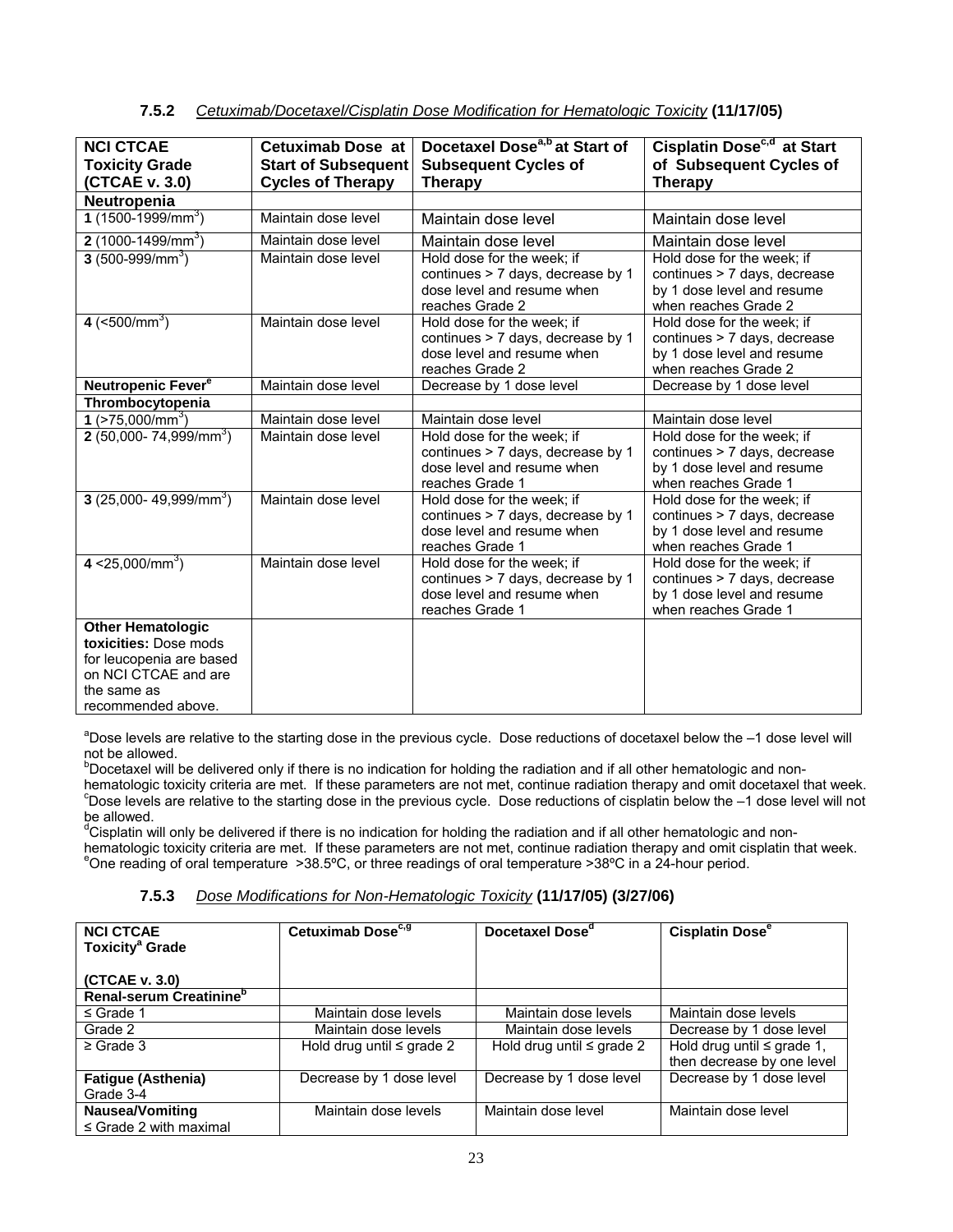| medical management<br>$\geq$ Grade 3 with maximal<br>medical management | Hold drug until $\leq$ grade 2                                                                            | Hold drug until $\leq$ grade 2 | Hold drug until $\le$ grade 2  |  |  |
|-------------------------------------------------------------------------|-----------------------------------------------------------------------------------------------------------|--------------------------------|--------------------------------|--|--|
| Other non-hematologic<br>Toxicities <sup>f,h</sup>                      |                                                                                                           |                                |                                |  |  |
|                                                                         |                                                                                                           |                                |                                |  |  |
| <b>Neuropathy</b><br>$\leq$ Grade 2                                     | See footnote i                                                                                            | See footnote i                 | Decrease by 1 dose level       |  |  |
| Grade 3-4                                                               |                                                                                                           |                                | Discontinue cisplatin          |  |  |
|                                                                         |                                                                                                           |                                |                                |  |  |
| <b>Other: Mucositis in RT field</b>                                     |                                                                                                           |                                |                                |  |  |
| Grade 0-3                                                               | Maintain dose levels                                                                                      | Maintain dose levels           | Maintain dose levels           |  |  |
| Grade 4                                                                 | Hold drug until $\leq$ grade 3                                                                            | Hold drug until $\leq$ grade 3 | Hold drug until $\leq$ grade 3 |  |  |
| <b>Rash, in RT field</b>                                                |                                                                                                           |                                |                                |  |  |
| $\leq$ Grade 2                                                          | Maintain dose levels                                                                                      | Maintain dose levels           | Maintain dose levels           |  |  |
| Grade 3                                                                 | Hold drug until $\leq$ grade 2                                                                            | Maintain dose levels           | Maintain dose levels           |  |  |
| Grade 4                                                                 | Hold drug until $\leq$ grade 2                                                                            | Hold drug until $\leq$ grade 3 | Hold drug until $\leq$ grade 3 |  |  |
| <b>Rash, out of RT field</b>                                            |                                                                                                           |                                |                                |  |  |
| $\leq$ Grade 2                                                          | Maintain dose levels                                                                                      | Maintain dose levels           | Maintain dose levels           |  |  |
| Grade 3                                                                 | Hold drug until $\leq$ grade 2                                                                            | Maintain dose levels           | Maintain dose levels           |  |  |
| Grade 4                                                                 | Hold drug until $\leq$ grade 2                                                                            | Hold drug until $\leq$ grade 3 | Hold drug until $\leq$ grade 3 |  |  |
| Grade 4/Other                                                           | Hold drug until $\leq$ grade 1                                                                            | Hold drug until ≤ grade 1      | Hold drug until $\leq$ grade 1 |  |  |
| <b>Hypersensitivity Reaction</b>                                        | See Section 7.5.4                                                                                         |                                |                                |  |  |
|                                                                         | <sup>a</sup> Lex CICAL Crede < 2 non hometologic tovicity not described above maintain deep loyal of drug |                                |                                |  |  |

 ${}^{a}$ For CTCAE Grade < 2 non-hematologic toxicity not described above, maintain dose level of drug.<br><sup>b</sup> Choose ans ar the other study to assess renal function and base tractment decision.

 $^{\circ}$  Choose one or the other study to assess renal function and base treatment decision.<br> $^{\circ}$ Dese lovels are relative to the provisive dase. Dese reductions of C225 below the 2.4

 $°$ Dose levels are relative to the previous dose. Dose reductions of C225 below the  $-2$  dose level will not be allowed.

<sup>d</sup>Dose levels are relative to the previous dose. Dose reductions of docetaxel below the -1 dose level will not be allowed.

e Dose levels are relative to the previous dose. Dose reductions of cisplatin below the –1 dose level will not be allowed.

<sup>f</sup>Cetuximab: With the exception of allergic/hypersensitivity (see Section 1.5.4)

<sup>g</sup>In any case of C225 treatment delay, there will be no reloading infusion, and all subsequent treatments will be at the assigned dose level.

<sup>h</sup>For depressed K or Mg, administer replacement therapy. Chemotherapy should continue at the discretion of the treating physician.

i Neuropathy is not expected with cetuximab or docetaxel. If toxicity seems related to cetuximab or docetaxel, contact Dr. Kies, Medical Oncology Co-Chair.

#### **7.5.4** *CTCAE v. 3.0 Infusion Reaction Management* **(11/17/05) (3/27/06)**

| <b>CTCAE Grade</b>                         | <b>Treatment Guidelines</b>                                                                                                                                                                                                                                                                                                                                                                                                         |                                                                                                                                                                                       |
|--------------------------------------------|-------------------------------------------------------------------------------------------------------------------------------------------------------------------------------------------------------------------------------------------------------------------------------------------------------------------------------------------------------------------------------------------------------------------------------------|---------------------------------------------------------------------------------------------------------------------------------------------------------------------------------------|
| Grade 1:<br>Transient flushing or          | Cetuximab <sup>a</sup>                                                                                                                                                                                                                                                                                                                                                                                                              | <b>Docetaxel</b>                                                                                                                                                                      |
| rash; drug fever<br>$<$ 38° C (< 100°.4 F) | For mild infusion reactions manifesting only<br>delaved<br>drug fever, consider<br>as<br>administering prophylactic antihistamine<br>medications for subsequent doses. Maintain<br>the cetuximab dose but slow the infusion<br>rate by 50%. Acetaminophen or a non-<br>steroidal anti-inflammatory drug (NSAID)<br>may be administered prior to subsequent<br>cetuximab infusions, if not otherwise<br>contraindicated in subjects. | Consider decreasing the rate of infusion<br>until recovery from symptoms.<br>Stav at<br>bedside and monitor patient, then complete<br>docetaxel infusion at the initial planned rate. |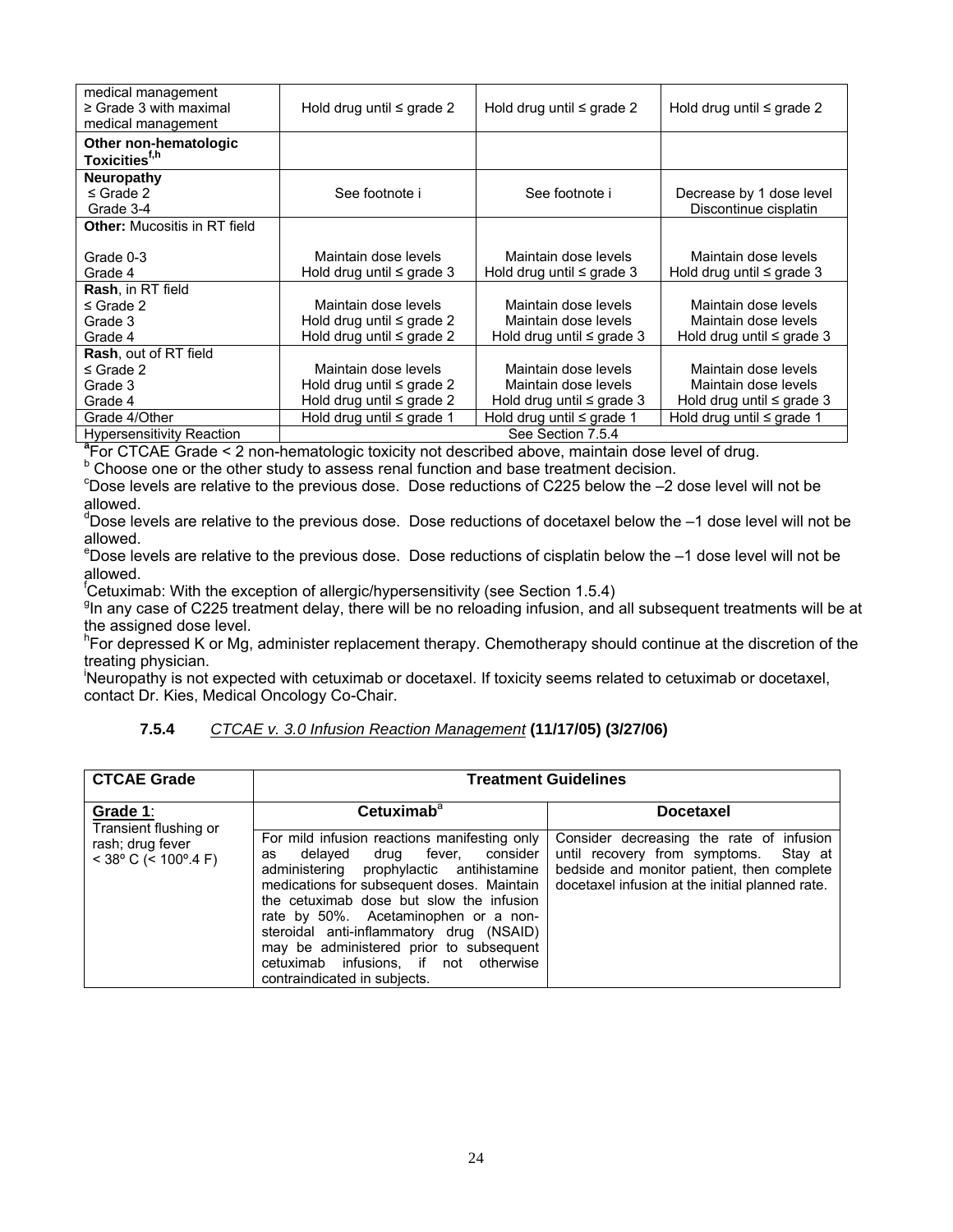| Grade $2:$<br>Rash; flushing; urticaria;<br>dyspnea; drug fever<br>$≥ 38°$ C (≥ 100°.4 F)                                                                           | For moderate infusion reactions manifesting<br>only as delayed drug fever, slow the infusion<br>rate for cetuximab by 50%, and consider<br>administration of antihistamine medications<br>and/or steroidal medications.<br>Maintain the<br>cetuximab dose. Acetaminophen or a non-<br>steroidal anti-inflammatory drug (NSAID)<br>may be administered prior to subsequent<br>cetuximab<br>infusions, if not<br>otherwise<br>contraindicated in subjects.                                        | -Interrupt docetaxel infusion and give<br>diphenylhydramine 50 mg IV with or without<br>dexamethasone 10mg IV.<br>-Monitor<br>patient<br>until<br>resolution<br>οf<br>symptoms.<br>-Resume docetaxel infusion after recovery<br>of symptoms.<br>-Depending on the physician's assessment<br>of the patient, docetaxel infusion should be<br>resumed at a slower rate, then increased<br>incrementally to the initial planned rate.<br>(e.g., infuse at a 4-hr rate for 3 minutes,<br>then at a 2-hr rate for 3 minutes, then at a 1-<br>hr rate for 3 minutes, then finally, resume at<br>the initial planned rate.)<br>-Depending on the intensity of the reaction<br>additional<br>observed.<br>oral<br>IV<br>or<br>premedication with an antihistamine should<br>also be given for the next cycle of<br>treatment, and the rate of infusion should be<br>decreased initially and then increased back<br>to initial planned rate, (e.g., infuse at a 4-hr<br>rate for 3 minutes, then at a 2-hr rate for 3<br>minutes, then at a 1-hr rate for 3 minutes,<br>and finally, administer at the initial planned<br>rate.) |
|---------------------------------------------------------------------------------------------------------------------------------------------------------------------|-------------------------------------------------------------------------------------------------------------------------------------------------------------------------------------------------------------------------------------------------------------------------------------------------------------------------------------------------------------------------------------------------------------------------------------------------------------------------------------------------|-------------------------------------------------------------------------------------------------------------------------------------------------------------------------------------------------------------------------------------------------------------------------------------------------------------------------------------------------------------------------------------------------------------------------------------------------------------------------------------------------------------------------------------------------------------------------------------------------------------------------------------------------------------------------------------------------------------------------------------------------------------------------------------------------------------------------------------------------------------------------------------------------------------------------------------------------------------------------------------------------------------------------------------------------------------------------------------------------------------------------|
| Grade 3:<br>Symptomatic<br>bronchospasm with or<br>without urticaria;<br>parenteral medication(s)<br>indicated; allergy-related<br>edema/angioedema;<br>hypotension | infusion<br>reactions<br>Severe<br>require<br>immediate interruption of cetuximab<br>infusion and permanent discontinuation<br>from further treatment with cetuximab.<br>Appropriate<br>medical therapy including<br>corticosteroids.<br>epinephrine,<br>diphenhydramine,<br>bronchodilators,<br>and<br>oxygen should be available for use in the<br>treatment of such reactions.<br>Subjects<br>should be carefully observed until the<br>complete resolution of all signs<br>and<br>symptoms. | Immediately discontinue docetaxel infusion.<br>Give diphenylhydramine 50mg IV with or<br>without dexamethasone 10mg IV and/or<br>epinephrine as needed. Monitor patient until<br>resolution of symptoms. Follow the same<br>treatment guidelines outlined for Grade 2<br>symptoms.                                                                                                                                                                                                                                                                                                                                                                                                                                                                                                                                                                                                                                                                                                                                                                                                                                      |

#### **7.5.4** *CTCAE v. 3.0 Infusion Reaction Management (Continued)* **[11/17/05] [3/27/06]**

| <b>CTCAE GRADE</b>      | <b>Treatment Guidelines</b>                                                                                                                                                                                                                                                                                                                                                                                                                                                                                     |                                                                                                                                                                                                                                                                                                                                       |  |  |  |
|-------------------------|-----------------------------------------------------------------------------------------------------------------------------------------------------------------------------------------------------------------------------------------------------------------------------------------------------------------------------------------------------------------------------------------------------------------------------------------------------------------------------------------------------------------|---------------------------------------------------------------------------------------------------------------------------------------------------------------------------------------------------------------------------------------------------------------------------------------------------------------------------------------|--|--|--|
|                         | Cetuximab <sup>a</sup>                                                                                                                                                                                                                                                                                                                                                                                                                                                                                          | <b>Docetaxel</b>                                                                                                                                                                                                                                                                                                                      |  |  |  |
| Grade 4:<br>Anaphylaxis | NO FURTHER STUDY DRUG THERAPY<br>Life-threatening infusion reactions require<br>immediate interruption of cetuximab<br>infusion and permanent discontinuation<br>from further treatment with cetuximab.<br>Appropriate medical therapy including<br>epinephrine, corticosteroids,<br>diphenhydramine, bronchodilators, and<br>oxygen should be available for use in the<br>treatment of such reactions. Subjects<br>should be carefully observed until the<br>complete resolution of all signs and<br>symptoms. | NO FURTHER STUDY DRUG THERAPY<br>Appropriate medical therapy including<br>epinephrine, corticosteroids,<br>diphenhydramine, bronchodilators, and<br>oxygen should be available for use in the<br>treatment of such reactions. Subjects<br>should be carefully observed until the<br>complete resolution of all signs and<br>symptoms. |  |  |  |

**<sup>a</sup> Study Therapy Retreatment Following Infusion Reactions: Once a C225 infusion rate has been decreased due to an infusion reaction, it will remain decreased for all subsequent infusions. If the subject has a second infusion reaction with the slower infusion rate, the infusion should be stopped, and the subject should receive no further C225 treatment. If a subject experiences a Grade 3 or 4 infusion reaction at any time, the subject should receive no further C225 treatment. If there is any question as to whether an observed reaction is an infusion reaction of Grades 1-4, the Study Chair or designee should be contacted immediately to discuss and grade the reaction.**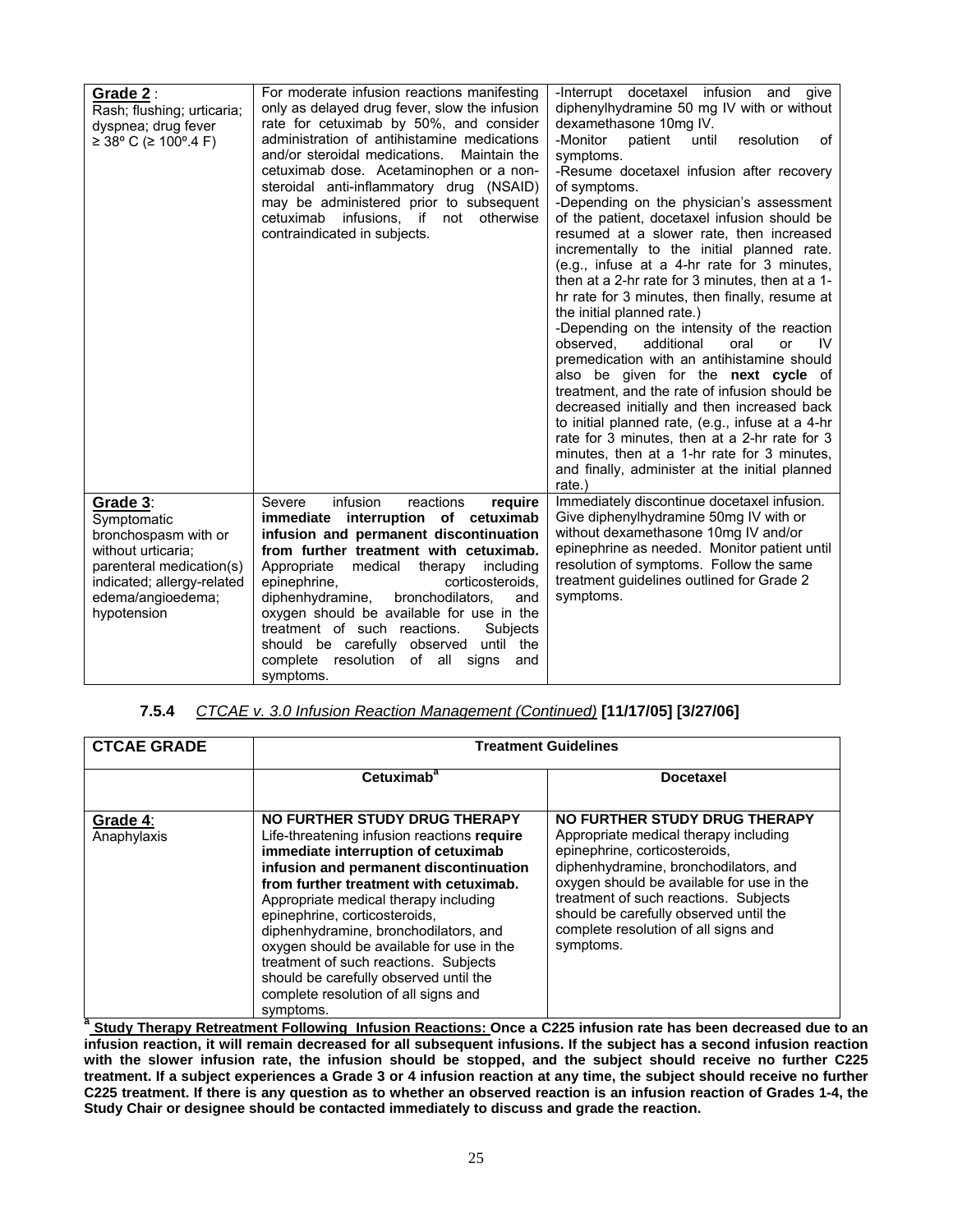#### **7.5.5 Cetuximab Special Instructions (11/17/05)**

If C225 is omitted for more than four consecutive infusions for toxicity due to C225, or for an intercurrent illness (e.g., infection) requiring interruption of therapy, the subject should be discontinued from further C225 therapy. If toxicities prevent the administration of C225, the subject may continue to receive radiation therapy.

#### **7.5.5.1** *Management of Acne-Like Rash (rash/desquamation)* **[3/16/05]**

Patients developing dermatologic toxicities while receiving cetuximab should be monitored for the development of inflammatory or infectious sequelae, and appropriate treatment of these symptoms initiated. Dose modifications (see Section 7.5.5.2) of any future cetuximab infusions should be instituted in case of severe acneiform rash. Treatment with topical and/or oral tetracyclines should be considered; topical corticosteroids are not recommended.

Dry skin will be noted in most patients receiving cetuximab. This should be treated with an emollient twice daily.

With prolonged use of cetuximab, some patients may develop paronychial inflammation of the fingers and toes or fissuring of the fingertips. In general, good hygiene with appropriate local measures such as soaks in aluminum acetate (Burow's) solution BID-QID will prevent secondary infection. Symptom relief may be achieved with standard bandages or with the application of liquid bandages (cyanoacrylate preparations such as Band-Aid Liquid Bandage®).

If a patient experiences severe acneiform rash, cetuximab treatment adjustments should be made according to Section 7.5.5.2. In patients with mild and moderate skin toxicity, treatment should continue without dose modification.

#### **7.5.5.2** *Drug Related Rash Management* **(11/17/05)**

Patients developing dermatologic toxicities while receiving cetuximab should be monitored for the development of inflammatory or infectious sequelae, and appropriate treatment of these symptoms initiated. Below are suggestions for managing cetuximab-induced rash\*:

- **Antibiotics**: The benefit of routine antibiotics in uncomplicated (uninfected) rash is unclear. Some clinicians have used oral minocycline (Minocin), mupirocin (Bactroban), or topical clindamycin (Cleocin). Rash complicated by cellulitis should be treated with appropriate antibiotics based on clinical judgment or microbial sensitivity analysis.
- **Antihistamines**: Benadryl or Atarax may be helpful to control itching.
- **Topical Steroids**: The benefit of topical steroids is unclear.
- **Retinoids:** No data to support use. Use is not advised.
- **Benzoyl peroxide:** Should NOT be used--may aggravate rash.
- **Makeup**: Rash can be covered with makeup; this should not make it worse (use a dermatologist-approved cover-up, e.g., Dermablend, or any other type of foundation). Remove makeup with a skin-friendly liquid cleanser, e.g., Neutrogena, Dove, or Ivory Skin Cleansing Liqui-Gel.
- **Moisturizers**: Use emollients to prevent and alleviate the skin dryness, e.g., Neutrogena Norwegian Formula Hand Cream or Vaseline Intensive Care Advanced Healing Lotion.
- **Sunlight**: It is recommended that patients wear sunscreen and hats and limit sun exposure while receiving cetuximab as sunlight can exacerbate any skin reactions that may occur.
- **Over-the-counter medications**: Over-the-counter acne vulgaris medications (e.g., benzoyl peroxide) are not advised. This rash is not like acne vulgaris and these treatments could make it worse.

\*Adapted from Perez-Soler R, Delord J, Halpern A, et al. HER1/EGFR inhibitor-associated rash: Future directions for management and investigation outcomes from the HER1/EGFR Inhibitor Rash Management Forum. The Oncologist. 10:345–356, 2005.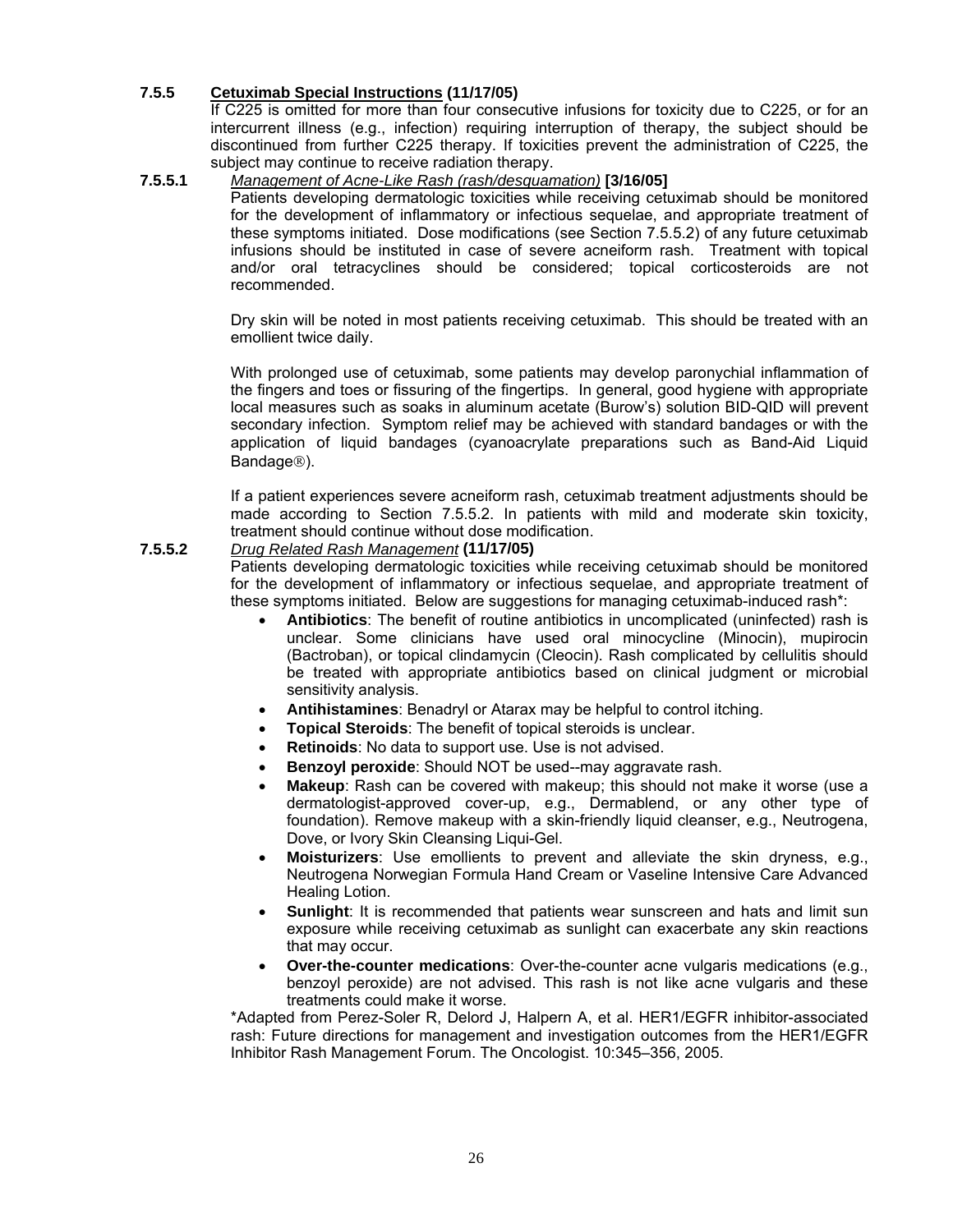#### **7.5.6 Docetaxel Special Instructions (3/16/05)**

#### **7.5.6.1** *Liver Function*

Liver function tests should be evaluated at a minimum of every 4 weeks. Patients who develop abnormal liver function tests for any reason while on the study will have the following dose reductions:

|                            | <b>AST or ALT:</b> |                           |                           |         |
|----------------------------|--------------------|---------------------------|---------------------------|---------|
| <b>ALK</b><br><b>PHOS:</b> | $\leq$ ULN         | $>1X$ but $\leq 1.5X$ ULN | $>1.5X$ but $\leq 5X$ ULN | >5X ULN |
| $\leq$ ULN                 | <b>Full Dose</b>   | <b>Full Dose</b>          | <b>Full Dose</b>          | Hold*   |
| $>1X$ but $\leq$<br>2.5X   | <b>Full Dose</b>   | <b>Full Dose</b>          | Reduce Dose               | Hold*   |
| >2.5X but $\le$<br>5X      | <b>Full Dose</b>   | Reduce Dose               | Hold*                     | Hold*   |
| >5X ULN                    | Hold*              | Hold*                     | Hold*                     | Hold*   |

#### **Dose Modifications for Abnormal Liver Function (Docetaxel [Taxotere®])**

 **\*** Hold until recovered, maximum 21 days, then re-treat at a reduced dose. "Recovered" is defined as meeting the study baseline eligibility criteria.

#### **7.5.6.2** *Bilirubin*

Docetaxel should not be administered to patients with serum total bilirubin > 1.5 X ULIN. If serum total bilirubin is >1.5 X ULIN on treatment day, hold docetaxel until serum total bilirubin is  $\leq 1.5$  X ULIN (maximum 21 days), then re-treat at a reduced dose.

#### **7.6 Duration of Treatment**

**7.6.1** *Discontinuation from Protocol Treatment*

Study therapy MUST be immediately discontinued for the following reasons:

- Withdrawal of informed consent (subject's decision to withdraw for any reason).
- Termination of the study by the sponsor.
- Any clinical adverse event, laboratory abnormality or intercurrent illness, which, in the opinion of the investigator, indicates that continued treatment with all study therapy is not in the best interest of the subject.
- Pregnancy.
- Subject non-compliance with the protocol.
- Imprisonment or the compulsory detention for treatment of either a psychiatric or physical (e.g., infectious disease)
- Progressive disease.
- Any clinical event requiring discontinuation from therapy as detailed in Section 7.5.

The reason(s) for discontinuation from protocol treatment should be documented in the patient's medical record and Case Report Form (CRF). All patients should be followed as specified in Sections 11.1 and 12.1.

#### **7.6.2** *Treatment Compliance*

Trained medical personnel will administer study therapy. Treatment compliance will be monitored by drug accountability, as well as recording treatment administration in the patient's medical record and Case Report Forms.

#### **7.6.3** *Modality Review*

Institutional participation in chemotherapy studies must be in accordance with the medical oncology quality control guidelines stated in the RTOG Procedures Manual. All cases will undergo modality review by the modality study chair.

The Medical Oncology Co-Chair, Merrill S. Kies, MD, will perform a Chemotherapy Assurance Review of all patients who receive or are to receive chemotherapy in this trial. The goal of the review is to evaluate protocol compliance. The scoring mechanism is: **per protocol**; **variation, acceptable**; **deviation unacceptable**; **not evaluable for chemotherapy review,** or, **incomplete chemotherapy**. The review process is contingent on timely submission of chemotherapy treatment data as specified in Section 12.1. When complete data has been received at RTOG Headquarters for ten cases, these cases will be prepared and sent to Dr.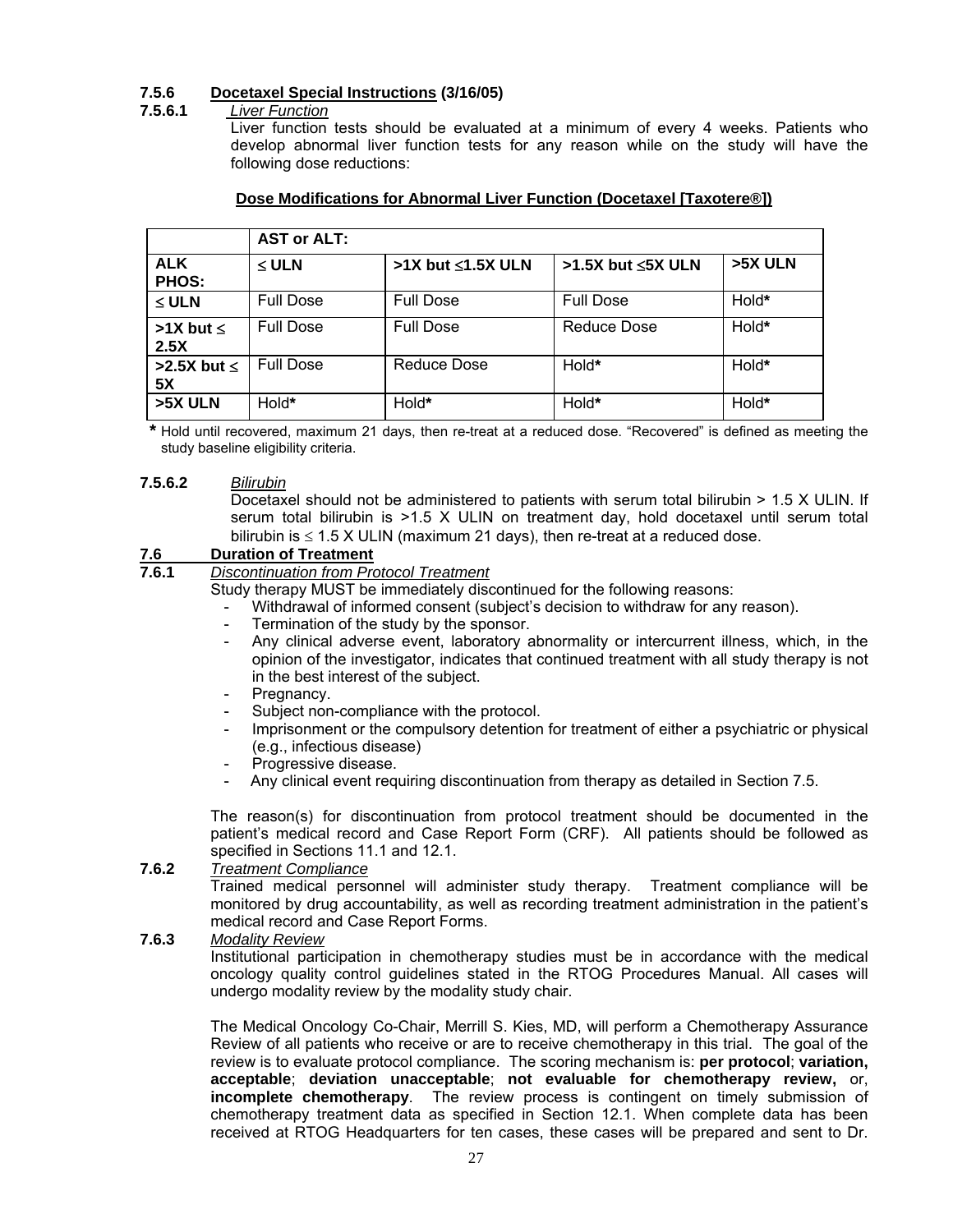Kies for review. Subsequent cases will be prepared and sent to Dr. Kies for review, in increments of 20-25 cases, after complete data for those cases is received at RTOG Headquarters. A report is sent to each institution once per year to notify the institution about compliance for each case reviewed in that year.

## **7.7 Adverse Events (11/17/05)**

**7.7.1** This study will utilize the Common Terminology Criteria for Adverse Events (CTCAE) version 3.0 for grading of all treatment related adverse events. A copy of the CTCAE v3.0 can be downloaded from the CTEP home page (). The CTEP home page also can be accessed from the RTOG web page at [http://www.rtog.org/regulatory/regs.html.](http://www.rtog.org/regulatory/regs.html) All appropriate treatment areas should have access to a copy of the CTCAE v3.0. See the RTOG procedure manual for general Adverse Event Reporting Guidelines.

All adverse events (AEs) as defined in the tables below will be reported via the AdEERS (Adverse Event Expedited Reporting System) application accessed via the CTEP web site ([https://webapps.ctep.nci.nih.gov/openapps/plsql/gadeers\\_main\\$.startup](https://webapps.ctep.nci.nih.gov/openapps/plsql/gadeers_main$.startup)).

#### **7.7.2 Adverse Events (AEs) — RTOG AE PHONE: 215-717-2762; 800-227-5463 ext. 4189 (available 24 hours/day)**

**Definition of an AE:** Any unfavorable and unintended sign (including an abnormal laboratory finding), symptom, or disease temporally associated with the use of a medical treatment or procedure regardless of whether it is considered related to the medical treatment or procedure (attribution of unrelated, unlikely, possible, probable, or definite). [*CTEP, NCI Guidelines: Expedited Adverse Event Reporting Requirements*. December 2004.]

The following guidelines for reporting adverse events (AEs) apply to **all** NCI/RTOG research protocols. AEs, as defined above, experienced by patients accrued to this protocol should be reported via AdEERS. Use the patient's case number as the patient ID when reporting via AdEERS. AEs reported using AdEERS also **must be reported on the AE case report form** (see Section 12.1). **NOTE: If the event is a Serious Adverse Event (SAE) [see next section], further reporting may be required. Reporting AEs only fulfills Data Management reporting requirements.** 

**7.7.3 Serious Adverse Events (SAEs) — All SAEs that fit any one of the criteria in the SAE definition below must be reported to RTOG (SAE PHONE: 215-717-2762, 800-227-5463 ext. 4189; available 24 hours/day) within 24 hours of discovery of the event. Definition of an SAE:** Any adverse drug experience occurring at any dose that results in any

of the following outcomes:

- Death;
- A life-threatening adverse drug experience;
- Inpatient hospitalization or prolongation of existing hospitalization;
- A persistent or significant disability/incapacity;
- A congenital anomaly/birth defect.

Important medical events that may not result in death, be life threatening, or require hospitalization may be considered an SAE drug experience, when, based upon medical judgment, they may jeopardize the patient and may require medical or surgical intervention to prevent one of the outcomes listed in the definition. [*CTEP, NCI Guidelines: Expedited Adverse Event Reporting Requirements*. December 2004.]

Outside of regular business hours (8:30-5:00 EST), leave a message that includes the study/case numbers and the caller's contact information. A Data Manager will return the call the next business day requesting details of the event and also will inform the caller which type of report is required for that study (5 or 10 day AdEERS). The required report must be completed in AdEERS **within 5 or 10 calendar days of the initial phone report, as directed by the Data Manager taking the call.** SAEs reported using AdEERS also **must be reported on the AE case report form** (see Section 12.1).

Any late death (more than 30 days after last treatment) attributed to the protocol treatment (possible, probable or definite) should be reported to RTOG via the AE/SAE telephone line within 24 hours of discovery. An expedited report, if applicable, will be required within 5 or 10 calendar days.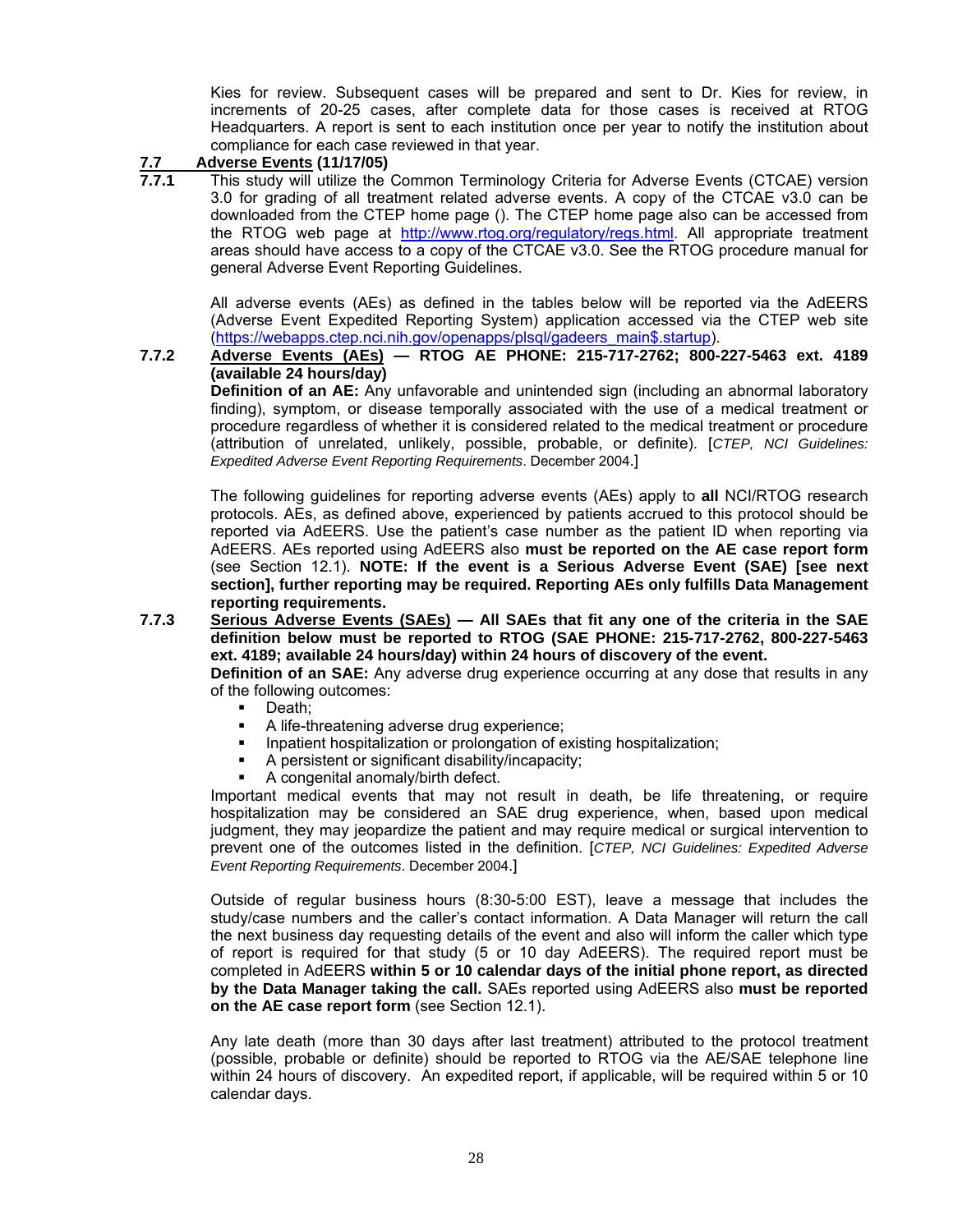**All supporting source documentation, if applicable or if being faxed to NCI, must be properly labeled with the study/case numbers and the date of the adverse event and must be faxed to the RTOG dedicated SAE FAX, 215-717-0990, before the five or tencalendar-day deadline to allow RTOG to comply with the reporting requirements of the pharmaceutical company/companies supporting the RTOG trial**. **All forms** (and supporting source documentation) **submitted to RTOG Headquarters must include the RTOG study/ case numbers**; non-RTOG intergroup study and case numbers must be included, when applicable. Submitted AdEERS Reports are forwarded to RTOG electronically via the AdEERS system. Use the patient's case number as the patient ID when reporting via AdEERS.

**SAE reporting is safety related and separate and in addition to the Data Management reporting** requirements as outlined in the previous AE reporting section. **Any event that meets the above outlined criteria for an SAE but is assessed by the AdEERS System as "expedited reporting NOT required" must still be reported for safety reasons and to fulfill the obligations of RTOG to the pharmaceutical company/companies supporting the RTOG trial. Sites must bypass the "NOT Required" assessment and complete and submit the report. The AdEERS System allows submission of all reports regardless of the results of the assessment. Note:** Sites must print the AdEERS report and fax it to the FDA, FAX 1-800-332-0178.

#### **7.7.4 Acute myeloid leukemia (AML) or myelodysplastic syndrome (MDS)**

AML or MDS that is diagnosed during or subsequent to treatment in patients on NCI/CTEPsponsored clinical trials must be reported using the **NCI/CTEP Secondary AML/MDS Report Form** available at [http://ctep.cancer.gov/forms/index.html.](http://ctep.cancer.gov/forms/index.html) The report must include the time from original diagnosis to development of AML/MDS, characterization such as FAB subtype, cytogenetics, etc., and protocol identification (RTOG study/case numbers). This form will take the place of a report via the AdEERS system and **must be faxed to the Investigational Drug Branch, FAX 301-230-0159, and mailed to RTOG Headquarters (address below) within 30 days of AML/MDS diagnosis.**

RTOG Headquarters AML/MDS Report 1818 Market Street, Suite 1600 Philadelphia, PA 19103

required as outlined in the table.

#### **7.8 AdEERS Expedited Reporting Requirements (11/17/05)**

**Phase 2 and 3 Trials Utilizing an Agent under a Non-CTEP IND: AdEERS Expedited Reporting Requirements for Adverse Events that Occur within 30 Days<sup>1</sup> of the Last Dose of the Investigational Agent, Cetuximab, in this Study** 

|                                                                                                                                                                                                                                                                                                                                                                                                                                                                                                                                                                                                                                                   | Grade 1                | Grade 2             | Grade 2         | Grade 3                          |                                 | Grade 3                      |                                 | <b>Grades</b><br>4 & $5^2$     | <b>Grades</b><br>4 & $5^2$ |
|---------------------------------------------------------------------------------------------------------------------------------------------------------------------------------------------------------------------------------------------------------------------------------------------------------------------------------------------------------------------------------------------------------------------------------------------------------------------------------------------------------------------------------------------------------------------------------------------------------------------------------------------------|------------------------|---------------------|-----------------|----------------------------------|---------------------------------|------------------------------|---------------------------------|--------------------------------|----------------------------|
|                                                                                                                                                                                                                                                                                                                                                                                                                                                                                                                                                                                                                                                   | Unexpected             |                     |                 | <b>Unexpected</b>                |                                 |                              | <b>Expected</b>                 |                                |                            |
|                                                                                                                                                                                                                                                                                                                                                                                                                                                                                                                                                                                                                                                   | and<br><b>Expected</b> | <b>Unexpected</b>   | <b>Expected</b> | with<br>Hospitali-<br>zation     | without<br>Hospitali-<br>zation | with<br>Hospitali-<br>zation | without<br>Hospitali-<br>zation | Unex-<br>pected                | <b>Expected</b>            |
| <b>Unrelated</b><br><b>Unlikely</b>                                                                                                                                                                                                                                                                                                                                                                                                                                                                                                                                                                                                               | Not<br>Required        | Not<br>Required     | Not<br>Required | 10 Calendar <sup>1</sup><br>Days | Not<br>Required                 | 10<br>Calendar<br>Days       | Not<br>Required                 | 10<br>Calendar<br>Days         | 10<br>Calendar<br>Days     |
| <b>Possible</b><br><b>Probable</b><br><b>Definite</b>                                                                                                                                                                                                                                                                                                                                                                                                                                                                                                                                                                                             | Not<br>Required        | 10 Calendar<br>Days | Not<br>Required | 10 Calendar<br>Days              | 10<br>Calendar<br>Days          | 10<br>Calendar<br>Days       | Not<br>Required                 | 24-Hour:<br>5 Calendar<br>Days | 10<br>Calendar<br>Days     |
| Adverse events with attribution of possible, probable, or definite that occur greater than 30 days after the last dose of<br>treatment with an agent under a non-CTEP IND require reporting as follows:<br>AdEERS 24-hour notification followed by complete report within 5 calendar days for:<br>Grade 4 and Grade 5 unexpected events<br>AdEERS 10 calendar day report:<br>Grade 3 unexpected events with hospitalization or prolongation of hospitalization<br>Grade 5 expected events<br>$\bullet$<br><sup>2</sup> Although an AdEERS 24-hour notification is not required for death clearly related to progressive disease, a full report is |                        |                     |                 |                                  |                                 |                              |                                 |                                |                            |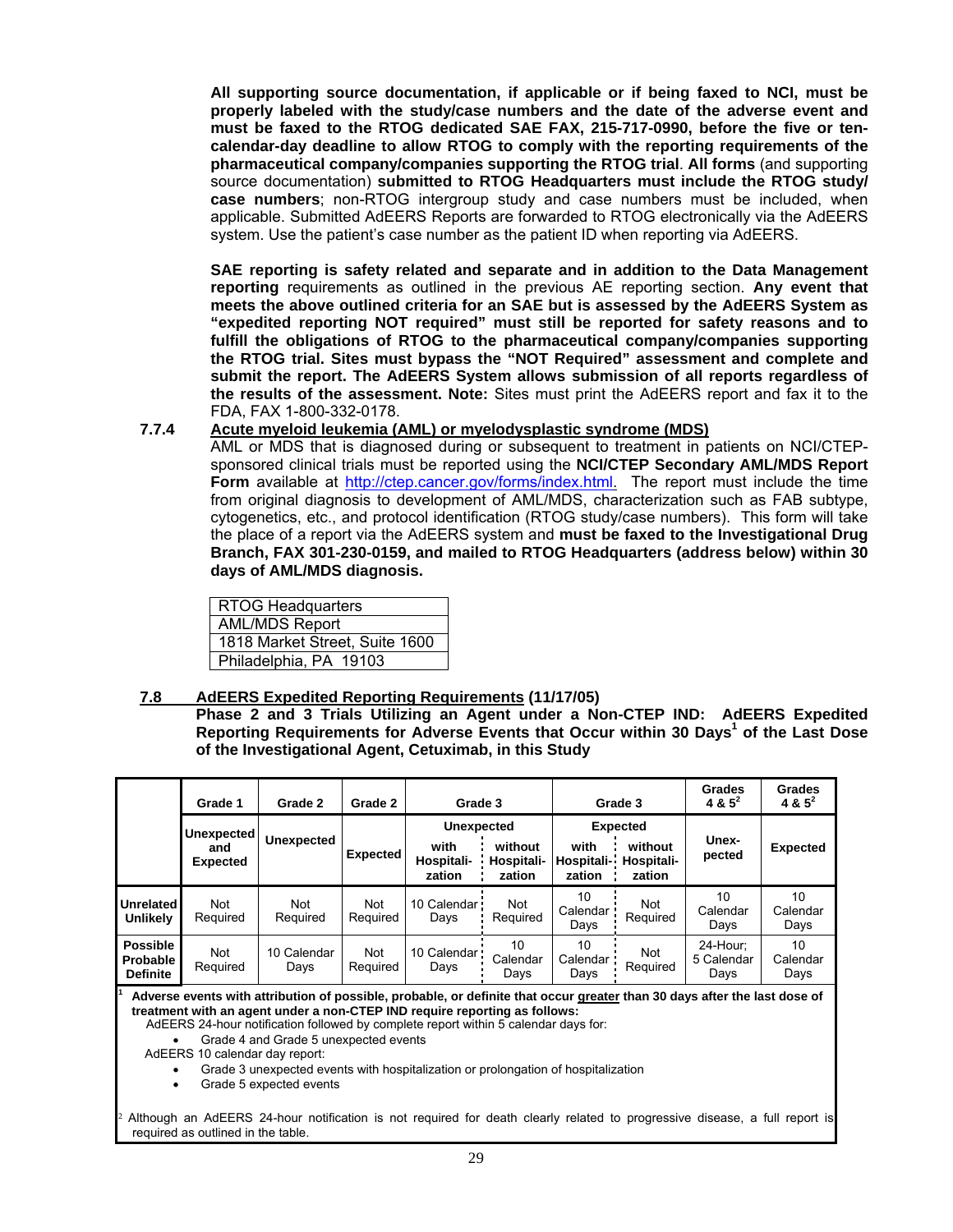**Please see exceptions below under section entitled "Additional Instructions or Exceptions."** 

March 2005

**Note: All deaths on study require both routine and expedited reporting regardless of causality. Attribution to treatment or other cause must be provided. "On study" is defined as during or within 30 days of completing protocol treatment.** 

- Expedited AE reporting timelines defined:
	- $\ge$  "24 hours; 5 calendar days" The investigator must initially report the AE via AdEERS within 24 hours of learning of the event followed by a complete AdEERS report within 5 calendar days of the initial 24-hour report.
	- ¾ "10 calendar days" A complete AdEERS report on the AE must be submitted within 10 calendar days of the investigator learning of the event.
- Any medical event equivalent to CTCAE grade 3, 4, or 5 that precipitates hospitalization (or prolongation of existing hospitalization) must be reported regardless of attribution and designation as expected or unexpected with the exception of any events identified as protocol-specific expedited adverse event reporting exclusions.
- Any event that results in persistent or significant disabilities/incapacities, congenital anomalies, or birth defects must be reported via AdEERS if the event occurs following treatment with an agent under a CTEP IND.
- Use the NCI protocol number and the protocol-specific patient ID assigned during trial registration on all reports.

#### **Additional Instructions or Exceptions to AdEERS Expedited Reporting Requirements for Phase 2 and 3 Trials Utilizing an Agent under a Non-CTEP-IND:**

In this study, an investigational agent supplied under a non-CTEP-IND is being used in combination with commercial agents. The combination should be considered investigational, and reporting should follow the guidelines described above.

#### **8.0 SURGERY**

**8.1 (8/27/04)** Patients must have undergone gross total surgical resection of high-risk, pathological Stage III/IV squamous cell carcinoma of the head and neck within 7 weeks of randomization *(*see Section 3.1.1.1*)*.

#### **8.2 Surgical Quality Assurance Reviews**

The Surgical Oncology Co-Chair, Jeffrey N. Myers, M.D., will perform a Quality Assurance Review after complete data for the first 50 cases enrolled has been received at RTOG Headquarters. Dr. Myers will perform the next review after complete data for the next 50 cases enrolled has been received at RTOG Headquarters. The final cases will be reviewed within 3 months after this study has reached the target accrual or as soon as complete data for all cases enrolled has been received at RTOG Headquarters, whichever occurs first.

### **9.0 OTHER THERAPY (3/16/05)**

All supportive therapy for optimal medical care will be given during the study period at the discretion of the attending physician(s) within the parameters of the protocol and documented on each site's source documents as concomitant medication. The use of amifostine and pilocarpine is discouraged in light of the overlapping toxicity profile with the experimental agent, cetuximab, with resultant impact on the primary study endpoint. If amifostine or pilocarpine is administered, it should be documented on the Treatment Form **(TF)** and the Follow-up Form **(F1).**

#### **10.0 PATHOLOGY (2/15/11)**

 (**For patients who have consented to participate in the tissue/blood component of the study; see Appendix IB)** 

## **10.1 (6/11/09) Translational Research** to be conducted with banked samples:

#### **10.1.1** *Rationale*

The RTOG has been collecting pretreatment diagnostic tissue from head and neck cancer protocols over the last eight to ten years. A number of histologic, cell kinetic/proliferation, and molecular markers are under active investigation, with several showing promise for the stratification of patients in future trials. The EGFR represents one of the most promising head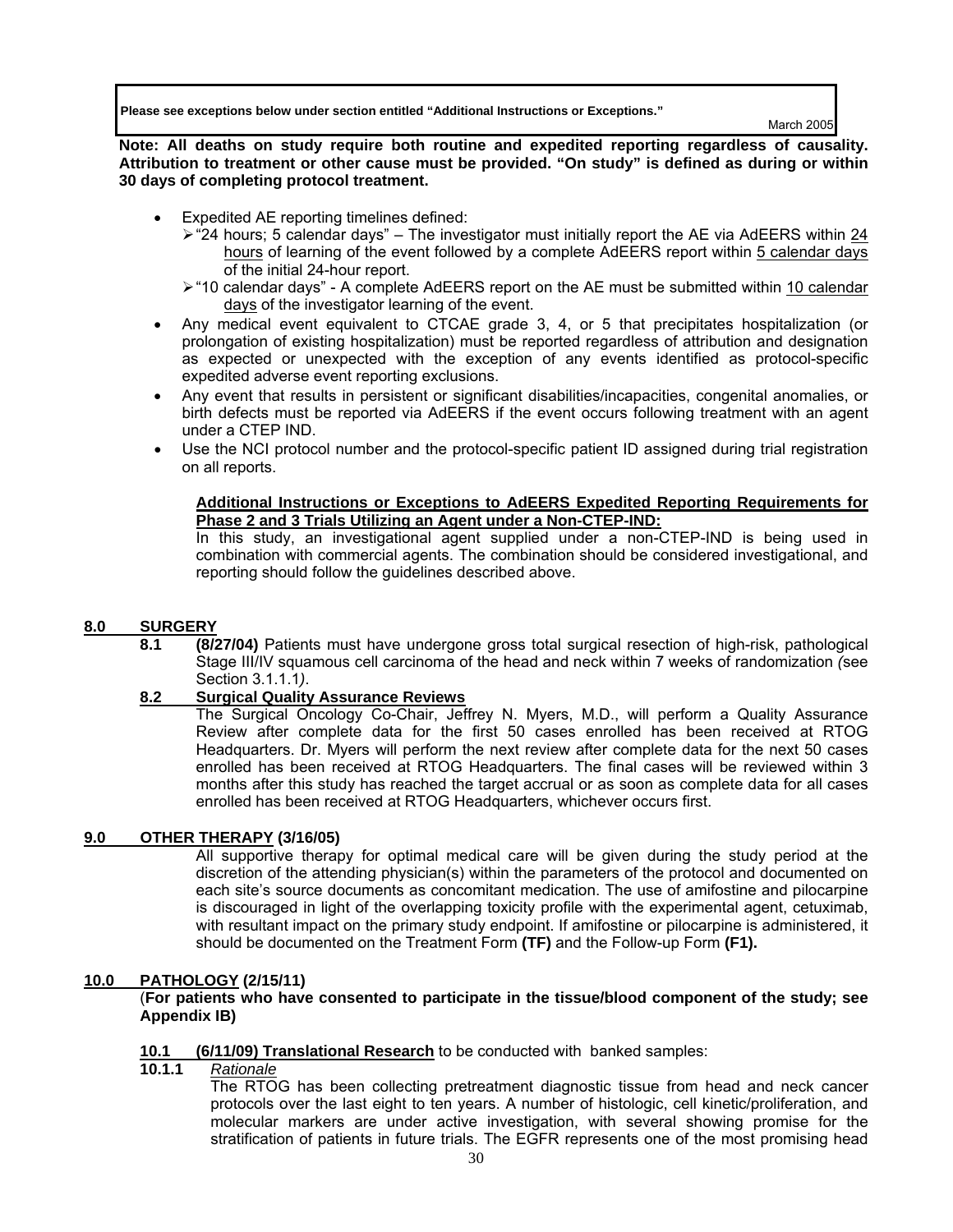and neck biomarkers studied to date with regard to clinical outcome in advanced head and neck cancer. The results of the current studies will expand and refine investigation of EGFR relationship to clinical outcome in head and neck cancer and may lead to identification of promising similar or new biomarkers with the goals of 1) identifying factors predictive of outcome such that patients may be better stratified in future trials, and 2) developing novel treatment strategies which target the molecular abnormalities identified. In this particular trial, we will gain specific information regarding any correlation between various forms of the EGFR (along with several downstream markers such as phosphorylated MAPK, AKT, and Stat-3) and clinical outcome in head and neck cancer patients who receive an EGFR inhibitory agent.

- **10.1.2** *Specimen Collection* **(6/11/09)**The following materials will be provided to the RTOG Biospecimen Resource for translational research:
- **10.1.2.1** One H & E stained slide
- **10.1.2.2 (3/27/06) (6/11/09)** A paraffin-embedded tissue block of the tumor or a 2 mm diameter core of tissue punched from the tissue block containing the tumor with a skin punch and submitted in a plastic tube labeled with the surgical pathology number. NOTE: A kit with the punch, tube, and instructions can be obtained from the Biospecimen Resource (see contact information in Section 10.1.3). An example of the kit and instructions may be found in Appendix VI. Tissue blocks or cores must be clearly labeled with the pathology identification number that corresponds to the Pathology Report.
- **10.1.2.3 (3/27/06)** A Pathology Report documenting that the submitted blocks or cores contain tumor; the report must include the RTOG protocol number and the patient's case number. The patient's name and/or other identifying information should be removed from the report. The surgical pathology numbers and information must NOT be removed from the report.
- **10.1.2.4 (3/27/06)** A Specimen Transmittal Form clearly stating that the tissue is being submitted for translational research; the form must include the RTOG protocol number and the patient's case number. **Note:** Institutions must clearly indicate on the form the "Type" of specimen (e.g., pre-treatment or post-treatment) and collection time frame ("Procedure Date").
- **10.1.2.5** Specimens for translational research will be retained until the study is terminated.
- **10.1.2.6 (3/27/06) (6/11/09)** Recurrent Tumors: Because a cohort of patients treated on RTOG 0234 will manifest tumor recurrence at some point following protocol treatment, specimens from the recurrent tumors are desired for study as these specimens represent valuable biologic materials following treatment with radiation and study drugs. Specimens from recurrent tumors should be sent to the RTOG Biospecimen Resource according to the specifications listed in Sections 10.1.2.1 to 10.1.2.4. Such tumor recurrences may derive from the locoregional head and neck area, or from a distant metastatic site if the clinical impression and pathology review are most consistent with recurrence of the squamous cell carcinoma of the head and neck that originally caused the patient to be enrolled on RTOG 0234.
- **10.1.3 (8/27/04, 3/27/06, 7/17/07, 6/11/09)** Submit materials as follows:

**U. S. Postal Service Mailing Address: For Non-frozen Specimens Only RTOG Biospecimen Resource University of California San Francisco Campus Box 1800 1657 Scott Street, Room 223 San Francisco, CA 94143-1800** 

**Courier Address (FedEx, UPS, etc.): For Frozen Specimens RTOG Biospecimen Resource University of California San Francisco 1657 Scott Street, Room 223 San Francisco, CA 94115**

**Questions: 415-476-RTOG (7864)/FAX 415-476-5271; [RTOG@ucsf.edu](mailto:RTOG@ucsf.edu)** 

#### **10.2 Reimbursement (6/11/09)**

RTOG will reimburse submitting institutions \$300 per case for fresh or flash frozen tissue or \$200 per case for a block or core of material. After confirmation from the RTOG Biospecimen Resource that appropriate materials have been received, RTOG Administration will prepare the proper paperwork and send a check to the institution. Pathology payment cycles are twice a year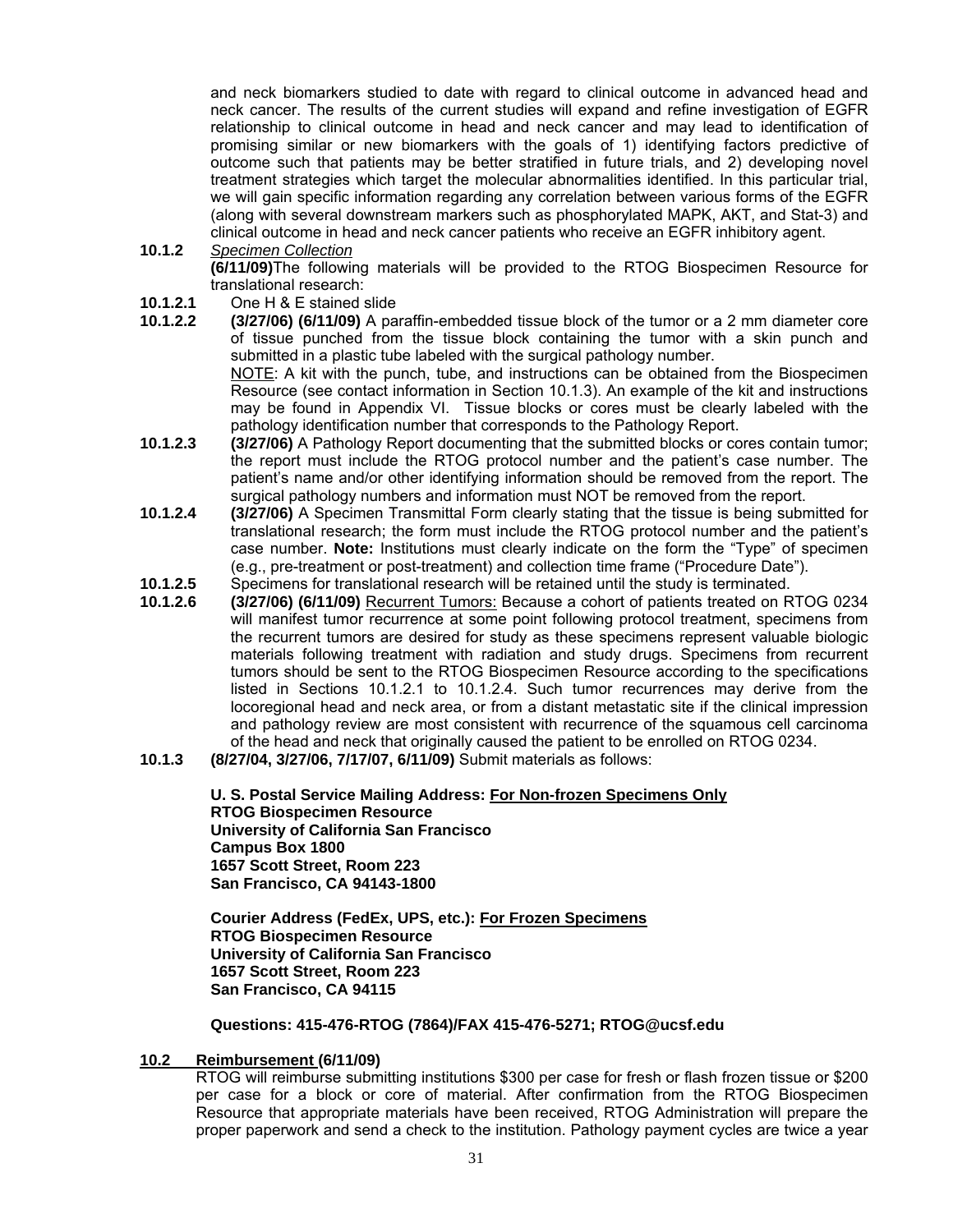in January and July and will appear on the institution's summary report with the institution's regular case reimbursement.

#### **10.3 Confidentiality/Storage**

(See Appendix IB and the RTOG Patient Tissue Consent Frequently Asked Questions, [http://www.rtog.org/tissuebank/tissuefaq.html fo](http://www.rtog.org/tissuebank/tissuefaq.html)r further details.)

- **10.3.1 (6/11/09)** Upon receipt, the specimen is labeled with the RTOG protocol number and the patient's case number only. The Biospecimen Resource database only includes the following information: the number of specimens received, the date the specimens were received, documentation of material sent to a qualified investigator, type of material sent, and the date the specimens were sent to the investigator. No clinical information is kept in the database.
- **10.3.2** Specimens for translational research will be retained until the study is terminated, unless the patient consents to storage for future studies. If at any time the patient withdraws consent to store and use specimens, the material will be returned to the institution that submitted it.

#### **11.0 PATIENT ASSESSMENTS**

**11.1 Study Parameters (2/15/11)** 

| <b>Assessment</b>          | Pre-                      | Weekly                                                  | 3 months from | 6 months from           | <b>Follow</b>           |
|----------------------------|---------------------------|---------------------------------------------------------|---------------|-------------------------|-------------------------|
|                            | <b>Treatment</b>          | <b>During RT</b>                                        | start of RT   | start of RT             | <u>Up'</u>              |
| History/Physical           | $X^a$                     |                                                         | X             | X                       | X                       |
| Performance                | $X^a$                     | X                                                       | X             | $\overline{\mathsf{x}}$ | $\overline{\mathsf{x}}$ |
| Status/Weight              |                           |                                                         |               |                         |                         |
| CBC/Diff/PLT               | $X^a$                     | $X_{e}$                                                 | X             | $X_{d}$                 | $X_{d}$                 |
| Na+, K+, glucose,          | $X^a$                     | $X_{e}$                                                 | X             | $X_{\hat{a}}$           | $X_{\hat{a}}$           |
| Ca+, Mag+, BUN,            |                           |                                                         |               |                         |                         |
| serum creatinine,          |                           |                                                         |               |                         |                         |
| TPro, Alb, AlkPhos,        |                           |                                                         |               |                         |                         |
| TBili, AST and ALT         |                           |                                                         |               |                         |                         |
| <b>Pregnancy Test</b>      | $\mathsf{X}^{\mathsf{b}}$ |                                                         |               |                         |                         |
| CT/MRI Tumor               | $X_{c}$                   |                                                         | $X_{\hat{a}}$ | X                       | $X_{d}$                 |
| <b>CXR</b> or Thoracic     | $X_q$                     |                                                         |               |                         | $X^h$                   |
| СT                         |                           |                                                         |               |                         |                         |
| <b>Toxicity Evaluation</b> |                           | X                                                       | X             | X                       | X                       |
| <b>Dental Evaluation</b>   | X                         |                                                         |               |                         |                         |
| Nutritional                | X                         |                                                         |               |                         |                         |
| <b>Evaluation (Feeding</b> |                           |                                                         |               |                         |                         |
| tube recommended)          |                           |                                                         |               |                         |                         |
| Surgical clearance         | X                         |                                                         |               |                         |                         |
| <b>Medical Oncology</b>    | $X^a$                     | $\overline{\mathsf{X}}^{\scriptscriptstyle{\intercal}}$ | $X_{d}$       | $X_{d}$                 | $X_{d}$                 |
| Exam                       |                           |                                                         |               |                         |                         |

a. Within 4 weeks prior to study entry

- b. Within 1 week prior to study entry
- c. Pre-operatively for clinical staging
- d. Within 90 days prior to study entry
- e. CBC, glucose, electrolytes, AST/ALT, creatinine, and Mag+ only
- f. Every three weeks during chemotherapy
- g. Only if clinically indicated
- h. Annually for 5 years
- i. Every 3 months from start of treatment for years 1 & 2; q 6 months for years 3 through 6, then annually.

# **11.2 Response Criteria/Outcome Definitions (11/17/05)**

- **11.2.1** *Response Criteria*
- **11.2.1.1** No evidence of disease (NED): All patients must have no measurable tumor following surgery.
- **11.2.1.2** Local-Regional Relapse: Recurrent cancer in the tumor bed and/or neck not clearly attributable to a second primary neoplasm; biopsy confirmation is necessary.
- **11.2.1.3** Distant Relapse: Clear evidence of distant metastases (lung, bone, brain, etc.); Biopsy is recommended where possible. A solitary lung mass/nodule is considered a second primary neoplasm unless proven otherwise.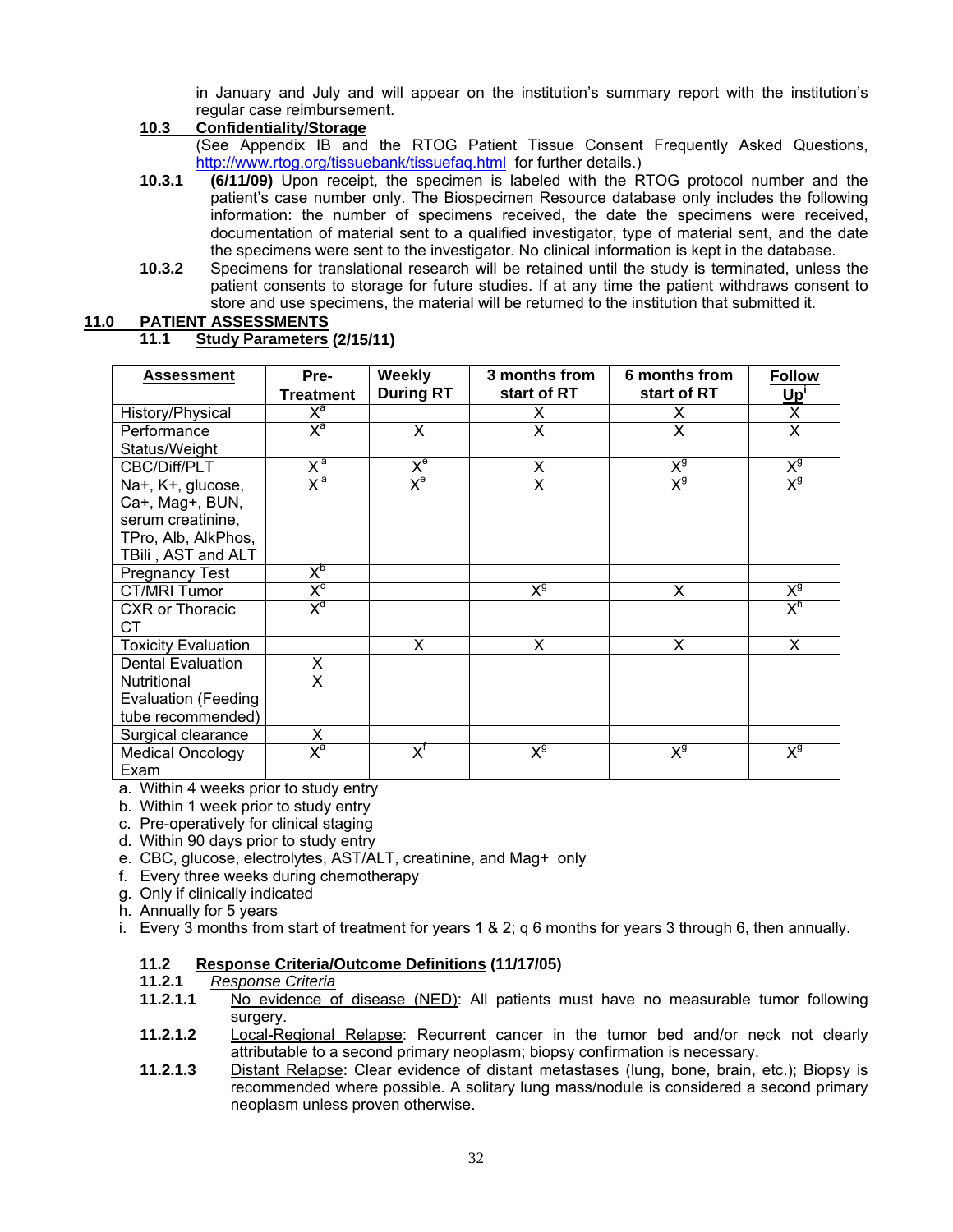- **11.2.1.4** Second Primary Neoplasm: The emergence of new tumor as a second primary should be documented. Modified rigorous criteria for a second primary have been adapted from Warren and Gates, $43$  as follows:
	- A distinct lesion separated from the primary tumor site by > 2 cm of normal epithelium;
	- A new cancer with different histology;
	- Any cancer, regardless of site, occurring  $\geq 3$  years after initial treatment;
	- Multiple lung nodules/masses are considered distant metastases from the index cancer unless proven otherwise.
- **11.2.1.5** Disease-free survival (DFS): Duration for which the patient is without evidence for localregional or distant relapse, second primary, or death.

### **12.0 DATA COLLECTION (11/17/05) Data should be submitted to:**

#### **RTOG Headquarters 1818 Market Street, Suite 1600, Philadelphia, PA , 19103**

Patients will be identified by initials only (first middle last); if there is no middle initial, a hyphen will be used (first-last). Last names with apostrophes will be identified by the first letter of the last name.

#### **12.1 Summary of Data Submission (2/15/11)**

| <b>Item</b><br>Demographic Form (A5)<br>Initial Evaluation Form (I1)<br>Pathology Report (P1)<br>Slides/Blocks (P2)<br>Operative Note (S2)<br>Surgical Path Report (S5)<br>Staging Diagrams (16)<br>Staging Diagram (nodes) [17]                           | <b>Due</b><br>Within 2 weeks of study entry                                                                                                                        |
|------------------------------------------------------------------------------------------------------------------------------------------------------------------------------------------------------------------------------------------------------------|--------------------------------------------------------------------------------------------------------------------------------------------------------------------|
| <b>Preliminary Dosimetry Information for non-</b><br><b>IMRT Approaches: (For IMRT, see Section 12.2)</b><br>RT Prescription (Protocol Treatment Form) (T2)<br>Films (simulation and portal) (T3)<br>Calculations (T4)<br>Preoperative CT Scan Report (C3) | Within 1 week of start of RT                                                                                                                                       |
| <b>Final Dosimetry Information for non-IMRT</b><br>Approaches: (For IMRT, see Section 12.2)<br>Daily Treatment Record (T5)<br>Isodose Distribution (T6)<br>Boost Films (simulation and portal) (T8)                                                        | Within 1 week of RT end                                                                                                                                            |
| Radiotherapy Form (T1)                                                                                                                                                                                                                                     | Within 1 week of RT end                                                                                                                                            |
| Treatment Form (TF)                                                                                                                                                                                                                                        | At end of treatment                                                                                                                                                |
| Follow-up Form (F1)                                                                                                                                                                                                                                        | Thirteen weeks (90 days) from start of RT, then<br>every 3 months thereafter for years 1 & 2; q 6<br>months for years 3 through 6, then annually. Also at<br>death |
| Autopsy Report (D3)                                                                                                                                                                                                                                        | As applicable                                                                                                                                                      |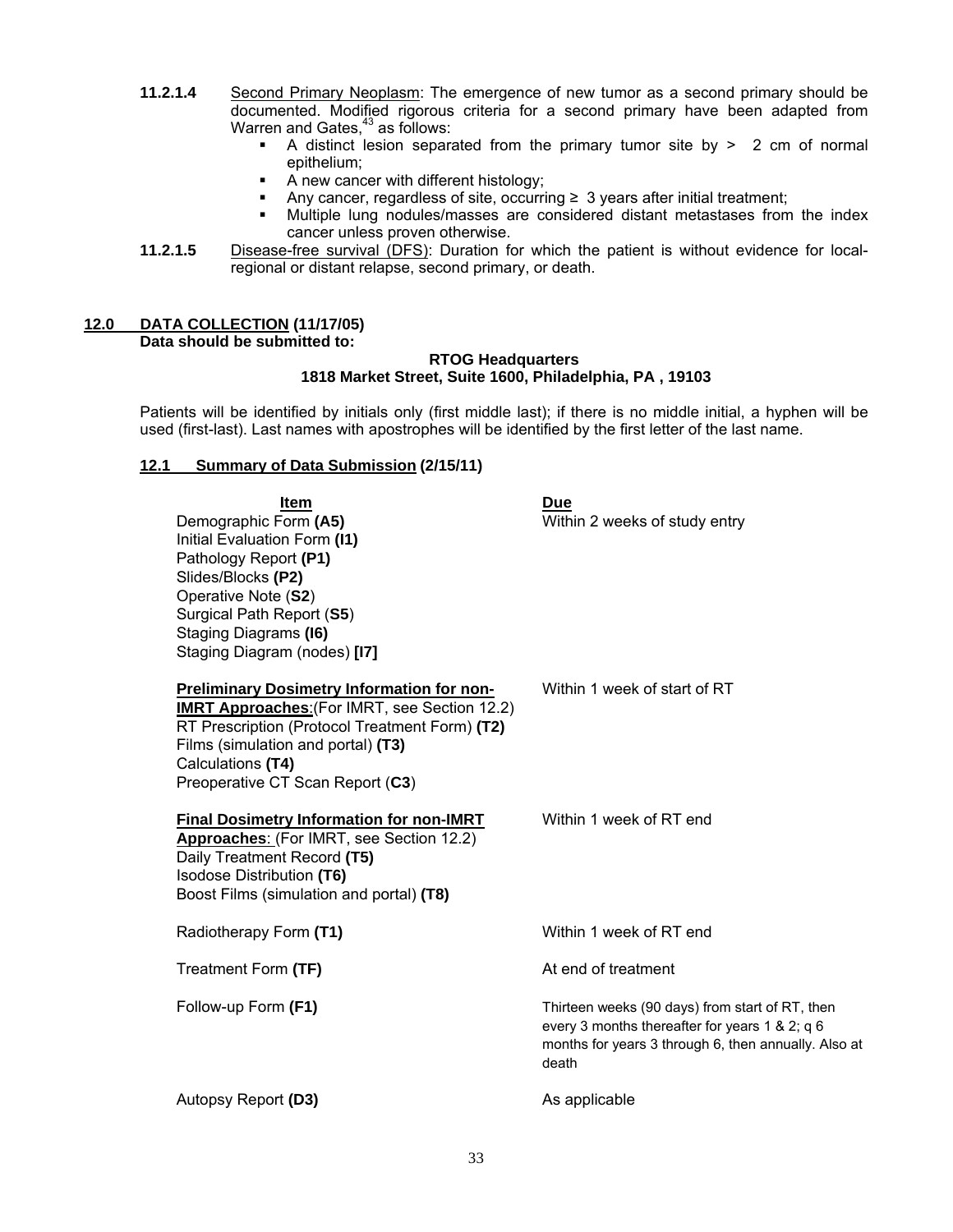#### **12.2 Summary of Dosimetry Data Submission for IMRT (Submit to ITC; see Section 12.2.1) (2/2/06)**

| Item                                                                                                                                                                                                                                                                                                                                                                                                                                                                                                                                                                | Due                          |
|---------------------------------------------------------------------------------------------------------------------------------------------------------------------------------------------------------------------------------------------------------------------------------------------------------------------------------------------------------------------------------------------------------------------------------------------------------------------------------------------------------------------------------------------------------------------|------------------------------|
| <b>Preliminary Dosimetry Information</b><br>†Digital Data Submission Form (DDSI)<br>CT data, critical normal structures, all GTV, CTV, and<br>PTV contours<br>Simulation films and/or digital film images for all initial<br>treatment fields and orthogonal set up pair<br>First day port films (or digital images) of all initial<br>treatment fields and orthogonal set up pair<br>Digital beam geometry for initial and boost beam sets<br>Doses for initial and boost sets of concurrent treated<br>beams<br>Digital DVH data for all required critical normal | Within 1 week of start of RT |
| structures, GTV, CTV, and PTVs for total dose plan<br>Hard copy isodose distributions for total dose plan as<br>described in QA guidelines                                                                                                                                                                                                                                                                                                                                                                                                                          |                              |
| <b>Final Dosimetry Information</b><br>Radiotherapy Form (T1) [copy to HQ and ITC]<br>Daily Treatment Record<br>Simulation films and/or digital film images (or digital<br>images) of all boost treatment fields and orthogonal                                                                                                                                                                                                                                                                                                                                      | Within 1 week of RT end      |

set up pair First day port films of all boost treatment fields and orthogonal set up pair Modified digital patient data as required through consultation with Image Guided Therapy QA Center

†Available on the ATC web site, [http://atc.wustl.edu/](http://atc.wustl.edu)

#### **12.2.1** *Digital Data Submission to ITC*

Digital data submission may be accomplished using magnetic tape or the Internet. For network submission: The FTP account assigned to the submitting institution by the ITC shall be used, and e-mail identifying the data set(s) being submitted shall be sent to: **[itc@castor.wustl.edu](mailto:itc@castor.wustl.edu)** 

For tape submission: Please contact the ITC about acceptable tape types and formats. Hardcopies accompanying digital data should be sent by mail or Federal Express and should be addressed to:

> **Image-Guided Therapy Center (ITC) ATTN: Roxana Haynes 4511 Forest Park, Suite 200 St. Louis, MO 63110 314-747-5415 FAX 314-747-5423**

**12.3 (8/27/04)** ACOSOG Investigators must submit data (Case Report Forms) directly to RTOG, as specified in Section 12.0; data should not be submitted to ACOSOG. Include the RTOG protocol number and patient case number as well as the ACOSOG study number and patient number. The required forms can be accessed on the RTOG web site at [http://www.rtog.org/members/forms/0234/main.html \(n](http://www.rtog.org/members/forms/0234/main.html)o password required).

RTOG will send queries regarding data and forms due reports to ACOSOG Investigators. Investigators' responses to queries should be submitted directly to RTOG.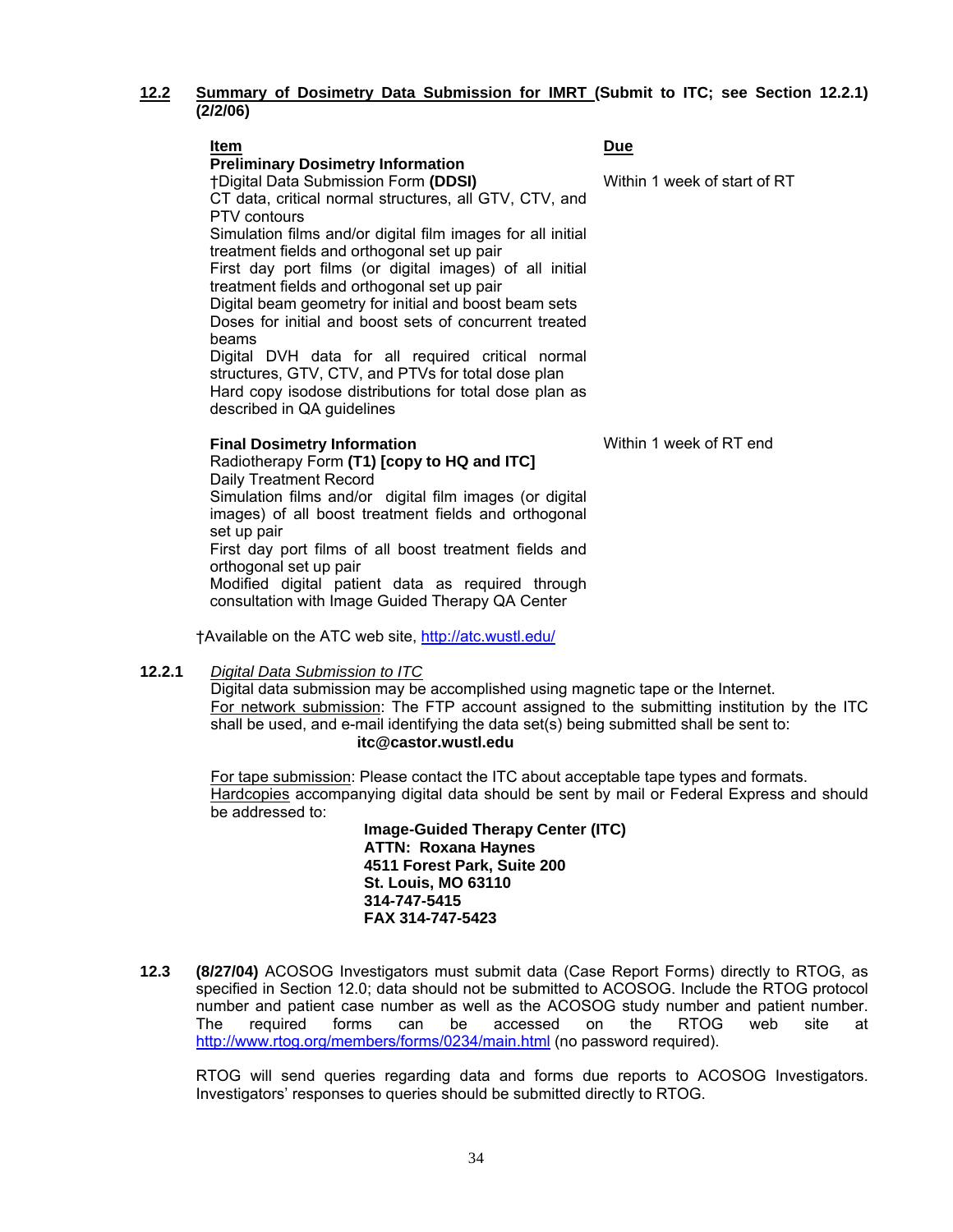**NOTE**: ACOSOG Investigators must submit Serious Adverse Event (SAE) regulatory requirements electronically via AdEERS, with an email copy to ACOSOG Headquarters. (RTOG will receive the SAE report directly from AdEERS).

#### **13.0 STATISTICAL CONSIDERATIONS**

## **13.1 Study Endpoints**

- **13.1.1** Disease-free survival (failure: local, regional, or distant disease progression, second primary, or death)
- **13.1.2** Patient tolerance of the treatment regimens
- **13.1.3** Frequency of Grade 5 and acute non-hematologic Grade 4 toxicity
- **13.1.4** Frequency of other acute and late toxicity
- **13.1.5** Overall Survival (Failure: death to any cause)
- **13.1.6** Local-regional control (Failure: local or regional disease progression)
- **13.1.7** Correlation of EGFR (total and phosphorylated), pMAPK, pAKT, Stat-3, Ki-67, COX-2, and cyclin B1 expression with local-regional control, and overall and disease-free survival

#### **13.2 Overview and Sample Size (3/16/05)**

This trial is designed to determine if either regimen is promising enough to be pursued in a subsequent phase III study. This selection will be primarily based on whether there is improvement in disease-free survival relative to similar patients treated on the chemoradiation arm of the completed intergroup trial RTOG 9501.

Using the method of Dixon and Simon, $44$  104 analyzable patients are required for each arm to detect a  $\geq$  33% reduction in the failure rate (for DFS) as compared to RTOG 9501 with 80% statistical power (one-sided 0.05). This equates to an improvement in the two-year DFS rate from 53.9% (observed in RTOG 9501) to 66.1%.

Secondary considerations are patient tolerance and acute toxicity. Tolerability will be defined as having received  $\geq 90\%$  of the protocol radiation dose to the primary, and full protocol loading dose of C225 with ≥ 4 weeks of full protocol dose of C225 and chemotherapy (cisplatin or docetaxel). Dose within 5% of the protocol prescribed dose will be considered "full". In RTOG 95- 01, a chemoradiation program with cisplatin was evaluated in similar patients with high-risk, resectable tumors. Seventy-nine percent received within 10% of the protocol radiation dose and at least 2 (of 3) doses of cisplatin. With 104 patients for each arm, we have a ≥ 95% (two-sided) confidence interval around the estimated tolerance rate for each of the two arms with margin of error  $\leq 9.6\%$ .

Each regimen will be monitored for excessive acute toxicity (defined as non-hematologic Grade 4 toxicity within 90 days of the start of radiation therapy or any Grade 5 toxicity) in the initial 25, 50, and 104 evaluable patients (targeted sample size). In RTOG 9501, 13% of the evaluable patients experienced the above toxicity, and 2 (2%) treatment-related deaths were reported. For this study, we will assume a baseline rate of 15%, and a rate of acute toxicity  $>$  30% will be considered unacceptable.

Adjusting the sample size by 10% to account for patient ineligibility or loss, a total sample size of 230 will be required for the study.

**(11/17/05)** The protocol has been amended to permit use of intensity-modulated radiotherapy (IMRT). It is assumed that IMRT will have no enhancement on efficacy or on the primary endpoint, disease-free survival. However, it is possible that IMRT may reduce toxicity. Therefore, toxicity for each arm will be reported as follows: all eligible, assigned patients; those patients treated without IMRT; those patients treated with IMRT. Planned IMRT (no vs. yes) has been added as a stratifying variable to better ensure balance in the treatment assignments.

#### **13.3 Patient Accrual**

 Patient accrual will not only come from RTOG institutions but also from institutions in other cooperative groups; ACOSOG has already agreed to participate in this trial. The patient accrual is projected to be 10 patients per month. At this rate, it will take approximately 29 months to reach the target accrual assuming that there will be little accrual during first six months while institutions are obtaining their IRB approvals. If the average monthly accrual is less than two cases after the initial six months, the study will be re-evaluated with respect to feasibility.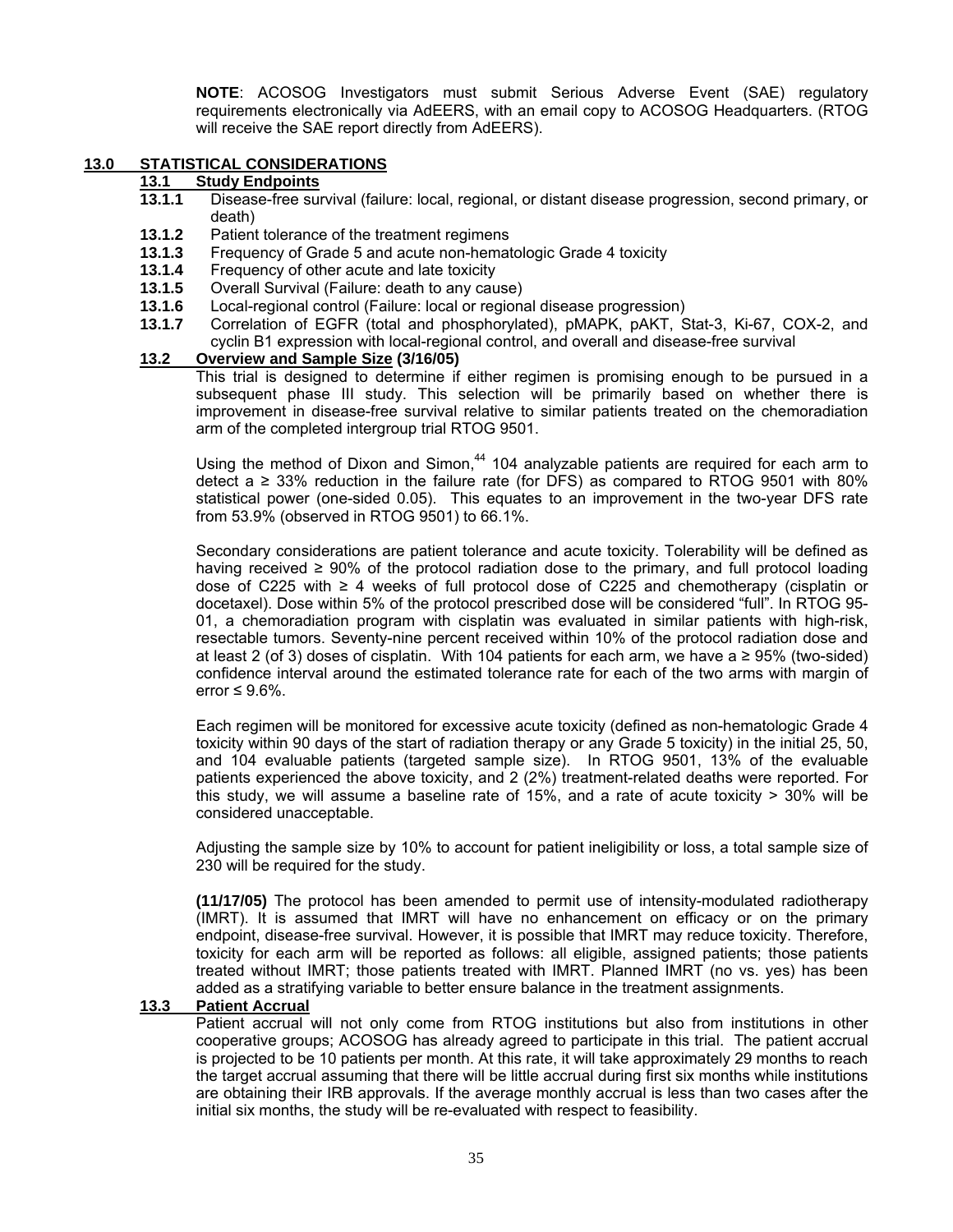#### **13.4 Randomization Scheme (11/17/05)**

 Patients will be randomized to two treatment regimens in order to avoid any patient selection bias. The treatment allocation scheme described by Zelen<sup>45</sup> will be used because it balances patient factors other than institution. Patients will be stratified by Zubrod, risk category (positive margins vs. high risk [i.e. ≥ 2 positive nodes or extracapsular extension]), and use of IMRT (no vs. yes).

#### **13.5 Toxicity Monitoring (11/17/05)**

 As mentioned above, the acute toxicity rate in this patient population is approximately 13%. For planning purposes, we assume a 15% acute toxicity rate. We wish to ensure that this treatment is tolerable and does not significantly increase acute toxicity. A toxicity rate of 30% is set as the highest acceptable rate. Fleming's One-Stage Multiple Testing Procedure<sup>46</sup> is utilized. Each regimen would be monitored as follows: If at least 8 patients (32%) demonstrate unacceptable toxicity among the initial 25 evaluable patients, or at least 14 (28%) among the initial 50 evaluable patients, or at least 23 (22%) among 104 evaluable patients (targeted sample size), the regimen would be considered to have an unacceptable toxicity profile. Analysis of the acute toxicity will be performed when the data are available for the first 25, first 50, and all patients entered. If the boundary for unacceptable toxicity is crossed in the initial 25 or 50 patients for a regimen, the study chairs will review all data pertaining to the events, and a recommendation will be made to the RTOG Research Strategy Committee for their consideration. The results of this review will determine the future course of action; accrual *may be* suspended for that regimen. If the boundary is crossed for the final analysis of the 104 evaluable patients, the associated regimen will be considered to have an unacceptable toxicity profile and would not be further tested in a phase III trial unless the RTOG Head and Neck Committee deems the efficacy results so positive as to warrant such toxicity. This monitoring plan has 0.97 probability of identifying a regimen with at least 30% unacceptable toxicity rate and 0.97 probability of accepting a regimen with no more than 15% unacceptable toxicity rate.

| <b>Total Number</b> | Rejected H <sub>a</sub> ( $p = 0.30$ ) | Reject $H0$ ( $p = 0.15$ ) |
|---------------------|----------------------------------------|----------------------------|
| Entered             | # with toxicity $\lt$                  | # with toxicity $>$        |
| 25                  |                                        |                            |
| 50                  |                                        | 14                         |

#### **13.6 Analysis and Reporting Plan (11/17/05)**

**13.6.1** This study will be monitored by the Clinical Data Update System (CDUS) version 3.0. Abbreviated reporting of cumulative CDUS data will be submitted quarterly by electronic means. Reports are due January 31, April 30, July 31, and October 31.

#### **13.6.2** Interim Reports:

Interim reports will be prepared every six months until the final analysis. In general, the interim reports include information about:

- patient accrual rate with a projected completion date for the accrual phase;
- institutional accrual;
- distribution of pretreatment characteristics of patients accrued;
- compliance rate of treatment delivery with respect to the protocol prescription;
- frequency and severity of toxicities.
- **13.6.3** Analysis and Reporting of Final Treatment Results: **(11/17/05)**

The analysis to report the final results of treatment will be undertaken when each patient has been potentially followed for a minimum of 2 years. The usual components of this analysis are:

- tabulation of all patients entered and any excluded from the analysis with reasons for exclusion;
- patient accrual rate;
- institutional accrual;
- distribution of the important baseline prognostic variables;
- compliance rate of treatment delivery with respect to the protocol prescription;
- frequency and severity of toxicities;
- observed results with respect to the endpoints described in Section 13.1.

Overall and disease-free survival will be estimated using the Kaplan-Meier method.<sup>47</sup> Localregional control will be estimated using the method of cumulative incidence.<sup>48</sup> as this accounts for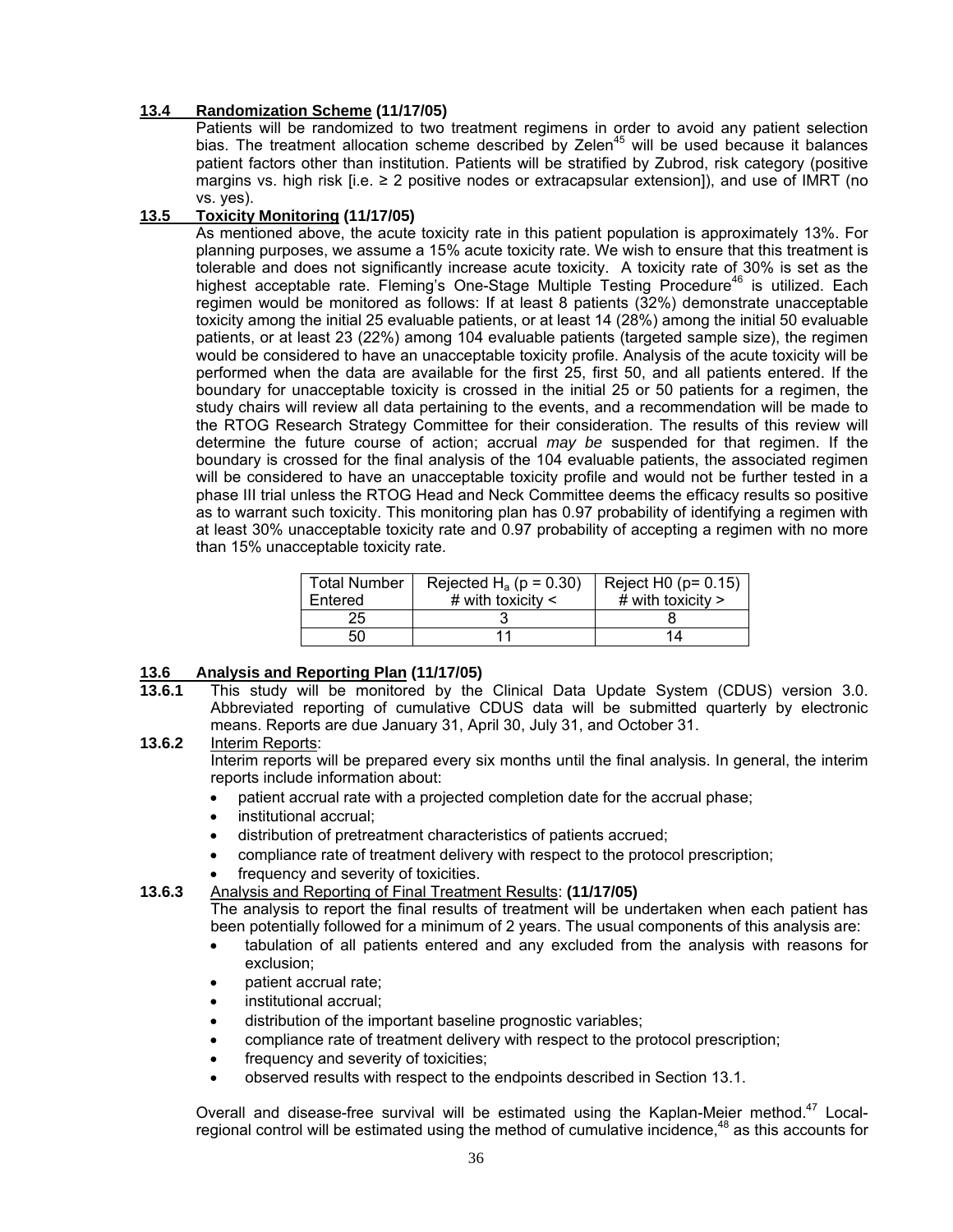non-administrative censoring (i.e., death without local-regional failure). All failure time variables will be measured by the time interval from the date of registration to the date of the first failure. The one and two-year rates of local-regional control, disease-free and overall survival will be estimated along with 95% confidence intervals. The study was not designed to compare the efficacy of the two treatment programs against one another but rather each program will be tested against the RTOG 9501 chemoradiation arm. However, should both experimental arms demonstrate an improvement in disease free survival as compared to the RTOG 9501 chemoradiation arm, and the other factors (i.e. toxicity and tolerability) are not dissimilar, the RTOG will use statistical selection theory to choose which arm should be considered for further testing in a follow-up trial.<sup>49</sup> Briefly, its criterion is to select the treatment arm with the highest response regardless of how small or "non-significant" the advantage is over the other treatment arm. Toxicity for each arm will be reported as follows: all eligible, assigned patients; those patients treated without IMRT; those patients treated with IMRT.

#### **13.7 Tumor Marker Evaluation**

In addition to the clinical endpoints, this study will also evaluate several tumor markers (EGFR [total and phosphorylated], pMAPK, pAKT, Stat-3, Ki-67, COX-2, cyclin B1 expression). Each marker will be considered dichotomous (i.e., present/absent or overexpressed/not overexpressed) and correlated with local-regional control and disease-free and overall survival using Cox proportional hazards models,<sup>50</sup> which will be stratified by the RTOG Recursive Partitioning Analysis (RPA) prognostic class.<sup>51</sup>

Because of the moderate number of failures expected, only very large differences in outcome can be detected with adequate statistical power. For this reason, all results will be considered hypothesis generating to be confirmed in a future study.

#### **13.8 Inclusion of Women and Minorities**

 In conformance with the National Institutes of Health *(NIH)* Revitalization Act of 1993 with regard to inclusion of women and minorities in clinical research, we have considered the two possible interactions *treatment by race and treatment by gender*. The study was designed to evaluate disease-free survival, the treatment tolerance rate, and acute toxicity under the assumption of the same rates across the genders and across the races. A statistical analysis will be performed to examine the possible difference between the genders and among the races. In RTOG 95-01, 84% of the patients eligible for this trial were male; 16% were female; 74% were white; 26% were non-white. For planning purposes, we assume 85% of patients entered into this protocol will be male, 15% female, 75% white, and 25% non-white. We will use a binomial distribution for the twoyear DFS rate (success – alive without disease). For males we have a 95% confidence interval for the two-year DFS rate with margin of error ≤ 10.4%; for females ≤ 24.5%; for whites ≤ 11.1%; for non-whites ≤ 19.2%. The following table gives the expected number of patients in each race and gender group:

| <b>Ethnic Category</b>                        | Sex/Gender     |              |              |
|-----------------------------------------------|----------------|--------------|--------------|
|                                               | <b>Females</b> | <b>Males</b> | <b>Total</b> |
| Hispanic or Latino                            | O              | 8            | 8            |
| Not Hispanic or Latino                        | 35             | 187          | 222          |
| <b>Ethnic Category: Total of all subjects</b> | 35             | 195          | 230          |
| <b>Racial Category</b>                        |                |              |              |
| American Indian or Alaskan Native             | 0              | O            | O            |
| Asian                                         | 0              |              |              |
| <b>Black or African American</b>              | 9              | 42           | 51           |
| Native Hawaiian or other Pacific Islander     | 0              | O            | 0            |
| White                                         | 26             | 146          | 172          |
| Racial Category: Total of all subjects        | 35             | 195          | 230          |

#### **Gender and Minority Accrual Estimates**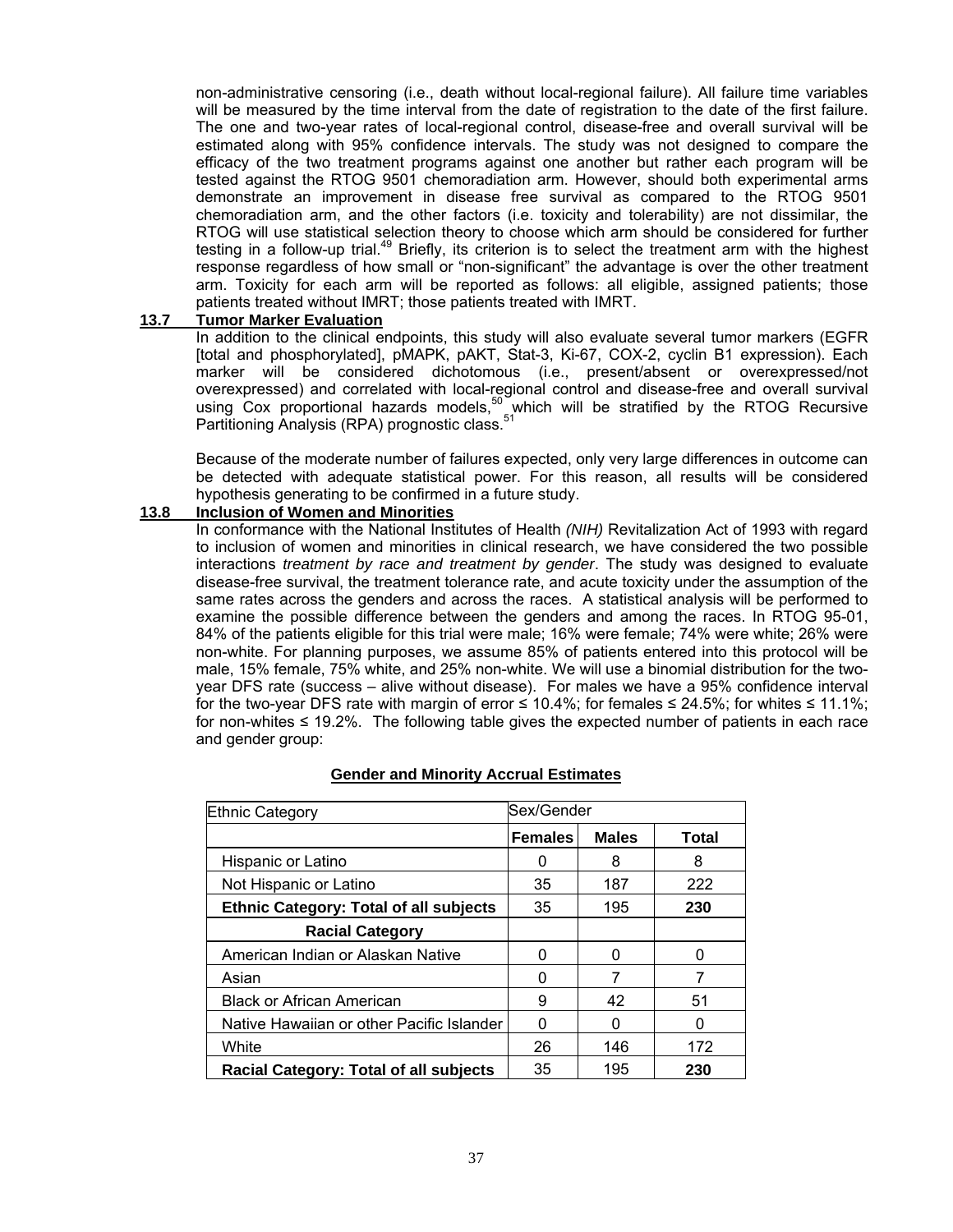#### **REFERENCES (11/17/05)**

- 1. Forastiere A, Koch W, Trotti A, et al. Medical progress-Head and neck cancer. *N Engl J Med*. 345:1890- 1900, 2001.
- 2. Vokes EE, Weichselbaum RR, Lippman SM, et al. Head and neck cancer. *N Engl J Med*. 328:184-194, 1993.
- 3. Ang KK, Thames HD, and Peters LJ. Altered fractionation schedules. In: Perez CA and Brady LW, eds. *Principles and Practice of Radiation Oncology*. Philadelphia, PA: Lippincott-Raven; 1997:119-142.
- 4. Ang KK. Altered fractionation trials in head and neck cancer. *Semin Radiat Oncol*. 8:230-236, 1998.
- 5. Withers HR, Taylor JM, and Maciejewski B. The hazard of accelerated tumor clonogen repopulation during radiotherapy. *Acta Oncol*. 27:131-146, 1988.
- 6. Vokes EE, Kies MS, Haraf DJ, et al. Concomitant chemoradiotherapy as primary therapy for locoregionally advanced head and neck cancer. *J Clin Oncol*. 18:1652-61,2000.
- 7. Bachaud JM, David JM, Boussin, Daly N. Combined postoperative radiotherapy and weekly cisplatin infusion for locally advanced head and neck carcinoma: Final report of a randomized trial. *Int J Rad Onc Biol Phys*. 36:(5) 99-1004, 1996.
- 8. Cooper JS, Pajak TF, Forastiere A, et al. Precisely defining high-risk operable head and neck tumors based on RTOG #85-03 and #88-24: Targets for postoperative radiochemotherapy?" *Head & Neck*. 20: 588-594, 1998.
- 9. Head and Neck Contracts Program: Adjuvant chemotherapy for advanced head and neck squamous carcinoma: Final report of the Head and Neck Contracts Program. *Cancer.* 60: 301-311, 1987.
- 10. Laramore GE, Scott CB, Al-Sarraf M, et al. Adjuvant chemotherapy for resectable squamous cell carcinomas of the head and neck: report on Intergroup Study 0034. *Int J Rad Onc Biol Phys*. 23: 705- 713, 1992.
- 11. Peters LJ, Goepfert H, Ang KK, et al. Evaluation of the dose of postoperative radiation therapy of head and neck cancer: First report of a prospective randomized trial. *Int J Rad Onc Biol Phys.* 19:1449-1453, 1990.
- 12. Cooper JS, Pajak TF, Forastiere AA, et al. Postoperative concurrent radiation therapy and chemotherapy in high-risk SCCA of the head and neck: the RTOG 9501/Intergroup phase III trial. In press, New Engl J Med, 2004.
- 13. Cooper JS, Pajak TF, Forastiere AA, et al. Postoperative concurrent radiochemotherapy in high-risk SCCA of the head and neck: initial report of RTOG 9501/intergroup phase III trial. *Proc Am Soc Clin Onc*: 21: 226a, 2002.
- 14. Bernier J, van Glabbeke M, Domenge C, et al. Results of EORTC phase III trial 22931 comparing, postoperatively, radiotherapy (RT) to concurrent chemo-radiotherapy (RT-CT) with high dose cisplatin in locally advanced head and neck (H&N) carcinomas (SCC). *Euro J Can*. 37(6): S267, 2001.\
- 15. Carpenter G, Cohen S: Epidermal growth factor. *J Biol Chem*. 265:7709-7712, 1990.
- 16. Mendelsohn, J. Epidermal growth factor receptor inhibition by a monoclonal antibody as anticancer therapy. *Clin Cancer Res*. 3:2703-2707, 1997.
- 17. Salomon DS, Brandt R, Ciardiello F, and Normanno N. Epidermal growth factor-related peptides and their receptors in human malignancies. *Crit Rev Oncol Hemat*. 19:183-232, 1995.
- 18. Grandis JR, Melhem MF, Gooding WE, et al. Levels of TGF-alpha and EGFR protein in head and neck squamous cell carcinoma and patient survival. *J Natl Cancer Inst*. 90:824-32, 1998.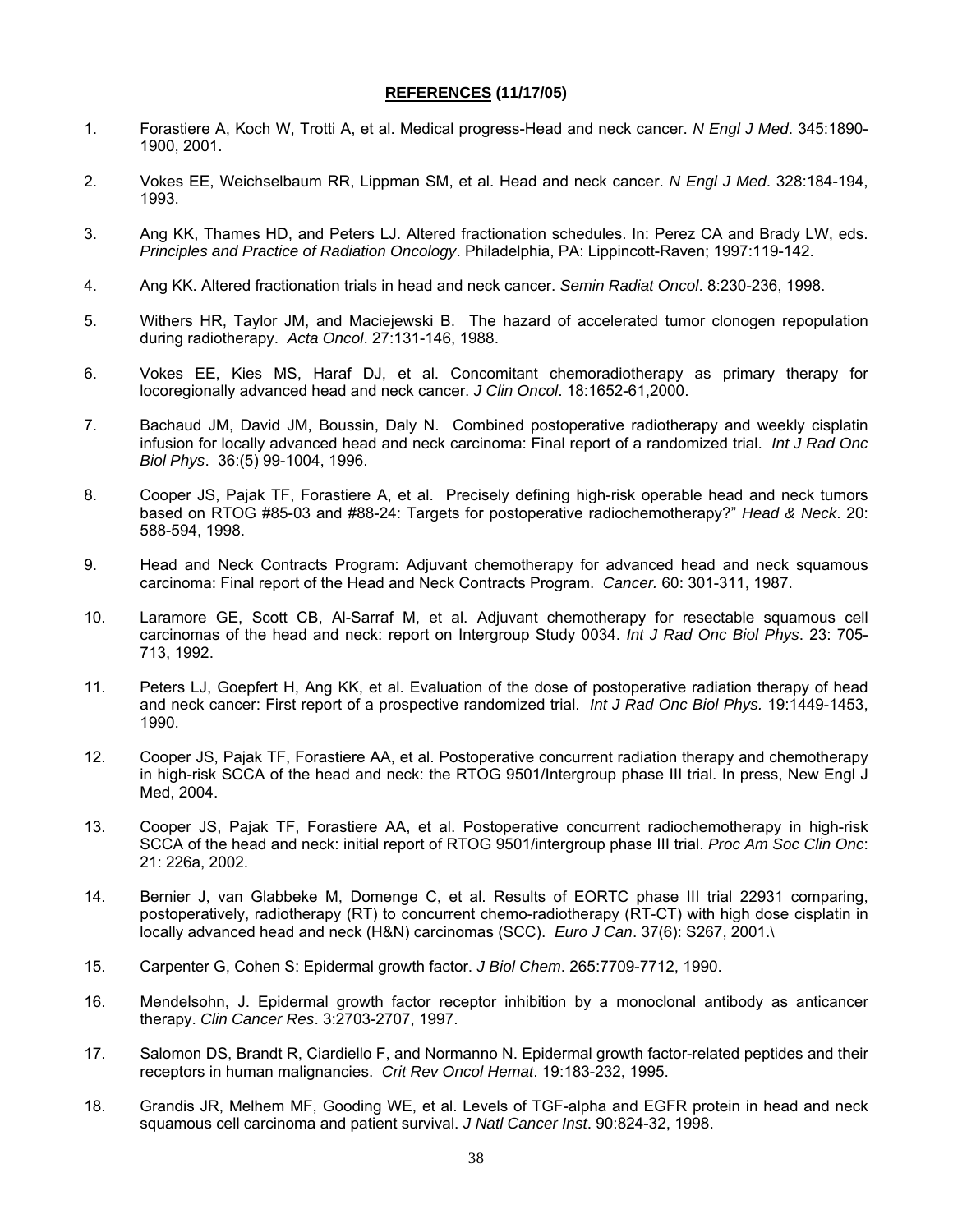- 19. Baselga J. New therapeutic agents targeting the epidermal growth factor receptor. *J Clin Oncol*. 18:54- 59, 2000.
- 20. Fan Z, and Mendelsohn J. Therapeutic application of anti-growth factor receptor antibodies. *Curr Opin Oncol*. 10: 67-73, 1998.
- 21. Kies MS, Harari PM. Cetuximab. *Current Opinion Invest Drugs*. 3(7):1092-1100, 2002.
- 22. Akimoto T, Hunter NR, Buchmiller L, Mason K, Ang KK, and Milas L. Inverse relationship between epidermal growth factor receptor expression and radiocurability of murine carcinomas. *Clin Cancer Res*. 5: 2884-2890, 1999.
- 23. Bianco C, Bianco R, Tortora G, et al. Antitumor activity of combined treatment of human cancer cells with ionizing radiation and anti-epidermal growth factor receptor monoclonal antibody C225 plus type I protein kinase A antisense oligonucleotide. *Clin Cancer Res*. 6: 4343-50, 2000.
- 24. Huang S-M, Bock JM, and Harari PM. Epidermal growth factor receptor blockade with C225 modulates proliferation, apoptosis, and radiosensitivity in squamous cell carcinomas of the head and neck. *Cancer Res*. 59:1935-1940, 1999.
- 25. Huang S-M, Harari PM. Epidermal growth factor receptor inhibition in cancer therapy biology, rationale and preliminary clinical results. *Invest New Drugs*. 17:259-269, 1999.
- 26. Huang S-M, and Harari PM. Modulation of radiation response following epidermal growth factor receptor blockade in squamous cell carcinomas: inhibition of damage repair, cell cycle kinetics and tumor angiogenesis. *Clin Cancer Res*. 6:2166-2174, 2000.
- 27. Milas L, Mason K, Hunter N, et al. In vivo enhancement of tumor radioresponse by C225 antiepidermal growth factor receptor antibody. *Clin Cancer Res*. 6: 701-708, 2000.
- 28. Perrotte P, Matsumoto T, Inoue K, et al. Anti-epidermal growth factor (VPF/VEGF) gene requires AP-2 dependent DNA binding and transactivation. *EMBO J*. 16:750-759, 1997.
- 29. Harari P, and Huang S-M. Modulation of molecular targets to enhance radiation. *Clin Cancer Res*. 6:323- 325, 2000.
- 30. Schmidt-Ullrich RK, Mikkelsen RB, Dent P, et al. Radiation-induced proliferation of the human A431 squamous carcinoma cells is dependent on EGFR tyrosine phosphorylation. Oncogene. 15:1191-1197, 1997.
- 31. Harari PM, Huang S-M, Herbst R, Quon H. Molecular targeting of the epidermal growth factor receptor in head and neck cancer. In: Harrison, Sessions, Hong, eds. *Head & Neck Cancer: a Multidisciplinary Approach.* Lippincott, Williams and Wilkins (in press), 2002.
- 32. Burtness BA, Li Y, Flood W, Mattar BI, Forastiere AA. Phase III trial comparing cisplatin (C) + placebo (P) to C + anti-epidermal growth factor antibody (EGF-R) C225 in patients with metastatic/recurrent head & neck cancer. *Proc Am Soc Clin Onc*. 21:226a, 2002.
- 33. Pfister DG, Aliff TB, Kraus DH, et al. Concurrent cetuximab, cisplatin, and concomitant boost radiation therapy (RT) for locoregionally advanced, squamous cell head and neck cancer (SCCHN): Preliminary evaluation of a new combined-modality paradigm. *Proc Am Soc Clin Oncol* 22: Abst #1993, 2003.
- 34. Douple EB. Platinum-radiation interactions. *Natl Cancer Inst*. Monogram 6:315-319, 1988.
- 35. Forastiere AA. Cisplatin and radiotherapy in the management of locally advanced head and neck cancer. *Int J Rad Onc Biol Phys*. 27:465-470, 1993.
- 36. Jeremic B, Shibamoto Y, Milicic B, et al. Hyperfractionated radiation therapy with or without concurrent low-dose daily cisplatin in locally advanced squamous cell carcinoma of the head and neck: a prospective randomized trial. *J Clin Oncol*. 18(7):1458-1464, 2000.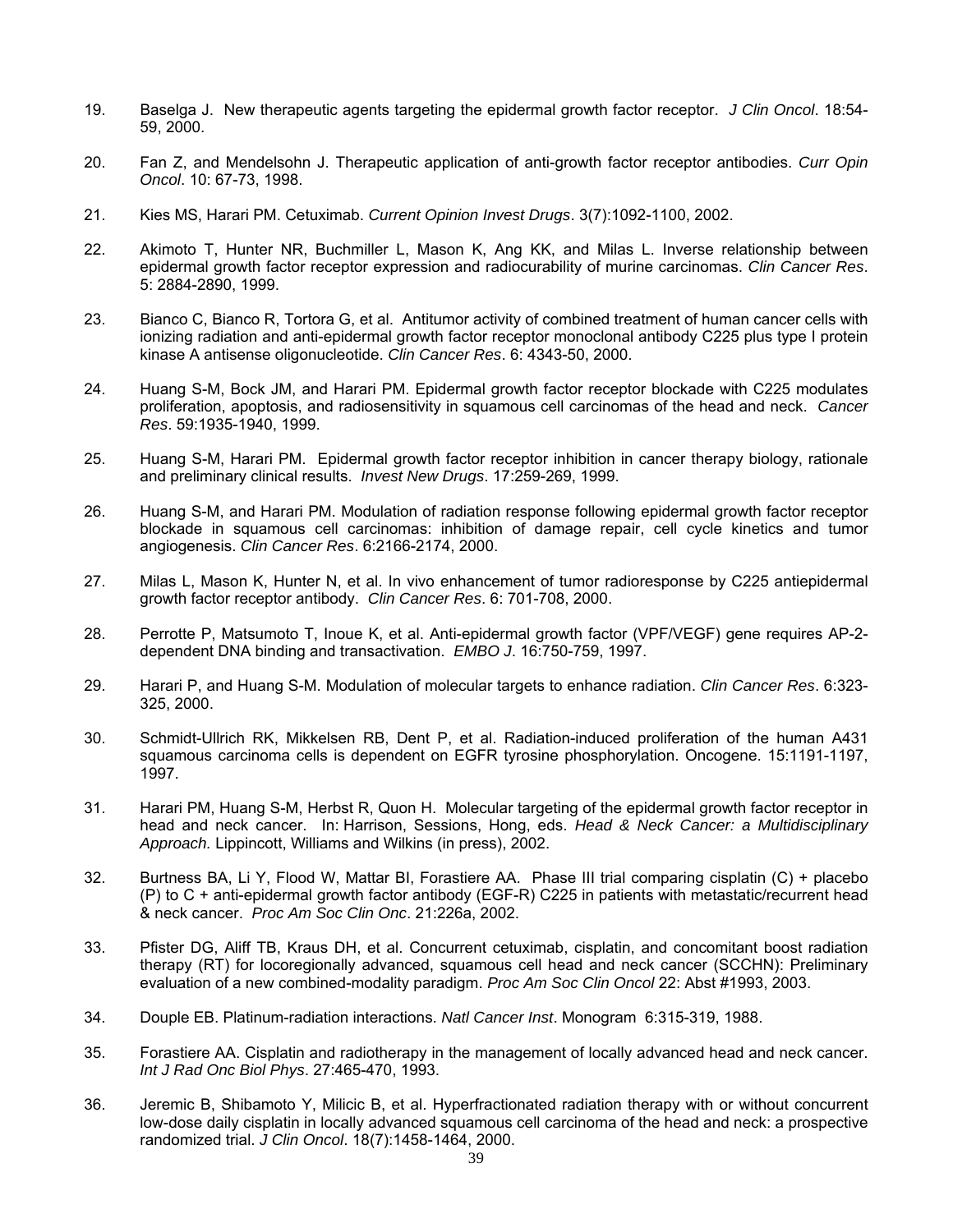- 37. Harari PM, Mehta MP, Ritter MA, Petereit DG. Clinical promise tempered by reality in the delivery of combined chemoradiation for common solid tumors. *Semin Radiat Oncol* (in press), 2002.
- 38. Glisson BS. The role of docetaxel in the management of squamous cell cancer of the head and neck. *Oncology.* 16(6)supp: 83-87, 2002.
- 39. Glisson B, Murphy B, Frenette G, et al. Phase II trial of docetaxel and cisplatin combination chemotherapy in patients with squamous cell carcinoma of the head and neck. *J Clin Oncol* 20:1593- 1599, 2002.
- 40. Mason K, Hunter N, Milas L, et al. Docetaxel enhances tumor radioresponse in vivo. *Clin Cancer Res*. 3:2431-2438, 1997.
- 41. Glisson BS, Garden AS, Kies MS, et al. Phase I study of docetaxel (D), cisplatin (P), and concomitant boost radiation for patients with locally advanced squamous cancer of the head and neck. *Proc Am Soc Clin Onc*. 21:231a, 2002.
- 42. Ang KK, Berkey BA, Tu X, Zhang HZ, Katz R, Hammond EH, Fu KK, Milas L. Impact of epidermal growth factor receptor expression on survival and pattern of relapse in patients with advanced head and neck carcinoma. *Cancer Res*15; 62(24):7350-7356, 2002.
- 43. Warren S, Gates O: Multiple primary malignant tumors: A survey of the literature and statistical study. Am J Cancer. 51:1358-1403, 1932.
- 44. Dixon DO, Simon R. Sample size considerations for studies comparing curves using historical controls. J Clin Epidemiol 41: 1209-1213, 1988.
- 45. Zelen M. The randomization and stratification of patients to clinical trials. *J Chronic Dis*. 37:365-375, 1974.
- 46. Fleming T. One-sample multiple testing procedure for phase II clinical trials. *Biometrics*. 38:143-151, 1982.
- 47. Kaplan EL and Meier P. Nonparametric estimation from incomplete observations. *J Amer Statist Assoc*53:457-481,1958.
- 48. Kalbfleisch JD and Prentice RL. *The Statistical Analysis of Failure Data*. John Wiley and Sons, New York, 1980.
- 49. Simon R, Wittes RE, Ellenber SS. Randomized Phase II Clinical Trials. *Canc Treat Rep* 69:1375-1381, 1985.
- 50. Cox DR. Regression models and life tables. *J Royal Stat Soc*; Series B, 34:187-229, 1972.
- 51. Cooper J, Berkey B, et al. Validation of the RTOG Recursive Partitioning Analysis for Head and Neck Cancers. *Proceedings of the 5th Int Conf on Head and Neck Cancer.* Abstract 168, p.108, 2000.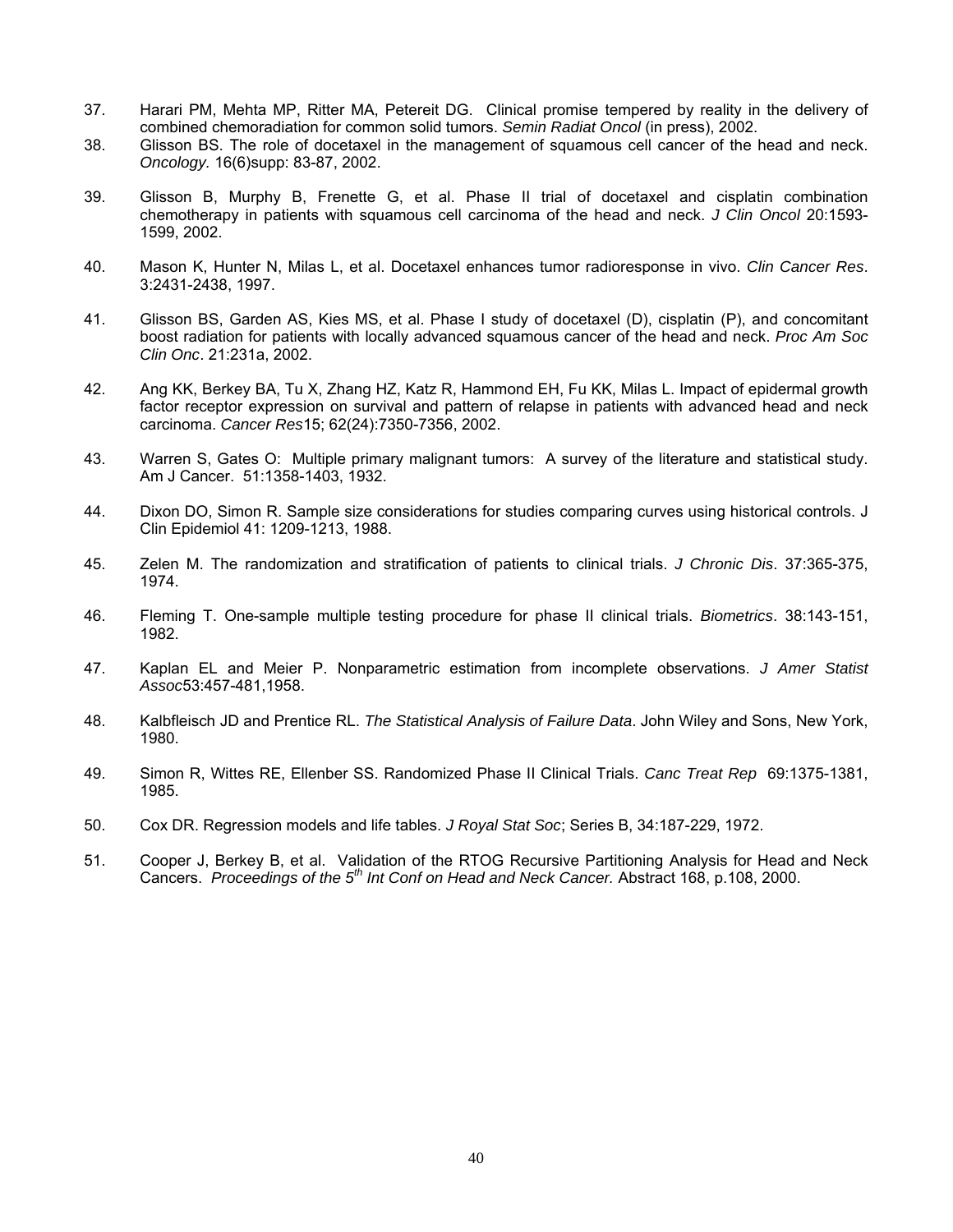## **APPENDIX IA**

## **RTOG 0234**

## **SAMPLE CONSENT FOR RESEARCH STUDY**

## **A PHASE II RANDOMIZED TRIAL OF SURGERY FOLLOWED BY CHEMORADIOTHERAPY PLUS C225 (CETUXIMAB) FOR ADVANCED SQUAMOUS CELL CARCINOMA OF THE HEAD AND NECK**

This is a clinical trial (a type of research study). Clinical trials include only patients who choose to take part. Please take your time to make your decision. Discuss it with your friends and family. The National Cancer Institute (NCI) booklet, *"*Taking Part in Clinical Trials: What Cancer Patients Need To Know," is available from your doctor.

You are being asked to take part in this study because you have cancer of the head and neck.

## **WHY IS THIS STUDY BEING DONE? (3/16/05) (3/27/06)**

A standard form of treatment for advanced head and neck cancer patients is surgery under general anesthesia followed by radiation therapy. However, some patients still experience recurrence of their cancer despite the surgery and radiation.

In this study, all participants will receive surgery and chemoradiation. All patients on this study will also receive weekly infusions of an agent called C225 (cetuximab). Patients will receive chemotherapy — cisplatin or docetaxel — depending on their treatment group.

C225 was approved in 2004 as a treatment for patients with colorectal cancer, and when this study began, C225 was an experimental treatment for patients with head and neck cancer. In 2006, the FDA approved C225 for the treatment of head and neck cancer. C225 is an agent from a new family of drugs that block certain chemical pathways that lead to tumor cell growth. C225 may delay tumor growth.

This study is being done because we do not know which of the radiation, C225, and chemotherapy combinations being studied may better control your cancer, or have fewer side effects, or prevent recurrence.

In addition, if you agree, laboratory tests will be performed on your tumor tissue following surgery to analyze growth patterns that may help to predict and treat head and neck cancer patients in the future.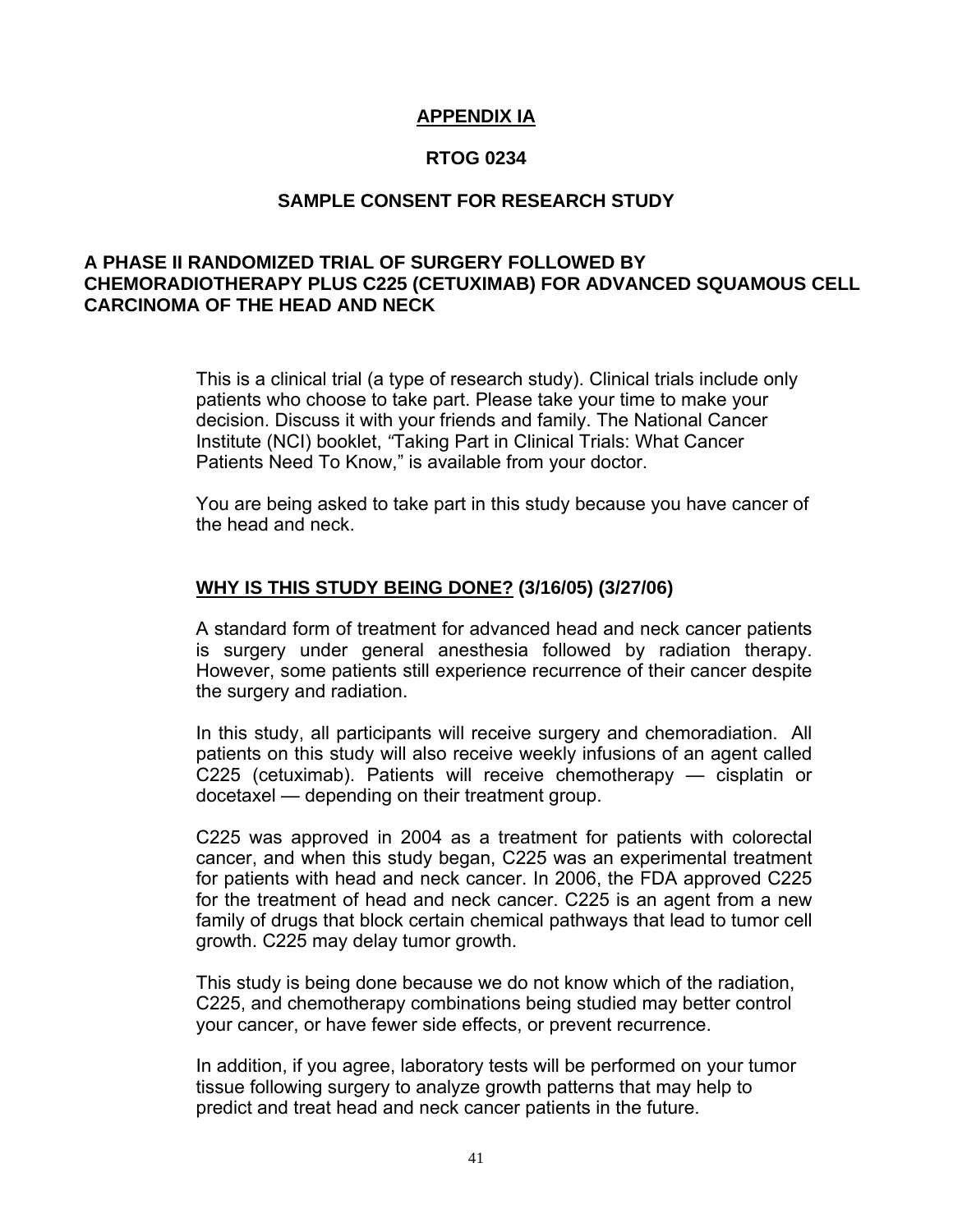## **HOW MANY PEOPLE WILL TAKE PART IN THE STUDY**

Approximately 230 people will take part in this study.

## **WHAT IS INVOLVED IN THE STUDY? (11/17/05)**

If you agree to take part in this study, after your surgery, you will be randomized into one of the two treatment groups described below. Randomization means that you are put into a group by chance. A computer will determine into which treatment group you are placed.

## **Both Groups**

Radiation therapy and drug therapy will begin within 7 weeks of your surgery, when your doctors feel that you have healed adequately from your surgery. In general, most of your treatment will be done as an outpatient at your institution.

Before your first dose of C225, you will be given some medications through your vein to prevent an allergic reaction to C225. Then you will be given the first dose of C225 through your vein for approximately 2 hours. You will not receive chemotherapy or radiation therapy on the day you receive the first dose of C225.

Your blood pressure and overall physical condition will be closely monitored while you receive C225 and for at least one hour afterwards. If you have a severe allergic reaction to the first dose of C225 or any later doses, your doctor will treat you for the reaction, and you will not receive further treatment on this study. You and your doctor can discuss other treatments that you can receive off study.

If you tolerate the first dose of C225 well, the following week you will begin receiving radiation therapy, C225, and chemotherapy. You have an equal chance of being assigned to either of the two treatment groups of the study.

| Group 1              |                                                                                                      |
|----------------------|------------------------------------------------------------------------------------------------------|
| Radiation<br>therapy | Once a day, five days a week, for six weeks;<br>treatments take about 20-30 minutes                  |
| C225                 | Once a week before radiation and<br>chemotherapy for 6 weeks; treatment takes<br>about an hour       |
| Cisplatin            | Once a week before radiation therapy and<br>after C225 for 6 weeks; treatment takes about<br>an hour |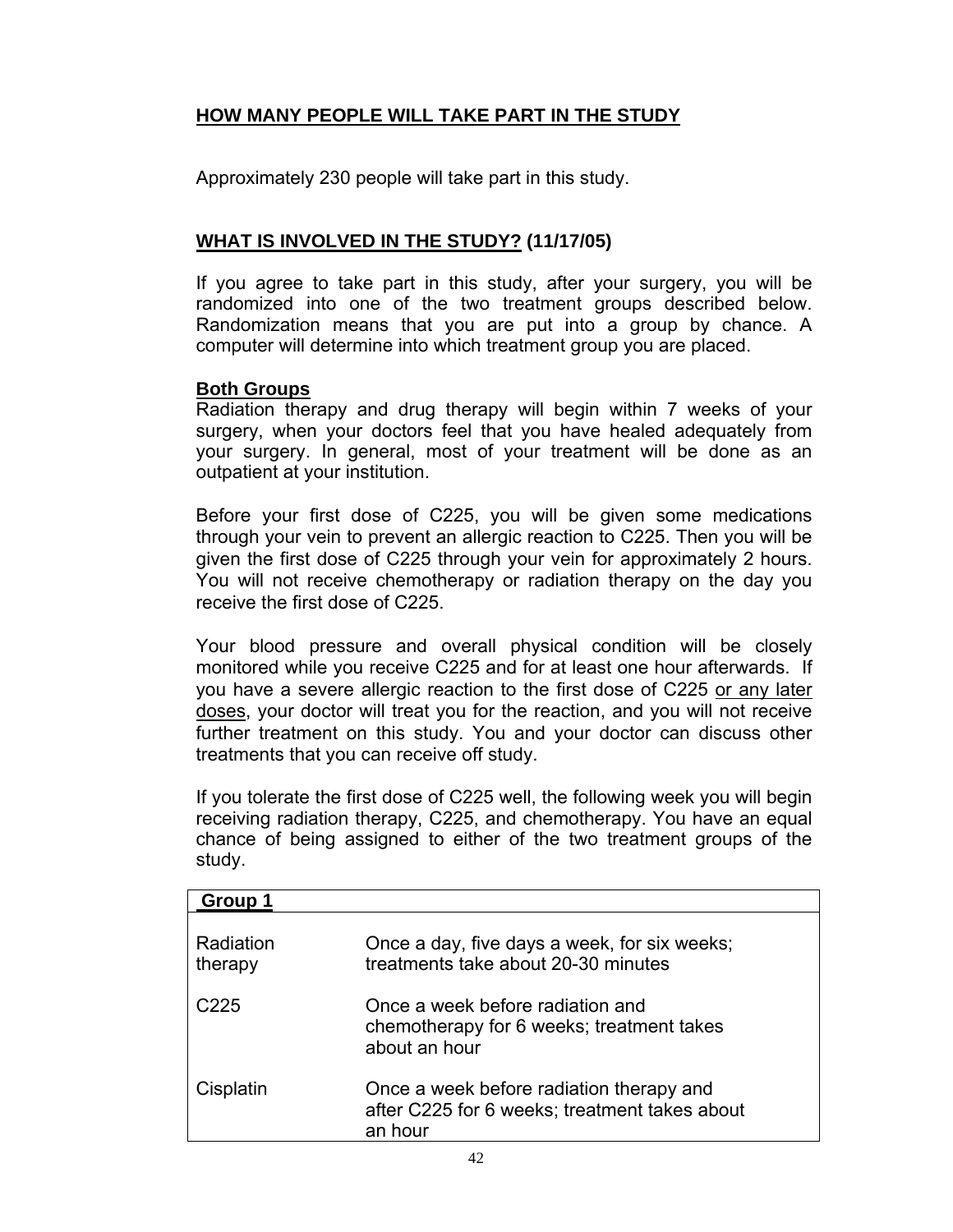| Group 2              |                                                                                                         |
|----------------------|---------------------------------------------------------------------------------------------------------|
| Radiation<br>therapy | Once a day, five days a week, for six weeks;<br>treatment takes about 20-30 minutes                     |
| C225                 | Once a week before radiation and<br>chemotherapy for 6 weeks; treatment takes<br>about an hour          |
| Docetaxel            | Once a week before radiation therapy and<br>after C225 for 6 weeks; treatment takes about<br>30 minutes |

In addition, if you take part in this study, you will have the following tests and procedures:

| Prior to Study<br>Entry                                                                                                                                  | History and Physical Examination by several doctors<br>٠<br><b>Blood tests</b><br>Pregnancy test for women able to have children<br>п<br>CT/MRI of tumor<br>٠<br>Chest x-ray<br>п<br>Evaluation of your teeth<br>٠<br>Evaluation of your nutrition – Insertion of a feeding<br>٠<br>tube is strongly encouraged to make sure you get |
|----------------------------------------------------------------------------------------------------------------------------------------------------------|--------------------------------------------------------------------------------------------------------------------------------------------------------------------------------------------------------------------------------------------------------------------------------------------------------------------------------------|
|                                                                                                                                                          | adequate nutrition during treatment because sores<br>inside your mouth and throat will make chewing and<br>swallowing difficult                                                                                                                                                                                                      |
| <b>Weekly During</b><br><b>Radiation Therapy</b>                                                                                                         | You will be seen by your doctor to monitor any side<br>٠<br>effects you may be having<br><b>Blood Tests</b>                                                                                                                                                                                                                          |
| <b>Every Three</b><br><b>Weeks</b>                                                                                                                       | <b>Exam by Medical Oncologist</b>                                                                                                                                                                                                                                                                                                    |
| Three Months from<br>start of Radiation<br>Therapy                                                                                                       | Physical exam<br>п<br><b>Blood Tests</b><br>CT/MRI of tumor (If your doctor advises it)<br>٠<br>Exam by Medical Oncologist (If your doctor advises it)                                                                                                                                                                               |
| Five Months from<br>start of Radiation<br>Therapy                                                                                                        | <b>Physical Exam</b><br>Ξ<br>Blood tests (If your doctor advises)<br>п<br>CT/MRI of tumor<br>٠<br>Exam by Medical Oncologist (If your doctor advises it)<br>٠                                                                                                                                                                        |
| 3/2/11 Follow-up<br>Visits: Every three<br>months for 2<br>years, every six<br>months for years 3<br>through 6, then<br>once a year for<br>your lifetime | Physical exam<br>٠<br>Blood tests (If your doctor advises)<br>п<br>CT/MRI of tumor (If your doctor advises it)<br>п<br>Chest X-ray (once a year)<br>٠<br>Exam by Medical Oncologist (If your doctor advises it)<br>٠                                                                                                                 |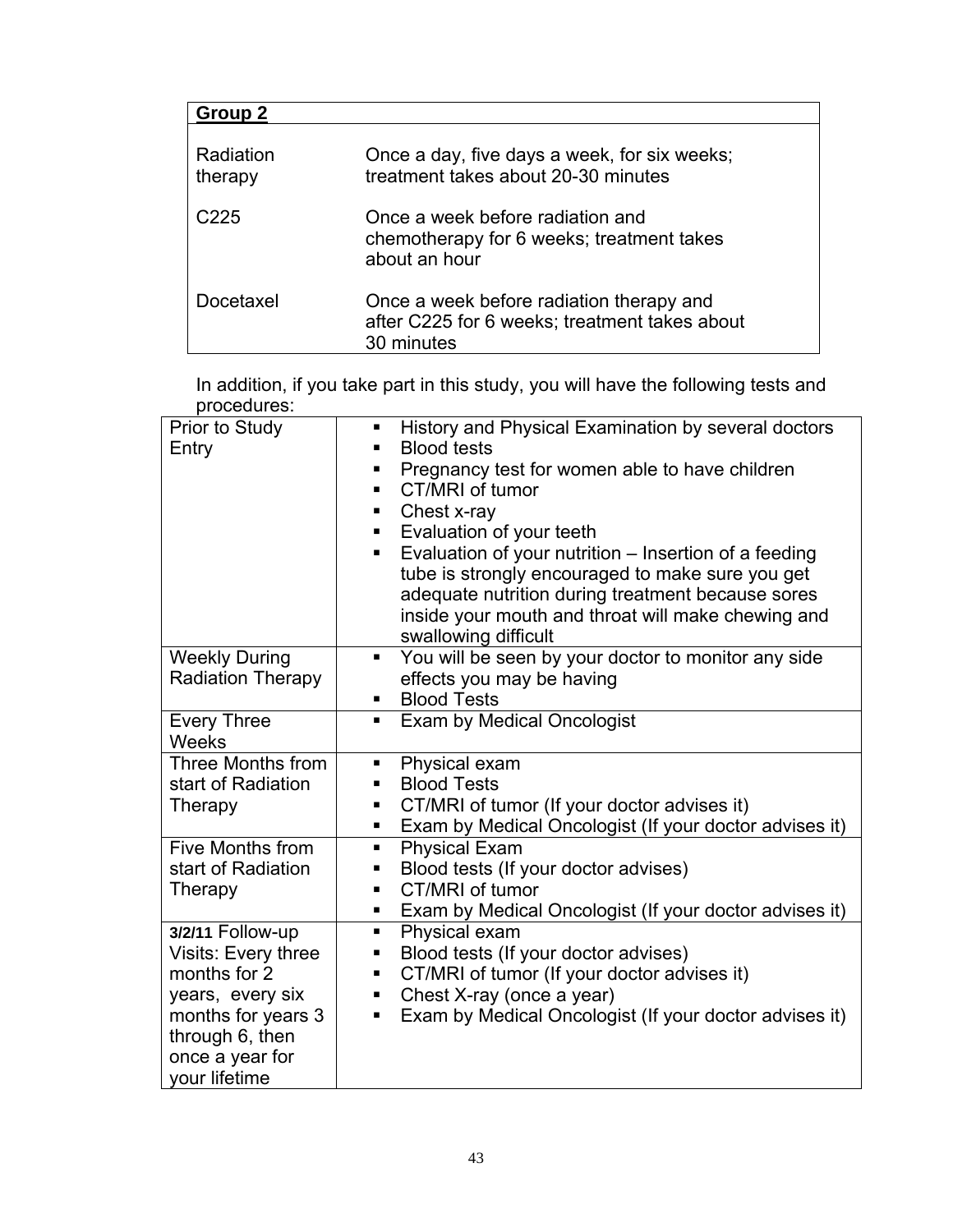## **HOW LONG WILL I BE IN THE STUDY? (2/15/11)**

You will receive treatment for about 2 months. You will be seen in follow-up visits every 3 months for years 1 and 2 and every 6 months for years 3 through 6, then once a year for your lifetime.

The doctor may decide to take you off this study if it is in your medical best interest, your condition worsens, or new information becomes available and this information suggests the treatment will be ineffective or unsafe for you. It is unlikely, but the study may be stopped due to lack of funding or participation.

You can stop participating at any time. However, if you decide to stop participating in the study, we ask you to talk to the study doctor and your regular doctor first.

## **WHAT ARE THE RISKS OF THE STUDY?**

While on the study, you are at risk for these side effects. You should discuss these with the researcher and/or your regular doctor. There also may be other side effects that we cannot predict. Other drugs may be given to make side effects less serious and uncomfortable. Many side effects go away shortly after the docetaxel, cisplatin, C225 and radiation therapy are stopped, but in some cases side effects can be serious or long lasting or permanent. You may experience some or all of the side effects listed below.

## **Risks Associated with Radiation Therapy to the Head and Neck**

## *Very Likely*

• Sores in the mouth and/or throat which can be painful and make it very difficult to chew and or swallow foods

- Mouth dryness or changes in taste and/or smell that may be permanent
- Thick saliva
- Hoarseness

▪ Tanning or redness of the skin in the head and neck area being treated with radiation

- Ear pain and/or pressure
- Fatigue
- Weight loss
- Permanent hair loss in the area treated with radiation

▪ Loss of teeth, or cavities in the teeth, if strict dental care is not followed; hypersensitivity of teeth

## *Less Likely, But Serious*

▪ Decrease in function of the thyroid gland that may require you to take thyroid replacement medicine to prevent you from feeling tired or sleepy ▪ Serious damage to the spinal cord, nerves in the neck, jawbone, voice box, skin, or other parts of the head and neck that may require a major operation to correct and, rarely, can even be life threatening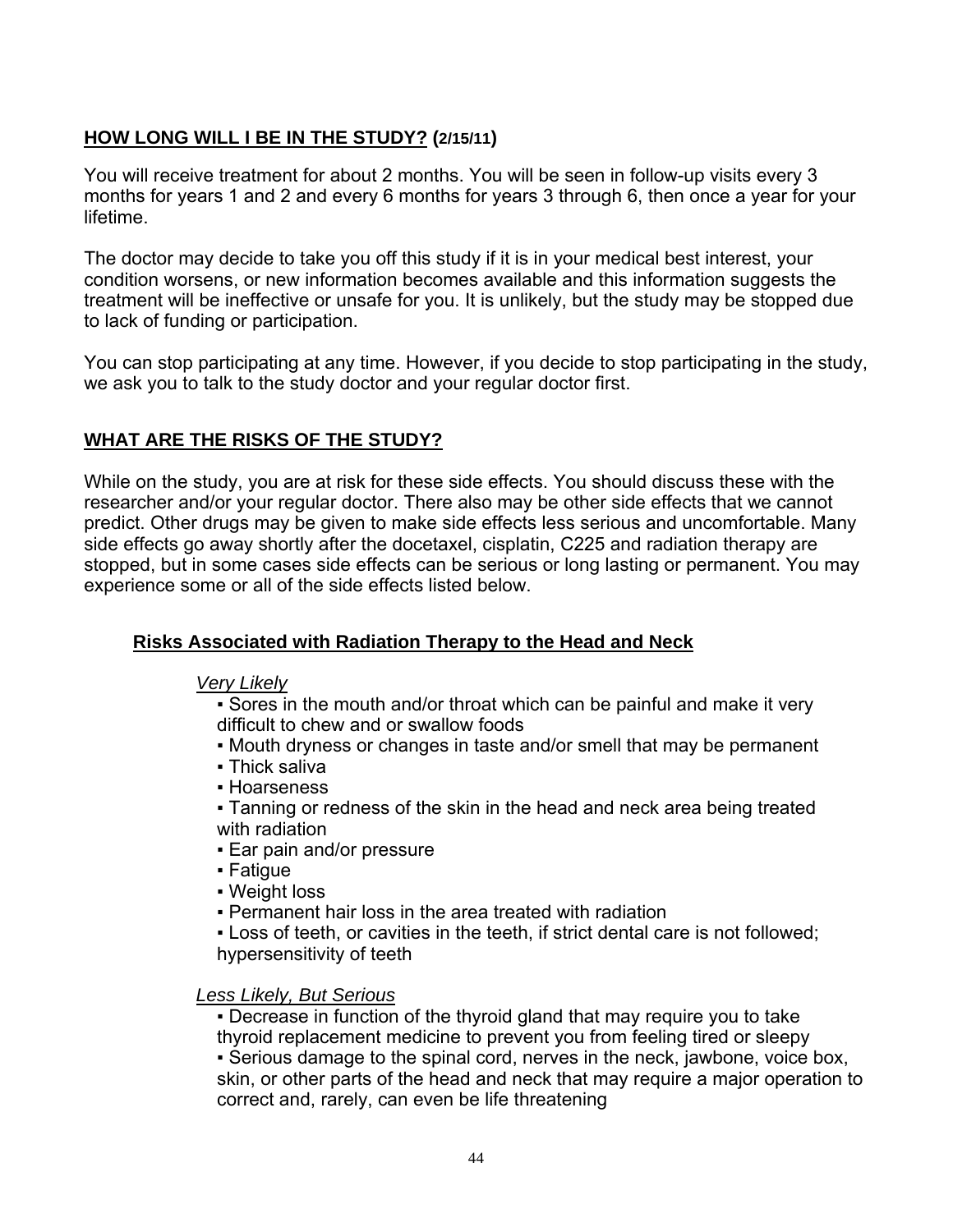• Temporary pain or scarring around nerves in the shoulder that could cause numbness and/or weakness

▪ Breathing problems

▪ Difficulty with swallowing and eating for which you might need a long term or permanent feeding tube; possibility of inhaling food and/or liquids into the lungs – which could also result in pneumonia.

- Serious ear infections and/or hearing loss
- Damage to the spinal cord leading to permanent weakness and/or symptoms like a "stroke"
- Permanent hair loss (of the face/chin/neck)

## **Risks Associated with Cetuximab (C225)**

## *Very Likely*

- Weakness
- Headache
- Fever
- Nausea and/or vomiting
- Diarrhea
- **Dry skin**
- **ELocalized acne-like skin reactions**

## *Less Likely*

- Inflammation under fingernails and/or toenails, which can last for several months after C225 is stopped
- Mouth sores
- Chills
- Muscle aches
- Joint pain
- Reduced appetite, which could lead to weight loss
- Confusion, not being oriented
- Shortness of breath

## *Less Likely, But Serious*

- Reduced white blood cell count which could lead to an increased risk of infection, weakness, and/or in bleeding and bruising easily; this lowering of blood counts, if severe, can lead to need for treatment with antibiotics, transfusions, or hospitalization.
- **Blood clots within a blood vessel in the legs or pelvis**
- Seizure
- Coma
- Reduced kidney and/or liver function, which could lead to being hospitalized, or rarely, to death

## *Rare*

Inflammation of the lining of the brain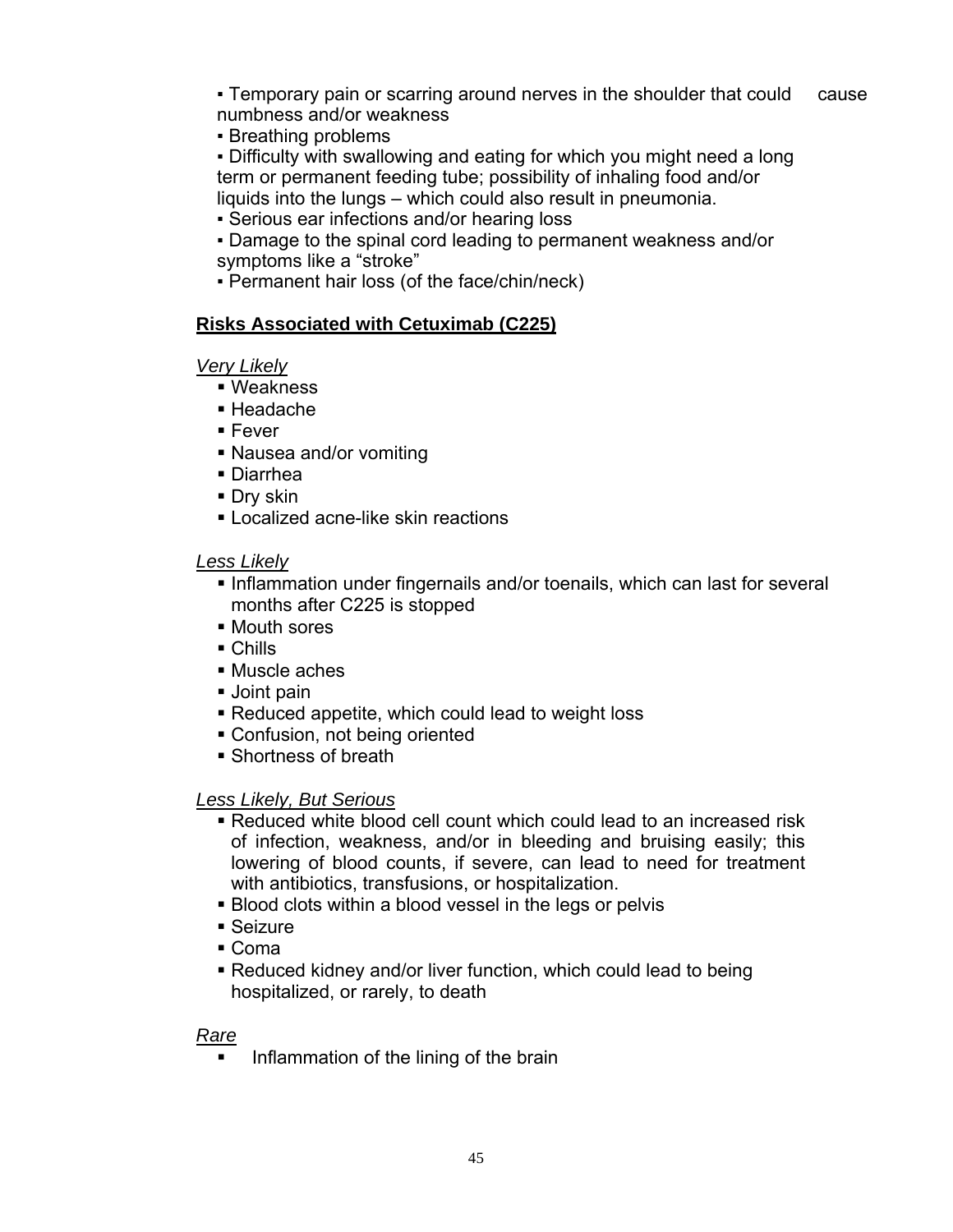Cetuximab also may cause allergic reactions such as hives, itching, and/or skin rash. Some patients have had allergic reactions with the first dose of cetuximab, but some patients have had reactions with later doses. The allergic reactions also can be severe, involving shortness of breath, wheezing, difficulty swallowing, lightheadedness, very low blood pressure, and rarely, heart attack and/or death.

Your condition will be closely monitored during doses of cetuximab and for at least one hour afterwards. If you have a severe reaction, your doctor will treat you for the reaction, and you will not receive further treatment on this study. If you have a delayed severe reaction after receiving cetuximab, you must immediately tell your doctor.

In addition, the combination of cetuximab with chemotherapy and radiation therapy could increase the likelihood and/or severity of the side effects of chemotherapy and radiation therapy.

## **Risks Associated with Cisplatin**

## *Very Likely*

- **Decrease in blood counts, which can lead to a risk of infection, decreased** healing after surgery, and/or bleeding
- Anemia
- **Loss of appetite and/or taste; metallic taste in your mouth**
- Nausea and/or vomiting
- Fatique
- Generalized loss of strength
- Hearing loss, ringing in the ears
- Loss of muscle or nerve function that may cause weakness or numbness in your hands and feet
- Loss of appetite and weight loss

## *Less Likely*

- Allergic reactions (sweating, difficulty breathing, rapid heartbeat)
- Muscle cramps or spasm
- Facial swelling
- Loss of taste
- Loss of coordination
- Involuntary movement
- Restlessness

## *Less Likely, But Serious*

▪ Decrease in the kidneys' ability to handle the body's waste, which may be permanent

- Decrease in liver function
- **Another cancer called acute leukemia**

## **Risks Associated with Docetaxel**

## *Very Likely*

▪ Decrease in blood counts, which can lead to a risk of infection, decreased healing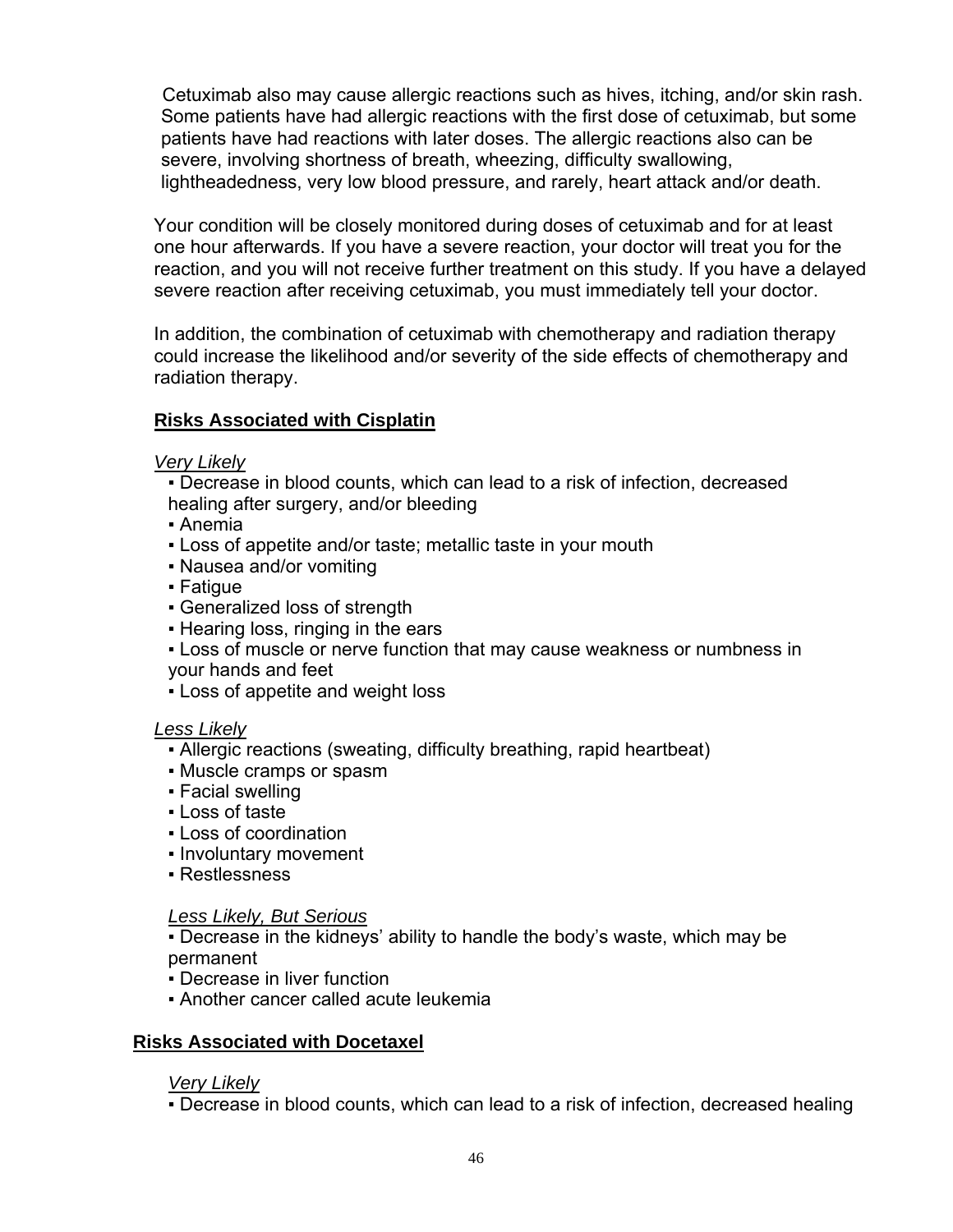after surgery, and/or bleeding

- Hair loss
- Weakness
	- Loss of appetite
	- Change in taste
	- Inflammation of eye
	- Fatigue, unusual sleepiness
	- Mouth sores
	- Muscle aches and/or joint pains
	- Nausea and/or vomiting
	- Headache
	- Seizures
	- Fever

▪ Allergic reaction that may cause rash, fever, swelling, chills, low back pain

- Bloating
- Diarrhea
- Numbness or tingling in the hands or feet

## *Less Likely, But Serious*

▪ Allergic reaction, which can cause difficulty breathing, irregular heartbeat, low blood pressure, and can even be life threatening

- Changes in your nails
- **Liver damage**
- Lung damage

## **Reproductive Risks**

This study may be harmful to a nursing infant or an unborn child. Enough medical information is not available to determine whether the study treatment administered to a pregnant woman causes significant risks to the fetus. If you are a woman able to have children and have not been surgically sterilized (tubal ligation or hysterectomy), you should have a pregnancy test before enrolling in this study. If you are unwilling to use adequate birth control measures while on treatment and for at least three months thereafter to prevent pregnancy, you should not participate in this study. If you should become pregnant while on study, you must tell your doctor immediately.

If you are a man able to father children, the treatment you receive may risk harm to an unborn child unless you use a form of birth control approved by your doctor. If you are unwilling to use adequate birth control measures while on treatment and for at least three months thereafter to prevent pregnancy, you should not participate in this study. If you suspect you have caused anyone to become pregnant, you must tell your doctor immediately.

## **ARE THERE BENEFITS TO TAKING PART IN THE STUDY?**

If you agree to take part in this study, there may or may not be direct medical benefit to you. We hope the information learned from this study will benefit other patients with head and neck cancer in the future.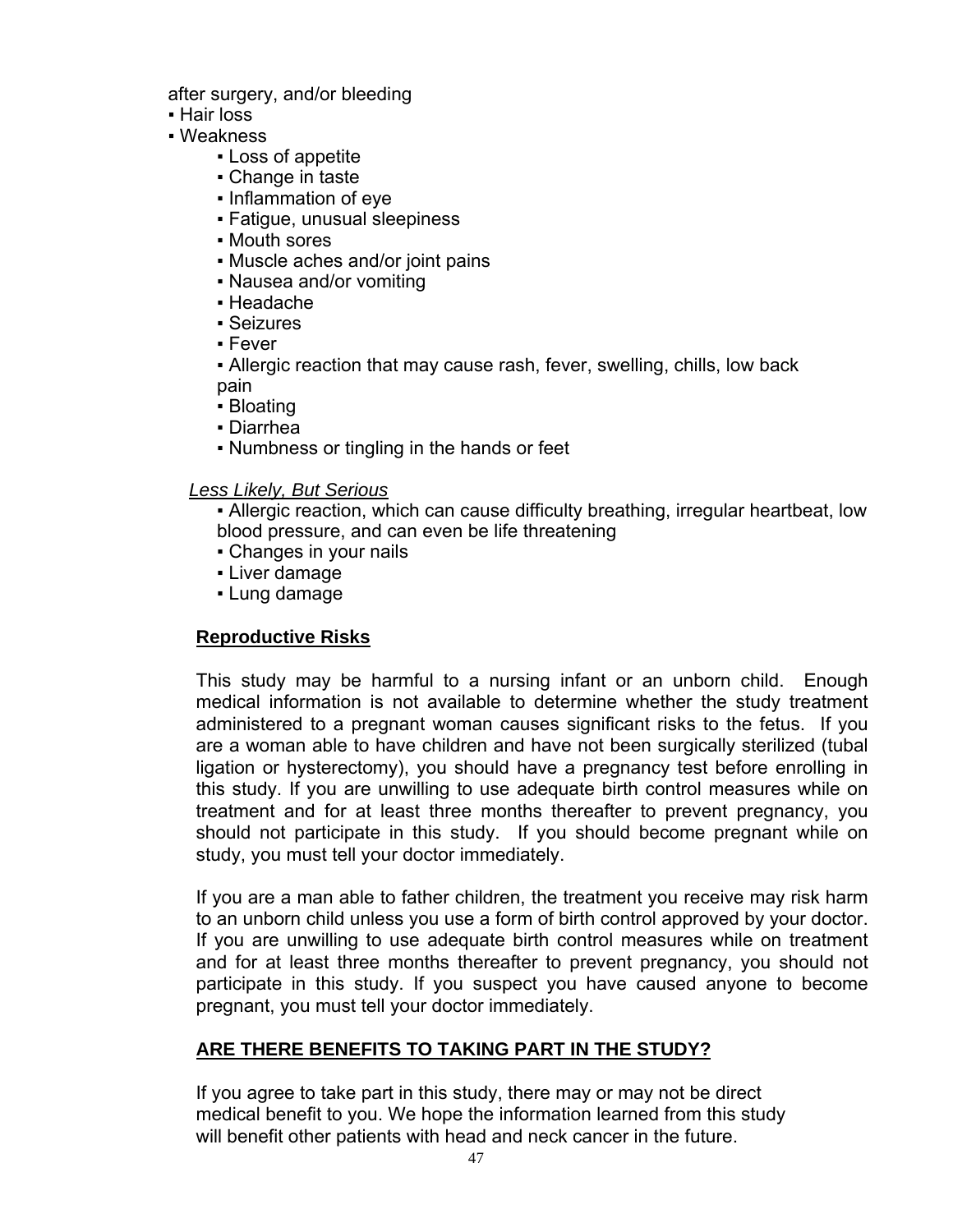The benefit of C225, chemotherapy, and radiation therapy to patients with head and neck cancer is unknown. This treatment may keep your cancer from growing, and this may provide relief from symptoms and improve your quality of life. This treatment may improve control of your head and neck cancer. However, none of these benefits is guaranteed, and the effects of a combination of C225, chemotherapy, and radiation therapy may be no different or worse than chemotherapy or radiation therapy alone.

## **WHAT OTHER OPTIONS ARE THERE?**

You may choose to not participate in this study. Other treatments that could be considered for your condition may include the following: (1) once or twice a day radiation therapy; (2) chemotherapy that does not include the study drug (C225 is not available off study); (3) surgery; or (4) no treatment except medications to make you feel better. With the latter choice, your tumor may continue to grow and your disease may spread. These treatments could be given either alone or in combination with each other. There may also be other treatment trials in which you could participate.

Your doctor can tell you more about your condition and the possible benefits of the different available treatments.

Please talk to your regular doctor about these and other options.

## **WHAT ABOUT CONFIDENTIALITY? (8/27/04)**

Efforts will be made to keep your personal information confidential. We cannot guarantee absolute confidentiality. Records of your progress while on the study will be kept in a confidential form at this institution and in a computer file at the headquarters of the Radiation Therapy Oncology Group (RTOG)*.* Your personal information may be disclosed if required by law.

Organizations that may inspect and/or copy your research records for quality assurance and data analysis include groups such as the Food and Drug Administration (FDA)*,* the National Cancer Institute (NCI), Bristol-Myers Squibb, and ImClone Systems Incorporated (suppliers of C225), Aventis Pharmaceuticals (manufacturers of Taxotere® [docetaxel]), the American College of Surgeons Oncology Group (ACOSOG), and the Radiation Therapy Oncology Group (RTOG).

## **WHAT ARE THE COSTS?**

Taking part in this study may lead to added costs to you or your insurance company. Please ask about any expected added costs or insurance problems. You may find a National Cancer Institute Guide: "Clinical Trials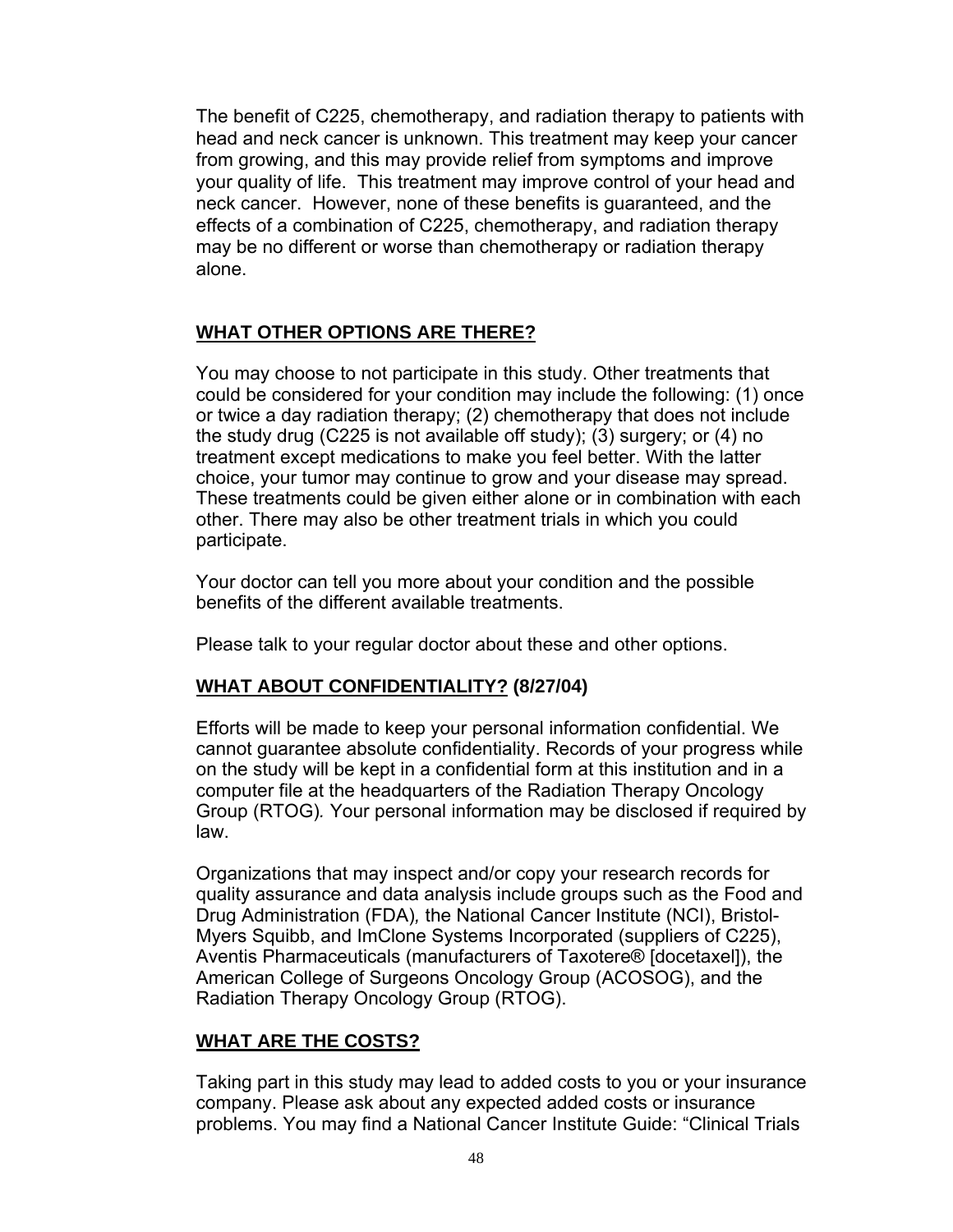and Insurance Coverage – a Resource Guide" helpful in this regard. You may ask your doctor for a copy, or it is available on the world wide web at [http://www.nci.nih.gov/ClinicalTrials/insurance \(a](http://www.nci.nih.gov/ClinicalTrials/insurance)nd click on printable version).

The study drug, C225, will be provided free of charge by Bristol-Myers Squibb in collaboration with ImClone Systems Incorporated for the participants in this study. Every effort has been made to ensure that adequate supplies of C225, free of charge, will be available for all participants. If, however, this study drug becomes commercially available for head and neck cancer like yours while you are being treated, there is a possibility that you or your insurance company will be charged for future supplies.

In the case of injury or illness resulting from this study, emergency medical treatment is available but will be provided at the usual charge. No funds have been set aside to compensate you in the event of injury.

You or your insurance company will be charged for all other costs of treatment, continuing medical care, and/or hospitalization.

You will receive no payment for taking part in this study.

## **WHAT ARE MY RIGHTS AS A PARTICIPANT?**

Taking part in this study is voluntary. You may choose not to take part or may leave the study at any time. Leaving the study will not result in any penalty or loss of benefits to which you are entitled.

We will tell you about new information that may affect your health, welfare, or willingness to stay in this study.

 A group of experts in cancer of the head and neck from the RTOG Head and Neck Committee, the study chairs, and the RTOG study statistician will be reviewing the data from this research periodically throughout the study.

## **WHOM DO I CALL IF I HAVE QUESTIONS OR PROBLEMS?**

## *(This section must be completed)*

For information about your disease and research-related injury, you may contact:

Name **Name** Telephone Number

\_\_\_\_\_\_\_\_\_\_\_\_\_\_\_\_\_\_\_\_\_\_\_\_\_\_\_\_\_\_ \_\_\_\_\_\_\_\_\_\_\_\_\_\_\_\_\_\_\_\_\_\_\_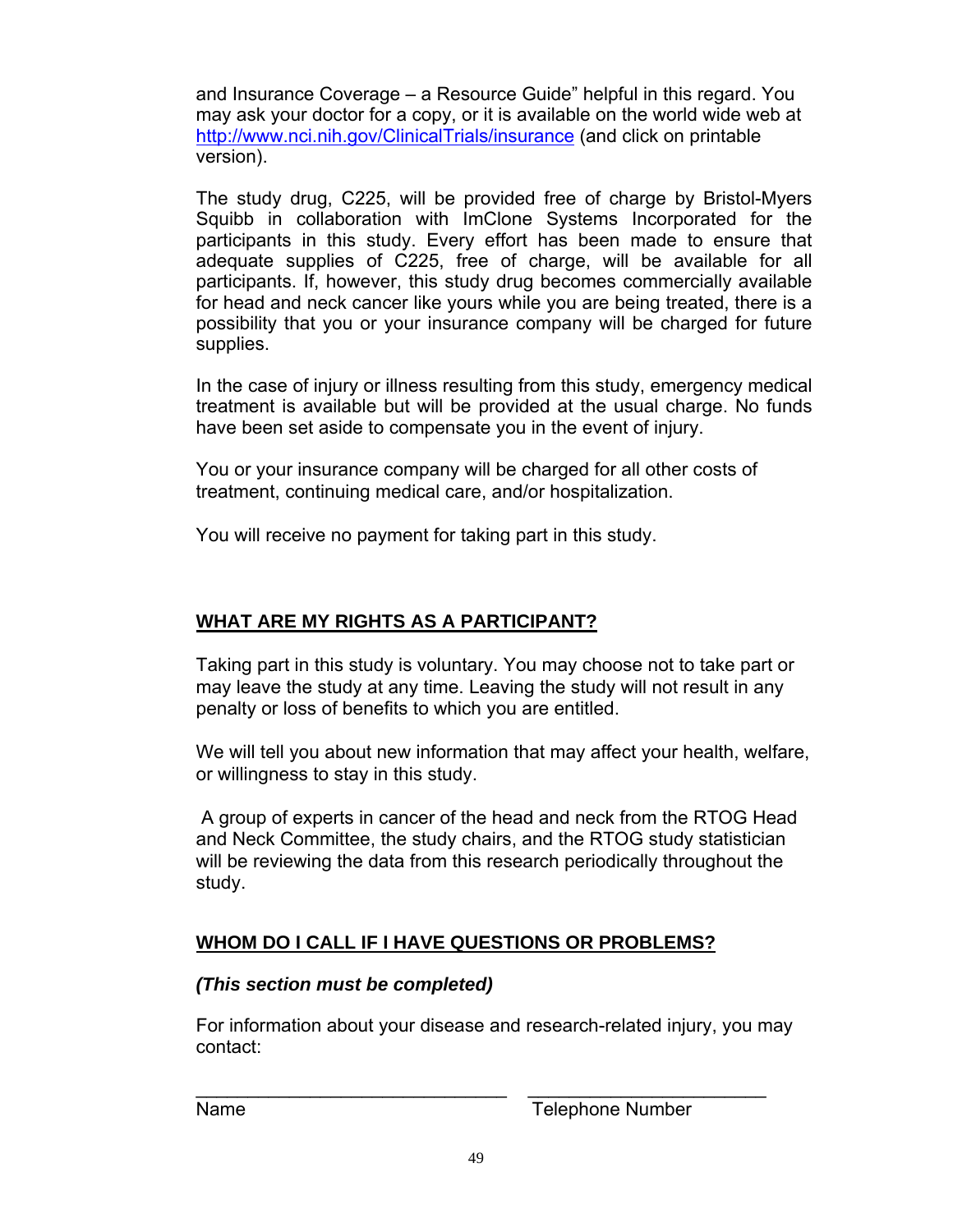For information about this study, you may contact:

\_\_\_\_\_\_\_\_\_\_\_\_\_\_\_\_\_\_\_\_\_\_\_\_\_\_\_\_\_\_ \_\_\_\_\_\_\_\_\_\_\_\_\_\_\_\_\_\_\_\_\_\_\_ Name **Name** Telephone Number

For information about your rights as a research subject, you may contact: *(OPRR suggests that this person not be the investigator or anyone else directly involved with the research)*

\_\_\_\_\_\_\_\_\_\_\_\_\_\_\_\_\_\_\_\_\_\_\_\_\_\_\_\_\_\_ \_\_\_\_\_\_\_\_\_\_\_\_\_\_\_\_\_\_\_\_\_\_\_ Name **Name** Telephone Number

## **WHERE CAN I GET MORE INFORMATION?**

You may call the NCI's Cancer Information Service at **1–800–4–CANCER (1–800–422–6237)** or **TTY: 1–800–332–8615.** 

Visit the NCI's Web sites for comprehensive clinical trials information at **<http://cancertrials.nci.nih.gov>** or for accurate cancer information including PDQ (Physician Data Query) visit **[http://cancernet.nci.nih.gov.](http://cancernet.nci.nih.gov)** 

## **SIGNATURE**

**I have read all the above, asked questions, and received answers concerning areas I did not understand. I have had the opportunity to take this consent form home for review or discussion.** 

**I willingly give my consent to participate in this program. Upon signing this form I will receive a copy. I may also request a copy of the protocol (full study plan).** 

| Patient's Name           | Signature | Date |
|--------------------------|-----------|------|
| Name of Person Obtaining | Signature | Date |
| Consent                  |           |      |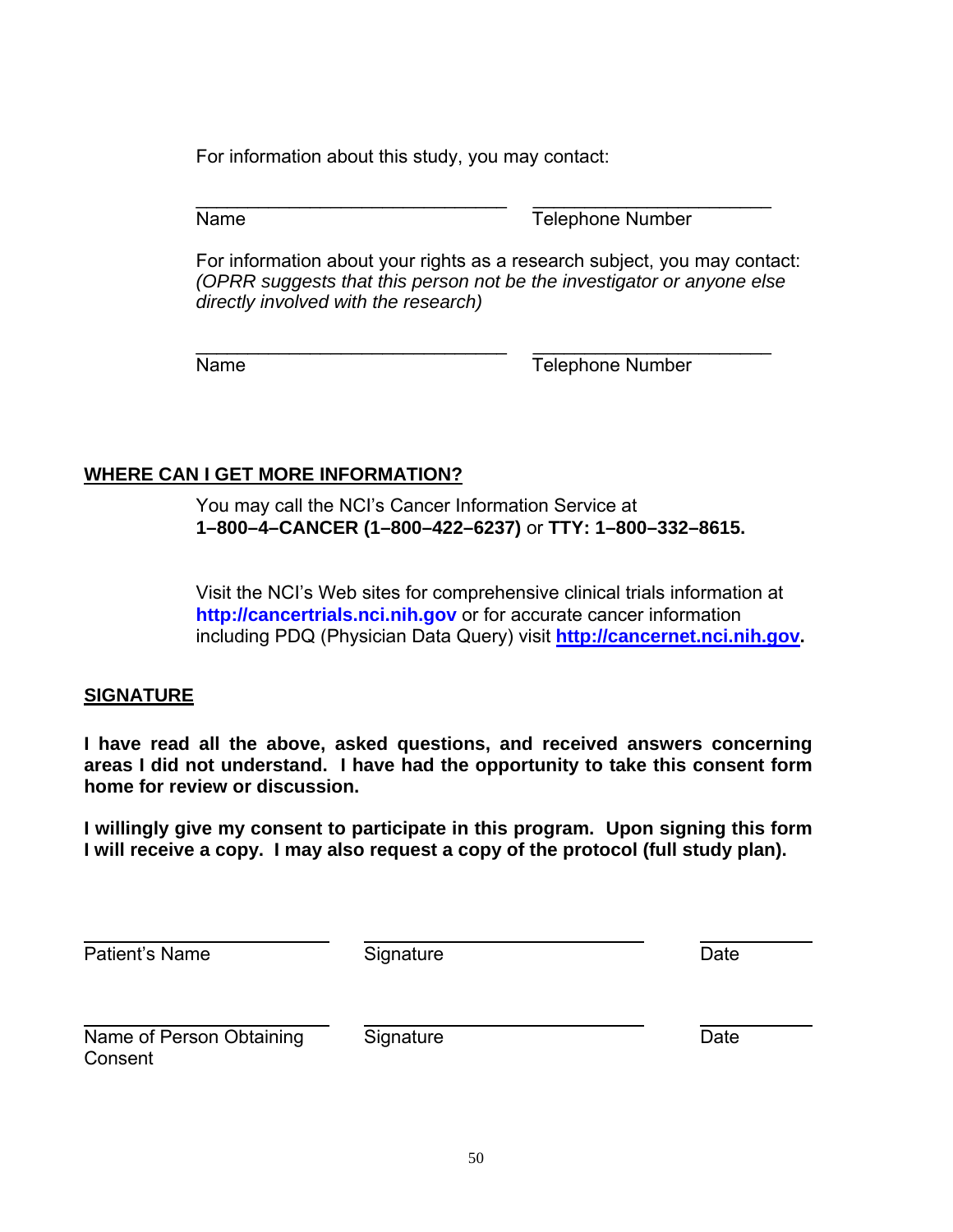## **APPENDIX IB**

## **RTOG 0234**

## **SAMPLE CONSENT FORM FOR USE OF TISSUE FOR RESEARCH**

## **A PHASE II RANDOMIZED TRIAL OF SURGERY FOLLOWED BY CHEMORADIOTHERAPY PLUS C225 FOR ADVANCED SQUAMOUS CELL CARCINOMA OF THE HEAD AND NECK**

## **ABOUT USING TISSUE FOR RESEARCH (3/16/05) (3/27/06)**

In this study, you will have surgery to remove your cancer before receiving radiation and drug therapy. We would like to keep some of the tumor tissue from the surgery. If your tumor comes back after you complete study treatment, we would like to keep some of that tumor tissue as well. If you agree to allow us to keep your tissue, it may be used in research to learn more about cancer and other diseases.

The research that may be done with your tissue is not designed specifically to help you. It might help people who have cancer and other diseases in the future.

All possible methods will be used to ensure your privacy and confidentiality. Identifying information will be taken off anything associated with your tissue before it is given to a researcher. Reports about research done with your tissue will not be given to you or your doctor. These reports will not be put in your health record. The research will not have an effect on your care.

## **THINGS TO THINK ABOUT (3/16/05)**

The choice to let us keep the tumor tissue for future research is up to you. **No matter what you decide to do, it will not affect your care or your participation in the main study.** 

If you decide now that your tissue can be kept for research, you can change your mind at any time. Just contact us and let us know that you do not want us to use your tissue and then any tissue that remains will no longer be used for research; or, you may request that your tissue, if any remains, be returned to you or your designee.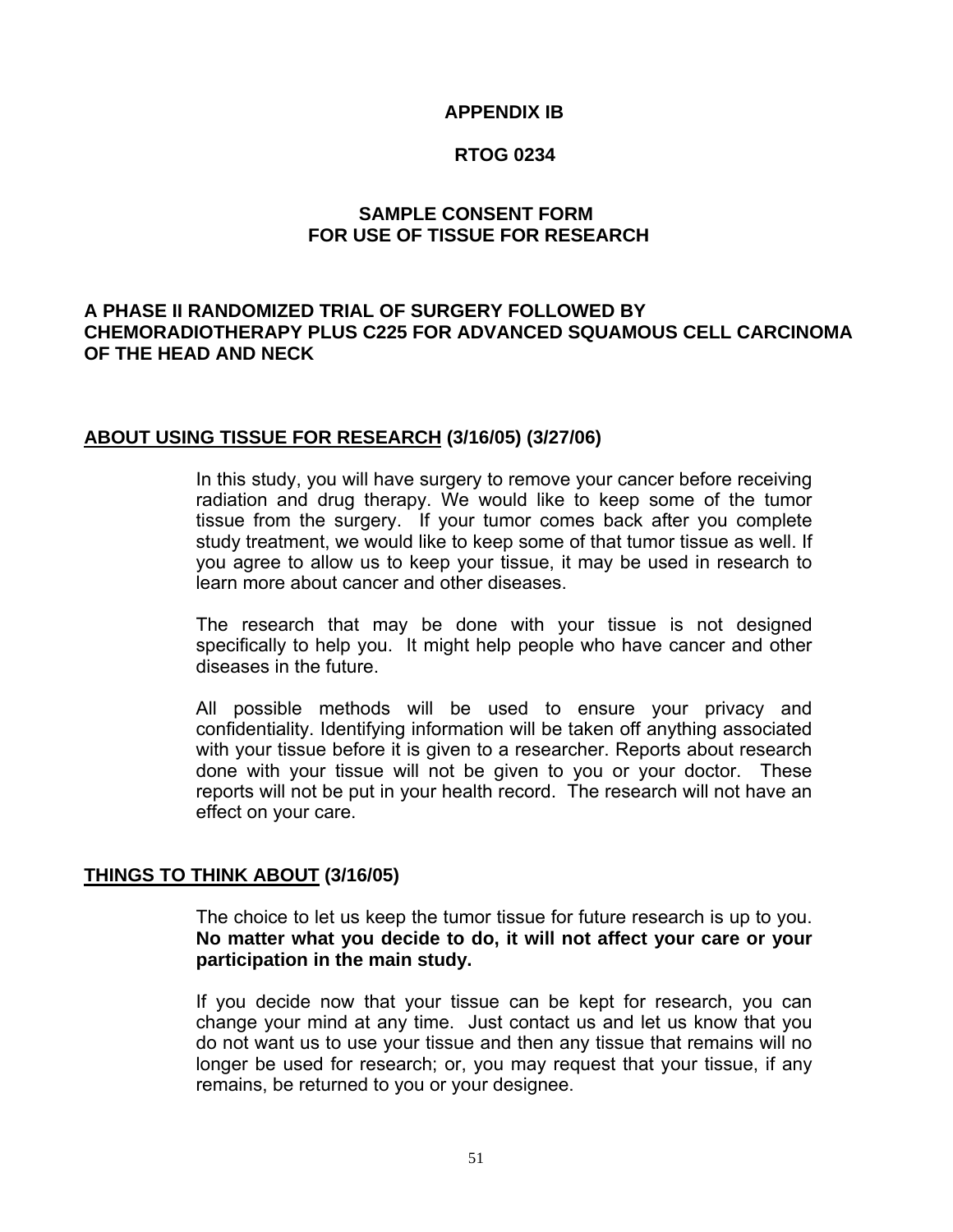In the future, people who do research may need to know more about your health. While (doctor/institution) may give researchers reports about your health, your doctor/institution will not give researchers your name, address, phone number, or any other information that will let the researchers know who you are.

Sometimes tissue is used for genetic research (about diseases that are passed on in families). Even if your tissue is used for this kind of research, the results will not be put in your health records.

Your tissue will be used only for research. However, the research done with your tissue may help to develop new products in the future, or your tissue may be used to establish a cell line that could be patented and licensed. If this occurs, you will not be financially compensated.

### **BENEFITS**

The benefits of research using tissue include learning more about what causes cancer and other diseases, how to prevent them, and how to treat them.

### **RISKS (3/16/05)**

### Physical Risks

Most patients will heal satisfactorily after having surgery or a needle biopsy to remove tissue. Your doctor will discuss the risks of surgery with you.

#### Social-Economic Risks

There is a very small chance that information from your health records could be incorrectly released. All possible methods will be used to protect your privacy and ensure confidentiality. Unless you have given your specific permission, your \_\_\_\_\_\_\_ (doctor/institution) will not release your personal results or information to third parties such as employers or insurers.

In the case of injury or illness resulting from participating in this research, emergency medical treatment is available but will be provided at the usual charge. No funds have been set aside to compensate you in the event of injury.

## **MAKING YOUR CHOICE**

If you have any questions about the research involving your tissue/blood or about this form, please talk to your doctor or nurse, or call the institution's research review board at (IRB's phone number).

Please read each sentence below and think about your choice. After reading each sentence, circle "Yes" or "No". **No matter what you decide to do, it will not affect your care or your participation in the main study.**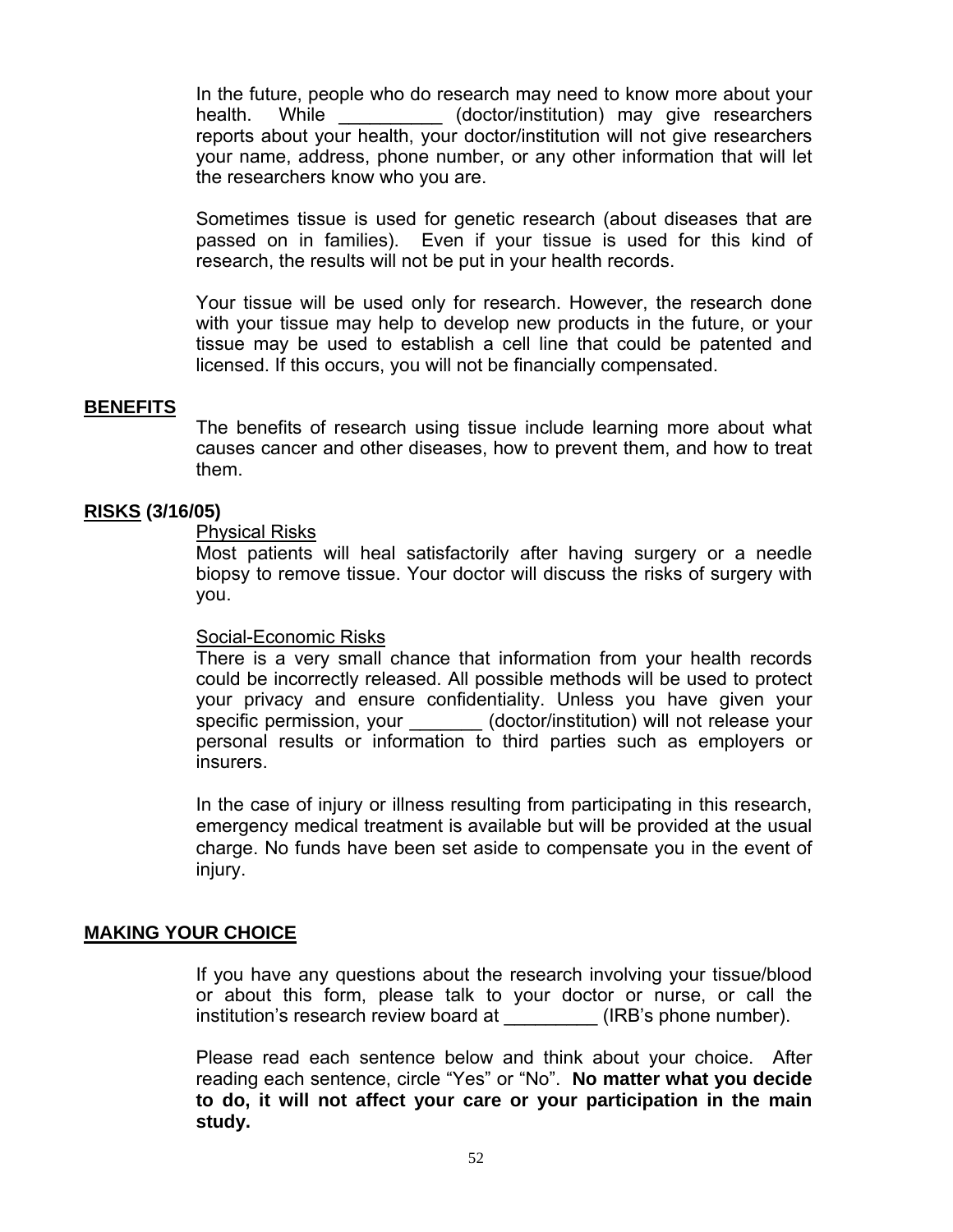1. My tissue may be used for the research in the current study.

*No Yes* No

2. My tissue may be kept for use in research to learn about, prevent, or treat cancer.

*No* **Yes** No

3. My tissue may be kept for use in research to learn about, prevent, or treat other health problems (for example: diabetes, Alzheimer's disease, or heart disease).

**Property Yes** No

4. Someone from (doctor's office/institution) may contact me in the future to ask me to take part in more research.

**Property Yes** No

## **Participant statement:**

I have read and received a copy of this consent form. I have been given an opportunity to discuss the information with my doctor/nurse, and all of my questions/concerns have been answered to my satisfaction. My answers above and my signature below indicate my voluntary participation in this research.

 $\overline{a}$ Patient's Name Signature Date

## **Witness statement:**

I have explained the information in this consent form to the patient and have answered any questions raised. I have witnessed the patient's signature.

 \_ \_\_\_\_\_\_\_\_\_ Name of Person Obtaining Consent Signature Date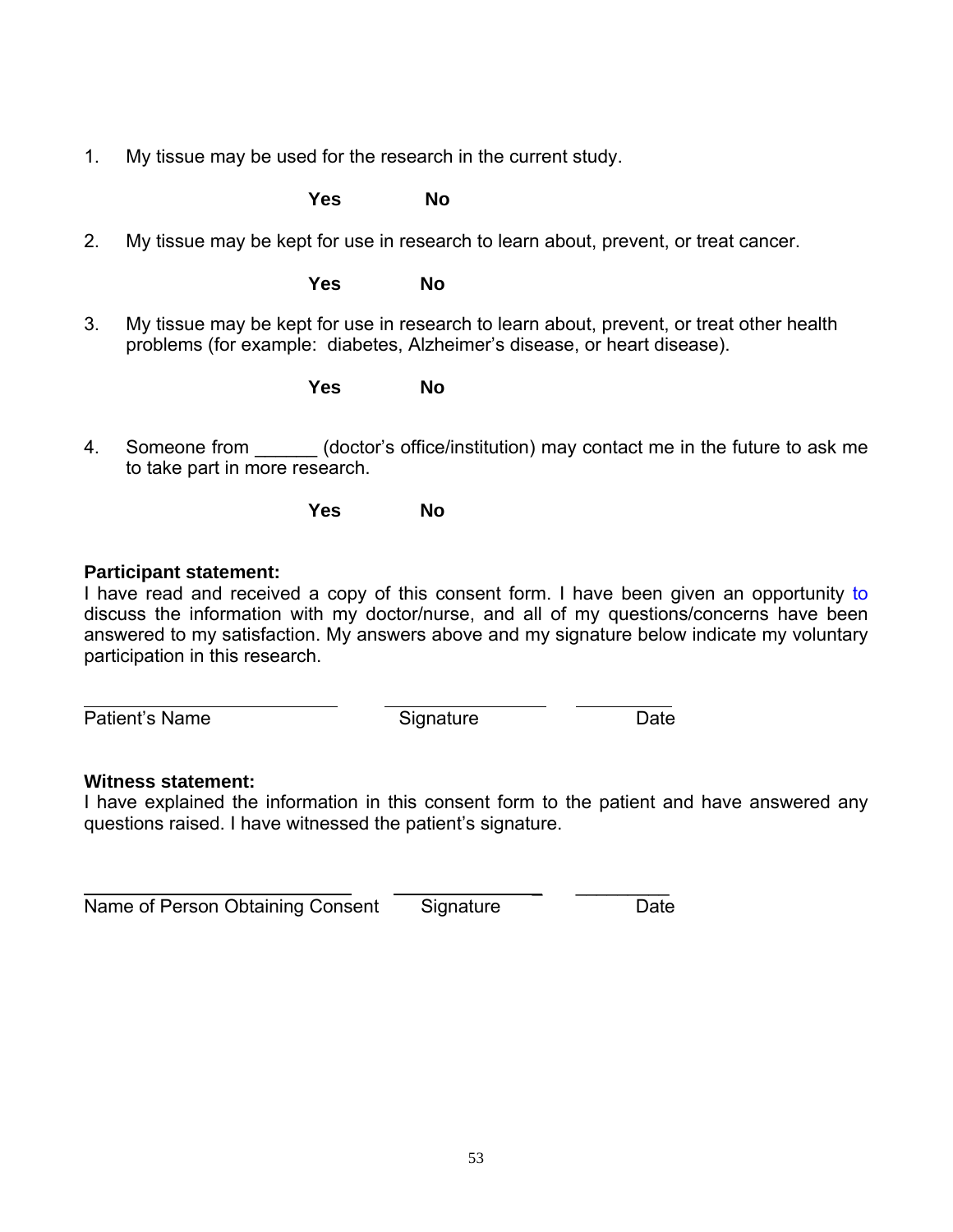#### **APPENDIX II**

#### **KARNOFSKY PERFORMANCE SCALE**

- 100 Normal; no complaints; no evidence of disease
- 90 Able to carry on normal activity; minor signs or symptoms of disease
- 80 Normal activity with effort; some sign or symptoms of disease
- 70 Cares for self; unable to carry on normal activity or do active work
- 60 Requires occasional assistance, but is able to care for most personal needs
- 50 Requires considerable assistance and frequent medical care
- 40 Disabled; requires special care and assistance
- 30 Severely disabled; hospitalization is indicated, although death not imminent
- 20 Very sick; hospitalization necessary; active support treatment is necessary
- 10 Moribund; fatal processes progressing rapidly
- 0 Dead

## **ZUBROD PERFORMANCE SCALE**

- 0 Fully active, able to carry on all predisease activities without restriction (Karnofsky 90-100).
- 1 Restricted in physically strenuous activity but ambulatory and able to carry out work of a light or sedentary nature. For example, light housework, office work (Karnofsky 70-80).
- 2 Ambulatory and capable of all self-care but unable to carry out any work activities. Up and about more than 50% of waking hours (Karnofsky 50-60).
- 3 Capable of only limited self-care, confined to bed or chair 50% or more of waking hours (Karnofsky 30-40).
- 4 Completely disabled. Cannot carry on any self-care. Totally confined to bed or chair (Karnofsky 10-20).
- 5 Death (Karnofsky 0).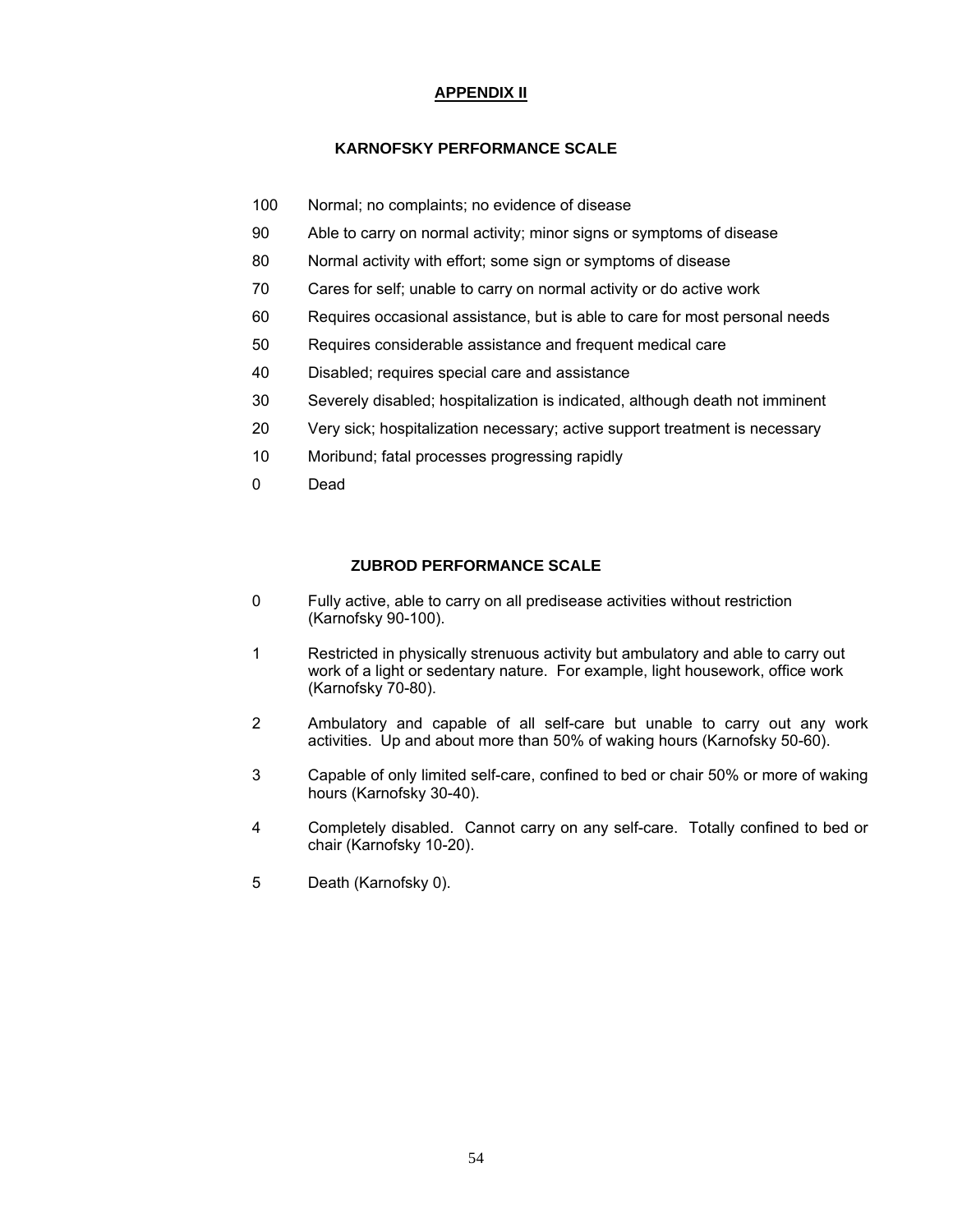#### **APPENDIX III**

#### **AJCC STAGING SYSTEM HEAD & NECK, 6th Edition**

#### **STAGING-PRIMARY TUMOR (T)**

- TX Primary tumor cannot be assessed
- T0 No evidence of primary tumor
- Tis Carcinoma in situ

#### **PHARYNX**

#### **Nasopharynx**

- T1 Tumor confined to the nasopharynx
- T2 Tumor extends to soft tissues of oropharynx and or nasal fossa T2a without parapharyngeal extension T2b with parapharyngeal extension
- T3 Tumor invades bony structures and/or paranasal sinuses
- T4 Tumor with intracranial extension and/or involvement of cranial nerves, infratemporal fossa, hypopharynx, orbit, or masticator space.

#### **Oropharynx**

- T1 Tumor 2 cm or less in greatest dimension
- T2 Tumor more than 2 cm but not more than 4 cm in greatest dimension
- T3 Tumor more than 4 cm in greatest dimension
- T4a Tumor invades the larynx, deep/extrinsic muscle of tongue, medial pterygoid, hard palate, or mandible.
- T4b Tumor invades lateral pterygoid muscle, pterygoid plates, lateral nasopharynx, or skull base or encases carotid artery.

#### **Hypopharynx**

- T1 Tumor limited to one subsite of hypopharynx and 2 cm or less in greatest dimension.
- T2 Tumor invades more than one subsite of hypopharynx or an adjacent site, or measures more than 2 cm but not more than 4 cm in greatest diameter without fixation of hemilarynx.
- **T3 Tumor measures more than 4 cm in greatest dimension or with fixation of hemilarynx.**
- T4a Tumor invades thyroid/cricoid cartilage, hyoid bone, thyroid gland, esophagus or central compartment soft tissue.
- T4b Tumor invades prevertebral fascia, encases carotid artery, or involves mediastinal structures.

#### **LARYNX**

#### **Supraglottis**

- T1 Tumor limited to one subsite of supraglottis with normal vocal cord mobility
- T2 Tumor invades mucosa of more than one adjacent subsite of supraglottis or glottis or region outside the supraglottis (e.g., mucosa of base of tongue, vallecula, medial wall of pyriform sinus) without fixation of the larynx.
- T3 Tumor limited to larynx with vocal cord fixation and/or invades any of the following: postcricoid area, pre-epiglottic tissues, paraglottic space, and/or minor thyroid cartilage erosion (e.g., inner cortex).
- T4a Tumor invades through the thyroid cartilage and/or invades tissues beyond the larynx (e.g., trachea, soft tissues of the neck including deep extrinsic muscle of the tongue, strap muscles, thyroid, or esophagus).
- T4b Tumor invades prevertebral space, encases carotid artery, or invades mediastinal structures.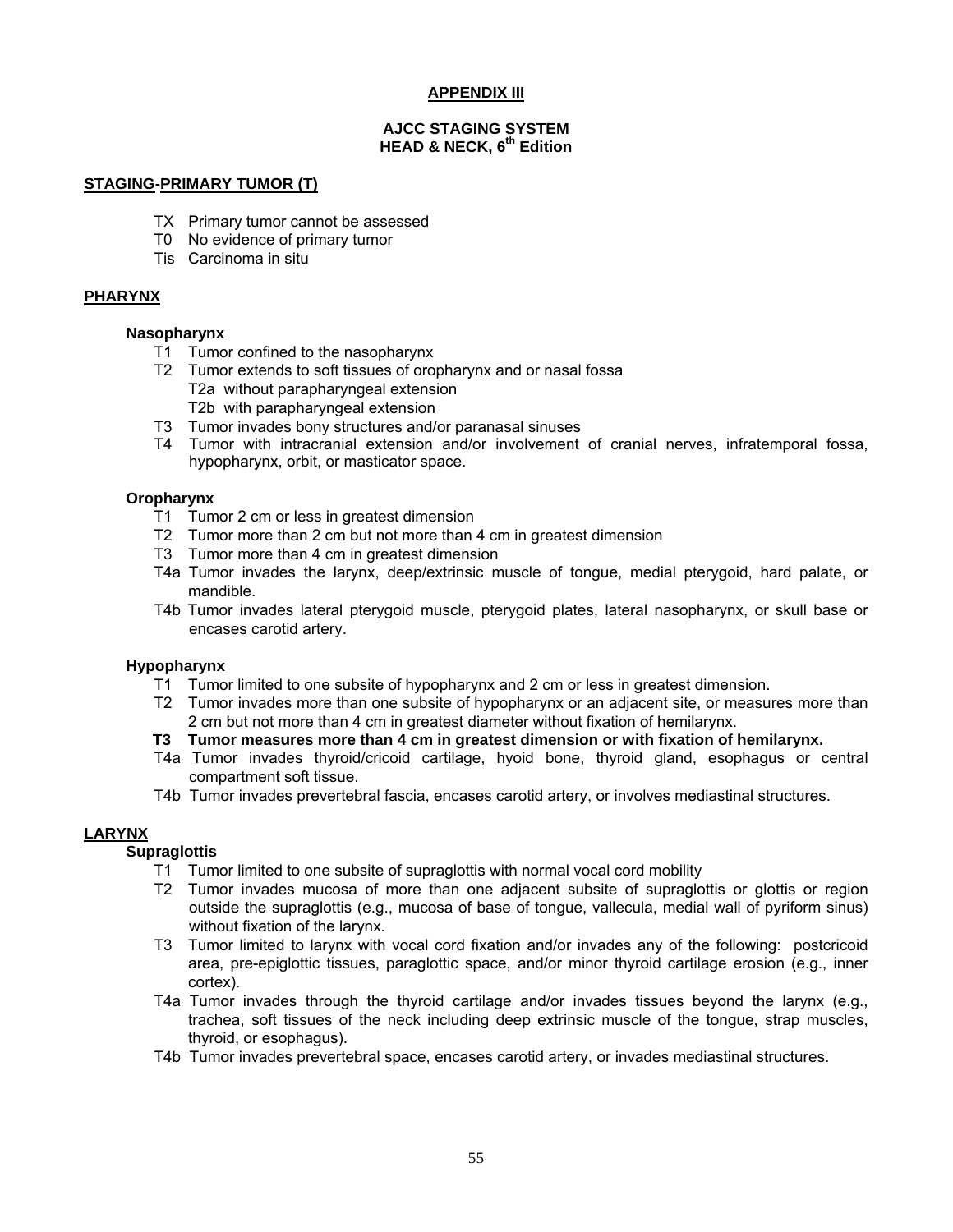### **APPENDIX III (Continued)**

#### **Glottis**

- T1 Tumor limited to the vocal cord(s) (may involve anterior or posterior commissure) with normal mobility
	- T1a Tumor limited to one vocal cord
	- T1b Tumor involves both vocal cords
- T2 Tumor extends to supraglottis and/or subglottis, or with impaired vocal cord mobility
- T3 Tumor limited to the larynx with vocal cord fixation, and/or invades paraglottic space, and/or minor thyroid cartilage erosion (e.g., inner cortex).
- T4a Tumor invades through the thyroid cartilage and/or invades tissues beyond the larynx (e.g., trachea, soft tissues of neck including deep extrinsic muscle of the tongue, strap muscles, thyroid, or esophagus).
- T4b Tumor invades prevertebral space, encases carotid artery, or invades mediastinal structures.

#### **Subglottis**

- T1 Tumor limited to the subglottis
- T2 Tumor extends to vocal cord(s) with normal or impaired mobility
- T3 Tumor limited to larynx with vocal cord fixation
- T4a Tumor invades cricoid or thyroid cartilage and/or invades tissues beyond the larynx (e.g., trachea, soft tissues of neck including deep extrinsic muscles of the tongue, strap muscles, thyroid, or esophagus).
- T4b Tumor invades prevertebral space, encases carotid artery, or invades mediastinal structures.

#### **REGIONAL LYMPH NODES (N) Excluding Nasopharynx**

- NX Regional lymph nodes cannot be assessed
- N0 No regional lymph node metastasis
- N1 Metastasis in a single ipsilateral node, 3 cm or less in greatest dimension.
- N2 Metastasis in a single ipsilateral node, more than 3 cm, but not more than 6 cm in greatest dimension, or in multiple ipsilateral lymph nodes, none greater than 6 cm in greatest dimension, or bilateral or contralateral nodes, none more than 6 cm in greatest dimension.

 N2a Metastasis in a single ipsilateral node more than 3 cm, but not more than 6 cm in greatest dimension.

N2b Metastasis in multiple ipsilateral nodes, none more than 6 cm in greatest dimension.

 N2c Metastasis in bilateral or contralateral lymph nodes, none more than 6 cm in greatest dimension.

#### **N3 Metastases in a lymph node, more than 6 cm in greatest dimension.**

#### **DISTANT METASTASIS (M)**

- MX Distant metastasis cannot be assessed
- M0 No distant metastasis
- M1 Distant metastasis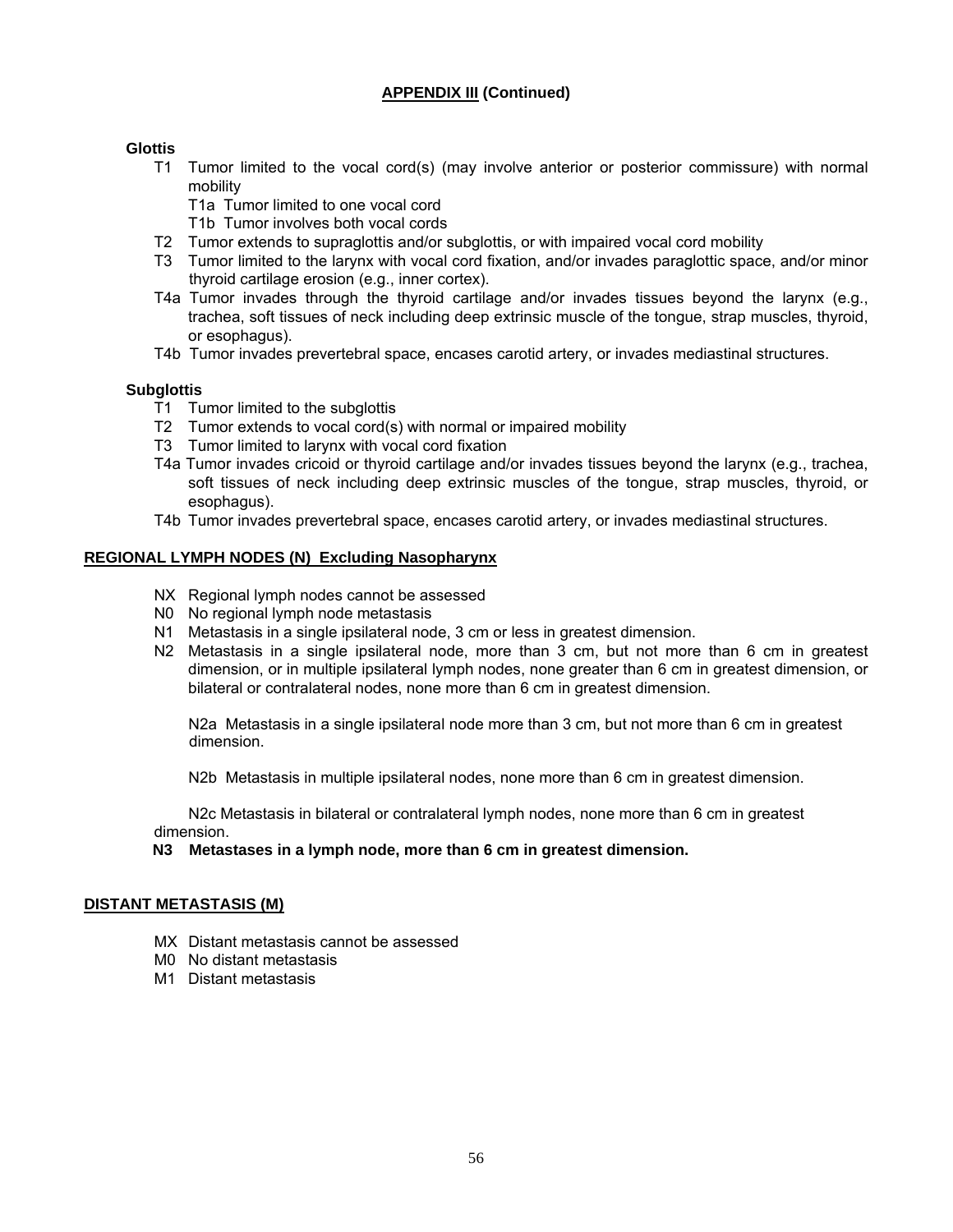## **APPENDIX III (Continued)**

## **STAGE GROUPING Excluding Nasopharynx STAGE GROUPING Nasopharynx**

| Stage 0                    | Tis, N0, M0                     | Stage 0                        | Tis, N0, M0                     |
|----------------------------|---------------------------------|--------------------------------|---------------------------------|
| Stage I                    | T1, N0, M0                      | Stage I                        | T1, N0, M0                      |
| Stage II                   | T2, N0, M0                      | Stage IIA                      | T2a, N0, M0                     |
| Stage III                  | T3, N0, M0<br>T1-3, N1, M0      | Stage IIB                      | T1-T2a, N1, M0<br>T2b, N0-1, M0 |
| Stage IVA<br>T4a, N0-2, M0 | Stage III                       | T1-T2b, N2, M0<br>T3, N0-2, M0 |                                 |
| Stage IVB                  | Any T, N2, M0<br>T4b, Any N, MO | Stage IVA                      | T4, N0-2, M0                    |

| Stage 0   | Tis, N0, M0                     | Stage 0   | Tis, N0, M0                     |
|-----------|---------------------------------|-----------|---------------------------------|
| Stage I   | T1, N0, M0                      | Stage I   | T1, N0, M0                      |
| Stage II  | T2, N0, M0                      | Stage IIA | T2a, N0, M0                     |
| Stage III | T3, N0, M0<br>T1-3, N1, M0      | Stage IIB | T1-T2a, N1, M0<br>T2b, N0-1, M0 |
| Stage IVA | T4a, N0-2, M0<br>Any T, N2, M0  | Stage III | T1-T2b, N2, M0<br>T3, N0-2, M0  |
| Stage IVB | T4b, Any N, MO<br>Any T, N3, M0 | Stage IVA | T4, N0-2, M0                    |
| Stage IVC | Any T, Any N, M1                | Stage IVB | Any T, N3, M0                   |
|           |                                 | Stage IVC | Any T, Any N, M1                |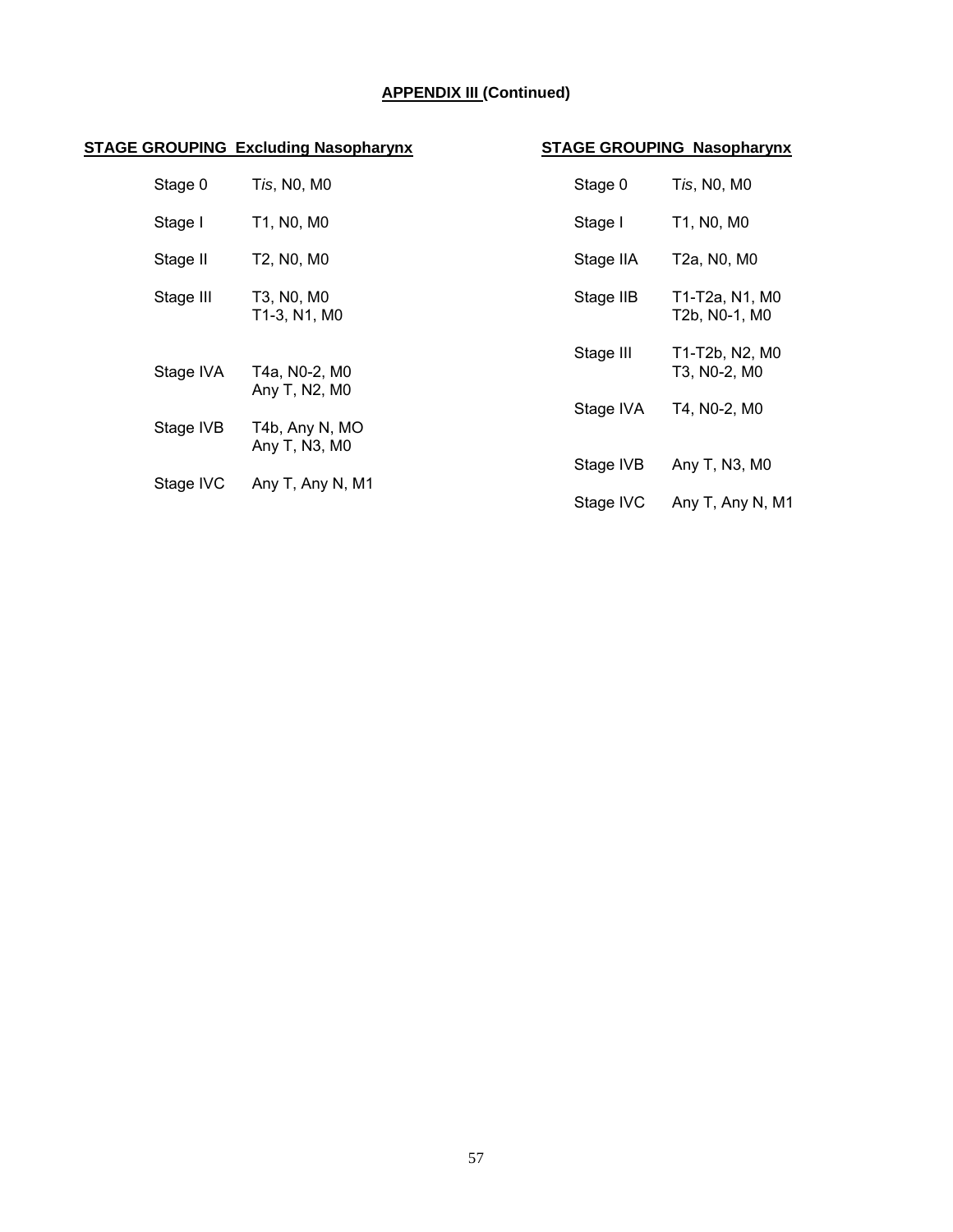#### **APPENDIX IV**

#### **MANAGEMENT OF DENTAL PROBLEMS IN IRRADIATED PATIENTS**

#### **Dental Care for Irradiated Patients**

- Goals for a dental care program include:
- 1. To reduce incidence of bone necrosis.
- 2. To reduce incidence of irradiation caries.
- 3. To allow proper fitting of dentures following treatment.

#### **Preirradiation Care and Procedures**

The patients may be grouped into four groups in accordance with the problems they present prior to irradiation. *Group 1*

Includes edentulous patients. They may require surgical removal of any symptomatic cysts, infected retained root tips, or alveolar hyperplasia. These patients require hygiene instruction and precautionary instruction about trauma with premature use of a prosthesis.

#### *Group 2*

Includes those with poor dental hygiene, including those patients whose teeth are beyond repair by ordinary dental procedure, those with generalized oral sepsis, those with generalized periodontal disease, and those with chronic periapical abscesses or granulomas.

Procedures performed on this group include removal of all remaining teeth prior to irradiation with primary closure and surgical preparation of the alveolar ridges to laterally support a prosthesis. There should be antibiotic coverage during the healing stage and adequate time prior to the start of radiation therapy. These patients need complete hygiene instruction and precautionary instruction about premature use of a prosthesis.

#### *Group 3*

Includes those in whom dental condition is fair, including those patients whose teeth are restored, ordinary dental procedures, periodontal pockets are less than 3 mm deep, carious lesions are not in proximity to the pulp, and no more than 20 restorable carious lesions are present. X-ray examinations show at least 1/2 of the bone still present around root surfaces. These patients require removal of any teeth which are non-salvageable in accordance with the above and restorations of the remaining teeth as required. The patients are instructed for dental prophylaxis and the patients utilize custom-made fluoride carriers.

#### *Group 4*

Includes those in whom dental hygiene is good. This includes patients who do not have severe malocclusion in whom few carious lesions are present. Carious lesions are not in close proximity to the pulp and are correctable by conventional methods. These patients require periodontal evaluation and dental prophylaxis training, restorations as needed, no extractions prior to radiation therapy, and fitting for custom carriers.

#### **Extraction of Teeth**

If extraction of teeth is necessary prior to radiation therapy, the bone must be contoured so that closure at the extraction site is possible. All loose spicules and sharp projections must be removed. The approximation of the gingival tissue must be such that the closure is neither too loose nor too tight. At least 10 days are required for adequate healing prior to initiation of therapy.

#### **Causative Factors**

The major causative factors appear to be the reduction of the amount of saliva and secondarily, reduced pH in the mouth. This occurs following high dose radiation to the major salivary glands using parallel opposed fields. The decay process usually occurs in the first year following radiation therapy. It tends to occur more quickly in teeth which have a large amount of root cementum exposed to those teeth with large amounts of plaque formation present. Doses of radiation in excess of 20 Gy to salivary tissue place the teeth at risk.

#### **Preventive Program**

The rationale behind the use of fluoride treatments is to make the tooth surfaces less susceptible to the decay process. This is accomplished by a combination of increasing fluoride concentration on the tooth surface and by the effect of fluoride on the plaque and flora that are present in the oral cavity. Adequate results are obtained by: 1) cleansing the teeth thoroughly, followed by a good home care dental prophylaxis program, 2) construction of fluoride carriers, custom-made mouth guards which provide local application of fluoride solution to the gingiva and tooth surfaces. Fluoride carriers are made individually with the use of casts. Material used for making a mouth guard is "Sta-Guard" plastic used in conjunction with vacutrole unit produced by Jelrus Technical Products, Corp.,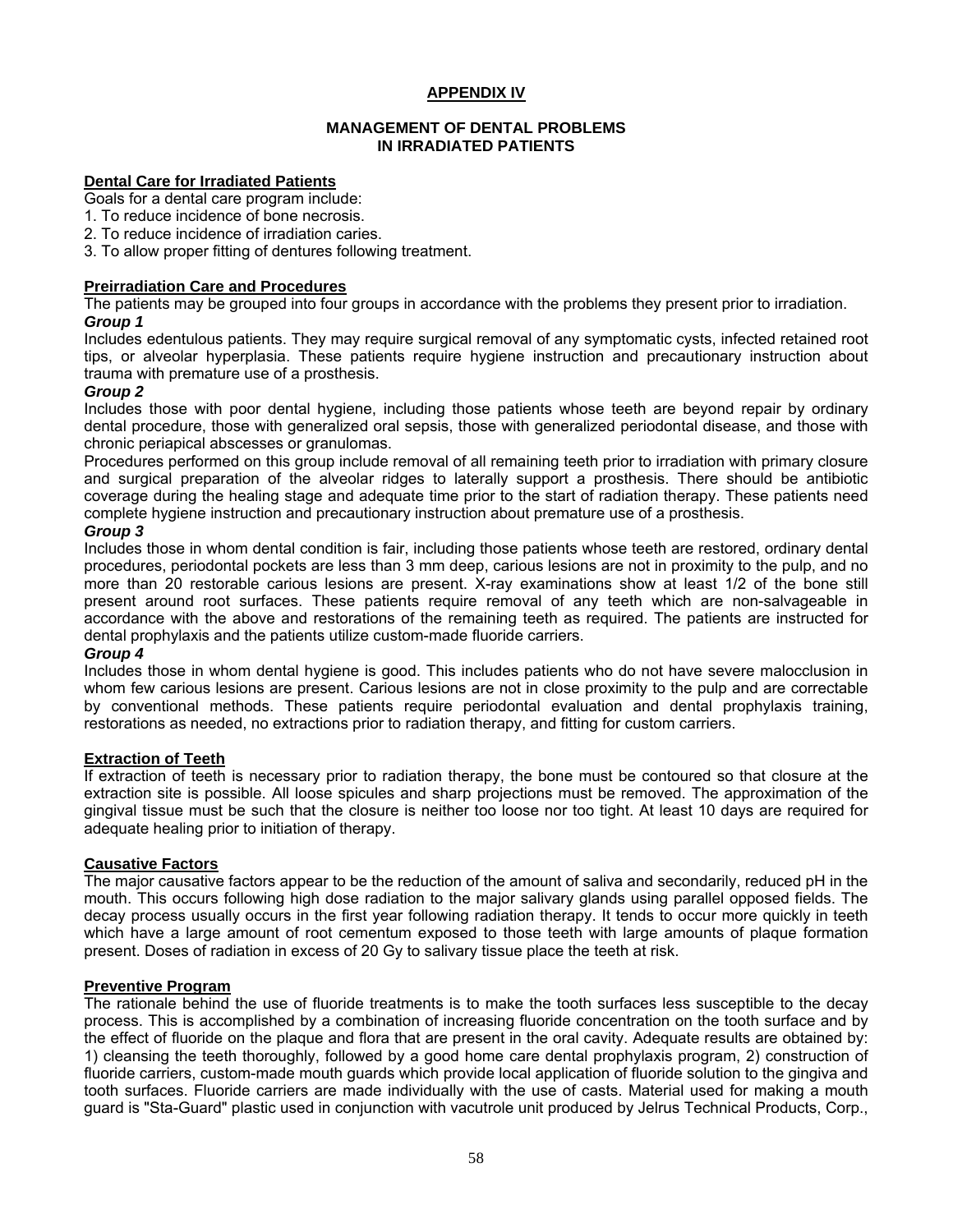both of which are available through local dental supply. This material is molded to the cast impression and allowed to harden. A fluoride solution prepared at the M.D. Anderson Hospital is now available from the Emerson **APPENDIX IV (Continued)** 

Laboratories, Inc., Dallas, Texas 75221. It has been used to coat the plastic carrier for use in the mouth. The patients are instructed to cleanse their teeth prior to placement of the carrier. It is then worn in place for 5 minutes each day. The patients are instructed to rinse their mouths thoroughly following the use of the carrier. This will be continued for an indefinite period of time. Close follow-up is necessary.

#### **Results**

In the 5-1/2 year program at the M.D. Anderson Hospital beginning in 1966, a study of 304 patients shows that the incidence of necrosis of the jaw was reduced to approximately 21% compared to 37% prior to initiation of the study. Groups 3 and 4 patients randomized with and without fluoride treatment showed reduction in radiation carries from 67% to 34% among Group 3 patients, and from 65% to 22% among Group 4 patients.

#### **Failure to Control Decay**

Management of failure to control radiation decay includes silver fillings with continued use of fluoride treatments. If the decay process is sufficiently advanced that a filling will no longer stay in place, these teeth are merely smoothed so that there will be no sharp, irritating edges. The mere existence of such a decayed tooth is not necessarily reason for extraction, for it must be remembered that extraction could lead to complications such as bone necrosis.

Pulp exposure resulting from the decay process can usually be handled by use of antibiotics and/or root-canal therapy.

#### **Hypersensitivity of Teeth**

Occasionally, a patient will exhibit extreme sensitivity of the teeth secondary to diminished amounts of saliva. This has been shown to be reduced in incidence with the fluoride treatments. Should this problem become manifest, increasing the fluoride treatment to 10 to 15 minutes 3 times a day is recommended.

#### **Infections**

Infections occurring in patients under or after radiation therapy are best managed conservatively with good oral hygiene, irrigation and flushing procedures, and systemic antibiotics.

#### **Bone Necrosis**

The patients receiving radiation therapy to a high dose to the head and neck region have increased susceptibility to bone necrosis for several reasons including: impairment of normal metabolism, increased susceptibility to infection and severely limited repair process. Bone necrosis occurs most often after post-irradiation surgery or other traumas. Conservative management should be tried first, though in more aggressive lesions a more radical approach may ultimately be necessary.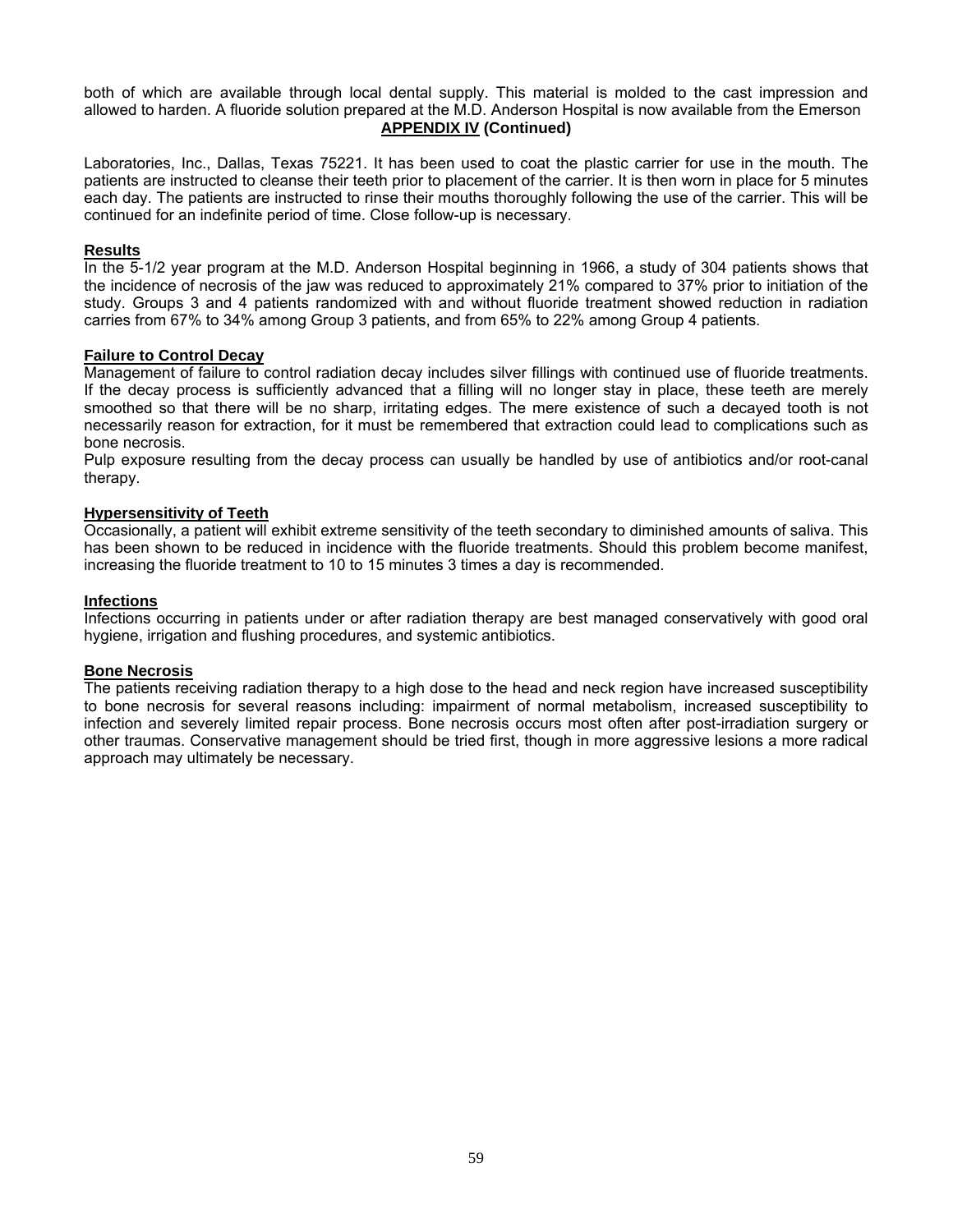#### **APPENDIX V (11/17/05, 2/2/06)**

#### **C225 (Cetuximab) CLINICAL SUPPLY SHIPMENT REQUEST TO INVESTIGATIONAL SITE**

Cetuximab will be shipped only to institutions that have identified a single individual for receipt of shipment.

For the initial shipment of Cetuximab, the Study Agent Shipment Form for this study is available on the RTOG web site, [www.rtog.org,](http://www.rtog.org) next to the protocol. **U.S. and Canadian institutions** must email the shipment form for this study to RTOG [BMS@phila.acr.org a](mailto:BMS@phila.acr.org)s soon as the individual responsible for the study agent has been identified and prior to registration of the institution's first case. (Fax to 215-574-0300 **only** if unable to email; **please write legibly**). Allow adequate processing time (7-10 days) before calling to randomize your first patient. Required regulatory documents (see Section 5.2) must be received and approved by BMS and RTOG notified of this approval before drug can be shipped.

For Resupply Requests, email the shipment form to cetuximab[.drug@bms.com.](mailto:drug@bms.com) (Fax to 866-227-7229 **only** if unable to email; **please write legibly**). For questions call 800-743-9224.